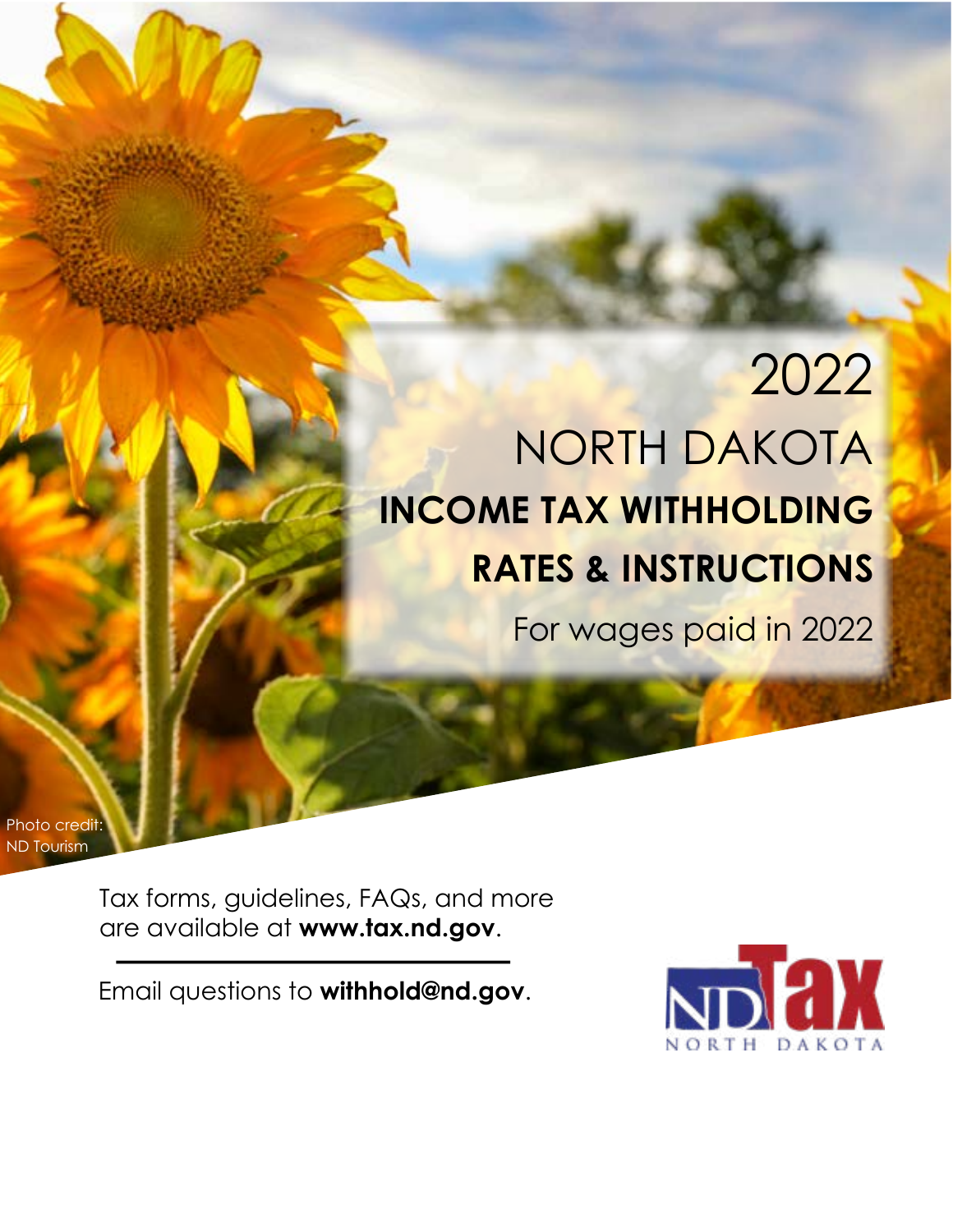### **Contents**

| Section 1 – Withholding Methods for Forms W-4 |  |
|-----------------------------------------------|--|
|                                               |  |
| Section 2 – Withholding Methods for Forms W-4 |  |
|                                               |  |
|                                               |  |
|                                               |  |

### **Introduction**

The methods for withholding North Dakota income tax from employees' wages generally are similar to the methods used for federal income tax withholding purposes. This includes reliance upon the federal Form W-4.

The Internal Revenue Service made significant changes to the federal withholding methods, including a complete revision of Form W-4, for 2020 and after. North Dakota's income tax withholding methods and tables conform in certain respects to the federal changes. These instructions and associated withholding tables accommodate the use of Forms W-4 from before 2020 and Forms W-4 for 2020 and after.

The instructions for calculating the amount of North Dakota income tax to withhold from employee wages during calendar year 2022 are set out in the following three sections:

 **Section 1—Withholding Methods For Forms W-4 Before 2020**

 If withholding is based on a Form W-4 (Employee's Withholding Allowance Certificate) from before 2020, use the methods and tables in Section 1 of this booklet. See page 2.

 **Section 2—Withholding Methods For Forms W-4 For 2020 And After**

 If withholding is based on a Form W-4 (Employee's Withholding Certificate for 2020 or later), or if a newly hired employee has not submitted a Form W-4, use the methods and tables in Section 2 of this booklet. See page 46.

#### **Section 3—Supplemental Wages**

 This section provides information on withholding from supplemental wages, which may be used in conjunction with the methods in either Section 1 or Section 2, whichever applies. See page 58.

#### **Registration and reporting requirements**

For information on employer registration, reporting, and payment requirements for North Dakota wage withholding purposes, see the separate guideline *Income Tax Withholding and Information Returns*.

#### **Other Types of Withholding**

**Passthrough entity withholding.** The information in this booklet does not apply to passthrough entities that are required to withhold North Dakota income tax from the year-end North Dakota distributive share of income of certain nonresident beneficiaries and owners. See the instructions to Form 38 (trusts), Form 58 (partnerships), or Form 60 (S corporations) for more information.

**Oil and gas royalty payment withholding.** The information in this booklet does not apply to remitters required to withhold North Dakota income tax from oil and gas royalty payments made to certain nonresident royalty owners. For information on registration, reporting, and payment requirements, see the separate guideline *Income Tax Withholding and Information Returns*.

### **Need help?**

Download forms and find other information on the Office of State Tax Commissioner's website at: **www.tax.nd.gov**.

Email— withhold@nd.gov

| Phone— Local Bismarck-Mandan area                                     | 701-328-1248   |
|-----------------------------------------------------------------------|----------------|
| Toll free                                                             | 1-877-328-7088 |
| TDD.                                                                  | 1-800-366-6888 |
| $Off$ as a $f$ State Tay $C$ ammigation on<br>$\lambda$ and $\lambda$ |                |

- Address— Office of State Tax Commissioner 600 E. Boulevard Ave., Dept. 127 Bismarck, ND 58505-0599
- Walk-in service— State Capitol, 8th Floor Monday through Friday 8:00 a.m. to 5:00 p.m.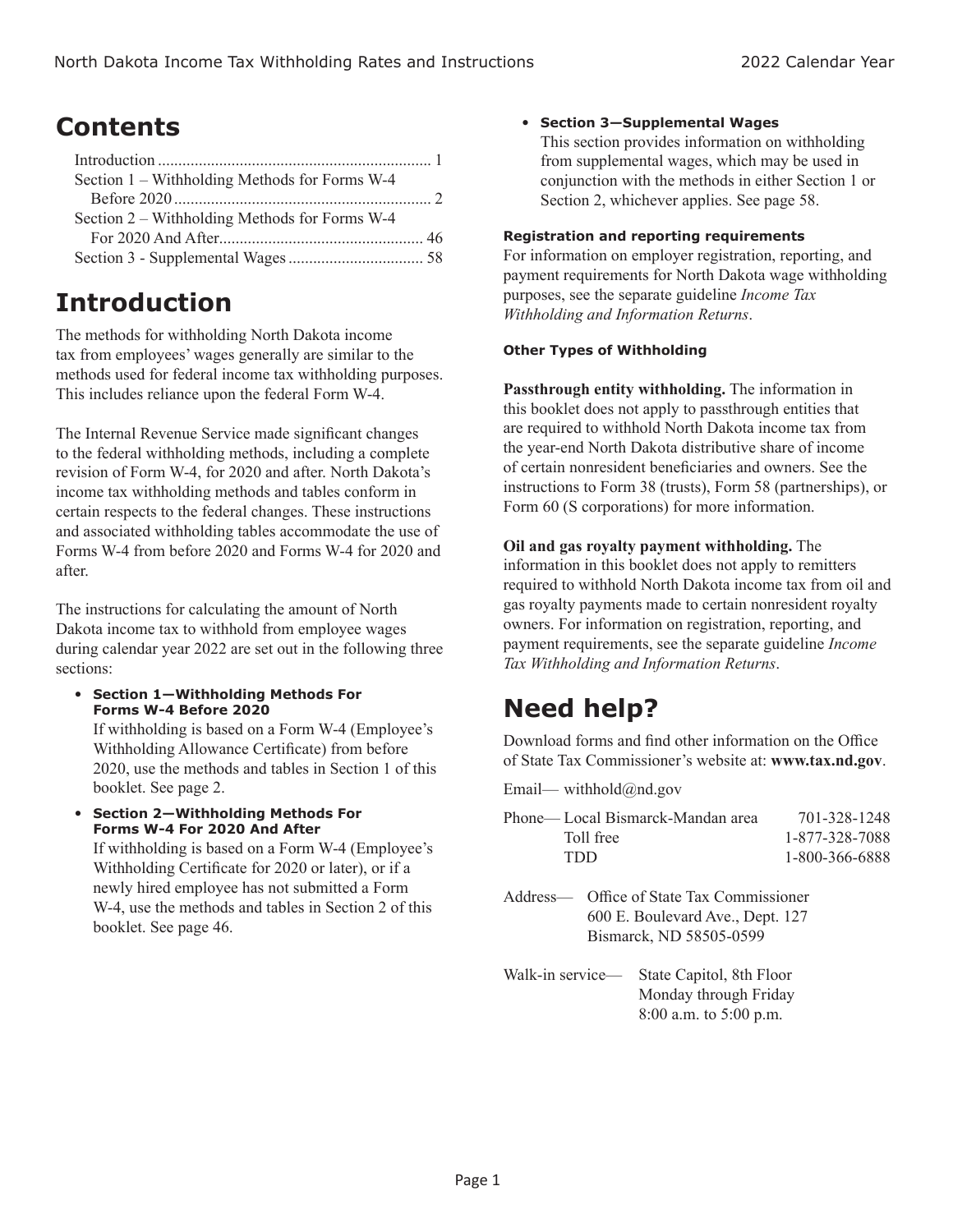### **Section 1 Withholding Methods For Forms W-4 Before 2020**

If a Form W-4 *from before 2020* is being used to calculate the amount to withhold, use the methods in this Section 1. For a new employee who has not submitted a Form W-4, use the methods in Section 2. The methods in this section are as follows:

 **Percentage Method (Forms W-4 before 2020)**

This method is generally recommended for use by all employers, particularly those with an automated payroll system. See below.

 **Wage Bracket Method (Forms W-4 before 2020)**

This method is generally useful for employers having both a manual payroll system and a small number of employees with wages below certain thresholds. See page 5.

### **Percentage Method (Forms W-4 before 2020)**

This method works for any number of withholding allowances claimed by an employee and any amount of wages.

Under this method, determine the amount to withhold in the following steps:

**Step 1 -** Using the table below, find the amount of one withholding allowance for the applicable payroll period.

| <b>Amount of One</b>            |
|---------------------------------|
| <b>Withholding Allowance</b>    |
| 83.00                           |
| 165.00                          |
| 179.00                          |
| 358.00                          |
| 1,075.00                        |
| 2,150.00                        |
| 4,300.00                        |
| Daily or Miscellaneous<br>17.00 |
|                                 |

**Step 2 -** Multiply the amount (from step 1) by the number of withholding allowances claimed on Form W-4.

- **Step 3 -** Subtract the result (in step 2) from the employee's gross wages for the payroll period.
- **Step 4 -** Find the table on pages 3 and 4 for the applicable payroll period and calculate the amount to withhold on the result (in step 3) using the Single Person or Married Person table, whichever applies. Round the result to the nearest whole dollar amount.

**Example.** An employee is calculating the amount to withhold based on a Form W-4 from before 2020. The employee checked the Single marital status and is claiming two withholding allowances. The employee is paid wages of \$700 for a weekly pay period. The amount to withhold is calculated as follows:

| (166.00) |
|----------|
|          |
|          |
|          |
|          |
|          |
|          |

**Minimum withholding amount.** If the withholding amount is less than \$1.00, it does not have to be withheld.

**Additional Withholding.** If an employee requests additional North Dakota income tax to be withheld (over the amount calculated using the table), the employer is asked to accommodate the employee's request, if possible. There is no special form or procedure provided for this purpose.

**Supplemental wages.** See page 58.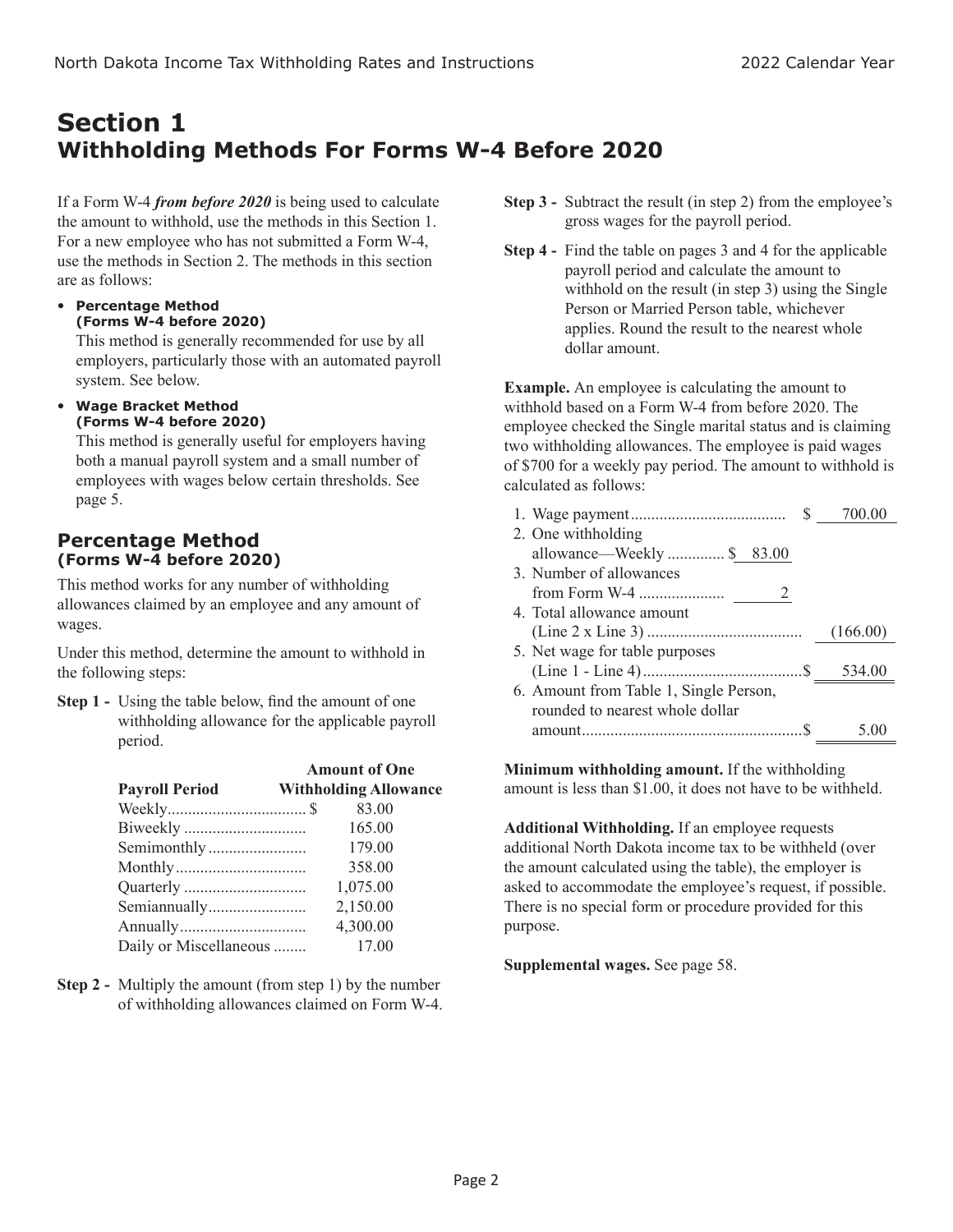### **2022 Percentage Method Tables (Forms W-4 Before 2020)**

|                                                                                                                             | <b>Table 1- Weekly Payroll Period</b> |                                                  |            |  |                     |                                                                                                                            |               |                          |  |                          |  |                 |  |
|-----------------------------------------------------------------------------------------------------------------------------|---------------------------------------|--------------------------------------------------|------------|--|---------------------|----------------------------------------------------------------------------------------------------------------------------|---------------|--------------------------|--|--------------------------|--|-----------------|--|
|                                                                                                                             |                                       | (a) SINGLE person (including head of household)- |            |  | (b) MARRIED person- |                                                                                                                            |               |                          |  |                          |  |                 |  |
| If the amount of wages<br>(after subtracting<br>The amount of income tax<br>with holding allowances) is:<br>to withhold is: |                                       |                                                  |            |  |                     | If the amount of wages<br>(after subtracting<br>The amount of income tax<br>withholding allowances) is:<br>to withhold is: |               |                          |  |                          |  |                 |  |
| Not over                                                                                                                    | \$125                                 | \$0                                              |            |  |                     | Not over                                                                                                                   | \$249         | \$0                      |  |                          |  |                 |  |
| Over-                                                                                                                       | But not over-                         |                                                  |            |  | of excess over-     | Over-                                                                                                                      | But not over- |                          |  |                          |  | of excess over- |  |
| \$125                                                                                                                       | \$928                                 |                                                  | $1.10\%$ - |  | \$125               | \$249                                                                                                                      | \$919         |                          |  | $1.10\%$ -               |  | \$249           |  |
| \$928                                                                                                                       | \$2,068                               | \$8.83 plus 2.04% -                              |            |  | \$928               | \$919                                                                                                                      | \$1,869       |                          |  | $$7.37$ plus $2.04\%$ -  |  | \$919           |  |
| \$2,068                                                                                                                     | \$4,179                               | $$32.09$ plus $2.27\%$ -                         |            |  | \$2,068             | \$1,869                                                                                                                    | \$2,717       | \$26.75 plus 2.27% -     |  |                          |  | \$1,869         |  |
| \$4,179                                                                                                                     | \$8,939                               | \$80.01 plus 2.64% -                             |            |  | \$4,179             | \$2,717                                                                                                                    | \$4,656       | $$46.00$ plus $2.64\%$ - |  |                          |  | \$2,717         |  |
| \$8,939                                                                                                                     | $- -$                                 | $$205.67$ plus $2.90\%$ -                        |            |  | \$8,939             | \$4,656                                                                                                                    | $\sim$        |                          |  | $$97.19$ plus $2.90\%$ - |  | \$4,656         |  |

| <b>Table 2- Biweekly Payroll Period</b>                                                                                     |                                                  |                           |  |            |  |                                                                                                                            |          |                     |                           |  |                          |  |                 |
|-----------------------------------------------------------------------------------------------------------------------------|--------------------------------------------------|---------------------------|--|------------|--|----------------------------------------------------------------------------------------------------------------------------|----------|---------------------|---------------------------|--|--------------------------|--|-----------------|
|                                                                                                                             | (a) SINGLE person (including head of household)- |                           |  |            |  |                                                                                                                            |          | (b) MARRIED person- |                           |  |                          |  |                 |
| If the amount of wages<br>(after subtracting<br>The amount of income tax<br>with holding allowances) is:<br>to withhold is: |                                                  |                           |  |            |  | If the amount of wages<br>(after subtracting<br>The amount of income tax<br>withholding allowances) is:<br>to withhold is: |          |                     |                           |  |                          |  |                 |
| Not over                                                                                                                    | \$249                                            | \$0                       |  |            |  |                                                                                                                            | Not over | \$498               | \$0                       |  |                          |  |                 |
| Over-                                                                                                                       | But not over-                                    |                           |  |            |  | of excess over-                                                                                                            | Over-    | But not over-       |                           |  |                          |  | of excess over- |
| \$249                                                                                                                       | \$1,856                                          |                           |  | $1.10\%$ - |  | \$249                                                                                                                      | \$498    | \$1,838             |                           |  | $1.10\%$ -               |  | \$498           |
| \$1,856                                                                                                                     | \$4,136                                          | $$17.68$ plus $2.04\%$ -  |  |            |  | \$1,856                                                                                                                    | \$1,838  | \$3,738             |                           |  | $$14.74$ plus $2.04\%$ - |  | \$1,838         |
| \$4,136                                                                                                                     | \$8,358                                          | \$64.19 plus 2.27% -      |  |            |  | \$4,136                                                                                                                    | \$3,738  | \$5,434             |                           |  | \$53.50 plus 2.27% -     |  | \$3,738         |
| \$8,358                                                                                                                     | \$17,878                                         | $$160.03$ plus $2.64\%$ - |  |            |  | \$8,358                                                                                                                    | \$5,434  | \$9.313             |                           |  | $$92.00$ plus $2.64\%$ - |  | \$5,434         |
| \$17,878                                                                                                                    | $\overline{\phantom{m}}$                         | $$411.36$ plus $2.90\%$ - |  |            |  | \$17,878                                                                                                                   | \$9,313  | $\sim$              | $$194.40$ plus $2.90\%$ - |  |                          |  | \$9,313         |

### **Table 3- Semimonthly Payroll Period**

|                                                                                                                             |               | (a) SINGLE person (including head of household)- |                                      |                                              | (b) MARRIED person-          |                                             |                          |                 |
|-----------------------------------------------------------------------------------------------------------------------------|---------------|--------------------------------------------------|--------------------------------------|----------------------------------------------|------------------------------|---------------------------------------------|--------------------------|-----------------|
| If the amount of wages<br>The amount of income tax<br>(after subtracting<br>with holding allowances) is:<br>to withhold is: |               |                                                  |                                      | If the amount of wages<br>(after subtracting | with holding allowances) is: | The amount of income tax<br>to withhold is: |                          |                 |
| Not over                                                                                                                    | \$270         | \$0                                              |                                      | Not over                                     | \$540                        | \$0                                         |                          |                 |
| Over-                                                                                                                       | But not over- |                                                  | of excess over-                      | $Over-$                                      | But not over-                |                                             |                          | of excess over- |
| \$270                                                                                                                       | \$2,010       | $1.10\%$                                         | \$270<br>$\overline{\phantom{a}}$    | \$540                                        | \$1,992                      |                                             | $1.10\%$ -               | \$540           |
| \$2,010                                                                                                                     | \$4,480       | $$19.14$ plus $2.04\%$ -                         | \$2,010                              | \$1,992                                      | \$4,049                      |                                             | $$15.97$ plus $2.04\%$ - | \$1,992         |
| \$4,480                                                                                                                     | \$9,054       | $$69.53$ plus $2.27\%$ -                         | \$4,480                              | \$4,049                                      | \$5,886                      |                                             | \$57.93 plus 2.27% -     | \$4,049         |
| \$9,054                                                                                                                     | \$19,368      | $$173.36$ plus $2.64\%$ -                        | \$9,054                              | \$5,886                                      | \$10,089                     |                                             | $$99.63$ plus $2.64\%$ - | \$5,886         |
| \$19,368                                                                                                                    | $\sim$ $\sim$ | \$445.65 plus $2.90\%$                           | \$19,368<br>$\overline{\phantom{a}}$ | \$10,089                                     | $\qquad \qquad -$            | \$210.59 plus 2.90% -                       |                          | \$10,089        |

### **Table 4- Monthly Payroll Period**

|                                                                              | (a) SINGLE person (including head of household)- |                 |                                              | (b) MARRIED person-          |                                             |                 |
|------------------------------------------------------------------------------|--------------------------------------------------|-----------------|----------------------------------------------|------------------------------|---------------------------------------------|-----------------|
| If the amount of wages<br>(after subtracting<br>with holding allowances) is: | The amount of income tax<br>to withhold is:      |                 | If the amount of wages<br>(after subtracting | with holding allowances) is: | The amount of income tax<br>to withhold is: |                 |
| \$540<br>Not over                                                            | \$0                                              |                 | Not over                                     | \$1,079                      | \$0                                         |                 |
| Over-<br>But not over-                                                       |                                                  | of excess over- | Over-                                        | But not over-                |                                             | of excess over- |
| \$540<br>\$4,021                                                             | $1.10\%$ -                                       | \$540           | \$1,079                                      | \$3,983                      | $1.10\%$ -                                  | \$1,079         |
| \$4,021<br>\$8,960                                                           | $$38.29$ plus $2.04\%$ -                         | \$4,021         | \$3,983                                      | \$8,098                      | $$31.94$ plus $2.04\%$ -                    | \$3,983         |
| \$8,960<br>\$18,108                                                          | $$139.05$ plus $2.27\%$ -                        | \$8,960         | \$8,098                                      | \$11,773                     | $$115.89$ plus $2.27\%$ -                   | \$8,098         |
| \$18,108<br>\$38,735                                                         | \$346.71<br>plus $2.64\%$ -                      | \$18,108        | \$11,773                                     | \$20,177                     | $$199.31$ plus $2.64\%$ -                   | \$11,773        |
| \$38,735<br>$\overline{\phantom{a}}$                                         | $$891.26$ plus $2.90\%$ -                        | \$38,735        | \$20,177                                     | $- -$                        | $$421.18$ plus $2.90\%$ -                   | \$20,177        |
|                                                                              |                                                  |                 |                                              |                              |                                             |                 |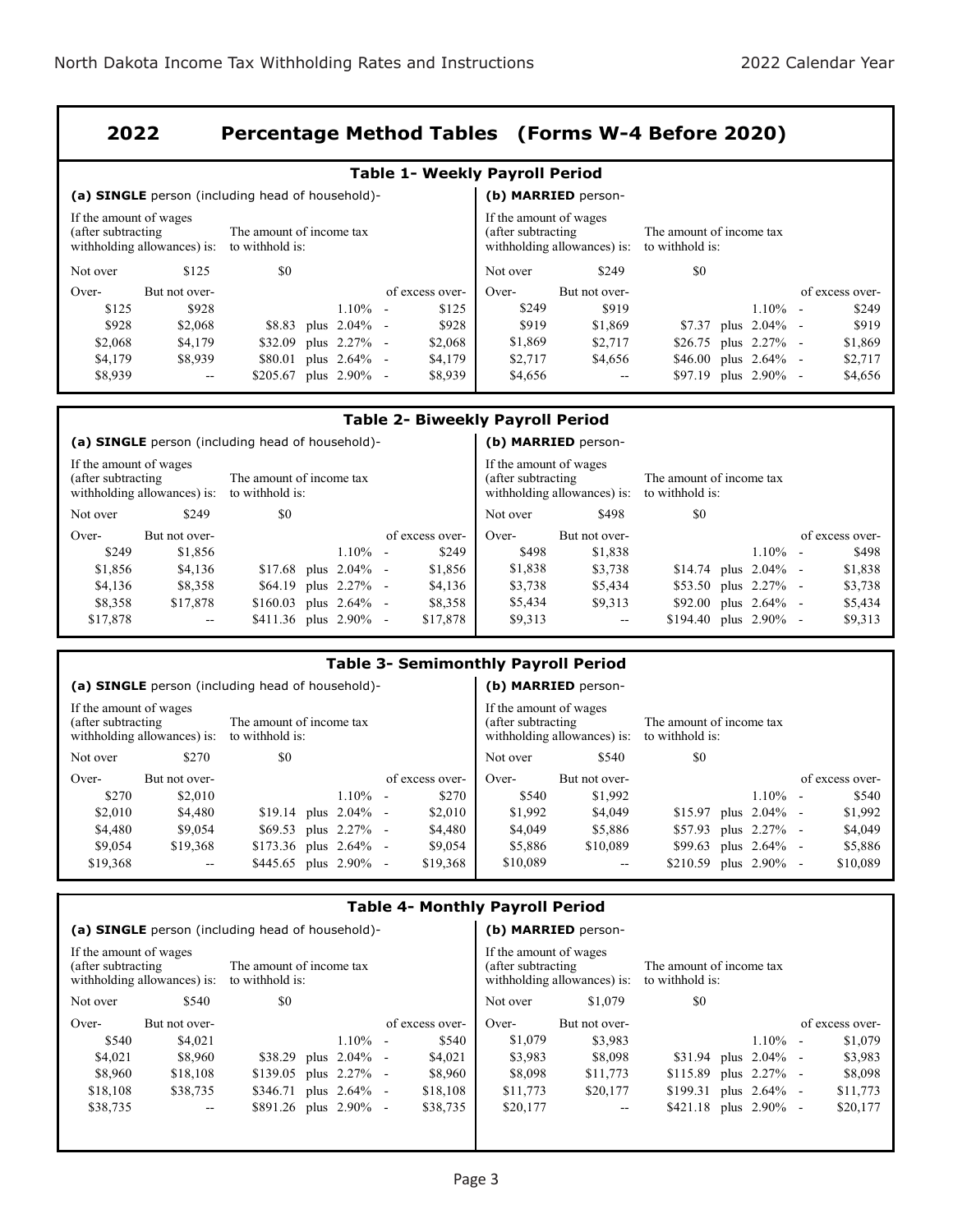#### **2022 Percentage Method Tables (Forms W-4 Before 2020)**

| <b>Table 5- Quarterly Payroll Period</b>     |                              |                                                  |                                                                                                                             |                          |                 |                     |               |                       |  |                          |  |                 |  |
|----------------------------------------------|------------------------------|--------------------------------------------------|-----------------------------------------------------------------------------------------------------------------------------|--------------------------|-----------------|---------------------|---------------|-----------------------|--|--------------------------|--|-----------------|--|
|                                              |                              | (a) SINGLE person (including head of household)- |                                                                                                                             |                          |                 | (b) MARRIED person- |               |                       |  |                          |  |                 |  |
| If the amount of wages<br>(after subtracting | with holding allowances) is: | The amount of income tax<br>to withhold is:      | If the amount of wages<br>(after subtracting<br>The amount of income tax<br>with holding allowances) is:<br>to withhold is: |                          |                 |                     |               |                       |  |                          |  |                 |  |
| Not over                                     | \$1,619                      | \$0                                              |                                                                                                                             |                          |                 | Not over            | \$3,238       | \$0                   |  |                          |  |                 |  |
| $Over-$                                      | But not over-                |                                                  |                                                                                                                             |                          | of excess over- | Over-               | But not over- |                       |  |                          |  | of excess over- |  |
| \$1,619                                      | \$12,063                     |                                                  | $1.10\%$ -                                                                                                                  |                          | \$1,619         | \$3,238             | \$11,950      |                       |  | $1.10\%$ -               |  | \$3,238         |  |
| \$12,063                                     | \$26,881                     | $$114.88$ plus $2.04\%$ -                        |                                                                                                                             |                          | \$12,063        | \$11,950            | \$24,294      |                       |  | $$95.83$ plus $2.04\%$ - |  | \$11,950        |  |
| \$26,881                                     | \$54,325                     | \$417.17 plus 2.27% -                            |                                                                                                                             |                          | \$26,881        | \$24,294            | \$35,319      | \$347.65              |  | plus 2.27% -             |  | \$24,294        |  |
| \$54,325                                     | \$116,206                    | \$1,040.15                                       | plus $2.64\%$ -                                                                                                             |                          | \$54,325        | \$35,319            | \$60,531      | \$597.92 plus 2.64% - |  |                          |  | \$35,319        |  |
| \$116,206                                    | $- -$                        | \$2,673.81                                       | plus $2.90\%$                                                                                                               | $\overline{\phantom{a}}$ | \$116,206       | \$60,531            | $- -$         | \$1,263.51            |  | plus 2.90% -             |  | \$60,531        |  |

|                                                                                                                            | <b>Table 6- Semiannual Payroll Period</b> |                                                  |                 |                          |                                                                                                                             |                     |               |            |                             |  |                 |  |
|----------------------------------------------------------------------------------------------------------------------------|-------------------------------------------|--------------------------------------------------|-----------------|--------------------------|-----------------------------------------------------------------------------------------------------------------------------|---------------------|---------------|------------|-----------------------------|--|-----------------|--|
|                                                                                                                            |                                           | (a) SINGLE person (including head of household)- |                 |                          |                                                                                                                             | (b) MARRIED person- |               |            |                             |  |                 |  |
| If the amount of wages<br>(after subtracting<br>The amount of income tax<br>withholding allowances) is:<br>to withhold is: |                                           |                                                  |                 |                          | If the amount of wages<br>(after subtracting<br>The amount of income tax<br>with holding allowances) is:<br>to withhold is: |                     |               |            |                             |  |                 |  |
| Not over                                                                                                                   | \$3,238                                   | \$0                                              |                 |                          |                                                                                                                             | Not over            | \$6,475       | \$0        |                             |  |                 |  |
| Over-                                                                                                                      | But not over-                             |                                                  |                 |                          | of excess over-                                                                                                             | Over-               | But not over- |            |                             |  | of excess over- |  |
| \$3,238                                                                                                                    | \$24,125                                  |                                                  | $1.10\%$        | $\overline{\phantom{a}}$ | \$3,238                                                                                                                     | \$6,475             | \$23,900      |            | $1.10\%$ -                  |  | \$6,475         |  |
| \$24,125                                                                                                                   | \$53,763                                  | $$229.76$ plus $2.04\%$ -                        |                 |                          | \$24,125                                                                                                                    | \$23,900            | \$48,588      | \$191.68   | plus $2.04\%$ -             |  | \$23,900        |  |
| \$53.763                                                                                                                   | \$108,650                                 | \$834.37                                         | plus 2.27% -    |                          | \$53,763                                                                                                                    | \$48,588            | \$70,638      | \$695.31   | plus $2.27\%$ -             |  | \$48,588        |  |
| \$108,650                                                                                                                  | \$232,413                                 | \$2,080.31                                       | plus $2.64\%$ - |                          | \$108,650                                                                                                                   | \$70,638            | \$121,063     |            | $$1,195.85$ plus $2.64\%$ - |  | \$70,638        |  |
| \$232,413                                                                                                                  | $\overline{\phantom{a}}$                  | $$5,347.65$ plus $2.90\%$                        |                 | $\overline{\phantom{a}}$ | \$232,413                                                                                                                   | \$121,063           | $\sim$ $\sim$ | \$2,527.07 | plus 2.90% -                |  | \$121,063       |  |

### **Table 7- Annual Payroll Period**

|                                                                                                                             |               | (a) SINGLE person (including head of household)- |  |                                                                              | (b) MARRIED person- |    |                                             |                             |  |                 |  |                 |
|-----------------------------------------------------------------------------------------------------------------------------|---------------|--------------------------------------------------|--|------------------------------------------------------------------------------|---------------------|----|---------------------------------------------|-----------------------------|--|-----------------|--|-----------------|
| If the amount of wages<br>(after subtracting<br>The amount of income tax<br>with holding allowances) is:<br>to withhold is: |               |                                                  |  | If the amount of wages<br>(after subtracting<br>with holding allowances) is: |                     |    | The amount of income tax<br>to withhold is: |                             |  |                 |  |                 |
| Not over-                                                                                                                   | S.<br>6.475   | \$0                                              |  |                                                                              | Not over-           | S. | 12.950                                      | \$0                         |  |                 |  |                 |
| Over-                                                                                                                       | But not over- |                                                  |  | of excess over-                                                              | Over-               |    | But not over-                               |                             |  |                 |  | of excess over- |
| \$6,475                                                                                                                     | \$48,250      | $1.10\%$                                         |  | \$6,475<br>$\overline{\phantom{a}}$                                          | \$12,950            |    | \$47,800                                    |                             |  | $1.10\%$ -      |  | \$12,950        |
| \$48,250                                                                                                                    | \$107,525     | \$459.53 plus $2.04\%$                           |  | \$48,250<br>$\sim$                                                           | \$47,800            |    | \$97,175                                    | $$383.35$ plus $2.04\%$ -   |  |                 |  | \$47,800        |
| \$107,525                                                                                                                   | \$217,300     | \$1,668.74 plus $2.27\%$                         |  | \$107,525<br>$\sim$                                                          | \$97,175            |    | \$141,275                                   | $$1,390.60$ plus $2.27\%$ - |  |                 |  | \$97,175        |
| \$217,300                                                                                                                   | \$464,825     | \$4,160.63 plus $2.64\%$                         |  | \$217,300<br>$\sim$                                                          | \$141,275           |    | \$242,125                                   | \$2,391.67                  |  | plus $2.64\%$ - |  | \$141,275       |
| \$464,825                                                                                                                   | $\sim$ $\sim$ | \$10,695.29<br>plus 2.90%                        |  | \$464,825<br>$\sim$                                                          | \$242,125           |    | $\overline{\phantom{m}}$                    | \$5,054.11                  |  | plus $2.90\%$ - |  | \$242,125       |

### **Table 8- Daily or Miscellaneous Payroll Period**

|                                                                                                                                                                                                                    | (a) SINGLE person (including head of household)- |                          |                         |            |        |                                                                        |                                                             | (b) MARRIED person-                         |     |                          |                 |
|--------------------------------------------------------------------------------------------------------------------------------------------------------------------------------------------------------------------|--------------------------------------------------|--------------------------|-------------------------|------------|--------|------------------------------------------------------------------------|-------------------------------------------------------------|---------------------------------------------|-----|--------------------------|-----------------|
| If the amount of wages (after<br>subtracting withholding<br>The amount of income tax<br>allowances) divided by the<br>to withhold is:<br>number of days in the<br>payroll period is:<br>\$25.00<br>\$0<br>Not over |                                                  |                          |                         |            |        | subtracting withholding<br>number of days in the<br>payroll period is: | If the amount of wages (after<br>allowances) divided by the | The amount of income tax<br>to withhold is: |     |                          |                 |
|                                                                                                                                                                                                                    |                                                  |                          |                         |            |        |                                                                        | Not over                                                    | \$50.00                                     | \$0 |                          |                 |
| Over-                                                                                                                                                                                                              | But not over-                                    |                          |                         |            |        | of excess over-                                                        | Over-                                                       | But not over-                               |     |                          | of excess over- |
| \$25                                                                                                                                                                                                               | \$186                                            |                          |                         | $1.10\%$ - |        | \$25                                                                   | \$50                                                        | \$184                                       |     | $1.10\%$ -               | \$50            |
| \$186                                                                                                                                                                                                              | \$414                                            |                          | $$1.77$ plus $2.04\%$ - |            |        | \$186                                                                  | \$184                                                       | \$374                                       |     | $$1.47$ plus $2.04\%$ -  | \$184           |
| \$414                                                                                                                                                                                                              | \$836                                            |                          | $$6.42$ plus $2.27\%$ - |            |        | \$414                                                                  | \$374                                                       | \$543                                       |     | \$5.35 plus 2.27% -      | \$374           |
| \$836                                                                                                                                                                                                              | \$1,788                                          | $$16.00$ plus $2.64\%$ - |                         |            |        | \$836                                                                  | \$543                                                       | \$931                                       |     | \$9.19 plus 2.64% -      | \$543           |
| \$1,788                                                                                                                                                                                                            | $-$                                              | \$41.13 plus $2.90\%$    |                         |            | $\sim$ | \$1,788                                                                | \$931                                                       | $\overline{\phantom{m}}$                    |     | $$19.43$ plus $2.90\%$ - | \$931           |
|                                                                                                                                                                                                                    |                                                  |                          |                         |            |        |                                                                        |                                                             |                                             |     |                          |                 |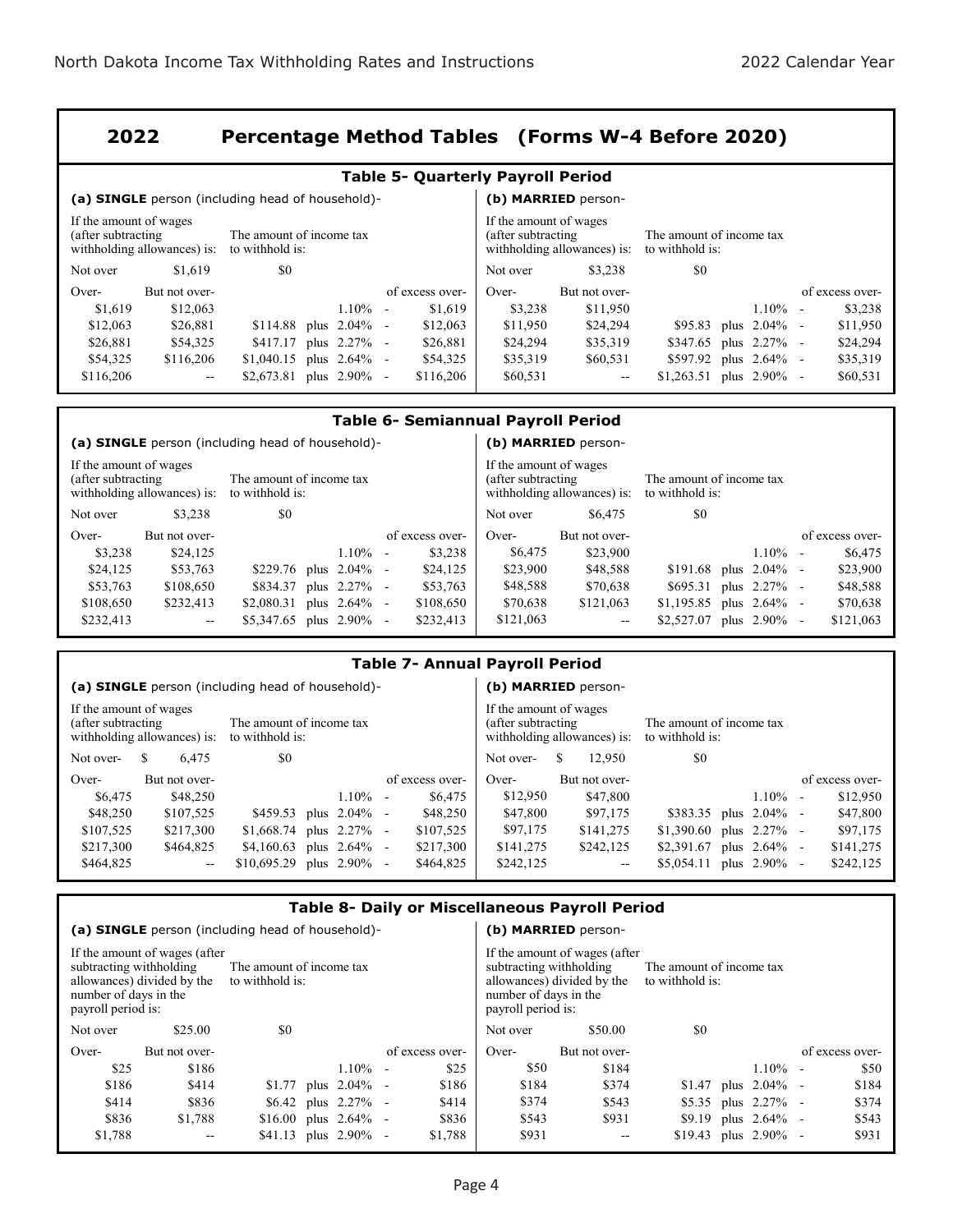### **Wage Bracket Method (Forms W-4 Before 2020)**

This method is generally recommended for employers with a manual payroll system and a small number of employees.

Under this method, determine the amount to withhold in the following steps:

- **Step 1 -** On pages 6 through 45, find the table for the payroll period and the employee's marital status from Form W-4.
- **Step 2 -** On the left side of the table in the wage column, find the wage line on which the employee's wage amount for the payroll period falls.

*Note: If an employee's wages exceed the last wage line in the table, do not use this method to calculate the withholding amount; instead, use the Percentage Method on page 2.*

**Step 3 -** At the top of the table, find the number of withholding allowances claimed by the employee on Form W-4.

> *Note: If the employee is claiming more than 10 withholding allowances, see "Over 10 withholding allowances" on this page for additional instructions.*

**Step 4 -** The amount to withhold is the amount shown in the table where the wage line and withholding allowance column meet.

**Over 10 withholding allowances.** If an employee claims more than 10 withholding allowances on Form W-4, this method may still be used as follows:

- 1. Multiply the number of withholding allowances over 10 by the amount of one withholding allowance for the payroll period from the table on page 2 of this booklet (under the Percentage Method).
- 2. Subtract the result from the employee's wages for the payroll period.
- 3. Use the reduced wage amount to find the withholding amount in the column for 10 allowances in the table.

**Additional withholding.** If an employee requests additional North Dakota income tax to be withheld (over the amount using the table), the employer is asked to accommodate the employee's request, if possible. There is no special form or procedure provided for this purpose.

**Supplemental wages.** See page 58.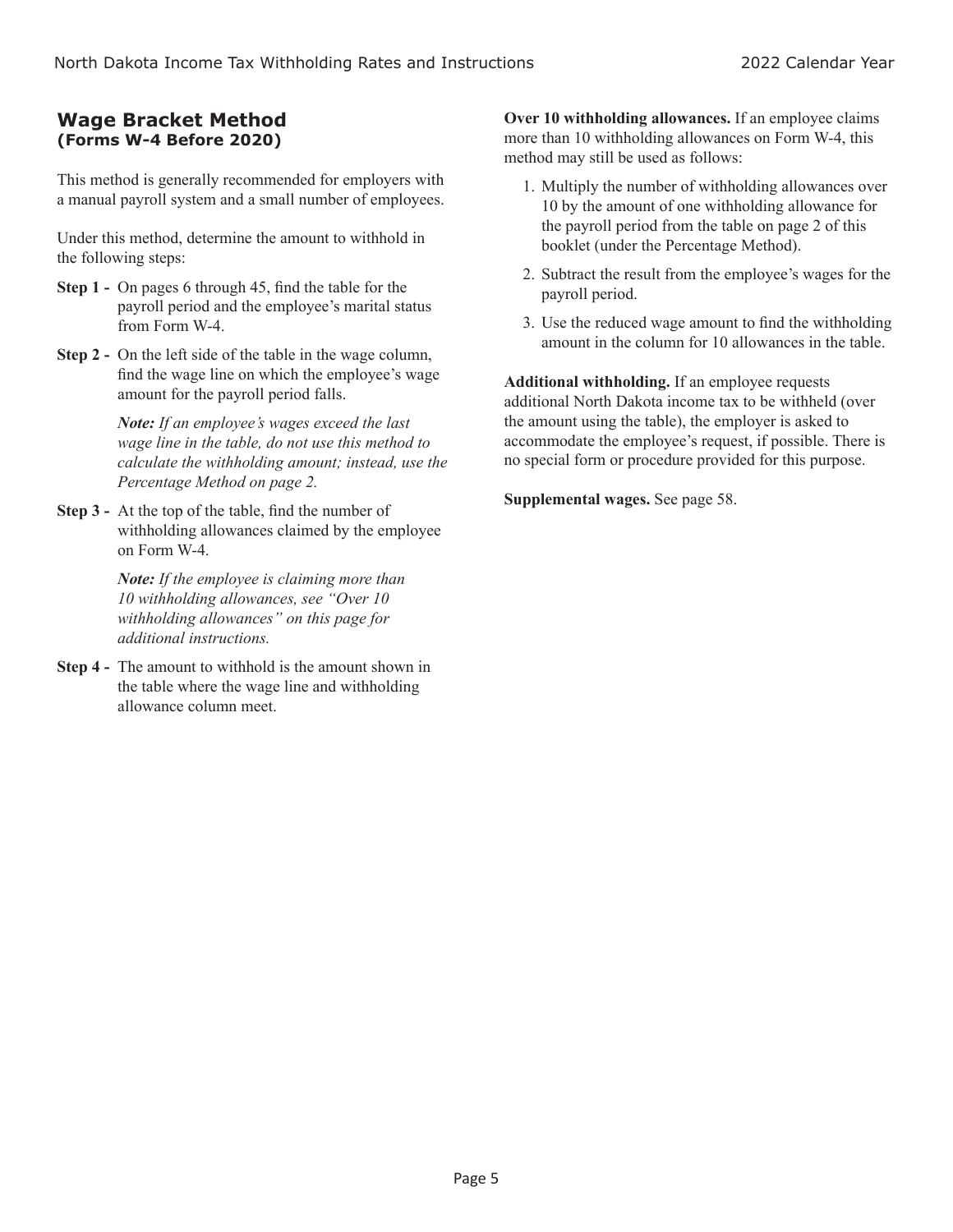| 2022                     |                          |                         | Wage Bracket Method Tables (Forms W-4 Before 2020)                                         |                         |                   |             |                            |             |                         |             |                  |                  |  |  |
|--------------------------|--------------------------|-------------------------|--------------------------------------------------------------------------------------------|-------------------------|-------------------|-------------|----------------------------|-------------|-------------------------|-------------|------------------|------------------|--|--|
|                          |                          |                         | <b>SINGLE Person-WEEKLY Payroll Period</b><br>And the number of withholding allowances is- |                         |                   |             |                            |             |                         |             |                  |                  |  |  |
|                          | If the wages are-        |                         |                                                                                            |                         |                   |             |                            |             |                         |             |                  |                  |  |  |
| At least                 | <b>But less</b>          | 0                       | $\mathbf{1}$                                                                               | $\mathbf{2}$            | 3                 | 4           | 5                          | 6           | $\overline{\mathbf{z}}$ | 8           | 9                | 10               |  |  |
|                          | than                     |                         |                                                                                            |                         |                   |             | The amount to withhold is: |             |                         |             |                  |                  |  |  |
| 0                        | \$                       | \$                      | \$                                                                                         | \$                      | $\boldsymbol{\$}$ | \$          | \$                         | \$          | $\sqrt[6]{\frac{1}{2}}$ | \$          | \$               | \$               |  |  |
| \$                       | 150                      | 0                       | 0                                                                                          | 0                       | 0                 | 0           | 0                          | 0           | $\pmb{0}$               | 0           | 0                | $\pmb{0}$        |  |  |
| 150                      | 155                      | 0                       | 0                                                                                          | 0                       | 0                 | 0           | 0                          | 0           | 0                       | 0           | 0                | 0                |  |  |
| 155                      | 160                      | 0                       | 0                                                                                          | 0                       | 0                 | 0           | 0                          | 0           | 0                       | 0           | 0                | 0                |  |  |
| 160                      | 165                      | 0                       | 0                                                                                          | 0                       | 0                 | 0           | 0                          | 0           | 0                       | 0           | 0                | 0                |  |  |
| 165                      | 170                      | 0                       | 0                                                                                          | 0                       | 0                 | 0           | 0                          | 0           | 0                       | 0           | 0                | 0                |  |  |
| 170                      | 175                      | 1                       | 0                                                                                          | 0                       | 0                 | 0           | 0                          | 0           | 0                       | 0           | 0                | 0                |  |  |
| 175                      | 180                      | 1                       | 0                                                                                          | 0                       | 0                 | 0           | 0                          | 0           | 0                       | 0           | 0                | 0                |  |  |
| 180                      | 185                      | 1                       | 0                                                                                          | 0                       | 0                 | 0           | 0                          | 0           | 0                       | 0           | $\mathbf 0$      | 0                |  |  |
| 185                      | 190                      | 1                       | 0                                                                                          | 0                       | 0                 | 0           | 0                          | 0           | 0                       | 0           | 0                | 0                |  |  |
| 190                      | 195                      | $\mathbf{1}$            | 0                                                                                          | 0                       | 0                 | 0           | 0                          | 0           | 0                       | 0           | 0                | 0                |  |  |
| 195                      | 200                      | 1                       | 0                                                                                          | 0                       | 0                 | 0           | 0                          | $\Omega$    | 0                       | 0           | 0                | 0                |  |  |
| 200                      | 205                      | 1                       | 0                                                                                          | 0                       | 0                 | 0           | 0                          | 0           | 0                       | 0           | 0                | 0                |  |  |
| 205                      | 210                      | 1                       | 1                                                                                          | 0                       | 0                 | 0           | 0                          | 0           | 0                       | 0           | 0                | 0                |  |  |
| 210                      | 215                      | 1                       | 1                                                                                          | 0                       | 0                 | 0           | 0                          | 0           | 0                       | 0           | 0                | 0                |  |  |
| 215                      | 220                      | $\mathbf{1}$            | $\mathbf{1}$                                                                               | 0                       | 0                 | 0           | 0                          | 0           | 0                       | 0           | 0                | 0                |  |  |
| 220<br>225<br>230<br>235 | 225<br>230<br>235<br>240 | $\mathbf{1}$<br>1<br>1  | 1<br>1<br>1                                                                                | 0<br>0<br>0             | 0<br>0<br>0<br>0  | 0<br>0<br>0 | 0<br>0<br>0                | 0<br>0<br>0 | 0<br>0<br>0<br>0        | 0<br>0<br>0 | 0<br>0<br>0<br>0 | 0<br>0<br>0<br>0 |  |  |
| 240                      | 245                      | 1<br>1                  | 1<br>$\mathbf{1}$                                                                          | 0<br>0                  | 0                 | 0<br>0      | 0<br>0                     | 0<br>0      | 0                       | 0<br>0      | 0                | 0                |  |  |
| 245                      | 250                      | 1                       | $\mathbf{1}$                                                                               | 0                       | 0                 | 0           | 0                          | 0           | 0                       | 0           | 0                | 0                |  |  |
| 250                      | 255                      | 1                       | 1                                                                                          | 0                       | 0                 | 0           | 0                          | 0           | 0                       | 0           | 0                | 0                |  |  |
| 255                      | 260                      | 1                       | 1                                                                                          | 0                       | 0                 | 0           | 0                          | 0           | 0                       | 0           | 0                | 0                |  |  |
| 260                      | 265                      | 2                       | 2                                                                                          | 0                       | 0                 | 0           | 0                          | 0           | 0                       | 0           | 0                | 0                |  |  |
| 265                      | 270                      | $\overline{c}$          | $\overline{c}$                                                                             | 0                       | 0                 | 0           | 0                          | 0           | 0                       | 0           | 0                | 0                |  |  |
| 270                      | 275                      | 2                       | $\boldsymbol{2}$                                                                           | 0                       | 0                 | 0           | 0                          | 0           | 0                       | 0           | 0                | 0                |  |  |
| 275                      | 280                      | 2                       | $\boldsymbol{2}$                                                                           | 0                       | 0                 | 0           | 0                          | 0           | 0                       | 0           | 0                | 0                |  |  |
| 280                      | 285                      | $\overline{c}$          | $\overline{\mathbf{c}}$                                                                    | $\Omega$                | 0                 | 0           | 0                          | 0           | 0                       | 0           | 0                | 0                |  |  |
| 285                      | 290                      | 2                       | 2                                                                                          | 0                       | 0                 | 0           | $\pmb{0}$                  | 0           | 0                       | 0           | 0                | $\pmb{0}$        |  |  |
| 290                      | 295                      | $\overline{c}$          | $\overline{2}$                                                                             | $\overline{\mathbf{c}}$ | 0                 | 0           | 0                          | 0           | 0                       | 0           | 0                | $\pmb{0}$        |  |  |
| 295                      | 300                      | $\overline{\mathbf{c}}$ | $\overline{\mathbf{c}}$                                                                    | 2                       | 0                 | $\pmb{0}$   | 0                          | 0           | 0                       | $\pmb{0}$   | 0                | $\pmb{0}$        |  |  |
| 300                      | 305                      | $\overline{\mathbf{c}}$ | $\overline{\mathbf{c}}$                                                                    | 2                       | 0                 | 0           | 0                          | 0           | 0                       | 0           | 0                | ${\bf 0}$        |  |  |
| 305                      | 310                      | $\overline{\mathbf{c}}$ | 2                                                                                          | 2                       | 0                 | 0           | 0                          | 0           | 0                       | 0           | 0                | $\pmb{0}$        |  |  |
| 310                      | 315                      | $\overline{\mathbf{c}}$ | $\overline{\mathbf{c}}$                                                                    | 2                       | 0                 | 0           | 0                          | 0           | $\mathbf 0$             | 0           | 0                | $\pmb{0}$        |  |  |
| 315                      | 320                      | $\overline{c}$          | $\overline{c}$                                                                             | $\overline{c}$          | 0                 | 0           | 0                          | 0           | 0                       | 0           | 0                | $\pmb{0}$        |  |  |
| 320                      | 325                      | $\overline{\mathbf{c}}$ | $\overline{\mathbf{c}}$                                                                    | $\boldsymbol{2}$        | 0                 | 0           | 0                          | 0           | 0                       | $\pmb{0}$   | 0                | $\bf{0}$         |  |  |
| 325                      | 330                      | $\overline{\mathbf{c}}$ | $\overline{\mathbf{c}}$                                                                    | $\overline{\mathbf{c}}$ | 0                 | 0           | 0                          | 0           | 0                       | 0           | 0                | ${\bf 0}$        |  |  |
| 330                      | 335                      | $\overline{\mathbf{c}}$ | $\overline{\mathbf{c}}$                                                                    | $\overline{\mathbf{c}}$ | 0                 | 0           | 0                          | 0           | 0                       | 0           | 0                | $\pmb{0}$        |  |  |
| 335                      | 340                      | $\overline{\mathbf{c}}$ | $\overline{\mathbf{c}}$                                                                    | 2                       | 0                 | 0           | 0                          | 0           | $\mathbf 0$             | 0           | 0                | $\pmb{0}$        |  |  |
| 340                      | 345                      | $\overline{\mathbf{c}}$ | $\overline{\mathbf{c}}$                                                                    | $\overline{\mathbf{c}}$ | 0                 | 0           | 0                          | 0           | 0                       | 0           | 0                | $\pmb{0}$        |  |  |
| 345                      | 350                      | 2                       | $\overline{\mathbf{c}}$                                                                    | $\overline{\mathbf{c}}$ | 0                 | 0           | 0                          | 0           | 0                       | 0           | 0                | $\pmb{0}$        |  |  |
| 350                      | 355                      | 3                       | 3                                                                                          | 3                       | 0                 | 0           | 0                          | 0           | 0                       | 0           | 0                | $\pmb{0}$        |  |  |
| 355                      | 360                      | 3                       | 3                                                                                          | 3                       | 0                 | 0           | 0                          | 0           | 0                       | 0           | 0                | $\pmb{0}$        |  |  |
| 360                      | 365                      | 3                       | 3                                                                                          | 3                       | 0                 | 0           | 0                          | 0           | 0                       | 0           | 0                | $\pmb{0}$        |  |  |
| 365                      | 370                      | 3                       | 3                                                                                          | 3                       | 0                 | 0           | 0                          | 0           | 0                       | 0           | 0                | $\pmb{0}$        |  |  |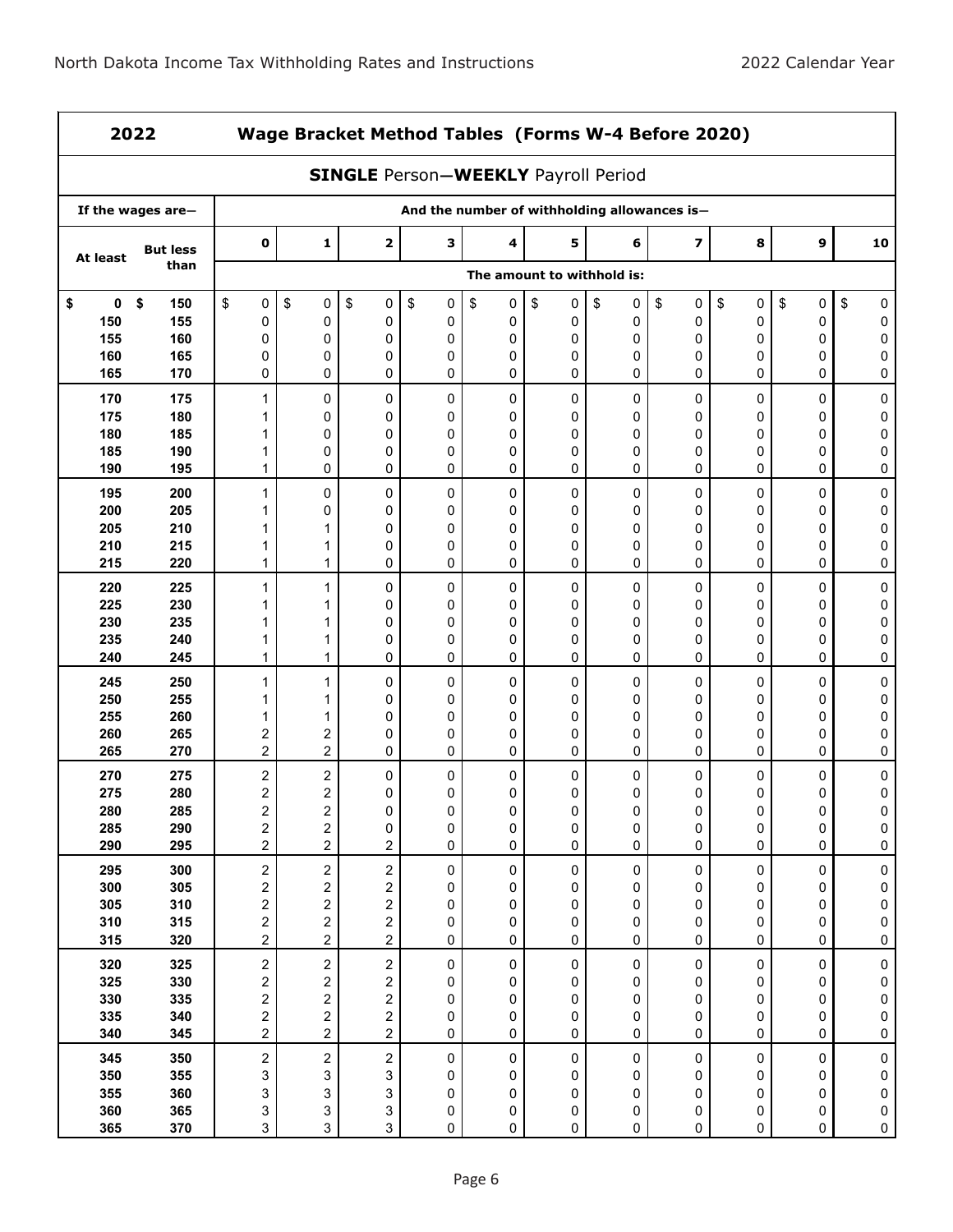| 2022       |                   |             | Wage Bracket Method Tables (Forms W-4 Before 2020) |                         |         |                                              |                            |                |                         |                |             |                          |  |
|------------|-------------------|-------------|----------------------------------------------------|-------------------------|---------|----------------------------------------------|----------------------------|----------------|-------------------------|----------------|-------------|--------------------------|--|
|            |                   |             |                                                    |                         |         | <b>SINGLE Person-WEEKLY Payroll Period</b>   |                            |                |                         |                |             |                          |  |
|            | If the wages are- |             |                                                    |                         |         | And the number of withholding allowances is- |                            |                |                         |                |             |                          |  |
| At least   | <b>But less</b>   | $\pmb{0}$   | $\mathbf{1}$                                       | $\overline{\mathbf{2}}$ | 3       | 4                                            | 5                          | 6              | $\overline{\mathbf{z}}$ | 8              | 9           | 10                       |  |
|            | than              |             |                                                    |                         |         |                                              | The amount to withhold is: |                |                         |                |             |                          |  |
| \$<br>370  | \$<br>375         | \$<br>3     | \$<br>3                                            | \$<br>3                 | \$<br>0 | \$<br>0                                      | \$<br>0                    | \$<br>0        | \$<br>0                 | \$<br>0        | \$<br>0     | \$<br>0                  |  |
| 375        | 380               | 3           | 3                                                  | 3                       | 3       | 0                                            | 0                          | 0              | 0                       | 0              | 0           | 0                        |  |
| 380        | 385               | 3           | 3                                                  | 3                       | 3       | 0                                            | 0                          | 0              | 0                       | 0              | 0           | 0                        |  |
| 385<br>390 | 390<br>395        | 3<br>3      | 3<br>3                                             | 3<br>3                  | 3<br>3  | 0<br>0                                       | 0<br>0                     | 0<br>0         | 0<br>0                  | 0<br>0         | 0<br>0      | 0<br>0                   |  |
| 395        | 400               | 3           | 3                                                  | 3                       | 3       | 0                                            | 0                          | 0              | 0                       | 0              | 0           | 0                        |  |
| 400        | 405               | 3           | 3                                                  | 3                       | 3       | 0                                            | 0                          | 0              | 0                       | 0              | 0           | 0                        |  |
| 405        | 410               | 3           | 3                                                  | 3                       | 3       | 0                                            | 0                          | 0              | 0                       | 0              | 0           | $\mathbf 0$              |  |
| 410        | 415<br>420        | 3<br>3      | 3<br>3                                             | 3<br>3                  | 3<br>3  | 0<br>0                                       | 0<br>0                     | 0<br>0         | 0<br>0                  | 0<br>0         | 0<br>0      | 0<br>0                   |  |
| 415<br>420 | 425               | 3           | 3                                                  | 3                       | 3       | 0                                            | 0                          | 0              | 0                       | 0              | 0           | 0                        |  |
| 425        | 430               | 3           | 3                                                  | 3                       | 3       | 0                                            | 0                          | 0              | 0                       | 0              | 0           | 0                        |  |
| 430        | 435               | 3           | 3                                                  | 3                       | 3       | 0                                            | 0                          | 0              | 0                       | 0              | 0           | 0                        |  |
| 435        | 440               | 3           | 3                                                  | 3                       | 3       | 0                                            | 0                          | 0              | 0                       | 0              | 0           | 0                        |  |
| 440        | 445               | 3           | 3                                                  | 3                       | 3       | 0                                            | 0                          | 0              | $\mathbf 0$             | 0              | 0           | $\mathbf{0}$             |  |
| 445        | 450               | 4           | 4                                                  | 4                       | 4       | 0                                            | $\pmb{0}$                  | 0              | $\mathbf 0$             | 0              | 0           | 0                        |  |
| 450        | 455               | 4           | 4                                                  | 4                       | 4       | 0                                            | 0                          | 0              | 0                       | 0              | 0           | 0                        |  |
| 455        | 460               | 4           | 4                                                  | 4                       | 4       | 4                                            | 0                          | 0              | 0                       | 0              | 0           | 0                        |  |
| 460        | 465               | 4           | 4                                                  | 4                       | 4       | 4                                            | 0                          | 0              | 0                       | 0              | 0           | 0                        |  |
| 465        | 470               | 4           | 4                                                  | 4                       | 4       | 4                                            | 0                          | 0              | $\mathbf 0$             | 0              | 0           | 0                        |  |
| 470        | 475               | 4           | 4                                                  | 4                       | 4       | 4                                            | 0                          | 0              | 0                       | 0              | 0           | 0                        |  |
| 475        | 480               | 4           | 4                                                  | 4                       | 4       | 4                                            | 0                          | 0              | 0                       | 0              | 0           | 0                        |  |
| 480<br>485 | 485<br>490        | 4           | 4<br>4                                             | 4                       | 4<br>4  | 4<br>4                                       | 0<br>0                     | 0<br>0         | 0<br>0                  | 0<br>0         | 0<br>0      | 0<br>0                   |  |
| 490        | 495               | 4<br>4      | 4                                                  | 4<br>4                  | 4       | 4                                            | 0                          | 0              | $\mathbf 0$             | $\mathbf 0$    | 0           | 0                        |  |
| 495        | 500               | 4           | 4                                                  | 4                       | 4       | 4                                            | 0                          | 0              | 0                       | 0              | 0           | 0                        |  |
| 500        | 505               | 4           | 4                                                  | 4                       | 4       | 4                                            | 0                          | 0              | 0                       | 0              | 0           | 0                        |  |
| 505        | 510               | 4           | 4                                                  | 4                       | 4       | 4                                            | 0                          | 0              | $\Omega$                | 0              | $\Omega$    | 0                        |  |
| 510        | 515               | 4           | 4                                                  | 4                       | 4       | 4                                            | 0                          | 0              | 0                       | 0              | $\pmb{0}$   | 0                        |  |
| 515        | 520               | 4           | 4                                                  | 4                       | 4       | 4                                            | 0                          | 0              | $\pmb{0}$               | 0              | $\pmb{0}$   | $\pmb{0}$                |  |
| 520        | 525               | 4           | 4                                                  | 4                       | 4       | 4                                            | $\pmb{0}$                  | 0              | 0                       | $\mathsf 0$    | $\pmb{0}$   | $\pmb{0}$                |  |
| 525        | 530               | 4           | 4                                                  | 4                       | 4       | 4                                            | 0                          | 0              | 0                       | 0              | 0           | $\pmb{0}$                |  |
| 530        | 535               | 4           | 4                                                  | 4                       | 4       | 4                                            | 0                          | 0              | 0                       | 0              | 0           | $\pmb{0}$                |  |
| 535<br>540 | 540<br>545        | 5<br>5      | 5<br>5                                             | 5<br>5                  | 5<br>5  | 5<br>5                                       | 0<br>5                     | 0<br>0         | 0<br>0                  | 0<br>0         | 0<br>0      | $\mathbf 0$<br>$\pmb{0}$ |  |
|            |                   |             |                                                    |                         |         |                                              |                            |                |                         |                |             |                          |  |
| 545<br>550 | 550<br>555        | $\mathbf 5$ | 5                                                  | $\mathbf 5$             | 5<br>5  | $\mathbf 5$                                  | 5                          | $\pmb{0}$<br>0 | 0                       | $\pmb{0}$<br>0 | 0<br>0      | $\pmb{0}$                |  |
| 555        | 560               | 5<br>5      | 5<br>5                                             | 5<br>5                  | 5       | 5<br>5                                       | 5<br>5                     | 0              | 0<br>0                  | 0              | 0           | $\pmb{0}$<br>$\pmb{0}$   |  |
| 560        | 565               | 5           | 5                                                  | 5                       | 5       | 5                                            | 5                          | 0              | 0                       | 0              | $\mathbf 0$ | $\mathbf 0$              |  |
| 565        | 570               | 5           | 5                                                  | 5                       | 5       | 5                                            | 5                          | 0              | 0                       | 0              | 0           | $\pmb{0}$                |  |
| 570        | 575               | $\,$ 5 $\,$ | 5                                                  | $\mathbf 5$             | 5       | $\mathbf 5$                                  | 5                          | 0              | 0                       | 0              | 0           | $\pmb{0}$                |  |
| 575        | 580               | 5           | 5                                                  | 5                       | 5       | 5                                            | 5                          | 0              | 0                       | 0              | 0           | 0                        |  |
| 580        | 585               | 5           | 5                                                  | 5                       | 5       | 5                                            | 5                          | 0              | 0                       | 0              | 0           | $\pmb{0}$                |  |
| 585        | 590               | 5           | 5                                                  | 5                       | 5       | 5                                            | 5                          | 0              | 0                       | 0              | $\pmb{0}$   | $\pmb{0}$                |  |
| 590        | 595               | 5           | 5                                                  | 5                       | 5       | 5                                            | 5                          | 0              | 0                       | 0              | $\mathbf 0$ | $\pmb{0}$                |  |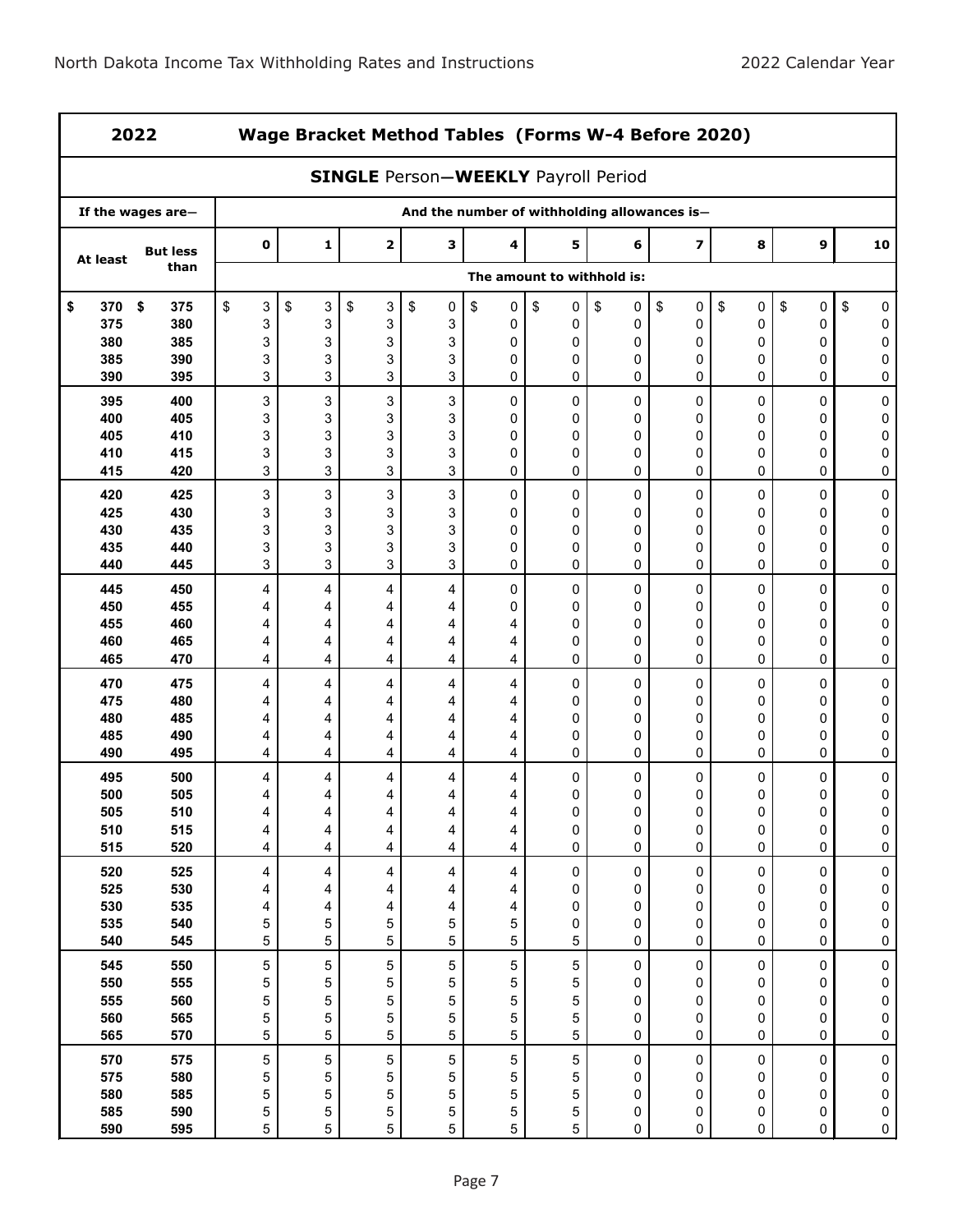r

ï

| 2022             |                   |                     | Wage Bracket Method Tables (Forms W-4 Before 2020)                                         |                     |                                  |                                  |                                  |                                  |                                  |                     |                        |                  |  |  |
|------------------|-------------------|---------------------|--------------------------------------------------------------------------------------------|---------------------|----------------------------------|----------------------------------|----------------------------------|----------------------------------|----------------------------------|---------------------|------------------------|------------------|--|--|
|                  |                   |                     | <b>SINGLE Person-WEEKLY Payroll Period</b><br>And the number of withholding allowances is- |                     |                                  |                                  |                                  |                                  |                                  |                     |                        |                  |  |  |
|                  | If the wages are- |                     |                                                                                            |                     |                                  |                                  |                                  |                                  |                                  |                     |                        |                  |  |  |
| At least         | <b>But less</b>   | $\mathbf 0$         | 1                                                                                          | $\mathbf{2}$        | 3                                | 4                                | 5                                | 6                                | $\overline{\mathbf{z}}$          | 8                   | 9                      | 10               |  |  |
|                  | than              |                     |                                                                                            |                     |                                  |                                  | The amount to withhold is:       |                                  |                                  |                     |                        |                  |  |  |
| 595<br>\$<br>600 | \$<br>600<br>605  | \$<br>5<br>5        | \$<br>5<br>5                                                                               | \$<br>5<br>5        | \$<br>5<br>5                     | \$<br>5<br>5                     | \$<br>5<br>5                     | \$<br>0<br>0                     | \$<br>0<br>$\pmb{0}$             | \$<br>0<br>0        | \$<br>$\mathbf 0$<br>0 | \$<br>0<br>0     |  |  |
| 605              | 620               | 5                   | 5                                                                                          | 5                   | 5                                | 5                                | 5                                | 0                                | 0                                | 0                   | 0                      | 0                |  |  |
| 620              | 635               | 6                   | 6                                                                                          | 6                   | 6                                | 6                                | 6                                | 6                                | 0                                | 0                   | 0                      | 0                |  |  |
| 635              | 650               | 6                   | 6                                                                                          | 6                   | 6                                | 6                                | 6                                | 6                                | 0                                | 0                   | 0                      | 0                |  |  |
| 650<br>665       | 665<br>680        | 6<br>6              | 6<br>6                                                                                     | 6<br>6              | 6<br>6                           | 6<br>6                           | 6<br>6                           | 6<br>6                           | 0<br>0                           | 0<br>0              | 0<br>0                 | 0<br>0           |  |  |
| 680              | 695               | 6                   | 6                                                                                          | 6                   | 6                                | 6                                | 6                                | 6                                | 0                                | 0                   | 0                      | 0                |  |  |
| 695              | 710               | 6                   | 6                                                                                          | 6                   | 6                                | 6                                | 6                                | 6                                | 0                                | 0                   | 0                      | 0                |  |  |
| 710              | 725               | 7                   | 7                                                                                          | 7                   | $\overline{7}$                   | 7                                | $\overline{7}$                   | $\overline{7}$                   | $\overline{7}$                   | 0                   | 0                      | 0                |  |  |
| 725              | 740               | $\overline{7}$      | $\overline{7}$                                                                             | $\overline{7}$      | $\overline{7}$                   | $\overline{7}$                   | $\overline{7}$                   | $\overline{7}$                   | $\overline{7}$                   | 0                   | 0                      | 0                |  |  |
| 740              | 755               | 7                   | $\overline{7}$                                                                             | 7                   | $\overline{7}$                   | $\overline{7}$                   | $\overline{7}$                   | $\overline{7}$                   | $\overline{7}$                   | 0                   | 0                      | 0                |  |  |
| 755              | 770               | 7                   | $\overline{7}$                                                                             | 7                   | $\overline{7}$                   | $\overline{7}$                   | $\overline{7}$                   | 7                                | $\overline{7}$                   | 0                   | 0                      | 0                |  |  |
| 770<br>785       | 785<br>800        | 7<br>$\overline{7}$ | $\overline{7}$<br>$\overline{7}$                                                           | 7<br>$\overline{7}$ | $\overline{7}$<br>$\overline{7}$ | $\overline{7}$<br>$\overline{7}$ | $\overline{7}$<br>$\overline{7}$ | $\overline{7}$<br>$\overline{7}$ | $\overline{7}$<br>$\overline{7}$ | 0<br>$\overline{7}$ | 0<br>0                 | 0<br>0           |  |  |
|                  |                   |                     |                                                                                            |                     |                                  |                                  |                                  |                                  |                                  |                     |                        |                  |  |  |
| 800<br>815       | 815<br>830        | 8<br>8              | 8<br>8                                                                                     | 8<br>8              | 8<br>8                           | 8<br>8                           | 8<br>8                           | 8<br>8                           | 8<br>8                           | 8<br>8              | 0<br>0                 | 0<br>0           |  |  |
| 830              | 845               | 8                   | 8                                                                                          | 8                   | 8                                | 8                                | 8                                | 8                                | 8                                | 8                   | 0                      | 0                |  |  |
| 845              | 860               | 8                   | 8                                                                                          | 8                   | 8                                | 8                                | 8                                | 8                                | 8                                | 8                   | 0                      | 0                |  |  |
| 860              | 875               | 8                   | 8                                                                                          | 8                   | 8                                | 8                                | 8                                | 8                                | 8                                | 8                   | 0                      | 0                |  |  |
| 875              | 890               | 8                   | 8                                                                                          | 8                   | 8                                | 8                                | 8                                | 8                                | 8                                | 8                   | 8                      | 0                |  |  |
| 890              | 905               | 9                   | 9                                                                                          | 9                   | 9                                | 9                                | 9                                | 9                                | 9                                | 9                   | 9                      | 0                |  |  |
| 905<br>920       | 920<br>935        | 9                   | 9<br>9                                                                                     | 9<br>9              | 9<br>9                           | 9                                | 9<br>9                           | 9<br>9                           | $\boldsymbol{9}$<br>9            | 9<br>9              | 9<br>9                 | 0<br>0           |  |  |
| 935              | 950               | 9<br>9              | 9                                                                                          | 9                   | 9                                | 9<br>9                           | 9                                | 9                                | 9                                | 9                   | 9                      | 0                |  |  |
| 950              | 965               | 9                   | 9                                                                                          | 9                   | 9                                | 9                                | 9                                | 9                                | 9                                | 9                   | 9                      | 9                |  |  |
| 965              | 980               | 10                  | 9                                                                                          | 9                   | 9                                | 9                                | 9                                | 9                                | 9                                | 9                   | 9                      | 9                |  |  |
| 980              | 995               | 10                  | 9                                                                                          | 9                   | 9                                | 9                                | 9                                | 9                                | 9                                | 9                   | 9                      | 9                |  |  |
| 995              | 1,010             | $10$                | $10$                                                                                       | $10\,$              | 10 <sub>1</sub>                  | $10\,$                           | $10\,$                           | $10\,$                           | $10\,$                           | $10\,$              | $10\,$                 | $10\,$           |  |  |
| 1,010            | 1,025             | 11                  | 11                                                                                         | 10 <sup>1</sup>     | 10                               | 10                               | 10                               | 10 <sup>1</sup>                  | 10                               | 10                  | 10                     | 10 <sub>1</sub>  |  |  |
| 1,025            | 1,040             | 11                  | 11                                                                                         | $10\,$              | 10 <sub>1</sub>                  | $10\,$                           | $10\,$                           | $10\,$                           | $10\,$                           | $10\,$              | $10\,$                 | $10\,$           |  |  |
| 1,040<br>1,055   | 1,055<br>1,070    | 11<br>12            | 11<br>12                                                                                   | $10$<br>$10$        | 10<br>$10$                       | $10$<br>10                       | $10$<br>10                       | $10$<br>10                       | $10$<br>$10$                     | $10$<br>$10$        | $10$<br>$10$           | $10\,$<br>$10\,$ |  |  |
| 1,070            | 1,085             | 12                  | 12                                                                                         | $10$                | 10                               | 10                               | 10                               | 10                               | $10$                             | $10$                | $10$                   | $10$             |  |  |
| 1,085            | 1,100             | 12                  | 12                                                                                         | 11                  | 11                               | 11                               | 11                               | 11                               | 11                               | 11                  | 11                     | 11               |  |  |
| 1,100            | 1,115             | 13                  | 13                                                                                         | 13                  | 11                               | 11                               | 11                               | 11                               | 11                               | 11                  | 11                     | 11               |  |  |
| 1,115            | 1,130             | 13                  | 13                                                                                         | 13                  | 11                               | 11                               | 11                               | 11                               | 11                               | 11                  | 11                     | 11               |  |  |
| 1,130            | 1,145             | 13                  | 13                                                                                         | 13                  | 11                               | 11                               | 11                               | 11                               | 11                               | 11                  | 11                     | 11               |  |  |
| 1,145            | 1,160             | 13<br>14            | 13<br>14                                                                                   | 13<br>14            | 11<br>11                         | 11<br>11                         | 11<br>11                         | 11<br>11                         | 11<br>11                         | 11<br>11            | 11<br>11               | 11<br>11         |  |  |
| 1,160            | 1,175             |                     |                                                                                            |                     |                                  |                                  |                                  |                                  |                                  |                     |                        |                  |  |  |
| 1,175<br>1,190   | 1,190<br>1,205    | 14<br>14            | 14<br>14                                                                                   | 14<br>14            | 14<br>14                         | 12<br>12                         | 12<br>12                         | 12<br>12                         | 12<br>12                         | 12<br>12            | 12<br>12               | 12<br>12         |  |  |
| 1,205            | 1,220             | 15                  | 15                                                                                         | 15                  | 15                               | 12                               | 12                               | 12                               | 12                               | 12                  | 12                     | 12               |  |  |
| 1,220            | 1,235             | 15                  | 15                                                                                         | 15                  | 15                               | 12                               | 12                               | 12                               | 12                               | 12                  | 12                     | 12               |  |  |
| 1,235            | 1,250             | 15                  | 15                                                                                         | 15                  | 15                               | 12 <sub>1</sub>                  | $12 \overline{ }$                | 12                               | 12                               | $12 \overline{ }$   | 12 <sub>2</sub>        | 12               |  |  |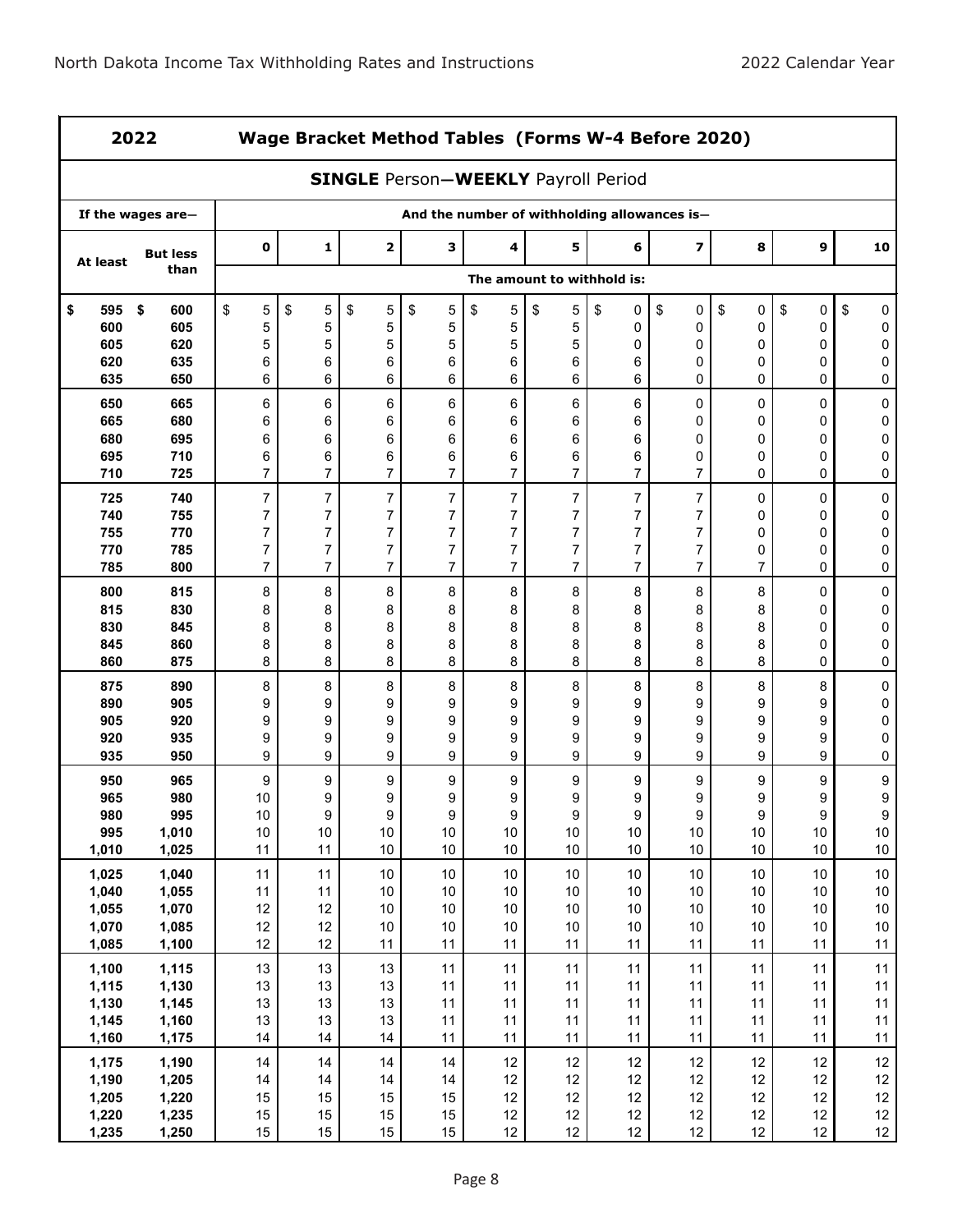|                | 2022              |             | Wage Bracket Method Tables (Forms W-4 Before 2020)                                         |             |          |          |                            |          |                         |          |          |              |  |  |
|----------------|-------------------|-------------|--------------------------------------------------------------------------------------------|-------------|----------|----------|----------------------------|----------|-------------------------|----------|----------|--------------|--|--|
|                |                   |             | <b>SINGLE Person-WEEKLY Payroll Period</b><br>And the number of withholding allowances is- |             |          |          |                            |          |                         |          |          |              |  |  |
|                | If the wages are- |             |                                                                                            |             |          |          |                            |          |                         |          |          |              |  |  |
| At least       | <b>But less</b>   | $\mathbf 0$ | 1                                                                                          | $\mathbf 2$ | 3        | 4        | 5                          | 6        | $\overline{\mathbf{z}}$ | 8        | 9        | 10           |  |  |
|                | than              |             |                                                                                            |             |          |          | The amount to withhold is: |          |                         |          |          |              |  |  |
| 1,250<br>\$    | 1,265<br>\$       | \$<br>16    | \$<br>16                                                                                   | \$<br>16    | \$<br>16 | \$<br>12 | \$<br>12                   | \$<br>12 | \$<br>12                | \$<br>12 | \$<br>12 | \$<br>12     |  |  |
| 1,265          | 1,280             | 16          | 16                                                                                         | 16          | 16       | 16       | 13                         | 13       | 13                      | 13       | 13       | 13           |  |  |
| 1,280          | 1,295             | 16          | 16                                                                                         | 16          | 16       | 16       | 13                         | 13       | 13                      | 13       | 13       | 13           |  |  |
| 1,295          | 1,310             | 16          | 16                                                                                         | 16<br>17    | 16       | 16       | 13<br>13                   | 13       | 13<br>13                | 13       | 13       | 13<br>13     |  |  |
| 1,310          | 1,325             | 17          | 17                                                                                         |             | 17       | 17       |                            | 13       |                         | 13       | 13       |              |  |  |
| 1,325          | 1,340             | 17          | 17                                                                                         | 17          | 17       | 17       | 13                         | 13       | 13                      | 13       | 13       | 13           |  |  |
| 1,340<br>1,355 | 1,355<br>1,370    | 17<br>18    | 17<br>18                                                                                   | 17<br>18    | 17<br>18 | 17<br>18 | 17<br>18                   | 13<br>14 | 13<br>14                | 13<br>14 | 13<br>14 | 13<br>14     |  |  |
| 1,370          | 1,385             | 18          | 18                                                                                         | 18          | 18       | 18       | 18                         | 14       | 14                      | 14       | 14       | 14           |  |  |
| 1,385          | 1,400             | 18          | 18                                                                                         | 18          | 18       | 18       | 18                         | 14       | 14                      | 14       | 14       | 14           |  |  |
| 1,400          | 1,415             | 19          | 19                                                                                         | 19          | 19       | 19       | 19                         | 14       | 14                      | 14       | 14       | 14           |  |  |
| 1,415          | 1,430             | 19          | 19                                                                                         | 19          | 19       | 19       | 19                         | 14       | 14                      | 14       | 14       | 14           |  |  |
| 1,430          | 1,445             | 19          | 19                                                                                         | 19          | 19       | 19       | 19                         | 19       | 14                      | 14       | 14       | 14           |  |  |
| 1,445          | 1,460             | 20          | 20                                                                                         | 20          | 20       | 20       | 20                         | 20       | 15                      | 15       | 15       | 15           |  |  |
| 1,460          | 1,475             | 20          | 20                                                                                         | 20          | 20       | 20       | 20                         | 20       | 15                      | 15       | 15       | 15           |  |  |
| 1,475          | 1,490             | 20          | 20                                                                                         | 20          | 20       | 20       | 20                         | 20       | 15                      | 15       | 15       | 15           |  |  |
| 1,490          | 1,505             | 20          | 20                                                                                         | 20          | 20       | 20       | 20                         | 20       | 15                      | 15       | 15       | 15           |  |  |
| 1,505          | 1,520             | 21          | 21                                                                                         | 21          | 21       | 21       | 21                         | 21       | 21                      | 15       | 15       | 15           |  |  |
| 1,520          | 1,535             | 21          | 21<br>21                                                                                   | 21<br>21    | 21       | 21       | 21                         | 21<br>21 | 21<br>21                | 15       | 15<br>16 | 15<br>16     |  |  |
| 1,535          | 1,550             | 21          |                                                                                            |             | 21       | 21       | 21                         |          |                         | 16       |          |              |  |  |
| 1,550          | 1,565             | 22          | 22                                                                                         | 22          | 22       | 22       | 22                         | 22       | 22                      | 16       | 16       | 16           |  |  |
| 1,565<br>1,580 | 1,580<br>1,595    | 22<br>22    | 22<br>22                                                                                   | 22<br>22    | 22<br>22 | 22<br>22 | 22<br>22                   | 22<br>22 | 22<br>22                | 16<br>16 | 16<br>16 | 16<br>16     |  |  |
| 1,595          | 1,610             | 23          | 23                                                                                         | 23          | 23       | 23       | 23                         | 23       | 23                      | 23       | 16       | 16           |  |  |
| 1,610          | 1,625             | 23          | 23                                                                                         | 23          | 23       | 23       | 23                         | 23       | 23                      | 23       | 16       | 16           |  |  |
| 1,625          | 1,640             | 23          | 23                                                                                         | 23          | 23       | 23       | 23                         | 23       | 23                      | 23       | 17       | 17           |  |  |
| 1,640          | 1,655             | 24          | 24                                                                                         | 24          | 24       | 24       | 24                         | 24       | 24                      | 24       | 17       | 17           |  |  |
| 1,655          | 1,670             | 24          | 24                                                                                         | 24          | 24       | 24       | 24                         | 24       | 24                      | 24       | 17       | 17           |  |  |
| 1,670          | 1,685             | 24          | 24                                                                                         | 24          | 24       | 24       | 24                         | 24       | 24                      | 24       | 24       | 17           |  |  |
| 1,685          | 1,700             | 24          | 24                                                                                         | 24          | 24       | 24       | 24                         | 24       | 24                      | 24       | 24       | 17           |  |  |
| 1,700          | 1,715             | 25          | 25                                                                                         | 25          | 25       | 25       | 25                         | 25       | 25                      | 25       | 25       | $17\,$       |  |  |
| 1,715          | 1,730             | 25          | 25                                                                                         | 25          | 25       | 25       | 25                         | 25       | 25                      | 25       | 25       | 18           |  |  |
| 1,730          | 1,745             | 25          | 25                                                                                         | 25          | 25       | 25       | 25                         | 25       | 25                      | 25       | 25       | 18           |  |  |
| 1,745<br>1,760 | 1,760<br>1,775    | 26<br>26    | 26<br>26                                                                                   | 26<br>26    | 26<br>26 | 26<br>26 | 26<br>26                   | 26<br>26 | 26<br>26                | 26<br>26 | 26<br>26 | 18<br>26     |  |  |
|                |                   |             |                                                                                            |             |          |          |                            |          |                         |          |          |              |  |  |
| 1,775          | 1,790             | 26          | 26                                                                                         | 26          | 26       | 26       | 26                         | 26       | 26                      | 26       | 26       | 26           |  |  |
| 1,790<br>1,805 | 1,805<br>1,820    | 27<br>27    | 27<br>27                                                                                   | 27<br>27    | 27<br>27 | 27<br>27 | 27<br>27                   | 27<br>27 | 27<br>27                | 27<br>27 | 27<br>27 | 27<br>$27\,$ |  |  |
| 1,820          | 1,835             | 27          | 27                                                                                         | 27          | 27       | 27       | 27                         | 27       | 27                      | 27       | 27       | 27           |  |  |
| 1,835          | 1,850             | 27          | 27                                                                                         | 27          | 27       | 27       | 27                         | 27       | 27                      | 27       | 27       | 27           |  |  |
| 1,850          | 1,865             | 28          | 28                                                                                         | 28          | 28       | 28       | 28                         | 28       | 28                      | 28       | 28       | 28           |  |  |
| 1,865          | 1,880             | 28          | 28                                                                                         | 28          | 28       | 28       | 28                         | 28       | 28                      | 28       | 28       | 28           |  |  |
| 1,880          | 1,895             | 28          | 28                                                                                         | 28          | 28       | 28       | 28                         | 28       | 28                      | 28       | 28       | 28           |  |  |
| 1,895          | 1,910             | 29          | 29                                                                                         | 29          | 29       | 29       | 29                         | 29       | 29                      | 29       | 29       | 29           |  |  |
| 1,910          | 1,925             | 29          | 29                                                                                         | 29          | 29       | 29       | 29                         | 29       | 29                      | 29       | 29       | 29           |  |  |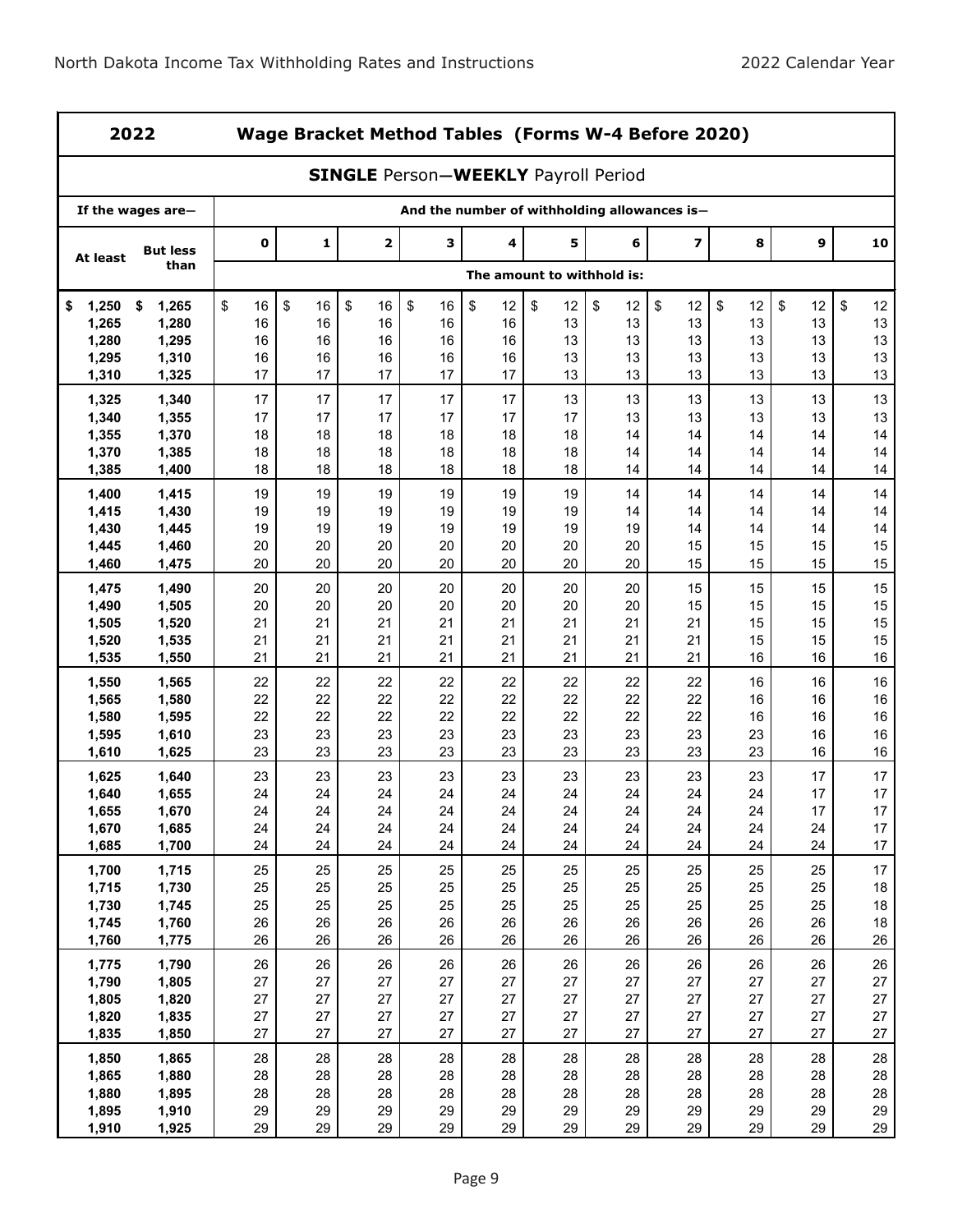| 2022           |                   |                                                    | Wage Bracket Method Tables (Forms W-4 Before 2020) |                                             |                                              |                |                            |              |                         |              |              |                       |  |
|----------------|-------------------|----------------------------------------------------|----------------------------------------------------|---------------------------------------------|----------------------------------------------|----------------|----------------------------|--------------|-------------------------|--------------|--------------|-----------------------|--|
|                |                   |                                                    |                                                    | <b>MARRIED Person-WEEKLY Payroll Period</b> |                                              |                |                            |              |                         |              |              |                       |  |
|                | If the wages are- |                                                    |                                                    |                                             | And the number of withholding allowances is- |                |                            |              |                         |              |              |                       |  |
| At least       | <b>But less</b>   | $\mathbf 0$                                        | 1                                                  | 2                                           | 3                                            | 4              | 5                          | 6            | $\overline{\mathbf{z}}$ | 8            | 9            | 10                    |  |
|                | than              |                                                    |                                                    |                                             |                                              |                | The amount to withhold is: |              |                         |              |              |                       |  |
| 0<br>\$<br>275 | \$<br>275<br>280  | \$<br>0<br>0                                       | \$<br>0<br>0                                       | \$<br>0<br>0                                | \$<br>0<br>0                                 | \$<br>0<br>0   | \$<br>0<br>0               | \$<br>0<br>0 | \$<br>0<br>0            | \$<br>0<br>0 | \$<br>0<br>0 | \$<br>0<br>0          |  |
| 280<br>285     | 285<br>290        | 0<br>0                                             | 0<br>0                                             | 0<br>0                                      | 0<br>0                                       | 0<br>0         | 0<br>0                     | 0<br>0       | 0<br>0                  | 0<br>0       | 0<br>0       | 0<br>0                |  |
| 290            | 295               | 0                                                  | 0                                                  | 0                                           | 0                                            | 0              | 0                          | 0            | 0                       | 0            | 0            | 0                     |  |
| 295            | 300               | 1                                                  | 0                                                  | 0                                           | 0                                            | 0              | 0                          | 0            | 0                       | 0            | 0            | 0                     |  |
| 300<br>305     | 305<br>310        | 1<br>1                                             | 0<br>0                                             | 0<br>0                                      | 0<br>0                                       | 0<br>0         | 0<br>0                     | 0<br>0       | 0<br>0                  | 0<br>0       | 0<br>0       | 0<br>0                |  |
| 310            | 315               | 1                                                  | 0                                                  | 0                                           | 0                                            | 0              | 0                          | 0            | 0                       | 0            | 0            | 0                     |  |
| 315            | 320               | 1                                                  | 0                                                  | 0                                           | 0                                            | 0              | 0                          | 0            | 0                       | 0            | 0            | 0                     |  |
| 320<br>325     | 325<br>330        | $\mathbf{1}$<br>1                                  | 0<br>0                                             | 0<br>0                                      | 0<br>0                                       | 0<br>0         | 0<br>0                     | 0<br>0       | 0<br>0                  | 0<br>0       | 0<br>0       | 0<br>0                |  |
| 330            | 335               | 1                                                  | 1                                                  | 0                                           | 0                                            | 0              | 0                          | 0            | 0                       | 0            | 0            | 0                     |  |
| 335            | 340               | 1                                                  | 1                                                  | 0                                           | 0                                            | 0              | 0                          | 0            | 0                       | 0            | 0            | 0                     |  |
| 340            | 345               | 1                                                  | $\mathbf{1}$                                       | 0                                           | 0                                            | 0              | 0                          | 0            | 0                       | 0            | 0            | 0                     |  |
| 345<br>350     | 350<br>355        | 1<br>1                                             | 1<br>1                                             | 0<br>0                                      | 0<br>0                                       | 0<br>0         | 0<br>0                     | 0<br>0       | 0<br>0                  | 0<br>0       | 0<br>0       | $\mathbf 0$<br>0      |  |
| 355            | 360               | 1                                                  | 1                                                  | 0                                           | 0                                            | 0              | 0                          | 0            | 0                       | 0            | 0            | 0                     |  |
| 360<br>365     | 365<br>370        | 1<br>$\mathbf{1}$                                  | 1<br>1                                             | 0<br>0                                      | 0<br>0                                       | 0<br>0         | 0<br>0                     | 0<br>0       | 0<br>0                  | 0<br>0       | 0<br>0       | 0<br>0                |  |
| 370            | 375               | 1                                                  | 1                                                  | 0                                           | 0                                            | 0              | 0                          | 0            | 0                       | 0            | 0            | 0                     |  |
| 375            | 380               | 1                                                  | 1                                                  | 0                                           | 0                                            | 0              | 0                          | 0            | 0                       | 0            | 0            | 0                     |  |
| 380<br>385     | 385<br>390        | 1<br>2                                             | 1<br>2                                             | 0<br>0                                      | 0<br>0                                       | 0<br>0         | 0<br>0                     | 0<br>0       | 0<br>0                  | 0<br>0       | 0<br>0       | 0<br>0                |  |
| 390            | 395               | $\overline{c}$                                     | $\overline{c}$                                     | 0                                           | 0                                            | 0              | 0                          | 0            | 0                       | 0            | 0            | 0                     |  |
| 395            | 400               | 2                                                  | 2                                                  | 0                                           | 0                                            | 0              | 0                          | 0            | 0                       | 0            | 0            | 0                     |  |
| 400<br>405     | 405<br>410        | 2<br>$\overline{2}$                                | 2<br>$\overline{c}$                                | 0<br>0                                      | 0<br>0                                       | 0<br>0         | 0<br>0                     | 0<br>0       | 0<br>0                  | 0<br>0       | 0<br>0       | 0<br>0                |  |
| 410            | 415               | $\boldsymbol{2}$                                   | $\overline{\mathbf{c}}$                            | 0                                           | 0                                            | 0              | 0                          | 0            | 0                       | 0            | 0            | 0                     |  |
| 415            | 420               | $\overline{c}$                                     | $\overline{a}$                                     | $\overline{\mathbf{c}}$                     | 0                                            | 0              | 0                          | 0            | 0                       | 0            | 0            | 0                     |  |
| 420<br>425     | 425<br>430        | $\overline{\mathbf{c}}$<br>$\overline{\mathbf{c}}$ | $\overline{c}$<br>2                                | $\overline{\mathbf{c}}$<br>2                | 0<br>0                                       | $\pmb{0}$<br>0 | 0<br>0                     | 0<br>0       | 0<br>0                  | 0<br>0       | 0<br>0       | $\pmb{0}$<br>$\bf{0}$ |  |
| 430            | 435               | $\overline{\mathbf{c}}$                            | 2                                                  | $\overline{\mathbf{c}}$                     | 0                                            | 0              | 0                          | 0            | 0                       | 0            | 0            | $\bf{0}$              |  |
| 435            | 440               | $\overline{\mathbf{c}}$<br>$\overline{c}$          | $\overline{\mathbf{c}}$                            | 2                                           | 0                                            | 0              | 0                          | 0            | 0                       | 0            | 0            | 0                     |  |
| 440<br>445     | 445<br>450        |                                                    | $\overline{a}$<br>$\overline{\mathbf{c}}$          | $\overline{\mathbf{c}}$                     | 0                                            | 0              | 0<br>0                     | 0            | 0<br>0                  | 0            | 0<br>0       | 0                     |  |
| 450            | 455               | $\overline{\mathbf{c}}$<br>$\overline{\mathbf{c}}$ | 2                                                  | $\overline{\mathbf{c}}$<br>2                | 0<br>0                                       | 0<br>0         | 0                          | 0<br>0       | 0                       | 0<br>0       | 0            | 0<br>$\pmb{0}$        |  |
| 455            | 460               | $\overline{\mathbf{c}}$                            | 2                                                  | 2                                           | 0                                            | 0              | 0                          | 0            | 0                       | 0            | 0            | $\mathbf 0$           |  |
| 460<br>465     | 465<br>470        | $\overline{\mathbf{c}}$<br>$\overline{c}$          | $\overline{\mathbf{c}}$<br>$\overline{a}$          | 2<br>$\overline{c}$                         | 0<br>0                                       | 0<br>0         | 0<br>0                     | 0<br>0       | 0<br>0                  | 0<br>0       | 0<br>0       | $\mathbf 0$<br>0      |  |
| 470            | 475               | $\overline{\mathbf{c}}$                            | $\overline{\mathbf{c}}$                            | $\overline{\mathbf{c}}$                     | 0                                            | 0              | 0                          | 0            | 0                       | 0            | 0            | $\bf{0}$              |  |
| 475            | 480               | 3                                                  | 3                                                  | 3                                           | 0                                            | 0              | 0                          | 0            | 0                       | 0            | 0            | 0                     |  |
| 480<br>485     | 485<br>490        | 3<br>3                                             | 3<br>3                                             | 3<br>3                                      | 0<br>0                                       | 0<br>0         | 0<br>0                     | 0<br>0       | 0<br>0                  | 0<br>0       | 0<br>0       | $\mathbf 0$<br>0      |  |
| 490            | 495               | 3                                                  | 3                                                  | 3                                           | 0                                            | 0              | 0                          | 0            | 0                       | 0            | 0            | 0                     |  |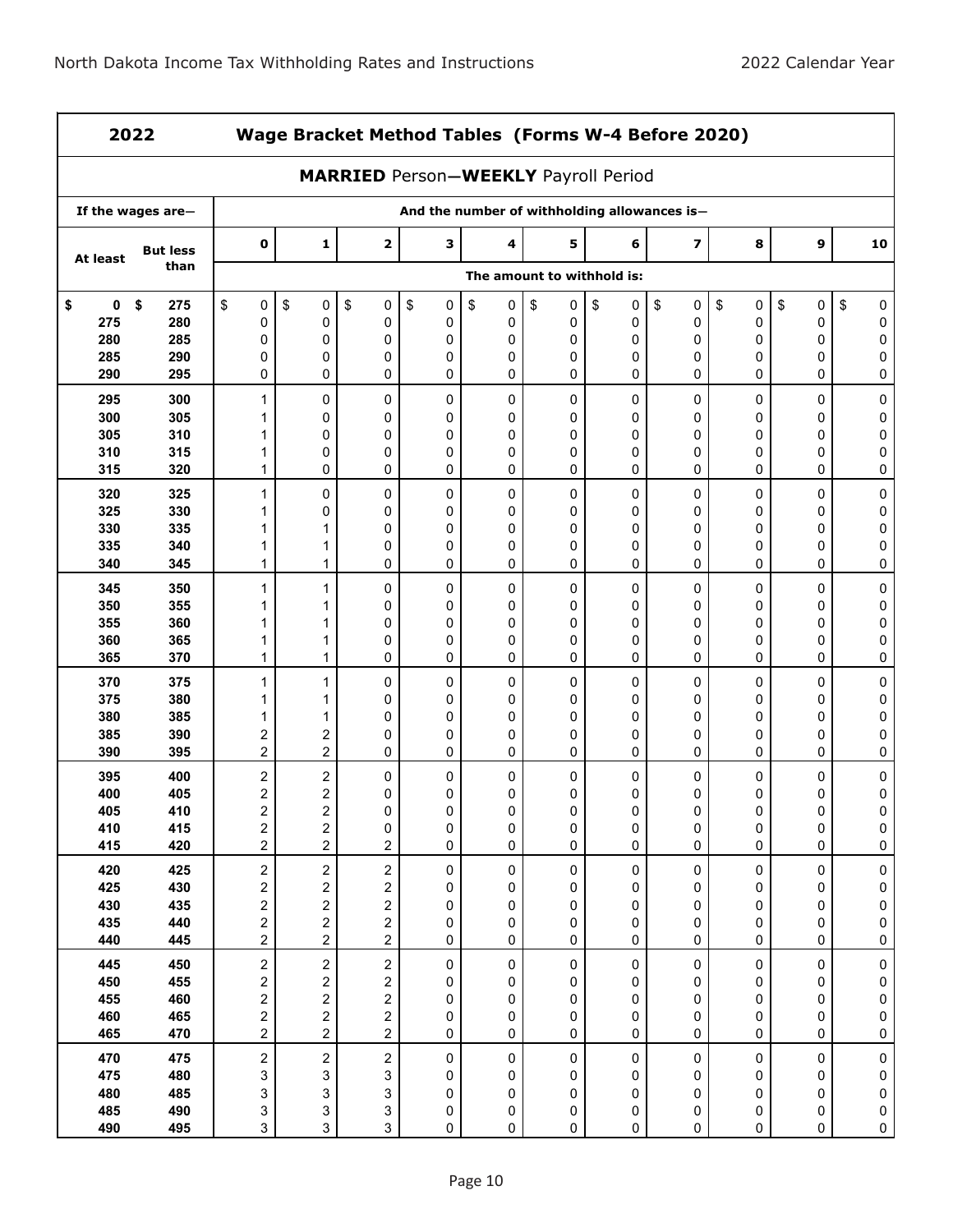$\mathbf{r}$ 

7

| 2022       |                   |             | Wage Bracket Method Tables (Forms W-4 Before 2020)<br><b>MARRIED Person-WEEKLY Payroll Period</b> |             |                                              |                  |                            |               |                         |             |         |           |  |
|------------|-------------------|-------------|---------------------------------------------------------------------------------------------------|-------------|----------------------------------------------|------------------|----------------------------|---------------|-------------------------|-------------|---------|-----------|--|
|            |                   |             |                                                                                                   |             |                                              |                  |                            |               |                         |             |         |           |  |
|            | If the wages are- |             |                                                                                                   |             | And the number of withholding allowances is- |                  |                            |               |                         |             |         |           |  |
| At least   | <b>But less</b>   | $\mathbf 0$ | 1                                                                                                 | $\mathbf 2$ | 3                                            | 4                | 5                          | 6             | $\overline{\mathbf{z}}$ | 8           | 9       | 10        |  |
|            | than              |             |                                                                                                   |             |                                              |                  | The amount to withhold is: |               |                         |             |         |           |  |
| \$<br>495  | \$<br>500         | \$<br>3     | \$<br>3                                                                                           | \$<br>3     | \$<br>3                                      | \$<br>0          | \$<br>0                    | \$<br>0       | \$<br>0                 | \$<br>0     | \$<br>0 | \$<br>0   |  |
| 500<br>505 | 505<br>510        | 3<br>3      | 3<br>3                                                                                            | 3<br>3      | 3<br>3                                       | 0<br>0           | 0<br>0                     | 0<br>0        | 0<br>0                  | 0<br>0      | 0<br>0  | 0<br>0    |  |
| 510        | 515               | 3           | 3                                                                                                 | 3           | 3                                            | 0                | 0                          | $\mathbf{0}$  | 0                       | 0           | 0       | 0         |  |
| 515        | 520               | 3           | 3                                                                                                 | 3           | 3                                            | 0                | 0                          | 0             | 0                       | 0           | 0       | 0         |  |
| 520        | 525               | 3           | 3                                                                                                 | 3           | 3                                            | 0                | 0                          | 0             | 0                       | 0           | 0       | 0         |  |
| 525        | 530               | 3           | 3                                                                                                 | 3           | 3                                            | 0                | 0                          | 0             | 0                       | 0           | 0       | 0         |  |
| 530        | 535               | 3           | 3                                                                                                 | 3           | 3                                            | 0                | 0                          | 0             | 0                       | 0           | 0       | 0         |  |
| 535        | 540               | 3           | 3                                                                                                 | 3           | 3                                            | 0                | 0                          | 0             | 0                       | 0           | 0       | 0         |  |
| 540        | 545               | 3           | 3                                                                                                 | 3           | 3                                            | 0                | 0                          | 0             | 0                       | 0           | 0       | 0         |  |
| 545        | 550               | 3           | 3                                                                                                 | 3           | 3                                            | 0                | 0                          | 0             | 0                       | 0           | 0       | 0         |  |
| 550        | 555               | 3           | 3                                                                                                 | 3           | 3                                            | 0                | 0                          | 0             | 0                       | 0           | 0       | 0         |  |
| 555<br>560 | 560<br>565        | 3<br>3      | 3<br>3                                                                                            | 3<br>3      | 3<br>3                                       | 0<br>0           | 0<br>0                     | 0<br>0        | $\mathbf 0$<br>0        | 0<br>0      | 0<br>0  | 0<br>0    |  |
| 565        | 570               | 4           | 4                                                                                                 | 4           | 4                                            | 0                | 0                          | 0             | 0                       | 0           | 0       | 0         |  |
| 570        | 575               | 4           | 4                                                                                                 | 4           | 4                                            | 0                | 0                          | 0             | 0                       | 0           | 0       | 0         |  |
| 575        | 580               | 4           | 4                                                                                                 | 4           | 4                                            | 0                | 0                          | 0             | 0                       | 0           | 0       | 0         |  |
| 580        | 585               | 4           | 4                                                                                                 | 4           | 4                                            | 4                | 0                          | 0             | 0                       | 0           | 0       | 0         |  |
| 585        | 590               | 4           | 4                                                                                                 | 4           | 4                                            | 4                | 0                          | 0             | 0                       | 0           | 0       | 0         |  |
| 590        | 595               | 4           | 4                                                                                                 | 4           | 4                                            | 4                | 0                          | 0             | 0                       | 0           | 0       | 0         |  |
| 595        | 600               | 4           | 4                                                                                                 | 4           | 4                                            | 4                | 0                          | 0             | 0                       | 0           | 0       | 0         |  |
| 600        | 605               | 4           | 4                                                                                                 | 4           | 4                                            | 4                | 0                          | 0             | 0                       | 0           | 0       | 0         |  |
| 605        | 610               | 4           | 4                                                                                                 | 4           | 4                                            | 4                | 0                          | 0             | 0                       | 0           | 0       | 0         |  |
| 610        | 615               | 4           | 4                                                                                                 | 4           | 4                                            | 4                | 0                          | 0             | 0                       | 0           | 0       | 0         |  |
| 615        | 620               | 4           | 4                                                                                                 | 4           | 4                                            | 4                | 0                          | 0             | 0                       | 0           | 0       | 0         |  |
| 620<br>625 | 625<br>630        | 4           | 4                                                                                                 | 4           | 4                                            | 4                | 0<br>0                     | 0             | 0<br>0                  | 0           | 0<br>0  | 0         |  |
| 630        | 635               | 4<br>4      | 4<br>4                                                                                            | 4<br>4      | 4<br>4                                       | 4<br>4           | 0                          | 0<br>$\Omega$ | 0                       | 0<br>0      | 0       | 0<br>0    |  |
| 635        | 640               | 4           | 4                                                                                                 | 4           | 4                                            | 4                | 0                          | 0             | 0                       | 0           | 0       | 0         |  |
| 640        | 645               | 4           | 4                                                                                                 | 4           | 4                                            | 4                | 0                          | 0             | 0                       | $\mathbf 0$ | 0       | 0         |  |
| 645        | 650               | 4           | 4                                                                                                 | 4           | 4                                            | 4                | 0                          | 0             | 0                       | 0           | 0       | 0         |  |
| 650        | 655               | 4           | 4                                                                                                 | 4           | 4                                            | 4                | 0                          | 0             | 0                       | 0           | 0       | 0         |  |
| 655        | 660               | 4           | 4                                                                                                 | 4           | 4                                            | 4                | 0                          | 0             | 0                       | 0           | 0       | 0         |  |
| 660        | 665               | 5           | 5                                                                                                 | 5           | 5                                            | 5                | 5                          | 0             | 0                       | 0           | 0       | 0         |  |
| 665        | 670               | 5           | 5                                                                                                 | 5           | 5                                            | 5                | 5                          | $\mathbf 0$   | 0                       | 0           | 0       | 0         |  |
| 670        | 675               | 5           | 5                                                                                                 | 5           | 5                                            | $\mathbf 5$      | 5                          | 0             | 0                       | 0           | 0       | $\pmb{0}$ |  |
| 675        | 680               | 5           | 5                                                                                                 | 5           | 5                                            | $\mathbf 5$      | 5                          | 0             | 0                       | 0           | 0       | $\bf{0}$  |  |
| 680        | 685               | 5           | 5                                                                                                 | 5           | 5                                            | 5                | 5                          | 0             | 0                       | 0           | 0       | 0         |  |
| 685<br>690 | 690<br>695        | 5<br>5      | 5<br>5                                                                                            | 5<br>5      | 5<br>5                                       | 5<br>5           | 5<br>5                     | 0<br>0        | 0<br>0                  | 0<br>0      | 0<br>0  | 0<br>0    |  |
| 695        | 700               |             | 5                                                                                                 |             | 5                                            |                  | 5                          | 0             | 0                       |             | 0       |           |  |
| 700        | 705               | 5<br>5      | 5                                                                                                 | 5<br>5      | 5                                            | $\mathbf 5$<br>5 | 5                          | 0             | 0                       | 0<br>0      | 0       | 0<br>0    |  |
| 705        | 710               | 5           | 5                                                                                                 | 5           | 5                                            | 5                | 5                          | 0             | 0                       | 0           | 0       | 0         |  |
| 710        | 715               | 5           | 5                                                                                                 | 5           | 5                                            | 5                | 5                          | 0             | 0                       | 0           | 0       | 0         |  |
| 715        | 720               | 5           | 5                                                                                                 | 5           | 5                                            | 5                | 5                          | 0             | 0                       | 0           | 0       | 0         |  |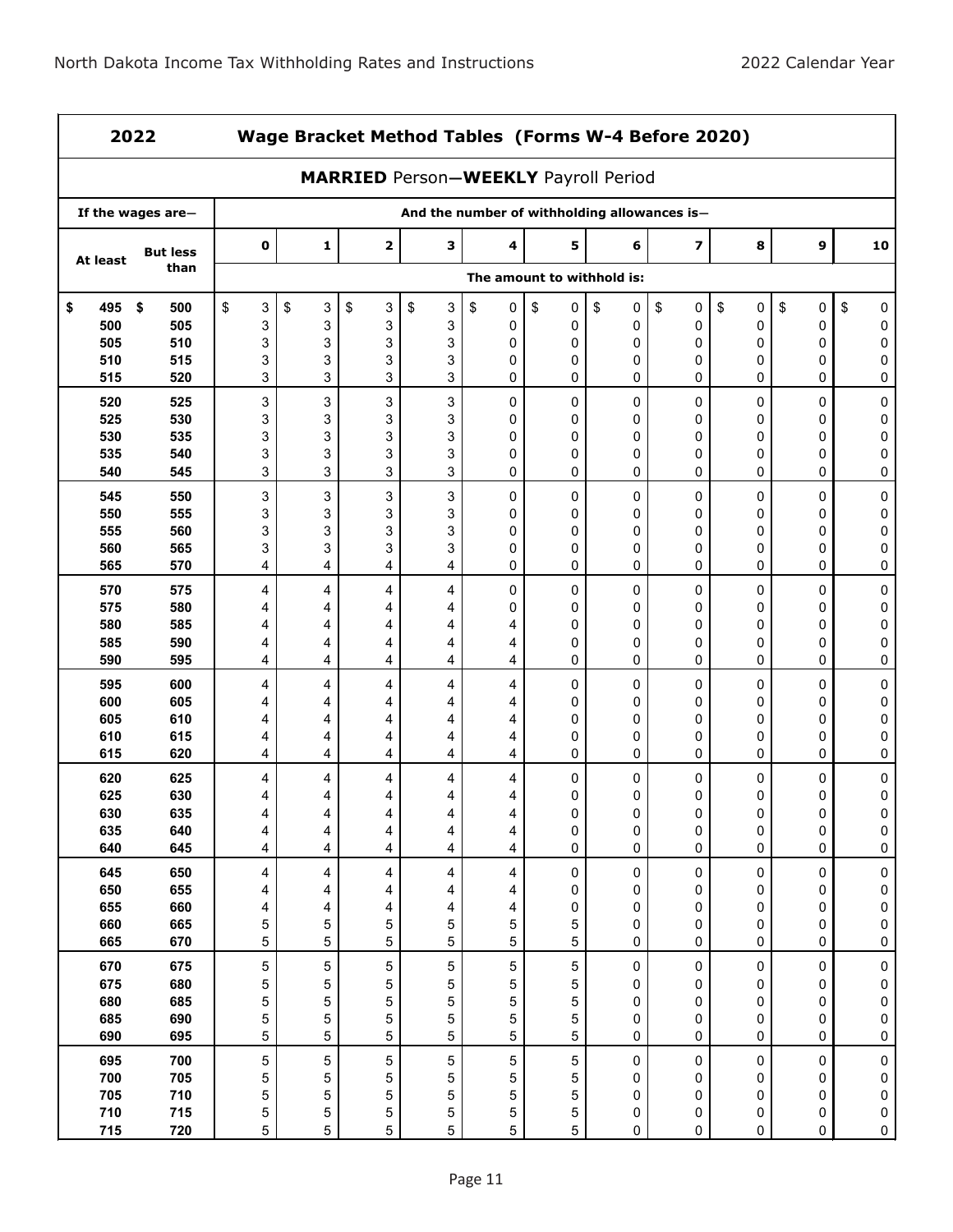$\overline{\phantom{0}}$ 

|                | 2022<br>Wage Bracket Method Tables (Forms W-4 Before 2020) |                     |                                  |                                             |                     |                       |                                  |                                              |                                  |                       |                  |                        |
|----------------|------------------------------------------------------------|---------------------|----------------------------------|---------------------------------------------|---------------------|-----------------------|----------------------------------|----------------------------------------------|----------------------------------|-----------------------|------------------|------------------------|
|                |                                                            |                     |                                  | <b>MARRIED Person-WEEKLY Payroll Period</b> |                     |                       |                                  |                                              |                                  |                       |                  |                        |
|                | If the wages are-                                          |                     |                                  |                                             |                     |                       |                                  | And the number of withholding allowances is- |                                  |                       |                  |                        |
| At least       | <b>But less</b>                                            | 0                   | 1                                | $\overline{\mathbf{2}}$                     | з                   | 4                     | 5                                | 6                                            | $\overline{\mathbf{z}}$          | 8                     | 9                | 10                     |
|                | than                                                       |                     |                                  |                                             |                     |                       |                                  | The amount to withhold is:                   |                                  |                       |                  |                        |
| \$<br>720      | \$<br>725                                                  | 5<br>\$             | \$<br>5                          | \$<br>5                                     | \$<br>5             | \$<br>$\mathbf 5$     | \$<br>5                          | \$<br>0                                      | \$<br>0                          | \$<br>$\pmb{0}$       | \$<br>0          | \$<br>0                |
| 725            | 730                                                        | 5                   | 5                                | 5                                           | 5                   | $\mathbf 5$           | 5                                | 0                                            | 0                                | 0                     | 0                | 0                      |
| 730<br>735     | 735<br>740                                                 | 5<br>5              | 5<br>5                           | 5<br>5                                      | $\mathbf 5$<br>5    | 5<br>5                | 5<br>5                           | 0<br>0                                       | 0<br>0                           | 0<br>0                | 0<br>0           | 0<br>0                 |
| 740            | 745                                                        | 5                   | 5                                | 5                                           | 5                   | 5                     | 5                                | $\Omega$                                     | 0                                | 0                     | 0                | 0                      |
| 745            | 750                                                        | 5                   | 5                                | 5                                           | 5                   | 5                     | 5                                | 5                                            | 0                                | 0                     | $\mathbf 0$      | 0                      |
| 750            | 755                                                        | 6                   | 6                                | 6                                           | 6                   | 6                     | 6                                | 6                                            | 0                                | 0                     | 0                | 0                      |
| 755            | 760                                                        | 6                   | 6                                | 6                                           | 6                   | 6                     | 6                                | 6                                            | 0                                | 0                     | 0                | 0                      |
| 760            | 765                                                        | 6                   | 6                                | 6                                           | 6                   | 6                     | 6                                | 6                                            | 0                                | 0                     | 0                | 0                      |
| 765            | 770                                                        | 6                   | 6                                | 6                                           | 6                   | 6                     | 6                                | 6                                            | $\Omega$                         | 0                     | 0                | 0                      |
| 770            | 775                                                        | 6                   | 6                                | 6                                           | 6                   | 6                     | 6                                | 6                                            | 0                                | 0                     | 0                | 0                      |
| 775            | 780                                                        | 6                   | 6                                | 6                                           | 6                   | 6                     | 6                                | 6                                            | 0                                | 0                     | 0                | 0                      |
| 780            | 785                                                        | 6                   | 6                                | 6                                           | 6                   | 6                     | 6                                | 6                                            | 0                                | 0                     | 0                | 0                      |
| 785            | 790                                                        | 6                   | 6                                | 6                                           | 6                   | 6                     | 6                                | 6                                            | 0                                | 0                     | 0                | 0                      |
| 790            | 805                                                        | 6                   | 6                                | 6                                           | 6                   | 6                     | 6                                | 6                                            | 0                                | 0                     | 0                | 0                      |
| 805            | 820                                                        | 6                   | 6                                | 6                                           | 6                   | 6                     | 6                                | 6                                            | 0                                | 0                     | 0                | 0                      |
| 820            | 835                                                        | 6                   | 6                                | 6                                           | 6                   | 6                     | 6                                | 6                                            | 0                                | 0                     | 0                | 0                      |
| 835<br>850     | 850<br>865                                                 | 7<br>$\overline{7}$ | $\overline{7}$<br>$\overline{7}$ | 7<br>$\overline{7}$                         | 7<br>$\overline{7}$ | 7<br>$\overline{7}$   | $\overline{7}$<br>$\overline{7}$ | $\overline{7}$<br>7                          | $\overline{7}$<br>$\overline{7}$ | 0<br>0                | 0<br>0           | 0<br>0                 |
| 865            | 880                                                        | $\overline{7}$      | $\overline{7}$                   | $\overline{7}$                              | $\overline{7}$      | $\overline{7}$        | $\overline{7}$                   | $\overline{7}$                               | $\overline{7}$                   | $\Omega$              | 0                | 0                      |
| 880            | 895                                                        | $\overline{7}$      | $\overline{7}$                   | $\overline{7}$                              | $\overline{7}$      | $\overline{7}$        | $\overline{7}$                   | $\overline{7}$                               | $\overline{7}$                   | 0                     | 0                | 0                      |
| 895            | 910                                                        | 7                   | $\overline{7}$                   | $\overline{7}$                              | $\overline{7}$      | $\overline{7}$        | 7                                | $\overline{7}$                               | $\overline{7}$                   | 0                     | 0                | 0                      |
| 910            | 925                                                        | 7                   | $\overline{7}$                   | $\overline{7}$                              | $\overline{7}$      | 7                     | $\overline{7}$                   | 7                                            | $\overline{7}$                   | $\overline{7}$        | 0                | 0                      |
| 925            | 940                                                        | 8                   | 8                                | 8                                           | 8                   | 8                     | 8                                | 8                                            | 8                                | 8                     | 0                | 0                      |
| 940            | 955                                                        | 8                   | 8                                | 8                                           | 8                   | 8                     | 8                                | 8                                            | 8                                | 8                     | 0                | 0                      |
| 955            | 970                                                        | 8                   | 8                                | 8                                           | 8                   | 8                     | 8                                | 8                                            | 8                                | 8                     | 0                | 0                      |
| 970            | 985                                                        | 9                   | 8                                | 8                                           | 8                   | 8                     | 8                                | 8                                            | 8                                | 8                     | 0                | 0                      |
| 985            | 1,000                                                      | 9                   | 8                                | 8                                           | 8                   | 8                     | 8                                | 8                                            | 8                                | 8                     | 0                | 0                      |
| 1,000<br>1,015 | 1,015<br>1,030                                             | 9<br>9              | 9<br>9                           | 8<br>9                                      | 8<br>9              | 8<br>9                | 8<br>9                           | 8<br>9                                       | 8<br>9                           | $\bf 8$<br>9          | $\bf 8$<br>9     | $\pmb{0}$<br>$\pmb{0}$ |
|                |                                                            |                     |                                  |                                             |                     |                       |                                  |                                              |                                  |                       |                  |                        |
| 1,030<br>1,045 | 1,045<br>1,060                                             | $10$<br>$10$        | $10$<br>10                       | 9<br>9                                      | 9<br>9              | $\boldsymbol{9}$<br>9 | 9<br>9                           | $\boldsymbol{9}$<br>9                        | 9<br>9                           | $\boldsymbol{9}$<br>9 | 9<br>9           | $\pmb{0}$<br>0         |
| 1,060          | 1,075                                                      | 10                  | 10                               | 9                                           | 9                   | 9                     | 9                                | 9                                            | 9                                | 9                     | 9                | 0                      |
| 1,075          | 1,090                                                      | 11                  | 11                               | 9                                           | 9                   | 9                     | 9                                | 9                                            | 9                                | $\boldsymbol{9}$      | 9                | $\boldsymbol{9}$       |
| 1,090          | 1,105                                                      | 11                  | 11                               | 11                                          | 9                   | 9                     | 9                                | 9                                            | 9                                | 9                     | $\boldsymbol{9}$ | $\boldsymbol{9}$       |
| 1,105          | 1,120                                                      | 11                  | 11                               | 11                                          | $\boldsymbol{9}$    | $\boldsymbol{9}$      | 9                                | $\boldsymbol{9}$                             | $\boldsymbol{9}$                 | $\boldsymbol{9}$      | $\boldsymbol{9}$ | $\boldsymbol{9}$       |
| 1,120          | 1,135                                                      | 12                  | 12                               | 12                                          | $10$                | $10$                  | $10$                             | $10$                                         | $10\,$                           | $10\,$                | $10\,$           | $10\,$                 |
| 1,135          | 1,150                                                      | 12                  | 12                               | 12                                          | $10$                | $10$                  | $10$                             | 10                                           | $10\,$                           | $10$                  | $10$             | $10$                   |
| 1,150          | 1,165                                                      | 12                  | 12                               | 12                                          | $10$                | $10$                  | $10$                             | $10$                                         | $10\,$                           | $10$                  | $10$             | $10\,$                 |
| 1,165          | 1,180                                                      | 13                  | 13                               | 13                                          | 13                  | $10$                  | $10$                             | 10                                           | $10\,$                           | $10\,$                | $10$             | $10$                   |
| 1,180          | 1,195                                                      | 13                  | 13                               | 13                                          | 13                  | $10$                  | 10                               | $10$                                         | 10                               | $10\,$                | $10$             | $10\,$                 |
| 1,195          | 1,210                                                      | 13                  | 13                               | 13                                          | 13                  | $10$                  | $10$                             | $10$                                         | $10\,$                           | $10$                  | $10$             | $10\,$                 |
| 1,210<br>1,225 | 1,225<br>1,240                                             | 13<br>14            | 13<br>14                         | 13<br>14                                    | 13<br>14            | 11<br>11              | 11<br>11                         | 11<br>11                                     | 11<br>11                         | 11<br>11              | 11<br>11         | 11<br>11               |
| 1,240          | 1,255                                                      | 14                  | 14                               | 14                                          | 14                  | 11                    | 11                               | 11                                           | 11                               | 11                    | 11               | 11                     |
|                |                                                            |                     |                                  |                                             |                     |                       |                                  |                                              |                                  |                       |                  |                        |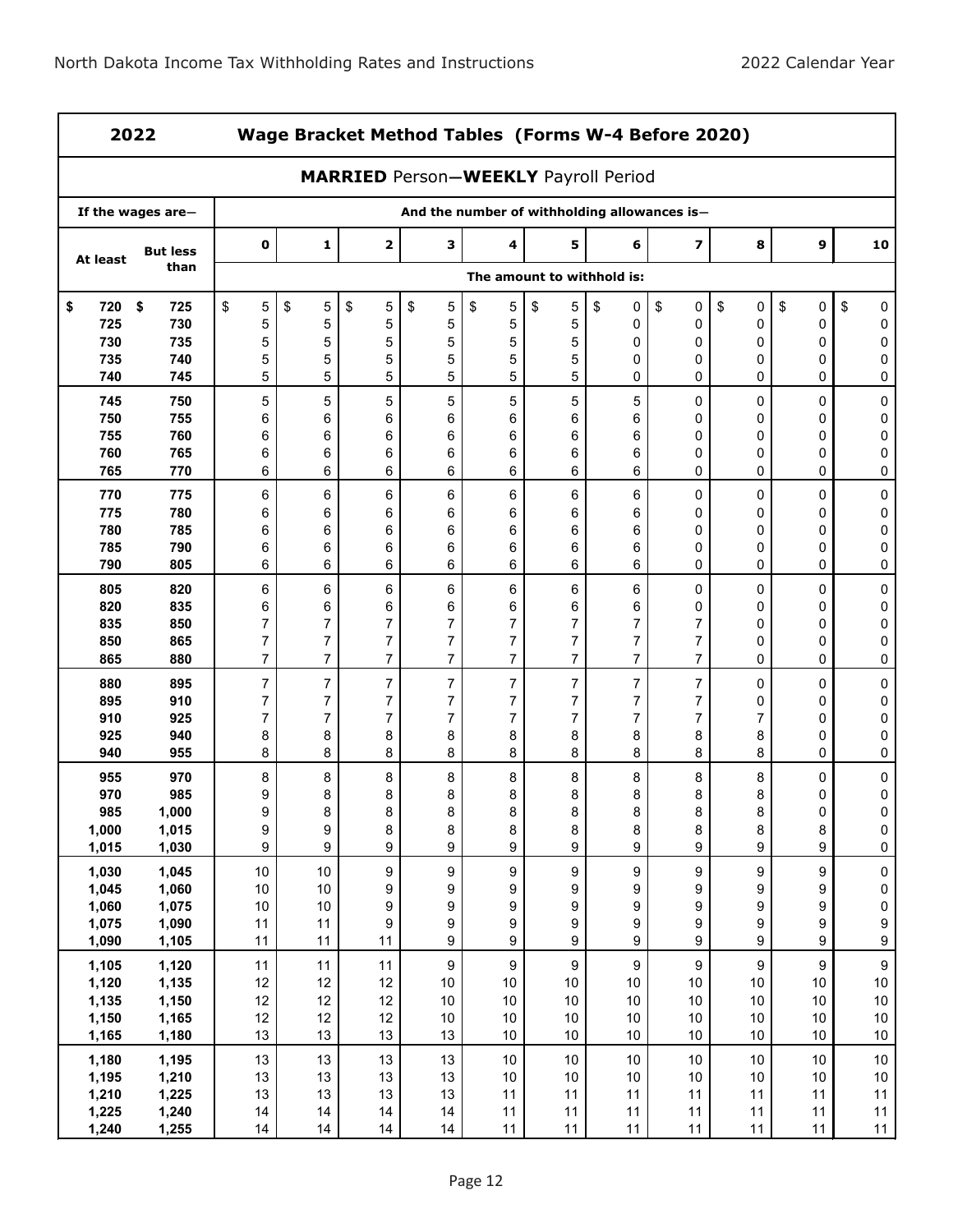$\blacksquare$ 

|                | 2022              |             | Wage Bracket Method Tables (Forms W-4 Before 2020) |          |                                             |          |                            |          |                                              |          |          |          |  |
|----------------|-------------------|-------------|----------------------------------------------------|----------|---------------------------------------------|----------|----------------------------|----------|----------------------------------------------|----------|----------|----------|--|
|                |                   |             |                                                    |          | <b>MARRIED Person-WEEKLY Payroll Period</b> |          |                            |          |                                              |          |          |          |  |
|                | If the wages are- |             |                                                    |          |                                             |          |                            |          | And the number of withholding allowances is- |          |          |          |  |
| At least       | <b>But less</b>   | $\mathbf 0$ | 1                                                  | 2        | з                                           | 4        | 5                          | 6        | $\overline{\mathbf{z}}$                      | 8        | 9        | 10       |  |
|                | than              |             |                                                    |          |                                             |          | The amount to withhold is: |          |                                              |          |          |          |  |
| 1,255<br>\$    | 1,270<br>\$       | \$<br>14    | \$<br>14                                           | \$<br>14 | \$<br>14                                    | \$<br>14 | \$<br>11                   | \$<br>11 | \$<br>11                                     | \$<br>11 | \$<br>11 | \$<br>11 |  |
| 1,270          | 1,285             | 15          | 15                                                 | 15       | 15                                          | 15       | 11                         | 11       | 11                                           | 11       | 11       | 11       |  |
| 1,285          | 1,300             | 15          | 15                                                 | 15       | 15                                          | 15       | 11                         | 11       | 11                                           | 11       | 11       | 11       |  |
| 1,300<br>1,315 | 1,315<br>1,330    | 15<br>16    | 15<br>16                                           | 15<br>16 | 15<br>16                                    | 15<br>16 | 12<br>12                   | 12<br>12 | 12<br>12                                     | 12<br>12 | 12<br>12 | 12<br>12 |  |
|                |                   |             |                                                    |          |                                             |          |                            |          |                                              |          |          |          |  |
| 1,330<br>1,345 | 1,345<br>1,360    | 16<br>16    | 16<br>16                                           | 16<br>16 | 16<br>16                                    | 16<br>16 | 16<br>16                   | 12<br>12 | 12<br>12                                     | 12<br>12 | 12<br>12 | 12<br>12 |  |
| 1,360          | 1,375             | 17          | 17                                                 | 17       | 17                                          | 17       | 17                         | 12       | 12                                           | 12       | 12       | 12       |  |
| 1,375          | 1,390             | 17          | 17                                                 | 17       | 17                                          | 17       | 17                         | 12       | 12                                           | 12       | 12       | 12       |  |
| 1,390          | 1,405             | 17          | 17                                                 | 17       | 17                                          | 17       | 17                         | 13       | 13                                           | 13       | 13       | 13       |  |
| 1,405          | 1,420             | 17          | 17                                                 | 17       | 17                                          | 17       | 17                         | 13       | 13                                           | 13       | 13       | 13       |  |
| 1,420          | 1,435             | 18          | 18                                                 | 18       | 18                                          | 18       | 18                         | 18       | 13                                           | 13       | 13       | 13       |  |
| 1,435          | 1,450             | 18          | 18                                                 | 18       | 18                                          | 18       | 18                         | 18       | 13                                           | 13       | 13       | 13       |  |
| 1,450          | 1,465             | 18          | 18                                                 | 18       | 18                                          | 18       | 18                         | 18       | 13                                           | 13       | 13       | 13       |  |
| 1,465          | 1,480             | 19          | 19                                                 | 19       | 19                                          | 19       | 19                         | 19       | 13                                           | 13       | 13       | 13       |  |
| 1,480          | 1,495             | 19          | 19                                                 | 19       | 19                                          | 19       | 19                         | 19       | 14                                           | 14       | 14       | 14       |  |
| 1,495          | 1,510             | 19          | 19                                                 | 19       | 19                                          | 19       | 19                         | 19       | 19                                           | 14       | 14       | 14       |  |
| 1,510          | 1,525             | 20          | 20                                                 | 20       | 20                                          | 20       | 20                         | 20       | 20                                           | 14       | 14       | 14       |  |
| 1,525          | 1,540             | 20          | 20                                                 | 20       | 20                                          | 20       | 20                         | 20       | 20                                           | 14       | 14       | 14       |  |
| 1,540          | 1,555             | 20          | 20                                                 | 20       | 20                                          | 20       | 20                         | 20       | 20                                           | 14       | 14       | 14       |  |
| 1,555          | 1,570             | 20          | 20                                                 | 20       | 20                                          | 20       | 20                         | 20       | 20                                           | 14       | 14       | 14       |  |
| 1,570          | 1,585             | 21          | 21                                                 | 21       | 21                                          | 21       | 21                         | 21       | 21                                           | 15       | 15       | 15       |  |
| 1,585<br>1,600 | 1,600<br>1,615    | 21<br>21    | 21<br>21                                           | 21<br>21 | 21<br>21                                    | 21<br>21 | 21<br>21                   | 21<br>21 | 21<br>21                                     | 21<br>21 | 15<br>15 | 15<br>15 |  |
| 1,615          | 1,630             | 22          | 22                                                 | 22       | 22                                          | 22       | 22                         | 22       | 22                                           | 22       | 15       | 15       |  |
| 1,630          | 1,645             | 22          | 22                                                 | 22       | 22                                          | 22       | 22                         | 22       | 22                                           | 22       | 15       | 15       |  |
| 1,645          | 1,660             | 22          | 22                                                 | 22       | 22                                          | 22       | 22                         | 22       | 22                                           | 22       | 15       | 15       |  |
| 1,660          | 1,675             | 23          | 23                                                 | 23       | 23                                          | 23       | 23                         | 23       | 23                                           | 23       | 23       | 16       |  |
| 1,675          | 1,690             | 23          | 23                                                 | 23       | 23                                          | 23       | 23                         | 23       | 23                                           | 23       | 23       | $16\,$   |  |
| 1,690          | 1,705             | 23          | 23                                                 | 23       | 23                                          | 23       | 23                         | 23       | 23                                           | 23       | 23       | 16       |  |
| 1,705          | 1,720             | 24          | 24                                                 | 24       | 24                                          | 24       | 24                         | 24       | 24                                           | 24       | 24       | $16\,$   |  |
| 1,720          | 1,735             | 24          | 24                                                 | 24       | 24                                          | 24       | 24                         | 24       | 24                                           | 24       | 24       | 16       |  |
| 1,735          | 1,750             | 24          | 24                                                 | 24       | 24                                          | 24       | 24                         | 24       | 24                                           | 24       | 24       | $16\,$   |  |
| 1,750          | 1,765             | 24          | 24                                                 | 24       | 24                                          | 24       | 24                         | 24       | 24                                           | 24       | 24       | 24       |  |
| 1,765          | 1,780             | 25          | 25                                                 | 25       | 25                                          | 25       | 25                         | 25       | 25                                           | 25       | 25       | 25       |  |
| 1,780          | 1,795             | 25          | 25                                                 | 25       | 25                                          | 25       | 25                         | 25       | 25                                           | 25       | 25       | 25       |  |
| 1,795          | 1,810             | 25          | 25                                                 | 25       | 25                                          | 25       | 25                         | 25       | 25                                           | 25       | 25       | 25       |  |
| 1,810          | 1,825             | 26<br>26    | 26<br>26                                           | 26<br>26 | 26<br>26                                    | 26<br>26 | 26<br>26                   | 26<br>26 | 26<br>26                                     | 26<br>26 | 26<br>26 | 26<br>26 |  |
| 1,825<br>1,840 | 1,840<br>1,855    | 26          | 26                                                 | 26       | 26                                          | 26       | 26                         | 26       | 26                                           | 26       | 26       | 26       |  |
|                |                   |             |                                                    |          |                                             |          |                            |          |                                              |          |          |          |  |
| 1,855<br>1,870 | 1,870<br>1,885    | 27<br>27    | 27<br>27                                           | 27<br>27 | 27<br>27                                    | 27<br>27 | 27<br>27                   | 27<br>27 | 27<br>27                                     | 27<br>27 | 27<br>27 | 27<br>27 |  |
| 1,885          | 1,900             | 27          | 27                                                 | 27       | 27                                          | 27       | 27                         | 27       | 27                                           | 27       | 27       | 27       |  |
| 1,900          | 1,915             | 28          | 28                                                 | 28       | 28                                          | 28       | 28                         | 28       | 28                                           | 28       | 28       | 28       |  |
| 1,915          | 1,930             | 28          | 28                                                 | 28       | 28                                          | 28       | 28                         | 28       | 28                                           | 28       | 28       | 28       |  |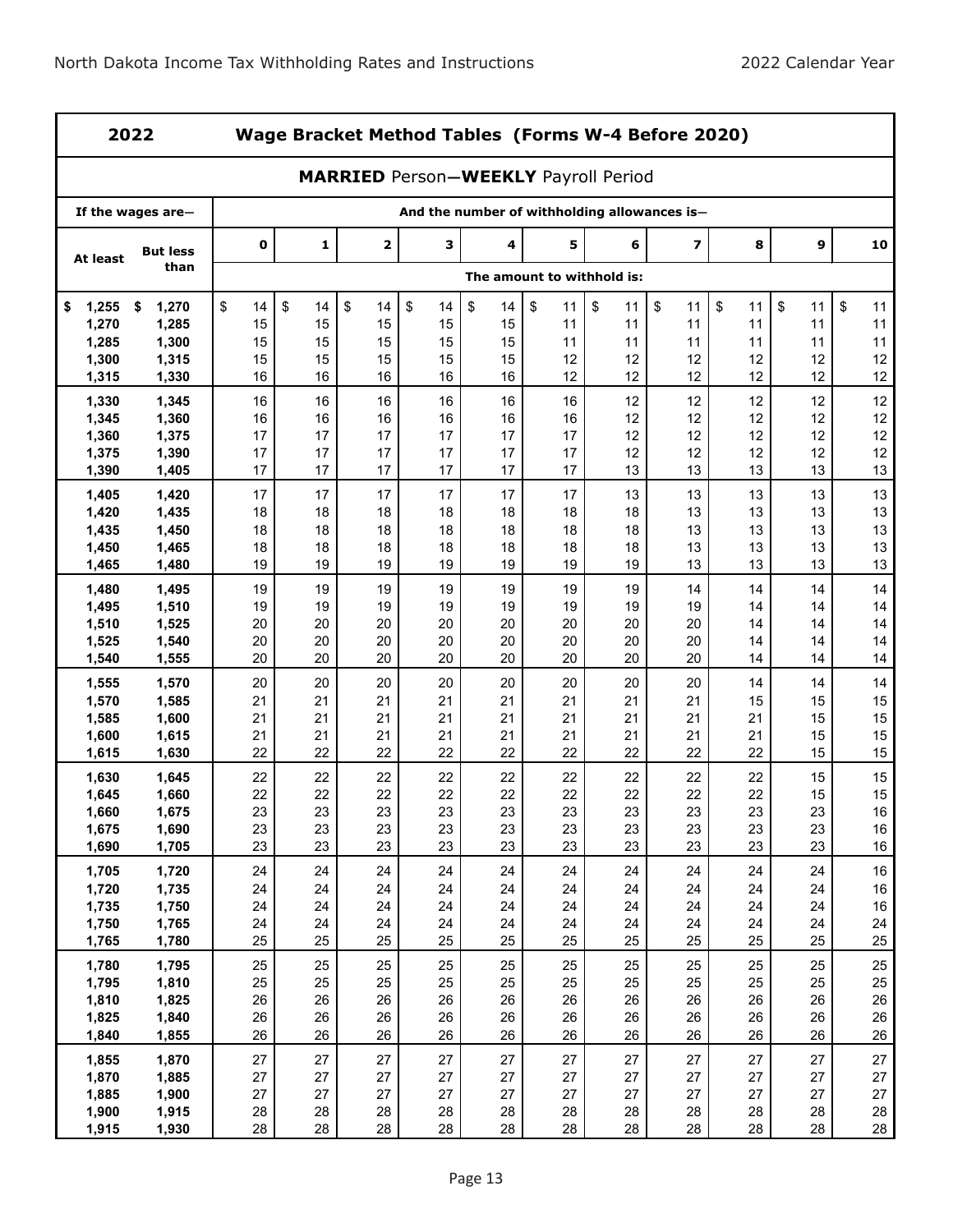'n

ł,

| 2022            |                   |                                                    | Wage Bracket Method Tables (Forms W-4 Before 2020) |                                              |                  |                        |                            |                  |                                              |                     |                          |                        |  |
|-----------------|-------------------|----------------------------------------------------|----------------------------------------------------|----------------------------------------------|------------------|------------------------|----------------------------|------------------|----------------------------------------------|---------------------|--------------------------|------------------------|--|
|                 |                   |                                                    |                                                    | <b>SINGLE Person-BIWEEKLY Payroll Period</b> |                  |                        |                            |                  |                                              |                     |                          |                        |  |
|                 | If the wages are- |                                                    |                                                    |                                              |                  |                        |                            |                  | And the number of withholding allowances is- |                     |                          |                        |  |
| At least        | <b>But less</b>   | $\mathbf 0$                                        | 1                                                  | $\mathbf{z}$                                 | з                | 4                      | 5                          | 6                | 7                                            | 8                   | 9                        | 10                     |  |
|                 | than              |                                                    |                                                    |                                              |                  |                        | The amount to withhold is: |                  |                                              |                     |                          |                        |  |
| $\pmb{0}$<br>\$ | \$<br>275         | \$<br>0                                            | \$<br>0                                            | \$<br>0                                      | \$<br>0          | \$<br>0                | \$<br>0                    | \$<br>0          | \$<br>0                                      | \$<br>0             | \$<br>0                  | \$<br>0                |  |
| 275             | 280               | 0                                                  | 0                                                  | 0                                            | 0                | 0                      | 0                          | 0                | 0                                            | 0                   | 0                        | 0                      |  |
| 280<br>285      | 285<br>290        | 0<br>0                                             | 0<br>0                                             | 0<br>0                                       | 0<br>$\mathbf 0$ | 0<br>0                 | 0<br>0                     | 0<br>$\mathbf 0$ | 0<br>0                                       | 0<br>0              | 0<br>0                   | 0<br>0                 |  |
| 290             | 295               | 0                                                  | 0                                                  | 0                                            | 0                | 0                      | 0                          | 0                | 0                                            | 0                   | 0                        | 0                      |  |
| 295             | 300               | 1                                                  | 0                                                  | 0                                            | 0                | 0                      | 0                          | 0                | $\mathbf 0$                                  | 0                   | 0                        | $\pmb{0}$              |  |
| 300             | 305               | 1                                                  | 0                                                  | 0                                            | 0                | 0                      | 0                          | 0                | 0                                            | 0                   | 0                        | $\mathbf 0$            |  |
| 305             | 310               | 1                                                  | 0                                                  | 0                                            | 0                | 0                      | 0                          | 0                | 0                                            | 0                   | 0                        | 0                      |  |
| 310<br>315      | 315<br>320        | 1<br>1                                             | 0<br>0                                             | 0<br>0                                       | 0<br>0           | 0<br>0                 | 0<br>0                     | $\mathbf 0$<br>0 | 0<br>0                                       | 0<br>0              | 0<br>0                   | 0<br>0                 |  |
| 320             | 325               | 1                                                  | 0                                                  | 0                                            | 0                | 0                      | 0                          | 0                | 0                                            | 0                   | 0                        | 0                      |  |
| 325             | 330               | 1                                                  | 0                                                  | 0                                            | 0                | 0                      | 0                          | 0                | 0                                            | 0                   | 0                        | 0                      |  |
| 330             | 335               | 1                                                  | 0                                                  | 0                                            | 0                | 0                      | 0                          | 0                | 0                                            | 0                   | 0                        | 0                      |  |
| 335             | 340               | 1                                                  | 0                                                  | 0                                            | 0                | 0                      | 0                          | 0                | 0                                            | 0                   | 0                        | 0                      |  |
| 340             | 345               | 1                                                  | 0                                                  | 0                                            | 0                | 0                      | 0                          | 0                | 0                                            | 0                   | 0                        | 0                      |  |
| 345             | 350               | 1                                                  | 0                                                  | 0                                            | 0                | 0                      | 0                          | 0                | 0                                            | 0                   | 0                        | 0                      |  |
| 350             | 355               | 1                                                  | 0                                                  | 0                                            | 0                | 0                      | 0                          | 0                | 0                                            | 0                   | 0                        | 0                      |  |
| 355<br>360      | 360<br>365        | 1                                                  | 0<br>0                                             | 0                                            | 0<br>0           | 0                      | 0                          | 0                | 0<br>0                                       | 0                   | 0                        | 0<br>0                 |  |
| 365             | 370               | 1<br>1                                             | 0                                                  | 0<br>0                                       | 0                | 0<br>0                 | 0<br>0                     | 0<br>$\mathbf 0$ | 0                                            | 0<br>0              | 0<br>0                   | 0                      |  |
| 370             | 375               | 1                                                  | 0                                                  | 0                                            | 0                | 0                      | 0                          | 0                | 0                                            | 0                   | 0                        | 0                      |  |
| 375             | 380               | 1                                                  | 0                                                  | 0                                            | 0                | 0                      | 0                          | 0                | 0                                            | 0                   | 0                        | 0                      |  |
| 380             | 385               | 1                                                  | 0                                                  | 0                                            | 0                | 0                      | 0                          | 0                | 0                                            | 0                   | 0                        | $\mathbf 0$            |  |
| 385             | 390               | 2                                                  | 0                                                  | 0                                            | 0                | 0                      | 0                          | 0                | 0                                            | 0                   | 0                        | 0                      |  |
| 390             | 395               | 2                                                  | 0                                                  | 0                                            | 0                | 0                      | 0                          | 0                | 0                                            | 0                   | 0                        | 0                      |  |
| 395<br>400      | 400<br>405        | $\boldsymbol{2}$                                   | 0<br>0                                             | 0<br>0                                       | 0<br>0           | 0<br>0                 | 0<br>0                     | 0<br>0           | 0<br>0                                       | 0<br>0              | 0<br>0                   | 0<br>0                 |  |
| 405             | 410               | 2<br>$\overline{c}$                                | 0                                                  | 0                                            | 0                | 0                      | 0                          | $\mathbf 0$      | $\mathbf 0$                                  | 0                   | 0                        | 0                      |  |
| 410             | 415               | $\overline{\mathbf{c}}$                            | 0                                                  | 0                                            | 0                | 0                      | 0                          | 0                | 0                                            | 0                   | $\pmb{0}$                | 0                      |  |
| 415             | 420               | $\overline{2}$                                     | 2                                                  | 0                                            | 0                | $\mathbf 0$            | 0                          | $\mathbf 0$      | $\mathbf 0$                                  | 0                   | 0                        | 0                      |  |
| 420             | 425               | $\sqrt{2}$                                         | $\overline{\mathbf{c}}$                            | 0                                            | 0                | $\pmb{0}$              | $\pmb{0}$                  | $\pmb{0}$        | $\pmb{0}$                                    | $\mathsf 0$         | 0                        | $\pmb{0}$              |  |
| 425             | 430               | 2                                                  | 2                                                  | 0                                            | 0                | 0                      | 0                          | 0                | 0                                            | 0                   | 0                        | 0                      |  |
| 430             | 435               | $\overline{\mathbf{c}}$                            | $\overline{\mathbf{c}}$                            | 0                                            | 0                | 0                      | 0                          | 0                | 0                                            | 0                   | 0                        | $\pmb{0}$              |  |
| 435<br>440      | 440<br>445        | $\overline{\mathbf{c}}$<br>$\overline{\mathbf{c}}$ | $\overline{\mathbf{c}}$<br>$\overline{c}$          | 0<br>0                                       | 0<br>0           | $\pmb{0}$<br>$\pmb{0}$ | $\pmb{0}$<br>$\mathbf 0$   | 0<br>0           | 0<br>$\pmb{0}$                               | 0<br>$\pmb{0}$      | 0<br>$\mathsf{O}\xspace$ | $\pmb{0}$<br>$\pmb{0}$ |  |
| 445             | 450               | $\sqrt{2}$                                         | $\overline{\mathbf{c}}$                            | 0                                            | 0                | $\pmb{0}$              | $\pmb{0}$                  | $\pmb{0}$        | $\pmb{0}$                                    | $\mathsf{O}\xspace$ | $\mathsf{O}\xspace$      | $\pmb{0}$              |  |
| 450             | 455               | 2                                                  | 2                                                  | 0                                            | 0                | 0                      | 0                          | 0                | 0                                            | 0                   | 0                        | $\pmb{0}$              |  |
| 455             | 460               | 2                                                  | 2                                                  | 0                                            | 0                | 0                      | 0                          | 0                | 0                                            | 0                   | 0                        | $\pmb{0}$              |  |
| 460             | 465               | $\overline{\mathbf{c}}$                            | $\overline{\mathbf{c}}$                            | 0                                            | 0                | $\pmb{0}$              | 0                          | 0                | 0                                            | 0                   | 0                        | $\pmb{0}$              |  |
| 465             | 470               | $\overline{\mathbf{c}}$                            | $\overline{c}$                                     | 0                                            | 0                | 0                      | $\mathbf 0$                | $\pmb{0}$        | $\pmb{0}$                                    | $\mathbf 0$         | $\mathsf{O}\xspace$      | 0                      |  |
| 470             | 475               | $\sqrt{2}$                                         | $\overline{c}$                                     | 0                                            | $\pmb{0}$        | $\pmb{0}$              | $\pmb{0}$                  | $\pmb{0}$        | $\pmb{0}$                                    | $\mathbf 0$         | $\pmb{0}$                | $\pmb{0}$              |  |
| 475             | 480               | 3                                                  | 3                                                  | 0                                            | 0                | $\pmb{0}$              | 0                          | 0                | 0                                            | 0                   | 0                        | $\pmb{0}$              |  |
| 480             | 485               | 3                                                  | 3                                                  | 0                                            | 0                | 0                      | 0                          | 0                | 0                                            | 0                   | 0                        | $\mathbf 0$            |  |
| 485<br>490      | 490<br>495        | 3<br>3                                             | 3<br>3                                             | 0<br>0                                       | 0<br>0           | 0<br>0                 | 0<br>0                     | 0<br>0           | 0<br>0                                       | 0<br>0              | 0<br>0                   | 0<br>$\pmb{0}$         |  |
|                 |                   |                                                    |                                                    |                                              |                  |                        |                            |                  |                                              |                     |                          |                        |  |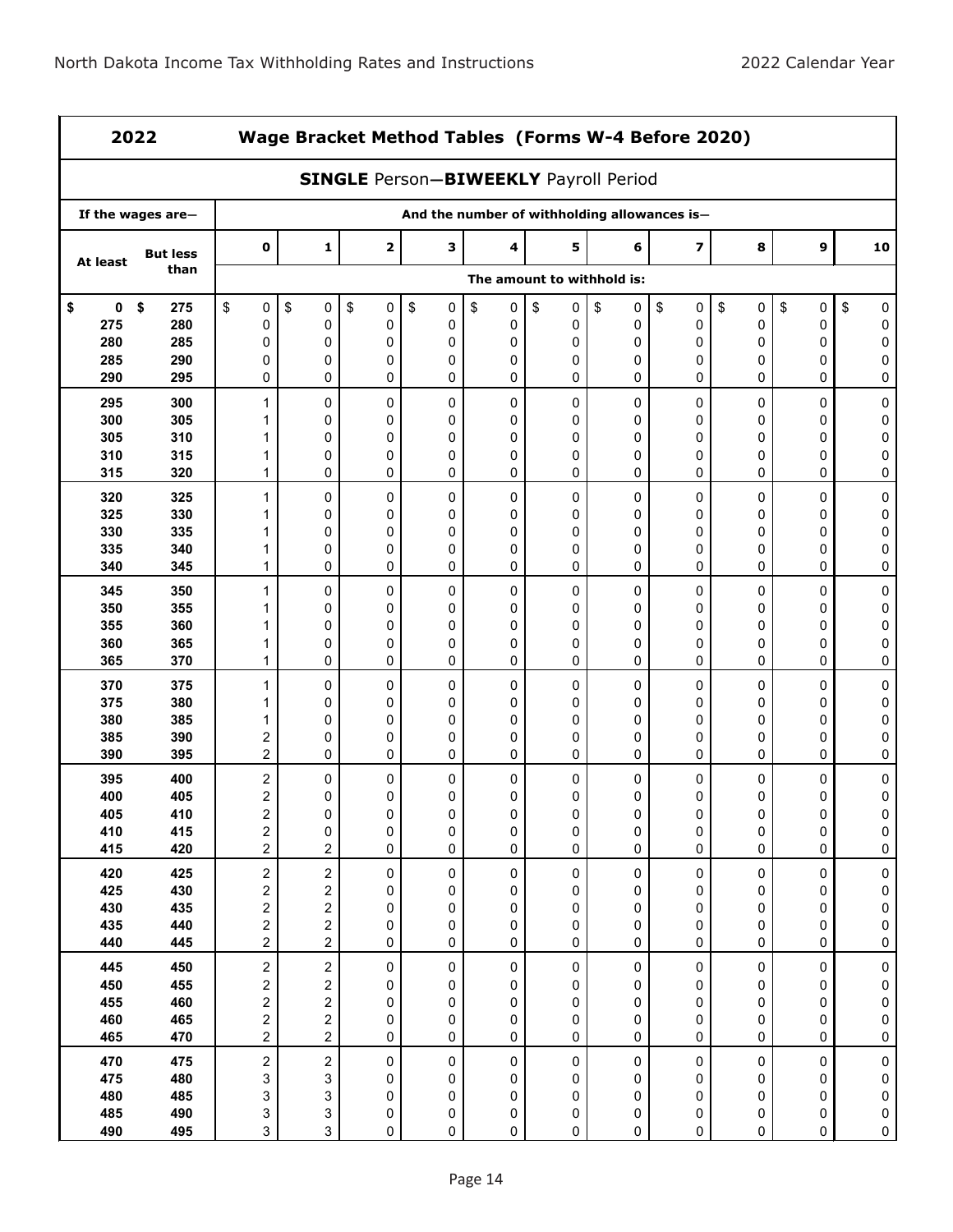| 2022       |                   |                  | Wage Bracket Method Tables (Forms W-4 Before 2020) |                                              |                                              |                  |                            |           |                         |           |                     |                        |  |
|------------|-------------------|------------------|----------------------------------------------------|----------------------------------------------|----------------------------------------------|------------------|----------------------------|-----------|-------------------------|-----------|---------------------|------------------------|--|
|            |                   |                  |                                                    | <b>SINGLE Person-BIWEEKLY Payroll Period</b> |                                              |                  |                            |           |                         |           |                     |                        |  |
|            | If the wages are- |                  |                                                    |                                              | And the number of withholding allowances is- |                  |                            |           |                         |           |                     |                        |  |
| At least   | <b>But less</b>   | 0                | $\mathbf{1}$                                       | $\mathbf{2}$                                 | з                                            | 4                | 5                          | 6         | $\overline{\mathbf{z}}$ | 8         | 9                   | 10                     |  |
|            | than              |                  |                                                    |                                              |                                              |                  | The amount to withhold is: |           |                         |           |                     |                        |  |
| 495<br>\$  | \$<br>500         | \$<br>3          | \$<br>3                                            | \$<br>0                                      | \$<br>0                                      | \$<br>$\pmb{0}$  | \$<br>0                    | \$<br>0   | \$<br>0                 | \$<br>0   | \$<br>0             | \$<br>0                |  |
| 500        | 505               | 3                | 3                                                  | 0                                            | 0                                            | 0                | 0                          | 0         | 0                       | 0         | $\mathbf 0$         | 0                      |  |
| 505        | 510               | 3                | 3                                                  | 0                                            | 0                                            | 0                | 0                          | 0         | 0                       | 0         | 0                   | 0                      |  |
| 510<br>515 | 515<br>520        | 3<br>3           | 3<br>3                                             | 0<br>0                                       | 0<br>0                                       | 0<br>0           | 0<br>0                     | 0<br>0    | 0<br>0                  | 0<br>0    | 0<br>0              | 0<br>0                 |  |
| 520        | 525               | 3                | 3                                                  | 0                                            | $\mathbf 0$                                  | 0                | 0                          | 0         | 0                       | 0         | 0                   | 0                      |  |
| 525        | 530               | 3                | 3                                                  | 0                                            | $\mathbf 0$                                  | 0                | 0                          | 0         | 0                       | 0         | 0                   | 0                      |  |
| 530        | 545               | 3                | 3                                                  | 0                                            | 0                                            | 0                | 0                          | 0         | 0                       | 0         | 0                   | 0                      |  |
| 545        | 560               | 3                | 3                                                  | 0                                            | 0                                            | 0                | 0                          | 0         | 0                       | 0         | 0                   | 0                      |  |
| 560        | 575               | 4                | 4                                                  | 0                                            | 0                                            | 0                | 0                          | 0         | 0                       | 0         | 0                   | 0                      |  |
| 575        | 590               | 4                | 4                                                  | 4                                            | 0                                            | 0                | 0                          | 0         | 0                       | 0         | 0                   | 0                      |  |
| 590        | 605               | 4                | 4                                                  | 4                                            | 0                                            | 0                | 0                          | 0         | 0                       | 0         | 0                   | 0                      |  |
| 605        | 620               | 4                | 4                                                  | 4                                            | $\mathbf 0$                                  | 0                | 0                          | 0         | 0                       | 0         | 0                   | 0                      |  |
| 620<br>635 | 635<br>650        | 4<br>4           | 4<br>4                                             | 4<br>4                                       | 0<br>$\mathbf 0$                             | 0<br>0           | 0<br>0                     | 0<br>0    | 0<br>0                  | 0<br>0    | 0<br>0              | 0<br>0                 |  |
| 650        | 665               | 4                | 4                                                  | 4                                            | 0                                            | 0                | 0                          | 0         | 0                       | 0         | 0                   | 0                      |  |
| 665        | 680               | 5                | 5                                                  | 5                                            | $\mathbf 0$                                  | 0                | 0                          | 0         | 0                       | 0         | 0                   | 0                      |  |
| 680        | 695               | 5                | 5                                                  | 5                                            | 0                                            | 0                | 0                          | 0         | 0                       | 0         | 0                   | 0                      |  |
| 695        | 710               | 5                | 5                                                  | 5                                            | $\mathbf 0$                                  | 0                | 0                          | 0         | 0                       | 0         | 0                   | 0                      |  |
| 710        | 725               | 5                | 5                                                  | 5                                            | 0                                            | 0                | 0                          | 0         | 0                       | 0         | 0                   | 0                      |  |
| 725        | 740               | 5                | 5                                                  | 5                                            | 0                                            | 0                | 0                          | 0         | 0                       | 0         | 0                   | $\pmb{0}$              |  |
| 740        | 755               | 5                | 5                                                  | 5                                            | 5                                            | 0                | 0                          | 0         | 0                       | 0         | 0                   | 0                      |  |
| 755        | 770               | 6                | 6                                                  | 6                                            | 6                                            | 0                | 0                          | 0         | 0                       | 0         | 0                   | 0                      |  |
| 770        | 785               | 6                | 6                                                  | 6                                            | 6                                            | 0                | 0                          | 0         | 0                       | 0         | 0                   | 0                      |  |
| 785        | 800               | 6                | 6                                                  | 6                                            | 6                                            | 0                | 0                          | 0         | 0                       | 0         | 0                   | 0                      |  |
| 800<br>815 | 815<br>830        | 6<br>6           | 6<br>6                                             | 6<br>6                                       | 6<br>6                                       | 0<br>0           | 0<br>0                     | 0<br>0    | 0<br>0                  | 0<br>0    | 0<br>0              | 0<br>0                 |  |
| 830        | 845               | 6                | 6                                                  | 6                                            | 6                                            | 0                | 0                          | 0         | $\Omega$                | $\Omega$  | $\Omega$            | 0                      |  |
| 845        | 860               | $\boldsymbol{7}$ | $\overline{7}$                                     | $\boldsymbol{7}$                             | $\boldsymbol{7}$                             | 0                | 0                          | 0         | 0                       | 0         | $\pmb{0}$           | 0                      |  |
| 860        | 875               | $\overline{7}$   | $\overline{7}$                                     | $\overline{7}$                               | $\overline{7}$                               | $\pmb{0}$        | 0                          | $\pmb{0}$ | $\mathsf{O}$            | 0         | $\mathsf{O}\xspace$ | $\pmb{0}$              |  |
| 875        | 890               | $\overline{7}$   | $\overline{7}$                                     | $\boldsymbol{7}$                             | $\overline{7}$                               | $\pmb{0}$        | $\pmb{0}$                  | $\pmb{0}$ | $\pmb{0}$               | $\pmb{0}$ | 0                   | $\pmb{0}$              |  |
| 890        | 905               | $\overline{7}$   | $\boldsymbol{7}$                                   | $\boldsymbol{7}$                             | $\boldsymbol{7}$                             | $\pmb{0}$        | 0                          | 0         | 0                       | 0         | 0                   | $\pmb{0}$              |  |
| 905        | 920               | $\overline{7}$   | $\boldsymbol{7}$                                   | $\overline{7}$                               | $\boldsymbol{7}$                             | $\boldsymbol{7}$ | 0                          | 0         | 0                       | 0         | 0                   | $\pmb{0}$              |  |
| 920        | 935               | $\boldsymbol{7}$ | $\overline{7}$                                     | $\overline{7}$                               | $\overline{7}$                               | $\boldsymbol{7}$ | 0                          | 0         | 0                       | 0         | 0                   | $\pmb{0}$              |  |
| 935        | 950               | $\,8\,$          | 8                                                  | 8                                            | 8                                            | 8                | 0                          | $\pmb{0}$ | $\mathbf 0$             | $\pmb{0}$ | $\pmb{0}$           | $\pmb{0}$              |  |
| 950<br>965 | 965<br>980        | $\bf 8$          | 8                                                  | 8                                            | $\bf 8$                                      | $\bf 8$          | $\mathsf 0$                | 0         | $\pmb{0}$               | $\pmb{0}$ | 0                   | $\pmb{0}$              |  |
| 980        | 995               | 8<br>8           | 8<br>8                                             | 8<br>8                                       | 8<br>8                                       | 8<br>8           | 0<br>0                     | 0<br>0    | $\pmb{0}$<br>0          | 0<br>0    | 0<br>0              | $\pmb{0}$<br>$\pmb{0}$ |  |
| 995        | 1,010             | 8                | 8                                                  | 8                                            | 8                                            | 8                | $\mathsf 0$                | 0         | 0                       | 0         | $\pmb{0}$           | $\pmb{0}$              |  |
| 1,010      | 1,025             | $\bf 8$          | 8                                                  | 8                                            | 8                                            | 8                | 0                          | 0         | $\pmb{0}$               | 0         | 0                   | $\pmb{0}$              |  |
| 1,025      | 1,040             | 9                | $\boldsymbol{9}$                                   | 9                                            | $\boldsymbol{9}$                             | 9                | $\pmb{0}$                  | 0         | $\pmb{0}$               | $\pmb{0}$ | 0                   | $\pmb{0}$              |  |
| 1,040      | 1,055             | 9                | 9                                                  | 9                                            | 9                                            | 9                | 0                          | 0         | 0                       | 0         | 0                   | $\pmb{0}$              |  |
| 1,055      | 1,085             | 9                | 9                                                  | 9                                            | 9                                            | 9                | 0                          | 0         | 0                       | 0         | 0                   | $\pmb{0}$              |  |
| 1,085      | 1,115             | 9                | 9                                                  | 9                                            | 9                                            | 9                | 9                          | 0         | $\mathsf 0$             | 0         | $\pmb{0}$           | $\pmb{0}$              |  |
| 1,115      | 1,145             | 10               | 10                                                 | 10                                           | $10$                                         | 10               | 10                         | 0         | $\pmb{0}$               | 0         | 0                   | $\mathsf{O}\xspace$    |  |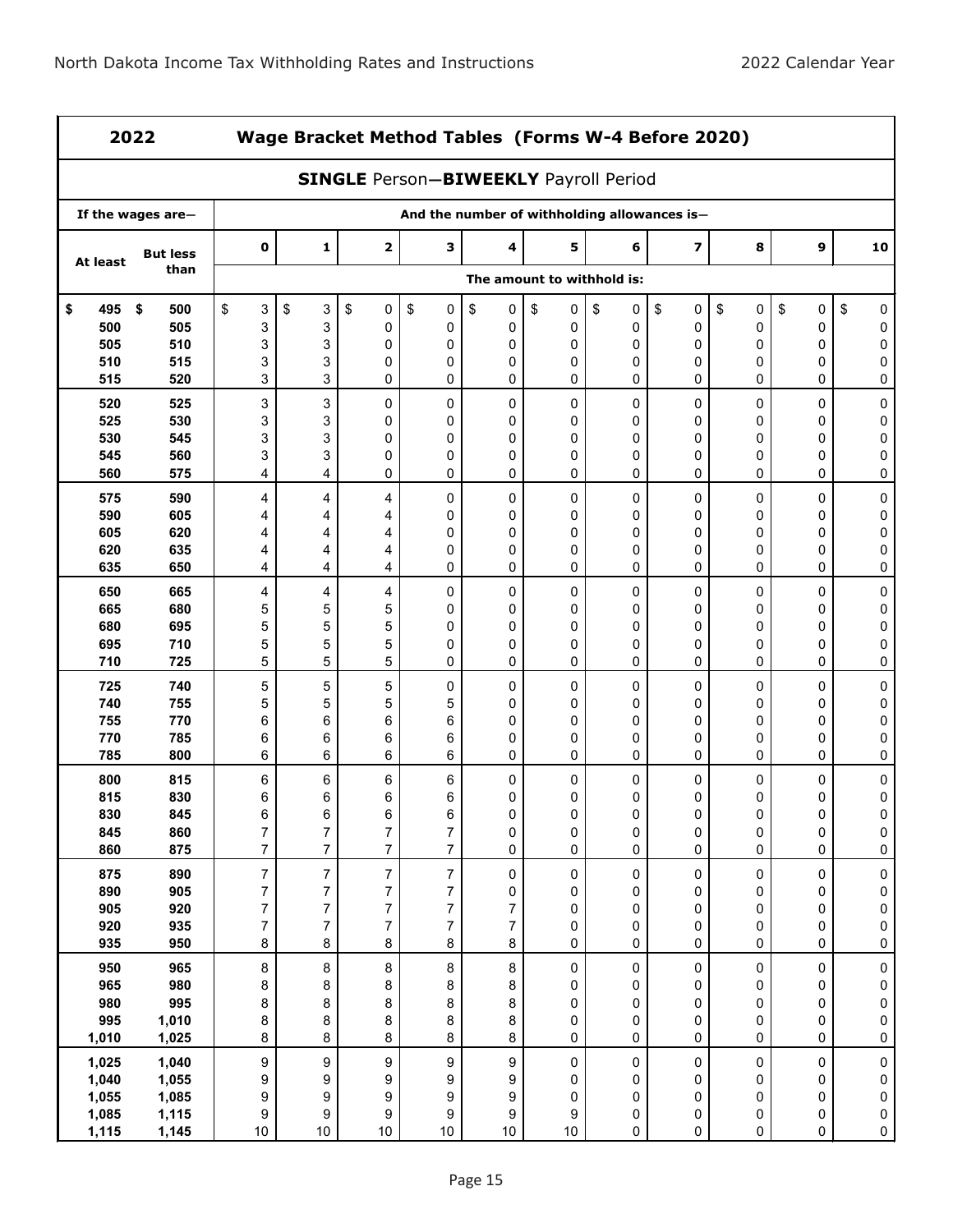| ×<br>۰, |  |
|---------|--|
|---------|--|

**2022 Wage Bracket Method Tables (Forms W-4 Before 2020)**

|                | <b>SINGLE Person-BIWEEKLY Payroll Period</b> |          |              |              |            |                                              |                            |          |                         |          |             |                  |  |  |
|----------------|----------------------------------------------|----------|--------------|--------------|------------|----------------------------------------------|----------------------------|----------|-------------------------|----------|-------------|------------------|--|--|
|                | If the wages are $-$                         |          |              |              |            | And the number of withholding allowances is- |                            |          |                         |          |             |                  |  |  |
| At least       | <b>But less</b>                              | 0        | $\mathbf{1}$ | $\mathbf{2}$ | 3          | 4                                            | 5                          | 6        | $\overline{\mathbf{z}}$ | 8        | 9           | 10               |  |  |
|                | than                                         |          |              |              |            |                                              | The amount to withhold is: |          |                         |          |             |                  |  |  |
| 1,145<br>\$    | 1,175<br>\$                                  | \$<br>10 | \$<br>10     | \$<br>10     | \$<br>$10$ | \$<br>10                                     | \$<br>10                   | \$<br>0  | \$<br>0                 | \$<br>0  | \$<br>0     | \$<br>0          |  |  |
| 1,175          | 1,205                                        | 10       | 10           | 10           | 10         | 10                                           | 10                         | 0        | $\mathbf 0$             | 0        | 0           | 0                |  |  |
| 1,205          | 1,235                                        | 11       | 11           | 11           | 11         | 11                                           | 11                         | 0        | 0                       | 0        | 0           | $\mathbf 0$      |  |  |
| 1,235          | 1,265                                        | 11       | 11           | 11           | 11         | 11                                           | 11                         | 11       | 0                       | 0        | 0           | 0                |  |  |
| 1,265          | 1,295                                        | 11       | 11           | 11           | 11         | 11                                           | 11                         | 11       | 0                       | 0        | 0           | 0                |  |  |
| 1,295<br>1,325 | 1,325<br>1,355                               | 12<br>12 | 12<br>12     | 12<br>12     | 12<br>12   | 12<br>12                                     | 12<br>12                   | 12<br>12 | 0<br>0                  | 0<br>0   | 0<br>0      | 0<br>0           |  |  |
| 1,355          | 1,385                                        | 12       | 12           | 12           | 12         | 12                                           | 12                         | 12       | 0                       | 0        | 0           | $\pmb{0}$        |  |  |
| 1,385          | 1,415                                        | 13       | 13           | 13           | 13         | 13                                           | 13                         | 13       | $\mathbf{0}$            | 0        | $\mathbf 0$ | 0                |  |  |
| 1,415          | 1,445                                        | 13       | 13           | 13           | 13         | 13                                           | 13                         | 13       | 13                      | 0        | 0           | 0                |  |  |
| 1,445          | 1,475                                        | 13       | 13           | 13           | 13         | 13                                           | 13                         | 13       | 13                      | 0        | 0           | $\pmb{0}$        |  |  |
| 1,475          | 1,505                                        | 14       | 14           | 14           | 14         | 14                                           | 14                         | 14       | 14                      | 0        | 0           | 0                |  |  |
| 1,505          | 1,535                                        | 14       | 14           | 14           | 14         | 14                                           | 14                         | 14       | 14                      | 0        | 0           | $\pmb{0}$        |  |  |
| 1,535          | 1,565                                        | 14       | 14           | 14           | 14         | 14                                           | 14                         | 14       | 14                      | 0        | $\mathbf 0$ | $\mathbf 0$      |  |  |
| 1,565          | 1,595                                        | 15       | 15           | 15           | 15         | 15                                           | 15                         | 15       | 15                      | 15       | 0           | 0                |  |  |
| 1,595          | 1,625                                        | 15       | 15           | 15           | 15         | 15                                           | 15                         | 15       | 15                      | 15       | 0           | $\pmb{0}$        |  |  |
| 1,625          | 1,655                                        | 15       | 15           | 15           | 15         | 15                                           | 15                         | 15       | 15                      | 15       | 0           | 0                |  |  |
| 1,655          | 1,685                                        | 16       | 16           | 16           | 16         | 16                                           | 16                         | 16       | 16                      | 16       | 0           | $\pmb{0}$        |  |  |
| 1,685<br>1,715 | 1,715<br>1,745                               | 16<br>16 | 16<br>16     | 16<br>16     | 16<br>16   | 16<br>16                                     | 16<br>16                   | 16<br>16 | 16<br>16                | 16<br>16 | 0<br>0      | $\mathbf 0$<br>0 |  |  |
|                |                                              |          |              |              |            |                                              |                            |          |                         |          |             |                  |  |  |
| 1,745<br>1,775 | 1,775<br>1,805                               | 17<br>17 | 17<br>17     | 17<br>17     | 17<br>17   | 17<br>17                                     | 17<br>17                   | 17<br>17 | 17<br>17                | 17<br>17 | 17<br>17    | 0<br>0           |  |  |
| 1,805          | 1,835                                        | 17       | 17           | 17           | 17         | 17                                           | 17                         | 17       | 17                      | 17       | 17          | 0                |  |  |
| 1,835          | 1,865                                        | 18       | 18           | 18           | 18         | 18                                           | 18                         | 18       | 18                      | 18       | 18          | $\pmb{0}$        |  |  |
| 1,865          | 1,895                                        | 18       | 18           | 18           | 18         | 18                                           | 18                         | 18       | 18                      | 18       | 18          | 0                |  |  |
| 1,895          | 1,925                                        | 19       | 18           | 18           | 18         | 18                                           | 18                         | 18       | 18                      | 18       | 18          | 18               |  |  |
| 1,925          | 1,955                                        | 19       | 19           | 19           | 19         | 19                                           | 19                         | 19       | 19                      | 19       | 19          | 19               |  |  |
| 1,955          | 1,985                                        | 20       | 19           | 19           | 19         | 19                                           | 19                         | 19       | 19                      | 19       | 19          | 19               |  |  |
| 1,985          | 2,015                                        | 21       | 19           | 19           | 19         | 19                                           | 19                         | 19       | 19                      | 19       | 19          | 19               |  |  |
| 2,015          | 2,045                                        | 21       | 21           | 20           | 20         | 20                                           | 20                         | 20       | 20                      | 20       | 20          | 20               |  |  |
| 2,045          | 2,075                                        | 22       | 22           | 20           | 20         | 20                                           | 20                         | 20       | 20                      | 20       | 20          | 20               |  |  |
| 2,075<br>2,105 | 2,105<br>2,135                               | 22<br>23 | 22<br>23     | 20<br>21     | 20<br>21   | 20<br>21                                     | 20<br>21                   | 20<br>21 | 20<br>21                | 20<br>21 | 20<br>21    | 20<br>21         |  |  |
| 2,135          | 2,165                                        | 24       | 24           | 21           | 21         | 21                                           | 21                         | 21       | 21                      | 21       | 21          | 21               |  |  |
| 2,165          | 2,195                                        | 24       | 24           | 21           | 21         | 21                                           | 21                         | 21       | 21                      | 21       | 21          | 21               |  |  |
| 2,195          | 2,225                                        | 25       | 25           | 25           | 22         | 22                                           | 22                         | 22       | 22                      | 22       | 22          | 22               |  |  |
| 2,225          | 2,255                                        | 26       | 26           | 26           | 22         | 22                                           | 22                         | 22       | 22                      | 22       | 22          | 22               |  |  |
| 2,255          | 2,285                                        | 26       | 26           | 26           | 22         | 22                                           | 22                         | 22       | 22                      | 22       | 22          | 22               |  |  |
| 2,285          | 2,315                                        | 27       | 27           | 27           | 23         | 23                                           | 23                         | 23       | 23                      | 23       | 23          | 23               |  |  |
| 2,315          | 2,345                                        | 27       | 27           | 27           | 23         | 23                                           | 23                         | 23       | 23                      | 23       | 23          | 23               |  |  |
| 2,345          | 2,375                                        | 28       | 28           | 28           | 28         | 23                                           | 23                         | 23       | 23                      | 23       | 23          | 23               |  |  |
| 2,375          | 2,405                                        | 29       | 29           | 29           | 29         | 24                                           | 24                         | 24       | 24                      | 24       | 24          | 24               |  |  |
| 2,405          | 2,435                                        | 29       | 29           | 29           | 29         | 24                                           | 24                         | 24       | 24                      | 24       | 24          | 24               |  |  |
| 2,435          | 2,465                                        | 30       | 30           | 30<br>30     | 30         | 24<br>25                                     | 24                         | 24<br>25 | 24                      | 24       | 24          | 24               |  |  |
| 2,465          | 2,495                                        | 30       | 30           |              | 30         |                                              | 25                         |          | 25                      | 25       | 25          | 25               |  |  |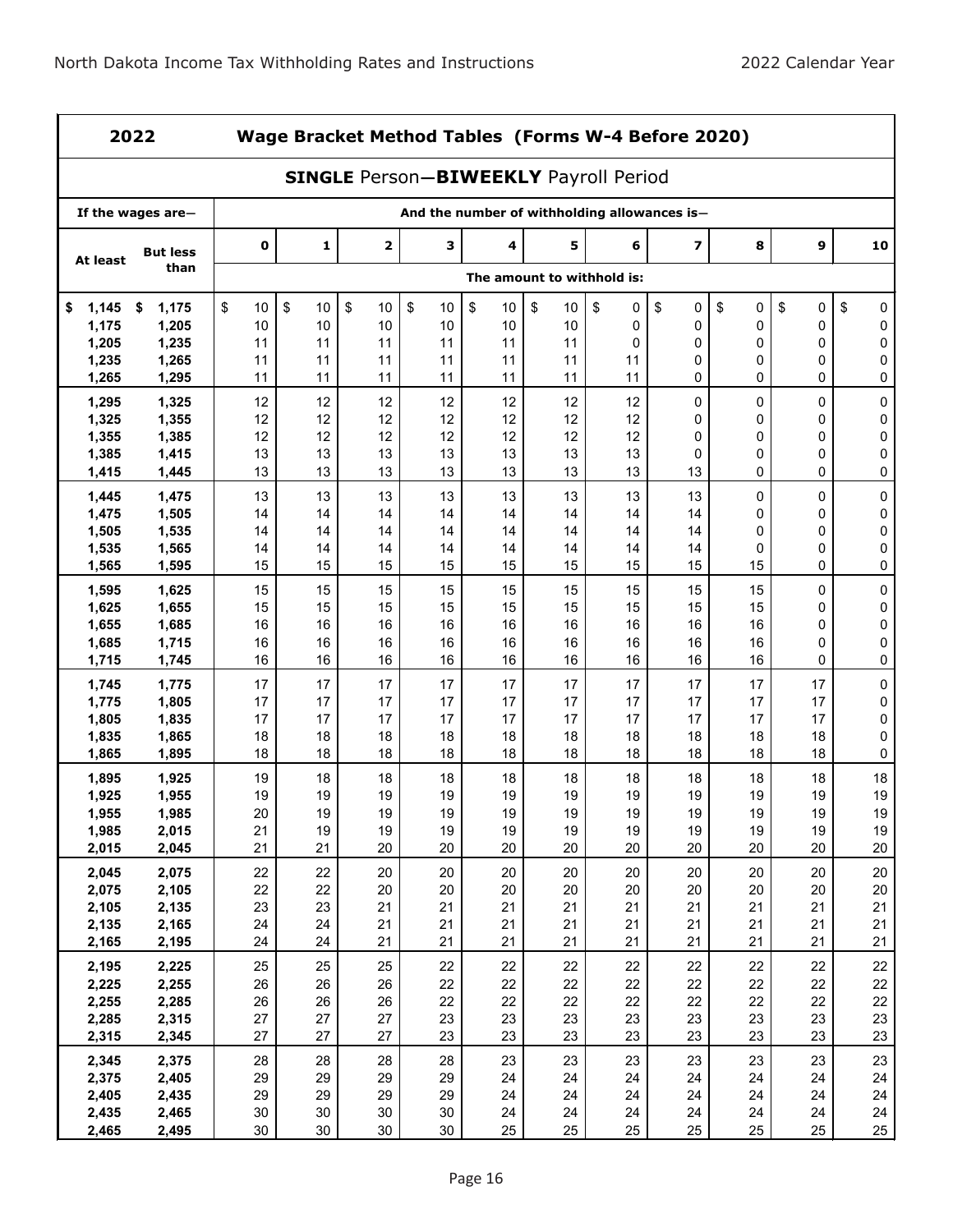|                | 2022              |             | Wage Bracket Method Tables (Forms W-4 Before 2020)<br><b>SINGLE Person-BIWEEKLY Payroll Period</b> |                         |          |          |                            |          |                                              |          |          |          |  |  |
|----------------|-------------------|-------------|----------------------------------------------------------------------------------------------------|-------------------------|----------|----------|----------------------------|----------|----------------------------------------------|----------|----------|----------|--|--|
|                |                   |             |                                                                                                    |                         |          |          |                            |          |                                              |          |          |          |  |  |
|                | If the wages are- |             |                                                                                                    |                         |          |          |                            |          | And the number of withholding allowances is- |          |          |          |  |  |
| At least       | <b>But less</b>   | $\mathbf 0$ | 1                                                                                                  | $\overline{\mathbf{2}}$ | 3        | 4        | 5                          | 6        | $\overline{\mathbf{z}}$                      | 8        | 9        | 10       |  |  |
|                | than              |             |                                                                                                    |                         |          |          | The amount to withhold is: |          |                                              |          |          |          |  |  |
| \$<br>2.495    | \$<br>2,525       | \$<br>31    | \$<br>31                                                                                           | \$<br>31                | \$<br>31 | \$<br>25 | \$<br>25                   | \$<br>25 | \$<br>25                                     | \$<br>25 | \$<br>25 | \$<br>25 |  |  |
| 2,525          | 2,555             | 32          | 32                                                                                                 | 32                      | 32       | 32       | 25                         | 25       | 25                                           | 25       | 25       | 25       |  |  |
| 2,555<br>2,585 | 2,585<br>2,615    | 32<br>33    | 32<br>33                                                                                           | 32<br>33                | 32<br>33 | 32<br>33 | 26<br>26                   | 26<br>26 | 26<br>26                                     | 26<br>26 | 26<br>26 | 26<br>26 |  |  |
| 2,615          | 2,645             | 33          | 33                                                                                                 | 33                      | 33       | 33       | 26                         | 26       | 26                                           | 26       | 26       | 26       |  |  |
| 2,645          | 2,675             | 34          | 34                                                                                                 | 34                      | 34       | 34       | 27                         | 27       | 27                                           | 27       | 27       | 27       |  |  |
| 2,675          | 2,705             | 35          | 35                                                                                                 | 35                      | 35       | 35       | 35                         | 27       | 27                                           | 27       | 27       | 27       |  |  |
| 2,705          | 2,735             | 35          | 35                                                                                                 | 35                      | 35       | 35       | 35                         | 27       | 27                                           | 27       | 27       | 27       |  |  |
| 2,735<br>2,765 | 2,765<br>2,795    | 36<br>37    | 36<br>37                                                                                           | 36<br>37                | 36<br>37 | 36<br>37 | 36<br>37                   | 28<br>28 | 28<br>28                                     | 28<br>28 | 28<br>28 | 28<br>28 |  |  |
| 2,795          | 2,825             | 37          | 37                                                                                                 | 37                      | 37       | 37       | 37                         | 28       | 28                                           | 28       | 28       | 28       |  |  |
| 2,825          | 2,855             | 38          | 38                                                                                                 | 38                      | 38       | 38       | 38                         | 29       | 29                                           | 29       | 29       | 29       |  |  |
| 2,855          | 2,885             | 38          | 38                                                                                                 | 38                      | 38       | 38       | 38                         | 38       | 29                                           | 29       | 29       | 29       |  |  |
| 2,885          | 2,915             | 39          | 39                                                                                                 | 39                      | 39       | 39       | 39                         | 39       | 29                                           | 29       | 29       | 29       |  |  |
| 2,915          | 2,945             | 40          | 40                                                                                                 | 40                      | 40       | 40       | 40                         | 40       | 29                                           | 29       | 29       | 29       |  |  |
| 2,945<br>2,975 | 2,975<br>3,005    | 40<br>41    | 40<br>41                                                                                           | 40<br>41                | 40<br>41 | 40<br>41 | 40<br>41                   | 40<br>41 | 30<br>30                                     | 30<br>30 | 30<br>30 | 30<br>30 |  |  |
| 3,005          | 3,035             | 41          | 41                                                                                                 | 41                      | 41       | 41       | 41                         | 41       | 41                                           | 30       | 30       | 30       |  |  |
| 3,035          | 3,065             | 42          | 42                                                                                                 | 42                      | 42       | 42       | 42                         | 42       | 42                                           | 31       | 31       | 31       |  |  |
| 3,065          | 3,095             | 43          | 43                                                                                                 | 43                      | 43       | 43       | 43                         | 43       | 43                                           | 31       | 31       | 31       |  |  |
| 3,095          | 3,125             | 43          | 43                                                                                                 | 43                      | 43       | 43       | 43                         | 43       | 43                                           | 31       | 31       | 31       |  |  |
| 3,125          | 3,155             | 44          | 44                                                                                                 | 44                      | 44       | 44       | 44                         | 44       | 44                                           | 32       | 32       | 32       |  |  |
| 3,155<br>3,185 | 3,185<br>3,215    | 44<br>45    | 44<br>45                                                                                           | 44<br>45                | 44<br>45 | 44<br>45 | 44<br>45                   | 44<br>45 | 44<br>45                                     | 32<br>45 | 32<br>32 | 32<br>32 |  |  |
| 3,215          | 3,245             | 46          | 46                                                                                                 | 46                      | 46       | 46       | 46                         | 46       | 46                                           | 46       | 33       | 33       |  |  |
| 3,245          | 3,275             | 46          | 46                                                                                                 | 46                      | 46       | 46       | 46                         | 46       | 46                                           | 46       | 33       | 33       |  |  |
| 3,275          | 3,305             | 47          | 47                                                                                                 | 47                      | 47       | 47       | 47                         | 47       | 47                                           | 47       | 33       | 33       |  |  |
| 3,305          | 3,335             | 48          | 48                                                                                                 | 48                      | 48       | 48       | 48                         | 48       | 48                                           | 48       | 34       | 34       |  |  |
| 3,335<br>3,365 | 3,365<br>3,395    | 48<br>49    | 48<br>49                                                                                           | 48<br>49                | 48<br>49 | 48<br>49 | 48<br>49                   | 48<br>49 | 48<br>49                                     | 48<br>49 | 48<br>49 | 34<br>34 |  |  |
| 3,395          | 3,425             | 49          | 49                                                                                                 | 49                      | 49       | 49       | 49                         | 49       | 49                                           | 49       | 49       | 35       |  |  |
| 3,425          | 3,455             | 50          | 50                                                                                                 | 50                      | 50       | 50       | 50                         | 50       | 50                                           | 50       | 50       | 35       |  |  |
| 3,455          | 3,485             | 51          | 51                                                                                                 | 51                      | 51       | 51       | 51                         | 51       | 51                                           | 51       | 51       | 35       |  |  |
| 3,485          | 3,515             | 51          | 51                                                                                                 | 51                      | 51       | 51       | 51                         | 51       | 51                                           | 51       | 51       | 36       |  |  |
| 3,515          | 3,545             | 52          | 52                                                                                                 | 52                      | 52       | 52       | 52                         | 52       | 52                                           | 52       | 52       | 52       |  |  |
| 3,545          | 3,575             | 52          | 52                                                                                                 | 52                      | 52       | 52       | 52                         | 52       | 52                                           | 52       | 52       | 52       |  |  |
| 3,575          | 3,605             | 53          | 53                                                                                                 | 53                      | 53       | 53       | 53                         | 53       | 53                                           | 53       | 53       | 53       |  |  |
| 3,605<br>3,635 | 3,635<br>3,665    | 54<br>54    | 54<br>54                                                                                           | 54<br>54                | 54<br>54 | 54<br>54 | 54<br>54                   | 54<br>54 | 54<br>54                                     | 54<br>54 | 54<br>54 | 54<br>54 |  |  |
| 3,665          | 3,695             | 55          | 55                                                                                                 | 55                      | 55       | 55       | 55                         | 55       | 55                                           | 55       | 55       | 55       |  |  |
| 3,695          | 3,725             | 56          | 56                                                                                                 | 56                      | 56       | 56       | 56                         | 56       | 56                                           | 56       | 56       | 56       |  |  |
| 3,725          | 3,755             | 56          | 56                                                                                                 | 56                      | 56       | 56       | 56                         | 56       | 56                                           | 56       | 56       | 56       |  |  |
| 3,755          | 3,785             | 57          | 57                                                                                                 | 57                      | 57       | 57       | 57                         | 57       | 57                                           | 57       | 57       | 57       |  |  |
| 3,785          | 3,815             | 57          | 57                                                                                                 | 57                      | 57       | 57       | 57                         | 57       | 57                                           | 57       | 57       | 57       |  |  |
| 3,815          | 3,845             | 58          | 58                                                                                                 | 58                      | 58       | 58       | 58                         | 58       | 58                                           | 58       | 58       | 58       |  |  |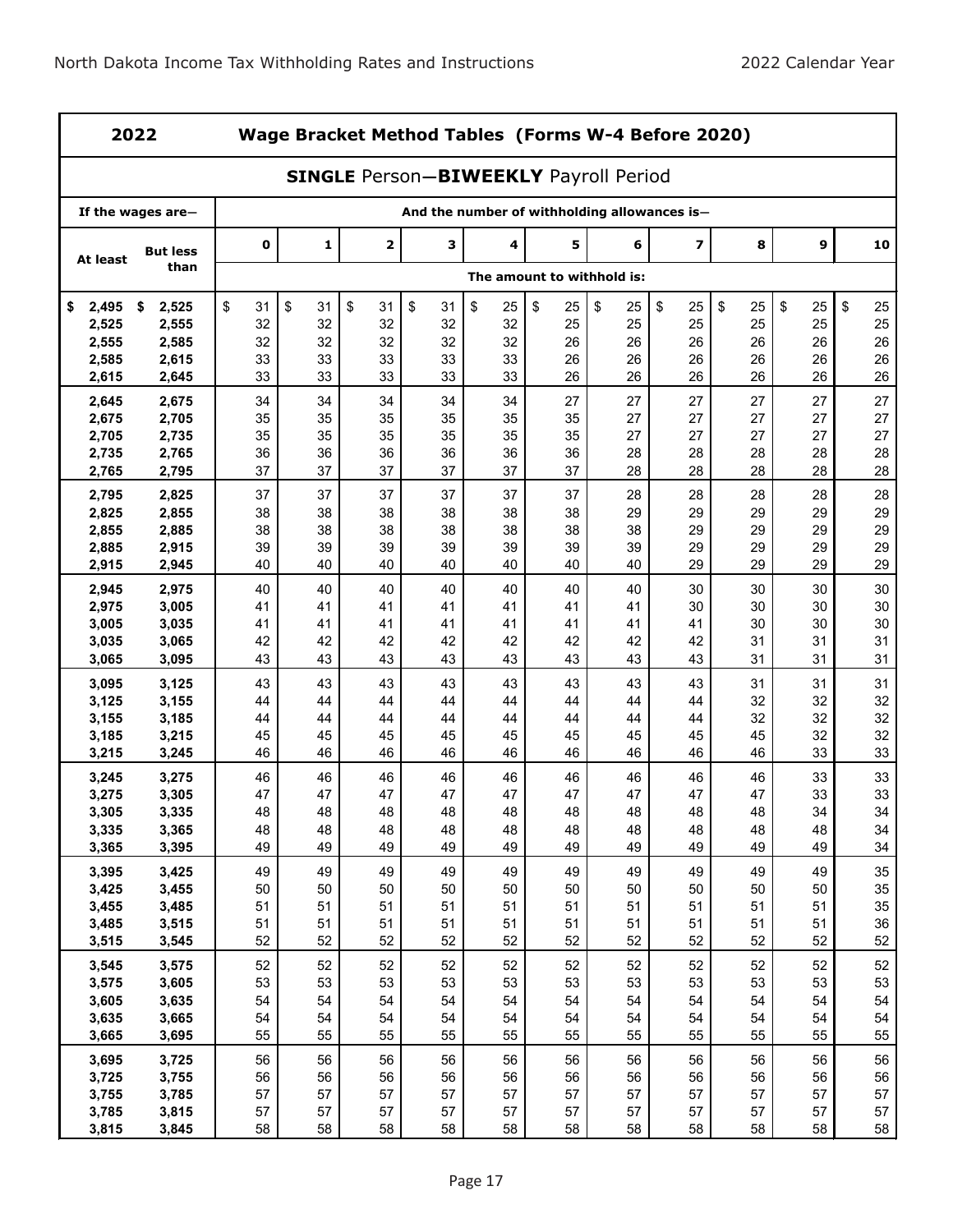| 2022       |                   |                                             | Wage Bracket Method Tables (Forms W-4 Before 2020)<br><b>MARRIED Person-BIWEEKLY Payroll Period</b> |              |                                              |                 |                            |                          |                         |           |           |                        |  |
|------------|-------------------|---------------------------------------------|-----------------------------------------------------------------------------------------------------|--------------|----------------------------------------------|-----------------|----------------------------|--------------------------|-------------------------|-----------|-----------|------------------------|--|
|            |                   |                                             |                                                                                                     |              |                                              |                 |                            |                          |                         |           |           |                        |  |
|            | If the wages are- |                                             |                                                                                                     |              | And the number of withholding allowances is- |                 |                            |                          |                         |           |           |                        |  |
| At least   | <b>But less</b>   | $\mathbf 0$                                 | 1                                                                                                   | $\mathbf{2}$ | 3                                            | 4               | 5                          | 6                        | $\overline{\mathbf{z}}$ | 8         | 9         | 10                     |  |
|            | than              |                                             |                                                                                                     |              |                                              |                 | The amount to withhold is: |                          |                         |           |           |                        |  |
| 0<br>\$    | \$<br>525         | \$<br>$\pmb{0}$                             | \$<br>0                                                                                             | \$<br>0      | \$<br>$\pmb{0}$                              | \$<br>$\pmb{0}$ | \$<br>0                    | \$<br>0                  | $\sqrt{2}$<br>$\pmb{0}$ | \$<br>0   | \$<br>0   | \$<br>0                |  |
| 525        | 530               | 0                                           | 0                                                                                                   | 0            | $\pmb{0}$                                    | 0               | 0                          | 0                        | 0                       | 0         | 0         | 0                      |  |
| 530<br>535 | 535<br>540        | 0<br>0                                      | 0<br>0                                                                                              | 0<br>0       | 0<br>0                                       | 0<br>0          | 0<br>0                     | 0<br>0                   | 0<br>0                  | 0<br>0    | 0<br>0    | 0<br>0                 |  |
| 540        | 545               | 0                                           | 0                                                                                                   | 0            | 0                                            | 0               | 0                          | 0                        | 0                       | 0         | 0         | 0                      |  |
| 545        | 550               | 1                                           | 0                                                                                                   | 0            | $\pmb{0}$                                    | 0               | 0                          | 0                        | $\mathbf 0$             | 0         | 0         | 0                      |  |
| 550        | 555               | 1                                           | 0                                                                                                   | 0            | 0                                            | 0               | 0                          | 0                        | 0                       | 0         | 0         | 0                      |  |
| 555        | 560               | 1                                           | 0                                                                                                   | 0            | 0                                            | 0               | 0                          | 0                        | 0                       | 0         | 0         | 0                      |  |
| 560<br>565 | 565<br>570        | 1<br>1                                      | 0<br>0                                                                                              | 0<br>0       | 0<br>0                                       | 0<br>0          | 0<br>0                     | 0<br>0                   | 0<br>$\mathbf 0$        | 0<br>0    | 0<br>0    | 0<br>0                 |  |
| 570        | 575               | 1                                           | 0                                                                                                   | 0            | 0                                            | 0               | 0                          | 0                        | 0                       | 0         | 0         | 0                      |  |
| 575        | 580               | 1                                           | 0                                                                                                   | 0            | 0                                            | 0               | 0                          | 0                        | 0                       | 0         | 0         | 0                      |  |
| 580        | 585               | 1                                           | 0                                                                                                   | 0            | 0                                            | 0               | 0                          | 0                        | 0                       | 0         | 0         | 0                      |  |
| 585        | 590               | 1                                           | 0                                                                                                   | 0            | 0                                            | 0               | 0                          | 0                        | 0                       | 0         | 0         | $\mathbf 0$            |  |
| 590        | 595               | 1                                           | 0                                                                                                   | 0            | 0                                            | 0               | 0                          | 0                        | $\mathbf 0$             | 0         | 0         | 0                      |  |
| 595<br>600 | 600<br>605        | 1<br>1                                      | 0<br>0                                                                                              | 0<br>0       | 0<br>0                                       | 0<br>0          | 0<br>0                     | 0<br>0                   | 0<br>0                  | 0<br>0    | 0<br>0    | 0<br>0                 |  |
| 605        | 610               | 1                                           | 0                                                                                                   | 0            | 0                                            | 0               | 0                          | 0                        | 0                       | 0         | 0         | 0                      |  |
| 610        | 615               | 1                                           | 0                                                                                                   | 0            | 0                                            | 0               | 0                          | 0                        | 0                       | 0         | 0         | 0                      |  |
| 615        | 620               | 1                                           | 0                                                                                                   | 0            | 0                                            | 0               | 0                          | 0                        | 0                       | 0         | 0         | 0                      |  |
| 620        | 625               | 1                                           | 0                                                                                                   | 0            | 0                                            | 0               | 0                          | 0                        | 0                       | 0         | 0         | 0                      |  |
| 625        | 630               | 1                                           | 0                                                                                                   | 0            | 0                                            | 0               | 0                          | 0                        | 0                       | 0         | 0         | 0                      |  |
| 630        | 635               | 1                                           | 0<br>0                                                                                              | 0            | 0<br>0                                       | 0               | 0                          | 0                        | 0                       | 0         | 0         | 0                      |  |
| 635<br>640 | 640<br>645        | $\boldsymbol{2}$<br>$\overline{2}$          | 0                                                                                                   | 0<br>0       | 0                                            | 0<br>0          | 0<br>0                     | 0<br>$\Omega$            | 0<br>0                  | 0<br>0    | 0<br>0    | 0<br>$\mathbf 0$       |  |
| 645        | 650               | $\boldsymbol{2}$                            | 0                                                                                                   | 0            | 0                                            | 0               | 0                          | 0                        | 0                       | 0         | 0         | 0                      |  |
| 650        | 655               | 2                                           | 0                                                                                                   | 0            | 0                                            | 0               | 0                          | 0                        | 0                       | 0         | 0         | 0                      |  |
| 655        | 660               | $\overline{c}$                              | 0                                                                                                   | 0            | 0                                            | 0               | 0                          | 0                        | $\mathbf 0$             | 0         | $\Omega$  | 0                      |  |
| 660<br>665 | 665<br>670        | $\overline{\mathbf{c}}$<br>$\overline{c}$   | 0<br>$\overline{c}$                                                                                 | 0<br>0       | 0<br>0                                       | 0<br>0          | 0<br>0                     | $\pmb{0}$<br>$\mathbf 0$ | 0<br>0                  | 0<br>0    | 0<br>0    | 0<br>$\pmb{0}$         |  |
| 670        | 675               | $\overline{\mathbf{c}}$                     | $\overline{c}$                                                                                      | $\pmb{0}$    | $\pmb{0}$                                    | $\pmb{0}$       | $\pmb{0}$                  | $\pmb{0}$                | $\pmb{0}$               | $\pmb{0}$ | 0         | $\pmb{0}$              |  |
| 675        | 680               | $\overline{\mathbf{c}}$                     | 2                                                                                                   | 0            | 0                                            | 0               | 0                          | 0                        | 0                       | 0         | 0         | $\pmb{0}$              |  |
| 680        | 685               | $\overline{\mathbf{c}}$                     | 2                                                                                                   | 0            | 0                                            | 0               | 0                          | 0                        | 0                       | 0         | 0         | $\pmb{0}$              |  |
| 685        | 690               | $\overline{\mathbf{c}}$                     | $\overline{\mathbf{c}}$                                                                             | 0            | 0                                            | $\pmb{0}$       | 0                          | 0                        | 0                       | 0         | 0         | $\pmb{0}$              |  |
| 690        | 695               | $\overline{a}$                              | $\overline{\mathbf{c}}$                                                                             | 0            | 0                                            | $\pmb{0}$       | 0                          | $\pmb{0}$                | $\mathbf 0$             | $\pmb{0}$ | $\pmb{0}$ | $\pmb{0}$              |  |
| 695        | 700               | $\overline{\mathbf{c}}$                     | $\overline{\mathbf{c}}$                                                                             | 0            | $\pmb{0}$                                    | $\pmb{0}$       | $\pmb{0}$                  | 0                        | $\pmb{0}$               | 0         | 0         | $\pmb{0}$              |  |
| 700        | 705               | $\overline{\mathbf{c}}$                     | $\overline{\mathbf{c}}$                                                                             | 0            | 0                                            | 0               | 0                          | 0                        | 0                       | 0         | 0         | $\pmb{0}$              |  |
| 705<br>710 | 710<br>715        | $\overline{\mathbf{c}}$<br>$\boldsymbol{2}$ | 2<br>$\boldsymbol{2}$                                                                               | 0<br>0       | 0<br>0                                       | 0<br>0          | 0<br>0                     | 0<br>0                   | 0<br>0                  | 0<br>0    | 0<br>0    | $\pmb{0}$<br>$\pmb{0}$ |  |
| 715        | 720               | $\overline{c}$                              | $\overline{c}$                                                                                      | 0            | $\pmb{0}$                                    | 0               | $\pmb{0}$                  | $\pmb{0}$                | $\mathbf 0$             | 0         | $\pmb{0}$ | $\pmb{0}$              |  |
| 720        | 725               | $\overline{\mathbf{c}}$                     | $\boldsymbol{2}$                                                                                    | 0            | $\pmb{0}$                                    | $\pmb{0}$       | $\pmb{0}$                  | 0                        | 0                       | 0         | 0         | $\pmb{0}$              |  |
| 725        | 730               | 3                                           | 3                                                                                                   | 0            | 0                                            | 0               | 0                          | 0                        | 0                       | 0         | 0         | 0                      |  |
| 730        | 735               | 3                                           | 3                                                                                                   | 0            | 0                                            | 0               | 0                          | 0                        | 0                       | 0         | 0         | $\pmb{0}$              |  |
| 735        | 740               | 3                                           | 3                                                                                                   | 0            | 0                                            | 0               | 0                          | 0                        | 0                       | 0         | 0         | $\pmb{0}$              |  |
| 740        | 745               | 3                                           | 3                                                                                                   | 0            | 0                                            | 0               | 0                          | 0                        | 0                       | 0         | 0         | $\mathsf 0$            |  |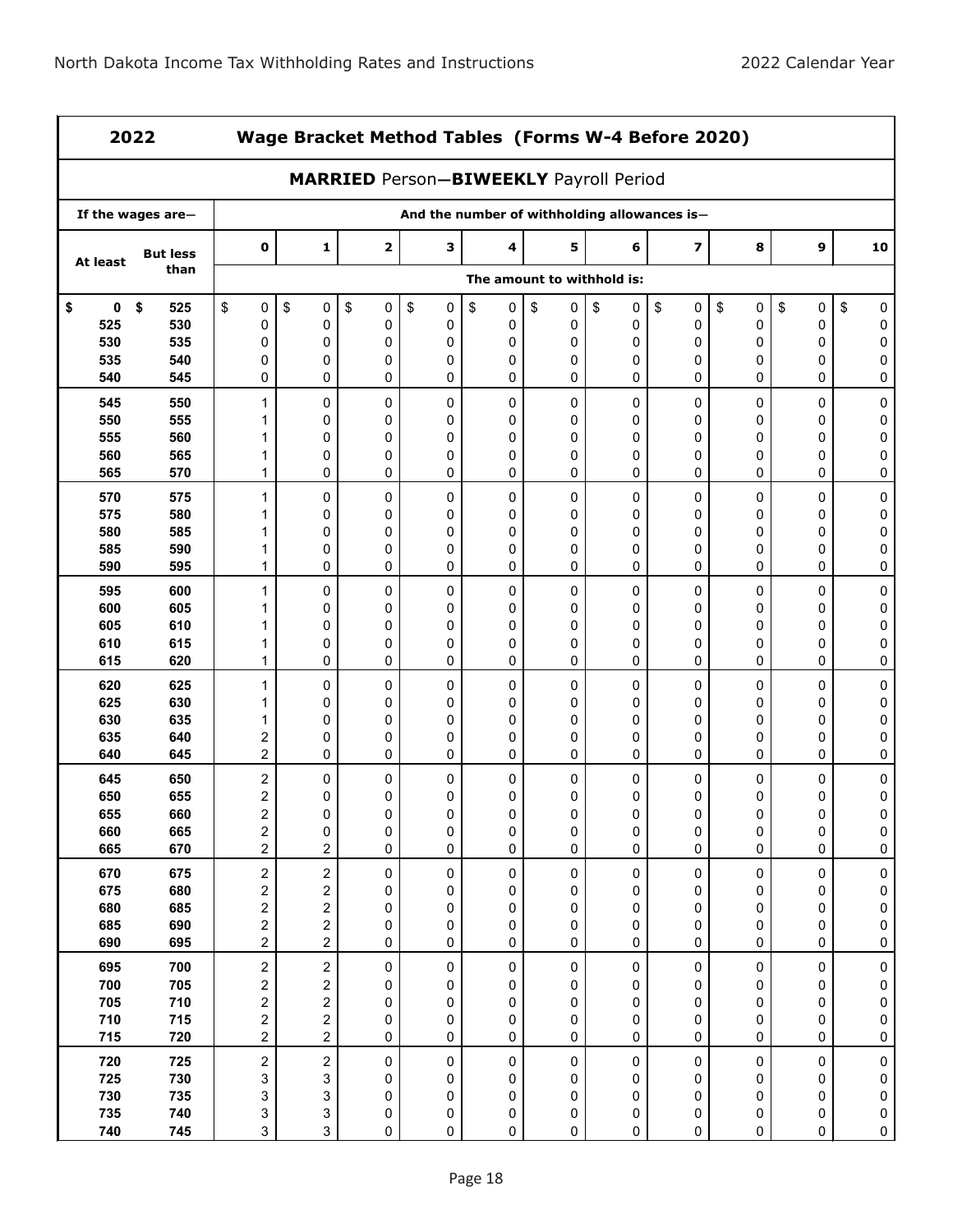| 2022           |                   |                  | Wage Bracket Method Tables (Forms W-4 Before 2020)<br><b>MARRIED Person-BIWEEKLY Payroll Period</b> |                       |                                              |                         |                            |           |                |                |                     |                        |  |  |
|----------------|-------------------|------------------|-----------------------------------------------------------------------------------------------------|-----------------------|----------------------------------------------|-------------------------|----------------------------|-----------|----------------|----------------|---------------------|------------------------|--|--|
|                |                   |                  |                                                                                                     |                       |                                              |                         |                            |           |                |                |                     |                        |  |  |
|                | If the wages are- |                  |                                                                                                     |                       | And the number of withholding allowances is- |                         |                            |           |                |                |                     |                        |  |  |
| At least       | <b>But less</b>   | $\pmb{0}$        | 1                                                                                                   | $\mathbf{2}$          | 3                                            | 4                       | 5                          | 6         | $\overline{z}$ | 8              | 9                   | 10                     |  |  |
|                | than              |                  |                                                                                                     |                       |                                              |                         | The amount to withhold is: |           |                |                |                     |                        |  |  |
| 745<br>\$      | \$<br>750         | \$<br>3          | \$<br>3                                                                                             | \$<br>0               | \$<br>0                                      | \$<br>0                 | \$<br>0                    | \$<br>0   | \$<br>0        | \$<br>0        | \$<br>0             | \$<br>0                |  |  |
| 750            | 755               | 3                | 3                                                                                                   | 0                     | 0                                            | 0                       | 0                          | 0         | 0              | 0              | 0                   | 0                      |  |  |
| 755            | 770               | 3                | 3                                                                                                   | 0                     | 0                                            | 0                       | 0                          | 0         | 0              | 0              | 0                   | 0                      |  |  |
| 770<br>785     | 785<br>800        | 3<br>3           | 3<br>3                                                                                              | 0<br>0                | 0<br>0                                       | 0<br>0                  | 0<br>0                     | 0<br>0    | 0<br>0         | 0<br>0         | 0<br>0              | 0<br>0                 |  |  |
| 800            | 815               | 3                | 3                                                                                                   | 0                     | 0                                            | 0                       | 0                          | 0         | 0              | 0              | 0                   | 0                      |  |  |
| 815            | 830               | 4                | 4                                                                                                   | 0                     | 0                                            | 0                       | 0                          | 0         | 0              | 0              | 0                   | 0                      |  |  |
| 830            | 845               | 4                | 4                                                                                                   | 4                     | 0                                            | 0                       | 0                          | 0         | 0              | 0              | 0                   | 0                      |  |  |
| 845            | 860               | 4                | 4                                                                                                   | 4                     | 0                                            | 0                       | 0                          | 0         | 0              | 0              | 0                   | 0                      |  |  |
| 860            | 875               | 4                | 4                                                                                                   | 4                     | 0                                            | 0                       | 0                          | 0         | 0              | 0              | 0                   | 0                      |  |  |
| 875<br>890     | 890<br>905        | 4<br>4           | 4<br>4                                                                                              | 4<br>4                | 0<br>0                                       | 0<br>0                  | 0<br>0                     | 0<br>0    | 0<br>0         | 0<br>0         | 0<br>0              | 0<br>0                 |  |  |
| 905            | 920               | 5                | 5                                                                                                   | 5                     | 0                                            | 0                       | 0                          | 0         | 0              | 0              | 0                   | 0                      |  |  |
| 920            | 935               | 5                | 5                                                                                                   | 5                     | 0                                            | 0                       | 0                          | 0         | 0              | 0              | 0                   | 0                      |  |  |
| 935            | 950               | 5                | 5                                                                                                   | 5                     | 0                                            | 0                       | 0                          | 0         | 0              | 0              | 0                   | $\mathbf 0$            |  |  |
| 950            | 965               | 5                | 5                                                                                                   | 5                     | 0                                            | 0                       | 0                          | 0         | 0              | 0              | 0                   | 0                      |  |  |
| 965            | 980               | 5                | 5                                                                                                   | 5                     | 0                                            | 0                       | 0                          | 0         | 0              | 0              | 0                   | 0                      |  |  |
| 980            | 995               | 5                | 5                                                                                                   | 5                     | 0                                            | 0                       | 0                          | 0         | 0              | 0              | 0                   | 0                      |  |  |
| 995            | 1,010             | 6                | 6                                                                                                   | 6                     | 6                                            | 0                       | 0                          | 0         | 0              | 0              | 0                   | 0                      |  |  |
| 1,010          | 1,025             | 6                | 6                                                                                                   | 6                     | 6                                            | 0                       | 0                          | 0         | 0              | 0              | 0                   | 0                      |  |  |
| 1,025          | 1,040             | 6                | 6                                                                                                   | 6                     | 6                                            | 0                       | 0                          | 0         | 0              | 0              | 0                   | 0                      |  |  |
| 1,040          | 1,055             | 6                | 6                                                                                                   | 6                     | 6<br>6                                       | 0                       | 0                          | 0         | 0<br>0         | 0              | 0<br>0              | 0                      |  |  |
| 1,055<br>1,070 | 1,070<br>1,085    | 6<br>6           | 6<br>6                                                                                              | 6<br>6                | 6                                            | 0<br>0                  | 0<br>0                     | 0<br>0    | 0              | 0<br>0         | 0                   | 0<br>0                 |  |  |
| 1,085          | 1,100             | $\overline{7}$   | 7                                                                                                   | 7                     | $\overline{7}$                               | $\mathbf 0$             | 0                          | 0         | 0              | 0              | 0                   | 0                      |  |  |
| 1,100          | 1,125             | $\boldsymbol{7}$ | 7                                                                                                   | 7                     | $\boldsymbol{7}$                             | 0                       | 0                          | 0         | 0              | 0              | 0                   | 0                      |  |  |
| 1,125          | 1,150             | 7                | 7                                                                                                   | 7                     | 7                                            | 0                       | 0                          | 0         | 0              | 0              | 0                   | 0                      |  |  |
| 1,150          | 1,175             | 7                | 7                                                                                                   | 7                     | $\overline{7}$                               | 7                       | $\Omega$                   | 0         | 0              | 0              | $\Omega$            | 0                      |  |  |
| 1,175          | 1,200             | 8                | $\bf 8$                                                                                             | $\bf 8$               | 8                                            | 8                       | $\pmb{0}$                  | 0         | 0              | 0              | $\pmb{0}$           | 0                      |  |  |
| 1,200          | 1,225             | 8                | 8                                                                                                   | 8                     | 8                                            | 8                       | 0                          | $\pmb{0}$ | $\mathbf 0$    | $\pmb{0}$      | $\mathsf{O}\xspace$ | $\pmb{0}$              |  |  |
| 1,225          | 1,250             | $\bf 8$          | 8                                                                                                   | $\bf 8$               | $\bf 8$                                      | 8                       | $\pmb{0}$                  | $\pmb{0}$ | $\pmb{0}$      | $\pmb{0}$      | 0                   | $\pmb{0}$              |  |  |
| 1,250          | 1,275             | 8                | 8                                                                                                   | 8                     | 8                                            | 8                       | 0                          | 0         | 0              | 0              | 0                   | $\pmb{0}$              |  |  |
| 1,275          | 1,300             | 9                | 9<br>9                                                                                              | $\boldsymbol{9}$<br>9 | 9<br>9                                       | 9                       | 0                          | 0<br>0    | 0<br>0         | 0              | $\pmb{0}$<br>0      | $\pmb{0}$<br>$\pmb{0}$ |  |  |
| 1,300<br>1,325 | 1,325<br>1,350    | 9<br>9           | 9                                                                                                   | $\boldsymbol{9}$      | $\boldsymbol{9}$                             | 9<br>9                  | 0<br>$\boldsymbol{9}$      | 0         | $\pmb{0}$      | 0<br>$\pmb{0}$ | 0                   | $\pmb{0}$              |  |  |
| 1,350          | 1,375             | $10\,$           | $10$                                                                                                | $10$                  | 10                                           | $10\,$                  | 10                         | 0         | $\pmb{0}$      | $\pmb{0}$      | 0                   | $\pmb{0}$              |  |  |
| 1,375          | 1,400             | 10               | $10$                                                                                                | $10$                  | $10$                                         | $10\,$                  | $10$                       | 0         | 0              | 0              | 0                   | $\pmb{0}$              |  |  |
| 1,400          | 1,425             | $10$             | $10$                                                                                                | $10$                  | $10$                                         | $10\,$                  | $10$                       | 0         | 0              | 0              | 0                   | $\pmb{0}$              |  |  |
| 1,425          | 1,450             | 10               | $10$                                                                                                | $10$                  | $10$                                         | $10$                    | $10$                       | 0         | 0              | 0              | 0                   | $\pmb{0}$              |  |  |
| 1,450          | 1,475             | 11               | 11                                                                                                  | 11                    | 11                                           | 11                      | 11                         | 0         | $\pmb{0}$      | 0              | 0                   | 0                      |  |  |
| 1,475          | 1,500             | 11               | 11                                                                                                  | 11                    | 11                                           | 11                      | 11                         | $\pmb{0}$ | $\pmb{0}$      | 0              | $\pmb{0}$           | $\pmb{0}$              |  |  |
| 1,500          | 1,525             | 11               | 11                                                                                                  | 11                    | 11                                           | 11                      | 11                         | 11        | 0              | 0              | 0                   | $\pmb{0}$              |  |  |
| 1,525          | 1,550             | 11               | 11                                                                                                  | 11                    | 11                                           | 11                      | 11                         | 11        | 0              | 0              | 0                   | $\pmb{0}$              |  |  |
| 1,550<br>1,575 | 1,575<br>1,600    | 12<br>12         | 12<br>12                                                                                            | 12<br>12              | 12<br>$12 \overline{ }$                      | 12<br>$12 \overline{ }$ | 12<br>12                   | 12<br>12  | 0<br>$\pmb{0}$ | 0<br>0         | 0<br>0              | $\pmb{0}$<br>$\pmb{0}$ |  |  |
|                |                   |                  |                                                                                                     |                       |                                              |                         |                            |           |                |                |                     |                        |  |  |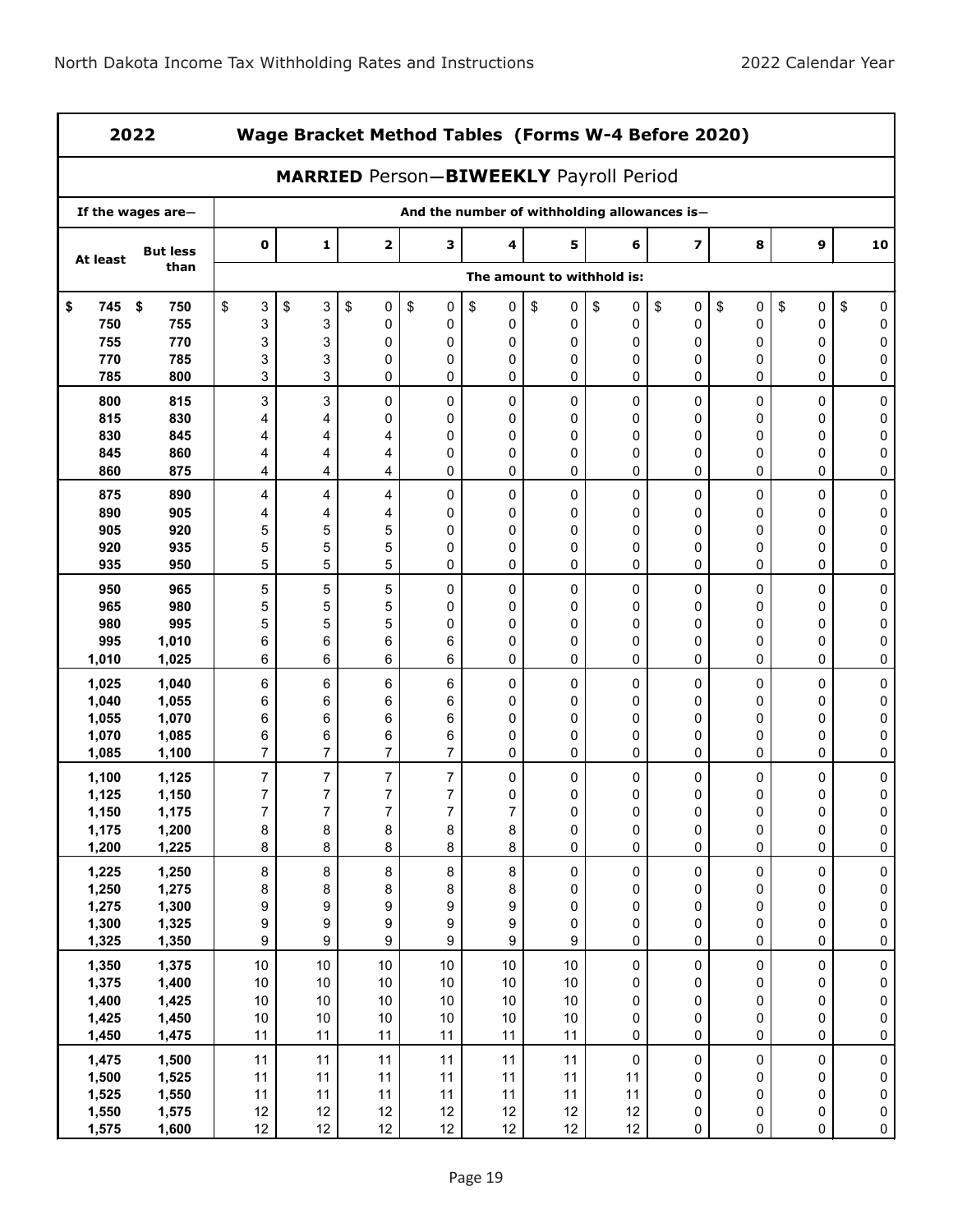| 2022           |                   |             | Wage Bracket Method Tables (Forms W-4 Before 2020)<br><b>MARRIED Person-BIWEEKLY Payroll Period</b> |              |          |          |                            |          |                                              |          |          |                |  |  |
|----------------|-------------------|-------------|-----------------------------------------------------------------------------------------------------|--------------|----------|----------|----------------------------|----------|----------------------------------------------|----------|----------|----------------|--|--|
|                |                   |             |                                                                                                     |              |          |          |                            |          |                                              |          |          |                |  |  |
|                | If the wages are- |             |                                                                                                     |              |          |          |                            |          | And the number of withholding allowances is- |          |          |                |  |  |
| At least       | <b>But less</b>   | $\mathbf 0$ | 1                                                                                                   | $\mathbf{2}$ | 3        | 4        | 5                          | 6        | $\overline{\mathbf{z}}$                      | 8        | 9        | 10             |  |  |
|                | than              |             |                                                                                                     |              |          |          | The amount to withhold is: |          |                                              |          |          |                |  |  |
| 1,600<br>\$    | \$<br>1,625       | \$<br>12    | \$<br>12                                                                                            | \$<br>12     | \$<br>12 | \$<br>12 | \$<br>12                   | \$<br>12 | \$<br>0                                      | \$<br>0  | \$<br>0  | \$<br>0        |  |  |
| 1,625          | 1,650             | 13          | 13                                                                                                  | 13           | 13       | 13       | 13                         | 13       | 0                                            | 0        | 0        | 0              |  |  |
| 1,650          | 1,675             | 13          | 13                                                                                                  | 13           | 13       | 13       | 13                         | 13       | 13                                           | 0        | 0        | 0              |  |  |
| 1,675<br>1,700 | 1,700<br>1,725    | 13<br>13    | 13<br>13                                                                                            | 13<br>13     | 13<br>13 | 13<br>13 | 13<br>13                   | 13<br>13 | 13<br>13                                     | 0<br>0   | 0<br>0   | 0<br>0         |  |  |
|                |                   |             |                                                                                                     |              |          |          |                            |          |                                              |          |          |                |  |  |
| 1,725          | 1,750             | 14          | 14                                                                                                  | 14           | 14       | 14       | 14                         | 14       | 14                                           | 0        | 0        | $\pmb{0}$      |  |  |
| 1,750<br>1,775 | 1,775<br>1,800    | 14<br>14    | 14<br>14                                                                                            | 14<br>14     | 14<br>14 | 14<br>14 | 14<br>14                   | 14<br>14 | 14<br>14                                     | 0<br>0   | 0<br>0   | 0<br>$\pmb{0}$ |  |  |
| 1,800          | 1,825             | 14          | 14                                                                                                  | 14           | 14       | 14       | 14                         | 14       | 14                                           | 0        | 0        | $\pmb{0}$      |  |  |
| 1,825          | 1,850             | 15          | 15                                                                                                  | 15           | 15       | 15       | 15                         | 15       | 15                                           | 15       | 0        | 0              |  |  |
| 1,850          | 1,875             | 15          | 15                                                                                                  | 15           | 15       | 15       | 15                         | 15       | 15                                           | 15       | 0        | 0              |  |  |
| 1,875          | 1,900             | 16          | 15                                                                                                  | 15           | 15       | 15       | 15                         | 15       | 15                                           | 15       | 0        | 0              |  |  |
| 1,900          | 1,925             | 16          | 16                                                                                                  | 16           | 16       | 16       | 16                         | 16       | 16                                           | 16       | 0        | $\pmb{0}$      |  |  |
| 1,925          | 1,950             | 17          | 16                                                                                                  | 16           | 16       | 16       | 16                         | 16       | 16                                           | 16       | 0        | 0              |  |  |
| 1,950          | 1,975             | 17          | 16                                                                                                  | 16           | 16       | 16       | 16                         | 16       | 16                                           | 16       | 0        | 0              |  |  |
| 1,975          | 2,000             | 18          | 16                                                                                                  | 16           | 16       | 16       | 16                         | 16       | 16                                           | 16       | 16       | 0              |  |  |
| 2,000          | 2,025             | 18          | 18                                                                                                  | 17           | 17       | 17       | 17                         | 17       | 17                                           | 17       | 17       | 0              |  |  |
| 2,025          | 2,050             | 19          | 19                                                                                                  | 17           | 17       | 17       | 17                         | 17       | 17                                           | 17       | 17       | $\pmb{0}$      |  |  |
| 2,050          | 2,075             | 19          | 19                                                                                                  | 17           | 17       | 17       | 17                         | 17       | 17                                           | 17       | 17       | $\mathbf 0$    |  |  |
| 2,075          | 2,100             | 20          | 20                                                                                                  | 17           | 17       | 17       | 17                         | 17       | 17                                           | 17       | 17       | 0              |  |  |
| 2,100          | 2,125             | 20          | 20                                                                                                  | 18           | 18       | 18       | 18                         | 18       | 18                                           | 18       | 18       | $\pmb{0}$      |  |  |
| 2,125          | 2,150             | 21          | 21                                                                                                  | 18           | 18       | 18       | 18                         | 18       | 18                                           | 18       | 18       | 0              |  |  |
| 2,150          | 2,175             | 21          | 21                                                                                                  | 18           | 18       | 18       | 18                         | 18       | 18                                           | 18       | 18       | 18             |  |  |
| 2,175<br>2,200 | 2,200<br>2,225    | 22<br>22    | 22<br>22                                                                                            | 22<br>22     | 19<br>19 | 19<br>19 | 19<br>19                   | 19<br>19 | 19<br>19                                     | 19<br>19 | 19<br>19 | 19<br>19       |  |  |
|                |                   |             |                                                                                                     |              |          |          |                            |          |                                              |          |          |                |  |  |
| 2,225          | 2,250             | 23<br>23    | 23<br>23                                                                                            | 23<br>23     | 19<br>19 | 19       | 19                         | 19<br>19 | 19<br>19                                     | 19<br>19 | 19<br>19 | 19<br>19       |  |  |
| 2,250<br>2,275 | 2,275<br>2,300    | 24          | 24                                                                                                  | 24           | 20       | 19<br>20 | 19<br>20                   | 20       | 20                                           | 20       | 20       | 20             |  |  |
| 2,300          | 2,325             | 24          | 24                                                                                                  | 24           | 20       | 20       | 20                         | 20       | 20                                           | 20       | 20       | $20\,$         |  |  |
| 2,325          | 2,350             | 25          | 25                                                                                                  | 25           | 25       | 20       | 20                         | 20       | 20                                           | 20       | 20       | 20             |  |  |
| 2,350          | 2,375             | 25          | 25                                                                                                  | 25           | 25       | 21       | 21                         | 21       | 21                                           | 21       | 21       | 21             |  |  |
| 2,375          | 2,400             | 26          | 26                                                                                                  | 26           | 26       | 21       | 21                         | 21       | 21                                           | 21       | 21       | 21             |  |  |
| 2,400          | 2,425             | 26          | 26                                                                                                  | 26           | 26       | 21       | 21                         | 21       | 21                                           | 21       | 21       | 21             |  |  |
| 2,425          | 2,450             | 27          | 27                                                                                                  | 27           | 27       | 21       | 21                         | 21       | 21                                           | 21       | 21       | 21             |  |  |
| 2,450          | 2,475             | 27          | 27                                                                                                  | 27           | 27       | 22       | 22                         | 22       | 22                                           | 22       | 22       | 22             |  |  |
| 2,475          | 2,500             | 28          | 28                                                                                                  | 28           | 28       | 22       | 22                         | 22       | 22                                           | 22       | 22       | 22             |  |  |
| 2,500          | 2,525             | 28          | 28                                                                                                  | 28           | 28       | 28       | 22                         | 22       | 22                                           | 22       | 22       | 22             |  |  |
| 2,525          | 2,550             | 29          | 29                                                                                                  | 29           | 29       | 29       | 22                         | 22       | 22                                           | 22       | 22       | 22             |  |  |
| 2,550          | 2,575             | 30          | 30                                                                                                  | 30           | 30       | 30       | 23                         | 23       | 23                                           | 23       | 23       | 23             |  |  |
| 2,575          | 2,600             | 30          | 30                                                                                                  | 30           | 30       | 30       | 23                         | 23       | 23                                           | 23       | 23       | 23             |  |  |
| 2,600          | 2,625             | 31          | 31                                                                                                  | 31           | 31       | 31       | 23                         | 23       | 23                                           | 23       | 23       | 23             |  |  |
| 2,625          | 2,650             | 31          | 31                                                                                                  | 31           | 31       | 31       | 24                         | 24       | 24                                           | 24       | 24       | 24             |  |  |
| 2,650<br>2,675 | 2,675<br>2,700    | 32<br>32    | 32<br>32                                                                                            | 32<br>32     | 32<br>32 | 32<br>32 | 24<br>32                   | 24<br>24 | 24<br>24                                     | 24<br>24 | 24<br>24 | 24<br>24       |  |  |
| 2,700          | 2,725             | $33\,$      | 33                                                                                                  | 33           | 33       | 33       | 33                         | 24       | 24                                           | 24       | 24       | 24             |  |  |
|                |                   |             |                                                                                                     |              |          |          |                            |          |                                              |          |          |                |  |  |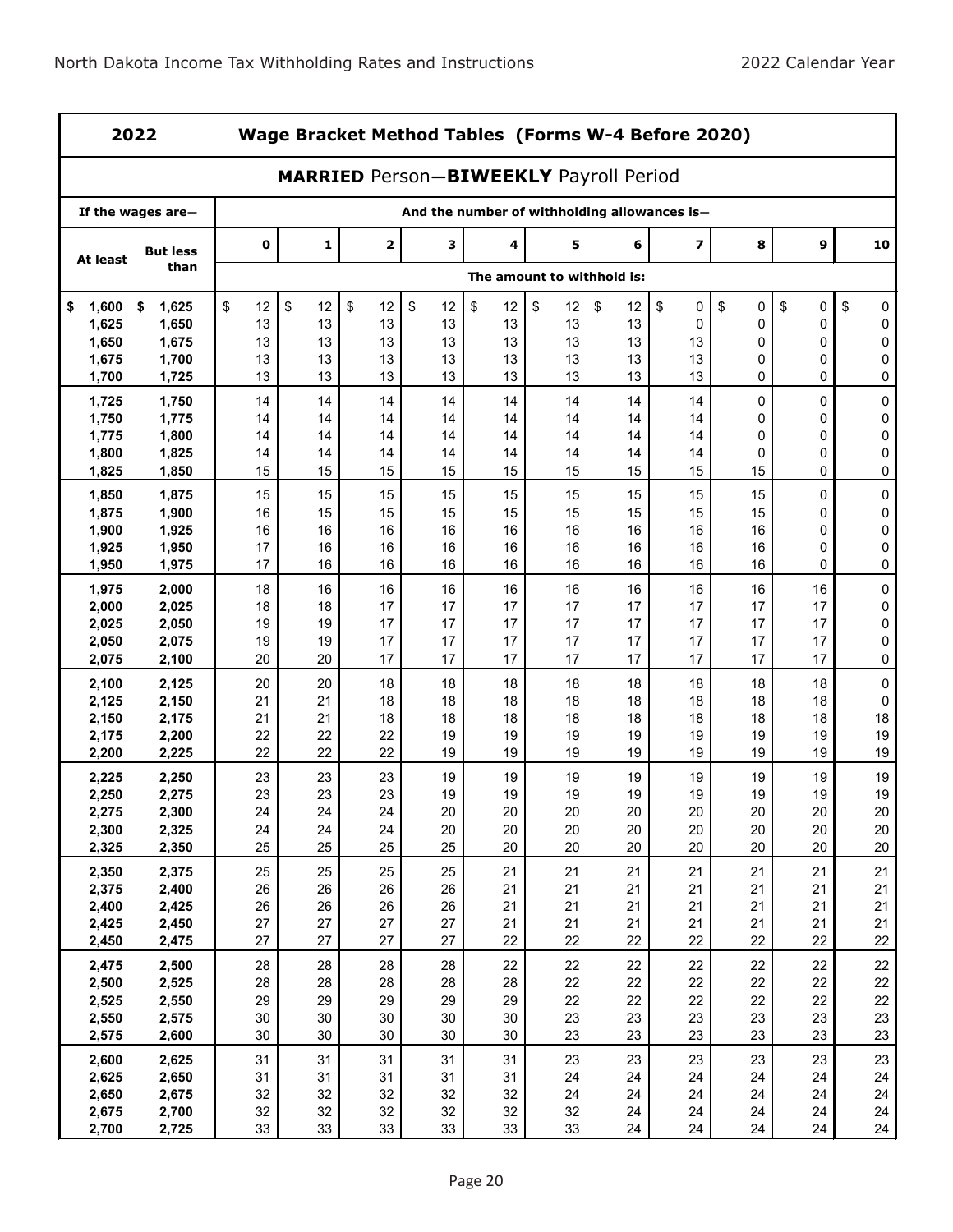| 2022           |                   |             | Wage Bracket Method Tables (Forms W-4 Before 2020)<br><b>MARRIED Person-BIWEEKLY Payroll Period</b> |              |                                              |          |                            |          |                         |          |          |          |  |  |
|----------------|-------------------|-------------|-----------------------------------------------------------------------------------------------------|--------------|----------------------------------------------|----------|----------------------------|----------|-------------------------|----------|----------|----------|--|--|
|                |                   |             |                                                                                                     |              |                                              |          |                            |          |                         |          |          |          |  |  |
|                | If the wages are- |             |                                                                                                     |              | And the number of withholding allowances is- |          |                            |          |                         |          |          |          |  |  |
| At least       | <b>But less</b>   | $\mathbf 0$ | 1                                                                                                   | $\mathbf{2}$ | 3                                            | 4        | 5                          | 6        | $\overline{\mathbf{z}}$ | 8        | 9        | 10       |  |  |
|                | than              |             |                                                                                                     |              |                                              |          | The amount to withhold is: |          |                         |          |          |          |  |  |
| 2,725<br>\$    | \$<br>2,750       | \$<br>33    | \$<br>33                                                                                            | \$<br>33     | \$<br>33                                     | \$<br>33 | \$<br>33                   | \$<br>25 | \$<br>25                | \$<br>25 | \$<br>25 | \$<br>25 |  |  |
| 2,750          | 2,775             | 34          | 34                                                                                                  | 34           | 34                                           | 34       | 34                         | 25       | 25                      | 25       | 25       | 25       |  |  |
| 2,775          | 2,800             | 34          | 34                                                                                                  | 34           | 34                                           | 34       | 34                         | 25       | 25                      | 25       | 25       | 25       |  |  |
| 2,800<br>2,825 | 2,825<br>2,850    | 35<br>35    | 35<br>35                                                                                            | 35<br>35     | 35<br>35                                     | 35<br>35 | 35<br>35                   | 25<br>35 | 25<br>26                | 25<br>26 | 25<br>26 | 25<br>26 |  |  |
|                |                   |             |                                                                                                     |              |                                              |          |                            |          |                         |          |          |          |  |  |
| 2,850          | 2,875             | 36          | 36                                                                                                  | 36           | 36                                           | 36       | 36                         | 36       | 26                      | 26       | 26       | 26       |  |  |
| 2,875          | 2,900<br>2,925    | 36<br>37    | 36<br>37                                                                                            | 36<br>37     | 36<br>37                                     | 36<br>37 | 36<br>37                   | 36<br>37 | 26<br>27                | 26<br>27 | 26<br>27 | 26<br>27 |  |  |
| 2,900<br>2,925 | 2,950             | 37          | 37                                                                                                  | 37           | 37                                           | 37       | 37                         | 37       | 27                      | 27       | 27       | 27       |  |  |
| 2,950          | 2,975             | 38          | 38                                                                                                  | 38           | 38                                           | 38       | 38                         | 38       | 27                      | 27       | 27       | 27       |  |  |
| 2,975          | 3,000             | 38          | 38                                                                                                  | 38           | 38                                           | 38       | 38                         | 38       | 27                      | 27       | 27       | 27       |  |  |
| 3,000          | 3,025             | 39          | 39                                                                                                  | 39           | 39                                           | 39       | 39                         | 39       | 39                      | 28       | 28       | 28       |  |  |
| 3,025          | 3,050             | 39          | 39                                                                                                  | 39           | 39                                           | 39       | 39                         | 39       | 39                      | 28       | 28       | 28       |  |  |
| 3,050          | 3,075             | 40          | 40                                                                                                  | 40           | 40                                           | 40       | 40                         | 40       | 40                      | 28       | 28       | 28       |  |  |
| 3,075          | 3,100             | 40          | 40                                                                                                  | 40           | 40                                           | 40       | 40                         | 40       | 40                      | 28       | 28       | 28       |  |  |
| 3,100          | 3,125             | 41          | 41                                                                                                  | 41           | 41                                           | 41       | 41                         | 41       | 41                      | 29       | 29       | 29       |  |  |
| 3,125          | 3,150             | 41          | 41                                                                                                  | 41           | 41                                           | 41       | 41                         | 41       | 41                      | 29       | 29       | 29       |  |  |
| 3,150          | 3,175             | 42          | 42                                                                                                  | 42           | 42                                           | 42       | 42                         | 42       | 42                      | 42       | 29       | 29       |  |  |
| 3,175          | 3,200             | 42          | 42                                                                                                  | 42           | 42                                           | 42       | 42                         | 42       | 42                      | 42       | 30       | 30       |  |  |
| 3,200          | 3,225             | 43          | 43                                                                                                  | 43           | 43                                           | 43       | 43                         | 43       | 43                      | 43       | 30       | 30       |  |  |
| 3,225          | 3,250             | 43          | 43                                                                                                  | 43           | 43                                           | 43       | 43                         | 43       | 43                      | 43       | 30       | 30       |  |  |
| 3,250          | 3,275             | 44          | 44                                                                                                  | 44           | 44                                           | 44       | 44                         | 44       | 44                      | 44       | 30       | 30       |  |  |
| 3,275          | 3,300             | 44          | 44                                                                                                  | 44           | 44                                           | 44       | 44                         | 44       | 44                      | 44       | 31       | 31       |  |  |
| 3,300          | 3,325             | 45          | 45                                                                                                  | 45           | 45                                           | 45       | 45                         | 45       | 45                      | 45       | 31       | 31       |  |  |
| 3,325          | 3,350             | 45          | 45                                                                                                  | 45           | 45                                           | 45       | 45                         | 45       | 45                      | 45       | 45       | 31       |  |  |
| 3,350          | 3,375             | 46          | 46                                                                                                  | 46           | 46                                           | 46       | 46                         | 46       | 46                      | 46       | 46       | 32       |  |  |
| 3,375          | 3,400             | 46          | 46                                                                                                  | 46           | 46                                           | 46       | 46                         | 46       | 46                      | 46       | 46       | 32       |  |  |
| 3,400          | 3,425             | 47<br>47    | 47<br>47                                                                                            | 47<br>47     | 47<br>47                                     | 47<br>47 | 47<br>47                   | 47<br>47 | 47<br>47                | 47<br>47 | 47<br>47 | 32       |  |  |
| 3,425<br>3,450 | 3,450<br>3,475    | 48          | 48                                                                                                  | 48           | 48                                           | 48       | 48                         | 48       | 48                      | 48       | 48       | 32<br>33 |  |  |
|                |                   |             |                                                                                                     |              |                                              |          |                            |          |                         |          |          |          |  |  |
| 3,475<br>3,500 | 3,500<br>3,525    | 48<br>49    | 48<br>49                                                                                            | 48<br>49     | 48<br>49                                     | 48<br>49 | 48<br>49                   | 48<br>49 | 48<br>49                | 48<br>49 | 48<br>49 | 33<br>49 |  |  |
| 3,525          | 3,550             | 49          | 49                                                                                                  | 49           | 49                                           | 49       | 49                         | 49       | 49                      | 49       | 49       | 49       |  |  |
| 3,550          | 3,575             | 50          | 50                                                                                                  | 50           | 50                                           | 50       | 50                         | 50       | 50                      | 50       | 50       | 50       |  |  |
| 3,575          | 3,600             | 50          | 50                                                                                                  | 50           | 50                                           | 50       | 50                         | 50       | 50                      | 50       | 50       | 50       |  |  |
| 3,600          | 3,625             | 51          | 51                                                                                                  | 51           | 51                                           | 51       | 51                         | 51       | 51                      | 51       | 51       | 51       |  |  |
| 3,625          | 3,650             | 51          | 51                                                                                                  | 51           | 51                                           | 51       | 51                         | 51       | 51                      | 51       | 51       | 51       |  |  |
| 3,650          | 3,675             | 52          | 52                                                                                                  | 52           | 52                                           | 52       | 52                         | 52       | 52                      | 52       | 52       | 52       |  |  |
| 3,675          | 3,700             | 52          | 52                                                                                                  | 52           | 52                                           | 52       | 52                         | 52       | 52                      | 52       | 52       | 52       |  |  |
| 3,700          | 3,725             | 53          | 53                                                                                                  | 53           | 53                                           | 53       | 53                         | 53       | 53                      | 53       | 53       | 53       |  |  |
| 3,725          | 3,750             | 53          | 53                                                                                                  | 53           | 53                                           | 53       | 53                         | 53       | 53                      | 53       | 53       | 53       |  |  |
| 3,750          | 3,775             | 54          | 54                                                                                                  | 54           | 54                                           | 54       | 54                         | 54       | 54                      | 54       | 54       | 54       |  |  |
| 3,775          | 3,800             | 55          | 55                                                                                                  | 55           | 55                                           | 55       | 55                         | 55       | 55                      | 55       | 55       | 55       |  |  |
| 3,800          | 3,825             | 55          | 55                                                                                                  | 55           | 55                                           | 55       | 55                         | 55       | 55                      | 55       | 55       | 55       |  |  |
| 3,825          | 3,850             | 56          | 56                                                                                                  | 56           | 56                                           | 56       | 56                         | 56       | 56                      | 56       | 56       | 56       |  |  |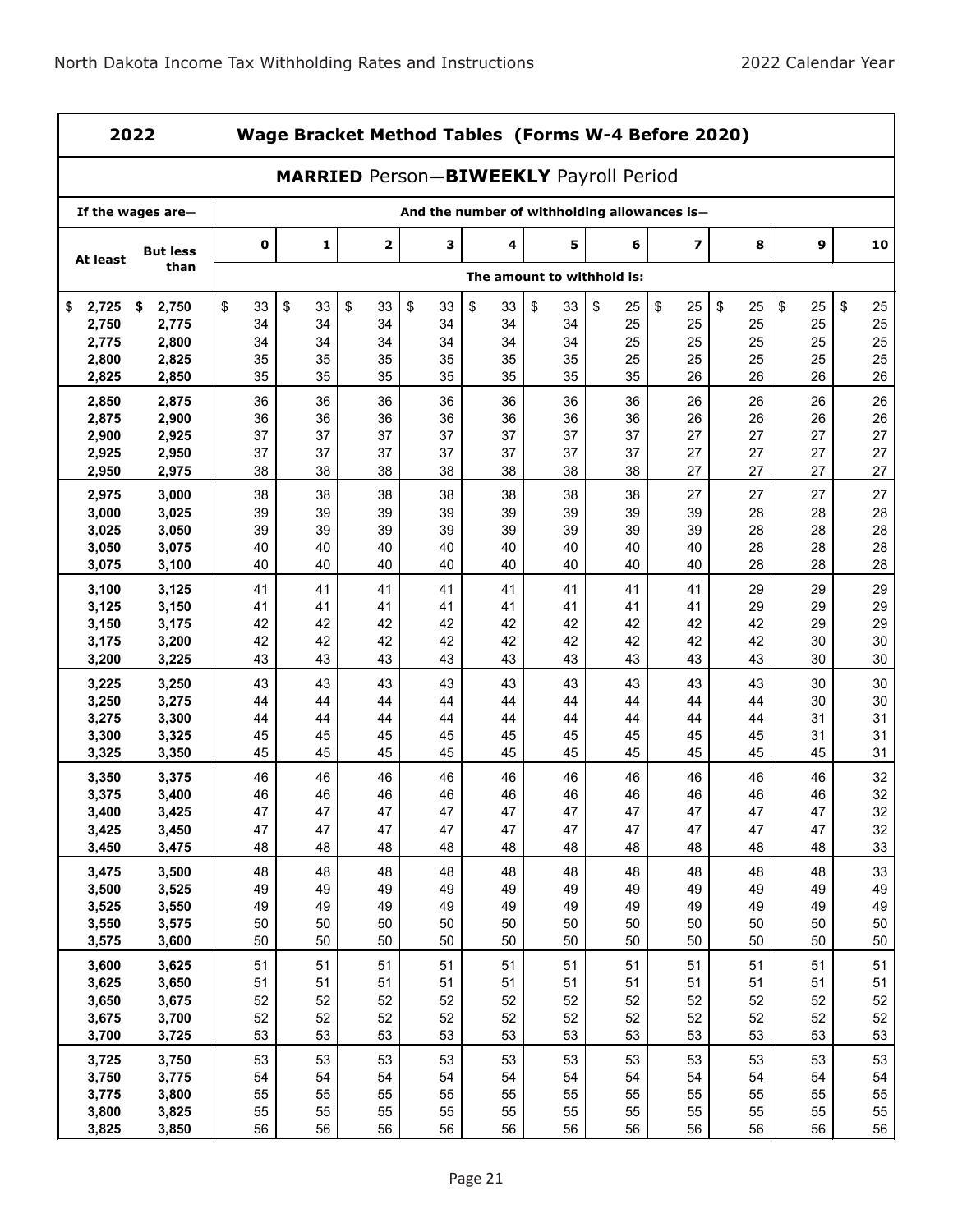| 2022       |                   |                              | Wage Bracket Method Tables (Forms W-4 Before 2020) |                                                 |                  |                                              |                            |         |                         |           |                  |                        |  |  |
|------------|-------------------|------------------------------|----------------------------------------------------|-------------------------------------------------|------------------|----------------------------------------------|----------------------------|---------|-------------------------|-----------|------------------|------------------------|--|--|
|            |                   |                              |                                                    | <b>SINGLE Person-SEMIMONTHLY Payroll Period</b> |                  |                                              |                            |         |                         |           |                  |                        |  |  |
|            | If the wages are- |                              |                                                    |                                                 |                  | And the number of withholding allowances is- |                            |         |                         |           |                  |                        |  |  |
| At least   | <b>But less</b>   | $\mathbf 0$                  | $\mathbf{1}$                                       | $\mathbf 2$                                     | 3                | 4                                            | 5                          | 6       | $\overline{\mathbf{z}}$ | 8         | 9                | 10                     |  |  |
|            | than              |                              |                                                    |                                                 |                  |                                              | The amount to withhold is: |         |                         |           |                  |                        |  |  |
| 0<br>\$    | \$<br>300         | \$<br>$\pmb{0}$              | \$<br>0                                            | \$<br>0                                         | \$<br>$\pmb{0}$  | \$<br>0                                      | \$<br>0                    | \$<br>0 | \$<br>0                 | \$<br>0   | \$<br>0          | \$<br>0                |  |  |
| 300        | 305               | 0                            | 0                                                  | 0                                               | 0                | 0                                            | 0                          | 0       | 0                       | 0         | 0                | $\pmb{0}$              |  |  |
| 305        | 310               | 0                            | 0                                                  | 0                                               | 0                | 0                                            | 0                          | 0       | 0                       | 0         | 0                | 0                      |  |  |
| 310<br>315 | 315<br>320        | 0<br>1                       | 0<br>0                                             | 0<br>0                                          | $\mathbf 0$<br>0 | 0<br>0                                       | 0<br>0                     | 0<br>0  | 0<br>0                  | 0<br>0    | 0<br>0           | 0<br>0                 |  |  |
| 320        | 325               | 1                            | 0                                                  | 0                                               | 0                | 0                                            | 0                          | 0       | 0                       | 0         | 0                | 0                      |  |  |
| 325        | 330               | 1                            | 0                                                  | 0                                               | 0                | 0                                            | 0                          | 0       | 0                       | 0         | 0                | 0                      |  |  |
| 330        | 335               | 1                            | 0                                                  | 0                                               | 0                | 0                                            | 0                          | 0       | 0                       | 0         | 0                | 0                      |  |  |
| 335<br>340 | 340<br>345        | 1<br>1                       | 0<br>0                                             | 0<br>$\mathbf 0$                                | 0<br>$\mathbf 0$ | 0<br>0                                       | 0<br>0                     | 0<br>0  | 0<br>0                  | 0<br>0    | 0<br>0           | 0<br>0                 |  |  |
| 345        | 350               | 1                            | 0                                                  | 0                                               | 0                | 0                                            | 0                          | 0       | 0                       | 0         | 0                | 0                      |  |  |
| 350        | 355               | 1                            | 0                                                  | 0                                               | $\mathbf 0$      | 0                                            | 0                          | 0       | 0                       | 0         | 0                | 0                      |  |  |
| 355        | 360               | 1                            | 0                                                  | 0                                               | 0                | 0                                            | 0                          | 0       | 0                       | 0         | 0                | 0                      |  |  |
| 360        | 365               | 1                            | 0                                                  | 0                                               | 0                | 0                                            | 0                          | 0       | 0                       | 0         | 0                | 0                      |  |  |
| 365        | 370               | 1                            | 0                                                  | 0                                               | 0                | 0                                            | 0                          | 0       | 0                       | 0         | 0                | 0                      |  |  |
| 370        | 375               | 1                            | 0                                                  | 0                                               | 0                | 0                                            | 0                          | 0       | 0                       | 0         | 0                | $\pmb{0}$              |  |  |
| 375        | 380               | 1                            | 0                                                  | 0                                               | $\mathbf 0$      | 0                                            | 0                          | 0       | 0                       | 0         | 0                | 0                      |  |  |
| 380        | 385               | 1                            | 0                                                  | 0                                               | 0                | 0                                            | 0                          | 0       | 0                       | 0         | 0                | 0                      |  |  |
| 385<br>390 | 390<br>395        | 1<br>1                       | 0<br>0                                             | 0<br>0                                          | 0<br>$\mathbf 0$ | 0<br>0                                       | 0<br>0                     | 0<br>0  | 0<br>0                  | 0<br>0    | 0<br>$\mathbf 0$ | 0<br>0                 |  |  |
| 395        | 400               | 1                            | 0                                                  | 0                                               | 0                | 0                                            | 0                          | 0       | 0                       | 0         | 0                | 0                      |  |  |
| 400        | 405               | 1                            | 0                                                  | $\mathbf 0$                                     | 0                | 0                                            | 0                          | 0       | 0                       | 0         | 0                | 0                      |  |  |
| 405        | 410               | 2                            | 0                                                  | 0                                               | $\mathbf 0$      | 0                                            | 0                          | 0       | 0                       | 0         | 0                | 0                      |  |  |
| 410        | 415               | $\overline{\mathbf{c}}$      | 0                                                  | 0                                               | 0                | 0                                            | 0                          | 0       | 0                       | 0         | 0                | 0                      |  |  |
| 415        | 420               | $\overline{c}$               | 0                                                  | 0                                               | $\mathbf 0$      | 0                                            | 0                          | 0       | 0                       | 0         | $\mathbf 0$      | 0                      |  |  |
| 420<br>425 | 425<br>430        | $\overline{\mathbf{c}}$<br>2 | 0<br>0                                             | 0<br>0                                          | 0<br>0           | 0<br>0                                       | 0<br>0                     | 0<br>0  | 0<br>0                  | 0<br>0    | 0<br>0           | 0<br>0                 |  |  |
| 430        | 435               | 2                            | 0                                                  | 0                                               | 0                | 0                                            | 0                          | 0       | 0                       | 0         | 0                | 0                      |  |  |
| 435        | 440               | $\boldsymbol{2}$             | 0                                                  | 0                                               | 0                | 0                                            | 0                          | 0       | 0                       | 0         | 0                | $\pmb{0}$              |  |  |
| 440        | 445               | $\overline{a}$               | 0                                                  | 0                                               | $\pmb{0}$        | 0                                            | 0                          | 0       | 0                       | 0         | 0                | $\pmb{0}$              |  |  |
| 445        | 450               | $\sqrt{2}$                   | $\pmb{0}$                                          | $\pmb{0}$                                       | $\pmb{0}$        | $\pmb{0}$                                    | $\pmb{0}$                  | 0       | $\pmb{0}$               | $\pmb{0}$ | $\pmb{0}$        | $\pmb{0}$              |  |  |
| 450        | 465               | 2                            | $\overline{\mathbf{c}}$                            | 0                                               | 0                | 0                                            | 0                          | 0       | 0                       | 0         | 0                | $\pmb{0}$              |  |  |
| 465        | 480               | $\overline{\mathbf{c}}$      | $\overline{\mathbf{c}}$                            | 0                                               | 0                | 0                                            | 0                          | 0       | 0                       | 0         | 0                | $\pmb{0}$              |  |  |
| 480<br>495 | 495<br>510        | 2<br>3                       | $\overline{a}$<br>3                                | 0<br>0                                          | 0<br>0           | 0<br>0                                       | 0<br>0                     | 0<br>0  | 0<br>0                  | 0<br>0    | 0<br>0           | $\pmb{0}$<br>$\pmb{0}$ |  |  |
| 510        | 525               | $\mathbf{3}$                 | 3                                                  | $\pmb{0}$                                       | $\pmb{0}$        | $\pmb{0}$                                    | 0                          | 0       | 0                       | 0         | 0                | $\pmb{0}$              |  |  |
| 525        | 540               | 3                            | 3                                                  | 0                                               | 0                | 0                                            | 0                          | 0       | 0                       | 0         | 0                | $\pmb{0}$              |  |  |
| 540        | 555               | 3                            | 3                                                  | 0                                               | 0                | 0                                            | 0                          | 0       | 0                       | 0         | 0                | 0                      |  |  |
| 555        | 570               | 3                            | 3                                                  | 0                                               | 0                | 0                                            | 0                          | 0       | 0                       | 0         | 0                | $\pmb{0}$              |  |  |
| 570        | 585               | 3                            | 3                                                  | 0                                               | 0                | 0                                            | 0                          | 0       | 0                       | 0         | 0                | $\pmb{0}$              |  |  |
| 585        | 600               | 4                            | $\overline{\mathbf{4}}$                            | $\pmb{0}$                                       | $\pmb{0}$        | 0                                            | $\pmb{0}$                  | 0       | 0                       | 0         | $\pmb{0}$        | $\pmb{0}$              |  |  |
| 600        | 615               | 4                            | 4                                                  | 0                                               | 0                | 0                                            | 0                          | 0       | 0                       | 0         | 0                | $\pmb{0}$              |  |  |
| 615        | 630<br>645        | 4                            | 4                                                  | 0                                               | 0                | 0                                            | 0                          | 0       | 0                       | 0         | 0                | $\pmb{0}$              |  |  |
| 630<br>645 | 660               | 4<br>4                       | 4<br>4                                             | 4<br>4                                          | 0<br>0           | 0<br>0                                       | 0<br>0                     | 0<br>0  | 0<br>0                  | 0<br>0    | 0<br>0           | $\pmb{0}$<br>$\pmb{0}$ |  |  |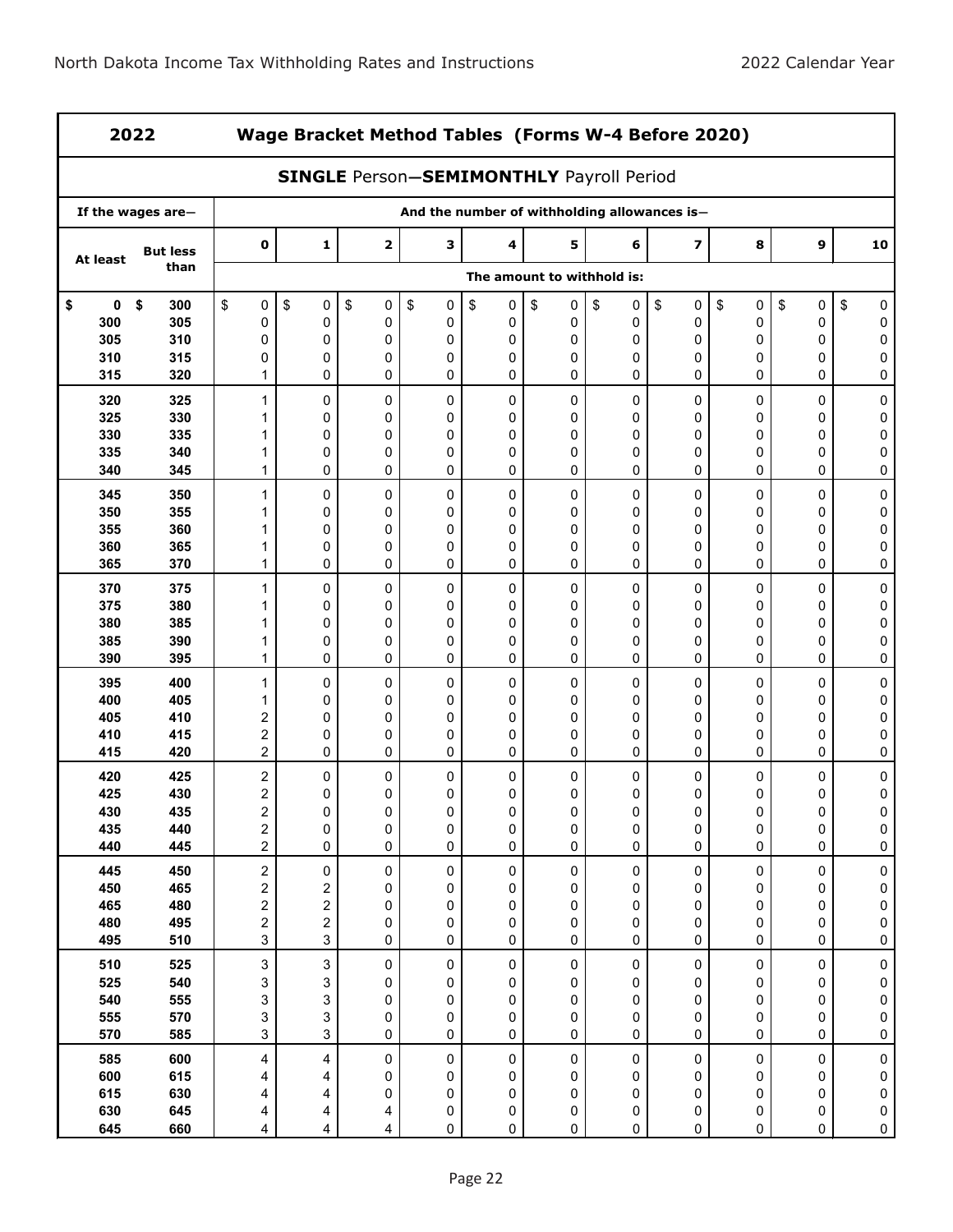|           | 2022              |                | Wage Bracket Method Tables (Forms W-4 Before 2020)<br><b>SINGLE Person-SEMIMONTHLY Payroll Period</b> |                  |                |         |                            |                     |                                              |           |           |             |  |  |
|-----------|-------------------|----------------|-------------------------------------------------------------------------------------------------------|------------------|----------------|---------|----------------------------|---------------------|----------------------------------------------|-----------|-----------|-------------|--|--|
|           |                   |                |                                                                                                       |                  |                |         |                            |                     |                                              |           |           |             |  |  |
|           | If the wages are- |                |                                                                                                       |                  |                |         |                            |                     | And the number of withholding allowances is- |           |           |             |  |  |
| At least  | <b>But less</b>   | $\mathbf 0$    | 1                                                                                                     | $\mathbf 2$      | з              | 4       | 5                          | 6                   | $\overline{\mathbf{z}}$                      | 8         | 9         | 10          |  |  |
|           | than              |                |                                                                                                       |                  |                |         | The amount to withhold is: |                     |                                              |           |           |             |  |  |
| \$<br>660 | \$<br>675         | \$<br>4        | \$<br>4                                                                                               | \$<br>4          | \$<br>0        | \$<br>0 | \$<br>0                    | \$<br>0             | \$<br>0                                      | \$<br>0   | \$<br>0   | \$<br>0     |  |  |
| 675       | 690               | 5              | 5                                                                                                     | 5                | 0              | 0       | 0                          | 0                   | 0                                            | 0         | 0         | 0           |  |  |
| 690       | 705               | 5              | 5                                                                                                     | 5                | $\pmb{0}$      | 0       | 0                          | 0                   | $\pmb{0}$                                    | 0         | 0         | 0           |  |  |
| 705       | 720               | 5              | 5                                                                                                     | 5                | 0              | 0       | 0                          | 0                   | 0                                            | 0         | 0         | 0           |  |  |
| 720       | 735               | 5              | 5                                                                                                     | 5                | 0              | 0       | 0                          | 0                   | 0                                            | 0         | 0         | 0           |  |  |
| 735       | 750               | 5              | 5                                                                                                     | 5                | 0              | 0       | 0                          | $\mathbf 0$         | 0                                            | 0         | 0         | 0           |  |  |
| 750       | 765               | 5              | 5                                                                                                     | 5                | $\mathbf 0$    | 0       | 0                          | 0                   | 0                                            | 0         | 0         | 0           |  |  |
| 765       | 780               | 6              | 6                                                                                                     | 6                | 0              | 0       | 0                          | 0                   | 0                                            | 0         | 0         | 0           |  |  |
| 780       | 795               | 6              | 6                                                                                                     | 6                | 0              | 0       | 0                          | 0                   | 0                                            | 0         | 0         | 0           |  |  |
| 795       | 810               | 6              | 6                                                                                                     | 6                | 0              | 0       | 0                          | 0                   | 0                                            | 0         | 0         | 0           |  |  |
| 810       | 825               | 6              | 6                                                                                                     | 6                | 6              | 0       | 0                          | $\mathbf 0$         | 0                                            | 0         | 0         | 0           |  |  |
| 825       | 840               | 6              | 6                                                                                                     | 6                | 6              | 0       | 0                          | 0                   | 0                                            | 0         | 0         | 0           |  |  |
| 840       | 855               | 6              | $\,6$                                                                                                 | 6                | 6              | 0       | 0                          | 0                   | 0                                            | 0         | 0         | 0           |  |  |
| 855       | 870               | 7              | 7                                                                                                     | 7                | 7              | 0       | 0                          | 0                   | 0                                            | 0         | 0         | 0           |  |  |
| 870       | 885               | 7              | $\overline{7}$                                                                                        | $\overline{7}$   | $\overline{7}$ | 0       | 0                          | 0                   | 0                                            | 0         | 0         | 0           |  |  |
| 885       | 900               | $\overline{7}$ | 7                                                                                                     | $\overline{7}$   | $\overline{7}$ | 0       | 0                          | 0                   | $\mathbf 0$                                  | 0         | 0         | 0           |  |  |
| 900       | 915               | 7              | 7                                                                                                     | 7                | $\overline{7}$ | 0       | 0                          | 0                   | 0                                            | 0         | 0         | 0           |  |  |
| 915       | 930               | 7              | $\overline{7}$                                                                                        | $\overline{7}$   | $\overline{7}$ | 0       | 0                          | 0                   | 0                                            | 0         | 0         | 0           |  |  |
| 930       | 945               | 7              | 7                                                                                                     | 7                | $\overline{7}$ | 0       | 0                          | 0                   | 0                                            | 0         | 0         | 0           |  |  |
| 945       | 960               | 8              | 8                                                                                                     | 8                | 8              | 0       | 0                          | 0                   | 0                                            | 0         | 0         | 0           |  |  |
| 960       | 975               | 8              | 8                                                                                                     | 8                | 8              | 0       | 0                          | 0                   | 0                                            | 0         | 0         | 0           |  |  |
| 975       | 990               | 8              | 8                                                                                                     | 8                | 8              | 0       | 0                          | 0                   | 0                                            | 0         | 0         | 0           |  |  |
| 990       | 1,005             | 8              | 8                                                                                                     | 8                | 8              | 8       | 0                          | 0                   | 0                                            | 0         | 0         | 0           |  |  |
| 1,005     | 1,020             | 8              | 8                                                                                                     | 8                | 8              | 8       | 0                          | 0                   | 0                                            | 0         | 0         | 0           |  |  |
| 1,020     | 1,035             | 8              | 8                                                                                                     | 8                | 8              | 8       | 0                          | 0                   | 0                                            | 0         | 0         | 0           |  |  |
| 1,035     | 1,050             | 8              | 8                                                                                                     | 8                | 8              | 8       | 0                          | 0                   | 0                                            | 0         | 0         | 0           |  |  |
| 1,050     | 1,065             | 9              | 9                                                                                                     | 9                | 9              | 9       | 0                          | 0                   | 0                                            | 0         | 0         | 0           |  |  |
| 1,065     | 1,080             | 9              | 9                                                                                                     | 9                | 9              | 9       | 0                          | 0                   | 0                                            | 0         | 0         | 0           |  |  |
| 1,080     | 1,095             | 9              | 9                                                                                                     | 9                | 9              | 9       | $\pmb{0}$                  | $\pmb{0}$           | $\pmb{0}$                                    | $\pmb{0}$ | 0         | 0           |  |  |
| 1,095     | 1,110             | 9              | 9                                                                                                     | $\boldsymbol{9}$ | 9              | 9       | $\pmb{0}$                  | $\pmb{0}$           | $\pmb{0}$                                    | 0         | 0         | $\pmb{0}$   |  |  |
| 1,110     | 1,125             | 9              | 9                                                                                                     | 9                | 9              | 9       | $\mathsf 0$                | $\pmb{0}$           | $\pmb{0}$                                    | $\pmb{0}$ | $\pmb{0}$ | $\pmb{0}$   |  |  |
| 1,125     | 1,140             | 9              | 9                                                                                                     | 9                | 9              | 9       | 0                          | 0                   | 0                                            | $\pmb{0}$ | 0         | 0           |  |  |
| 1,140     | 1,155             | $10$           | 10                                                                                                    | $10$             | $10$           | $10\,$  | 0                          | 0                   | 0                                            | $\pmb{0}$ | 0         | $\pmb{0}$   |  |  |
| 1,155     | 1,170             | 10             | 10                                                                                                    | 10               | $10$           | $10\,$  | 0                          | 0                   | 0                                            | $\pmb{0}$ | 0         | 0           |  |  |
| 1,170     | 1,185             | $10\,$         | 10                                                                                                    | 10               | $10$           | $10\,$  | $10$                       | 0                   | $\pmb{0}$                                    | 0         | 0         | $\pmb{0}$   |  |  |
| 1,185     | 1,200             | $10\,$         | $10$                                                                                                  | $10\,$           | $10\,$         | $10\,$  | $10\,$                     | $\pmb{0}$           | $\pmb{0}$                                    | $\pmb{0}$ | $\pmb{0}$ | 0           |  |  |
| 1,200     | 1,230             | 10             | $10$                                                                                                  | $10$             | $10$           | $10$    | $10$                       | 0                   | 0                                            | $\pmb{0}$ | 0         | 0           |  |  |
| 1,230     | 1,260             | 11             | 11                                                                                                    | 11               | 11             | 11      | 11                         | 0                   | 0                                            | $\pmb{0}$ | 0         | $\pmb{0}$   |  |  |
| 1,260     | 1,290             | 11             | 11                                                                                                    | 11               | 11             | 11      | 11                         | 0                   | 0                                            | $\pmb{0}$ | 0         | $\pmb{0}$   |  |  |
| 1,290     | 1,320             | 11             | 11                                                                                                    | 11               | 11             | 11      | 11                         | 0                   | $\pmb{0}$                                    | 0         | 0         | 0           |  |  |
| 1,320     | 1,350             | 12             | 12                                                                                                    | 12               | 12             | 12      | 12                         | $\mathsf{O}\xspace$ | $\pmb{0}$                                    | $\pmb{0}$ | $\pmb{0}$ | $\pmb{0}$   |  |  |
| 1,350     | 1,380             | 12             | 12                                                                                                    | 12               | 12             | 12      | 12                         | 12                  | 0                                            | 0         | 0         | $\pmb{0}$   |  |  |
| 1,380     | 1,410             | 12             | 12                                                                                                    | 12               | 12             | 12      | 12                         | 12                  | 0                                            | 0         | 0         | $\pmb{0}$   |  |  |
| 1,410     | 1,440             | 13             | 13                                                                                                    | 13               | 13             | 13      | 13                         | 13                  | 0                                            | $\pmb{0}$ | 0         | $\pmb{0}$   |  |  |
| 1,440     | 1,470             | 13             | 13                                                                                                    | 13               | 13             | 13      | 13                         | 13                  | 0                                            | $\pmb{0}$ | 0         | $\mathsf 0$ |  |  |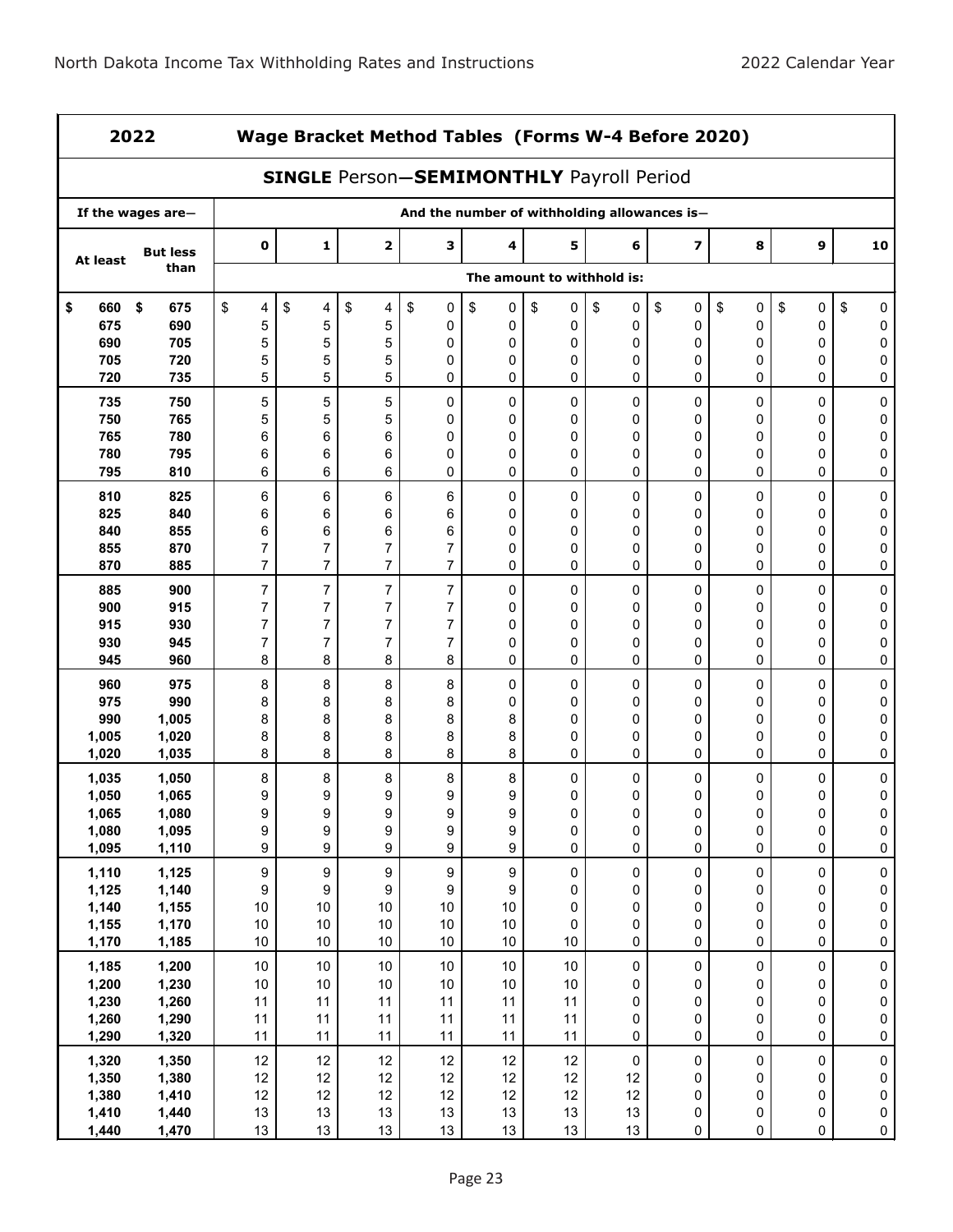|                | 2022              |             | Wage Bracket Method Tables (Forms W-4 Before 2020)<br><b>SINGLE Person-SEMIMONTHLY Payroll Period</b> |                         |          |          |          |                            |                                              |          |          |                  |  |  |
|----------------|-------------------|-------------|-------------------------------------------------------------------------------------------------------|-------------------------|----------|----------|----------|----------------------------|----------------------------------------------|----------|----------|------------------|--|--|
|                |                   |             |                                                                                                       |                         |          |          |          |                            |                                              |          |          |                  |  |  |
|                | If the wages are- |             |                                                                                                       |                         |          |          |          |                            | And the number of withholding allowances is- |          |          |                  |  |  |
| At least       | <b>But less</b>   | $\mathbf 0$ | 1                                                                                                     | $\overline{\mathbf{2}}$ | 3        | 4        | 5        | 6                          | 7                                            | 8        | 9        | 10               |  |  |
|                | than              |             |                                                                                                       |                         |          |          |          | The amount to withhold is: |                                              |          |          |                  |  |  |
| \$<br>1,470    | 1,500<br>\$       | \$<br>13    | \$<br>13                                                                                              | \$<br>13                | \$<br>13 | \$<br>13 | \$<br>13 | \$<br>13                   | \$<br>0                                      | \$<br>0  | \$<br>0  | \$<br>0          |  |  |
| 1,500          | 1,530             | 14          | 14                                                                                                    | 14                      | 14       | 14       | 14       | 14                         | 0                                            | 0        | 0        | 0                |  |  |
| 1,530          | 1,560             | 14          | 14                                                                                                    | 14                      | 14       | 14       | 14       | 14                         | 14                                           | 0        | 0        | 0                |  |  |
| 1,560          | 1,590             | 14          | 14                                                                                                    | 14                      | 14       | 14       | 14       | 14                         | 14                                           | 0        | 0        | 0                |  |  |
| 1,590          | 1,620             | 15          | 15                                                                                                    | 15                      | 15       | 15       | 15       | 15                         | 15                                           | 0        | 0        | 0                |  |  |
| 1,620          | 1,650             | 15          | 15                                                                                                    | 15                      | 15       | 15       | 15       | 15                         | 15                                           | 0        | 0        | $\mathsf 0$      |  |  |
| 1,650          | 1,680             | 15          | 15                                                                                                    | 15                      | 15       | 15       | 15       | 15                         | 15                                           | 0        | 0        | 0                |  |  |
| 1,680          | 1,710             | 16          | 16                                                                                                    | 16                      | 16       | 16       | 16       | 16                         | 16                                           | 0        | 0        | $\mathsf 0$      |  |  |
| 1,710          | 1,740             | 16          | 16                                                                                                    | 16                      | 16       | 16       | 16       | 16                         | 16                                           | 16       | 0        | 0                |  |  |
| 1,740          | 1,770             | 16          | 16                                                                                                    | 16                      | 16       | 16       | 16       | 16                         | 16                                           | 16       | 0        | 0                |  |  |
| 1,770          | 1,800             | 17          | 17                                                                                                    | 17                      | 17       | 17       | 17       | 17                         | 17                                           | 17       | 0        | 0                |  |  |
| 1,800          | 1,830             | 17          | 17                                                                                                    | 17                      | 17       | 17       | 17       | 17                         | 17                                           | 17       | 0        | 0                |  |  |
| 1,830          | 1,860             | 17          | 17                                                                                                    | 17                      | 17       | 17       | 17       | 17                         | 17                                           | 17       | 0        | 0                |  |  |
| 1,860          | 1,890             | 18<br>18    | 18<br>18                                                                                              | 18<br>18                | 18<br>18 | 18<br>18 | 18<br>18 | 18<br>18                   | 18<br>18                                     | 18<br>18 | 0<br>18  | 0<br>0           |  |  |
| 1,890          | 1,920             |             |                                                                                                       |                         |          |          |          |                            |                                              |          |          |                  |  |  |
| 1,920          | 1,950             | 18          | 18                                                                                                    | 18                      | 18       | 18       | 18       | 18                         | 18                                           | 18       | 18       | 0                |  |  |
| 1,950          | 1,980             | 19          | 19                                                                                                    | 19                      | 19       | 19       | 19       | 19                         | 19                                           | 19       | 19       | 0                |  |  |
| 1,980          | 2,010             | 19          | 19                                                                                                    | 19                      | 19       | 19       | 19       | 19                         | 19                                           | 19       | 19       | $\mathsf 0$      |  |  |
| 2,010<br>2,040 | 2,040<br>2,070    | 19<br>20    | 19<br>20                                                                                              | 19<br>20                | 19<br>20 | 19<br>20 | 19<br>20 | 19<br>20                   | 19<br>20                                     | 19<br>20 | 19<br>20 | $\mathsf 0$<br>0 |  |  |
|                |                   |             |                                                                                                       |                         |          |          |          |                            |                                              |          |          |                  |  |  |
| 2,070          | 2,100             | 21          | 20                                                                                                    | 20                      | 20       | 20       | 20       | 20                         | 20                                           | 20       | 20       | 20               |  |  |
| 2,100<br>2,130 | 2,130<br>2,160    | 21<br>22    | 20<br>21                                                                                              | 20<br>21                | 20<br>21 | 20<br>21 | 20<br>21 | 20<br>21                   | 20<br>21                                     | 20<br>21 | 20<br>21 | 20<br>21         |  |  |
| 2,160          | 2,190             | 23          | 21                                                                                                    | 21                      | 21       | 21       | 21       | 21                         | 21                                           | 21       | 21       | 21               |  |  |
| 2,190          | 2,220             | 23          | 23                                                                                                    | 21                      | 21       | 21       | 21       | 21                         | 21                                           | 21       | 21       | 21               |  |  |
| 2,220          | 2,250             | 24          | 24                                                                                                    | 22                      | 22       | 22       | 22       | 22                         | 22                                           | 22       | 22       | 22               |  |  |
| 2,250          | 2,280             | 24          | 24                                                                                                    | 22                      | 22       | 22       | 22       | 22                         | 22                                           | 22       | 22       | 22               |  |  |
| 2,280          | 2,310             | 25          | 25                                                                                                    | 22                      | 22       | 22       | 22       | 22                         | 22                                           | 22       | 22       | 22               |  |  |
| 2,310          | 2,340             | 26          | 26                                                                                                    | 23                      | 23       | 23       | 23       | 23                         | 23                                           | 23       | 23       | 23               |  |  |
| 2,340          | 2,370             | 26          | 26                                                                                                    | 23                      | 23       | 23       | 23       | 23                         | 23                                           | 23       | 23       | 23               |  |  |
| 2,370          | 2,400             | 27          | 27                                                                                                    | 27                      | 23       | 23       | 23       | 23                         | 23                                           | 23       | 23       | 23               |  |  |
| 2,400          | 2,430             | 27          | 27                                                                                                    | 27                      | 24       | 24       | 24       | 24                         | 24                                           | 24       | 24       | 24               |  |  |
| 2,430          | 2,460             | 28          | 28                                                                                                    | 28                      | 24       | 24       | 24       | 24                         | 24                                           | 24       | 24       | 24               |  |  |
| 2,460          | 2,490             | 29          | 29                                                                                                    | 29                      | 24       | 24       | 24       | 24                         | 24                                           | 24       | 24       | 24               |  |  |
| 2,490          | 2,520             | 29          | 29                                                                                                    | 29                      | 25       | 25       | 25       | 25                         | 25                                           | 25       | 25       | 25               |  |  |
| 2,520          | 2,550             | 30          | 30                                                                                                    | 30                      | 25       | 25       | 25       | 25                         | 25                                           | 25       | 25       | 25               |  |  |
| 2,550          | 2,580             | 30          | 30                                                                                                    | 30                      | 30       | 25       | 25       | 25                         | 25                                           | 25       | 25       | 25               |  |  |
| 2,580          | 2,610             | 31          | 31                                                                                                    | 31                      | 31       | 26       | 26       | 26                         | 26                                           | 26       | 26       | $26\,$           |  |  |
| 2,610          | 2,640             | 32          | 32                                                                                                    | 32                      | 32       | 26       | 26       | 26                         | 26                                           | 26       | 26       | 26               |  |  |
| 2,640          | 2,670             | 32          | 32                                                                                                    | 32                      | 32       | 26       | 26       | 26                         | 26                                           | 26       | 26       | 26               |  |  |
| 2,670          | 2,700             | 33          | 33                                                                                                    | 33                      | 33       | 27       | 27       | 27                         | 27                                           | 27       | 27       | $27\,$           |  |  |
| 2,700          | 2,730             | 34          | 34                                                                                                    | 34                      | 34       | 27       | 27       | 27                         | 27                                           | 27       | 27       | 27               |  |  |
| 2,730          | 2,760             | 34          | 34                                                                                                    | 34                      | 34       | 34       | 27       | 27                         | 27                                           | 27       | 27       | 27               |  |  |
| 2,760          | 2,790             | 35          | 35                                                                                                    | 35                      | 35       | 35       | 28       | 28                         | 28                                           | 28       | 28       | 28               |  |  |
| 2,790          | 2,820             | 35          | 35                                                                                                    | 35                      | 35       | 35       | 28       | 28                         | 28                                           | 28       | 28       | 28               |  |  |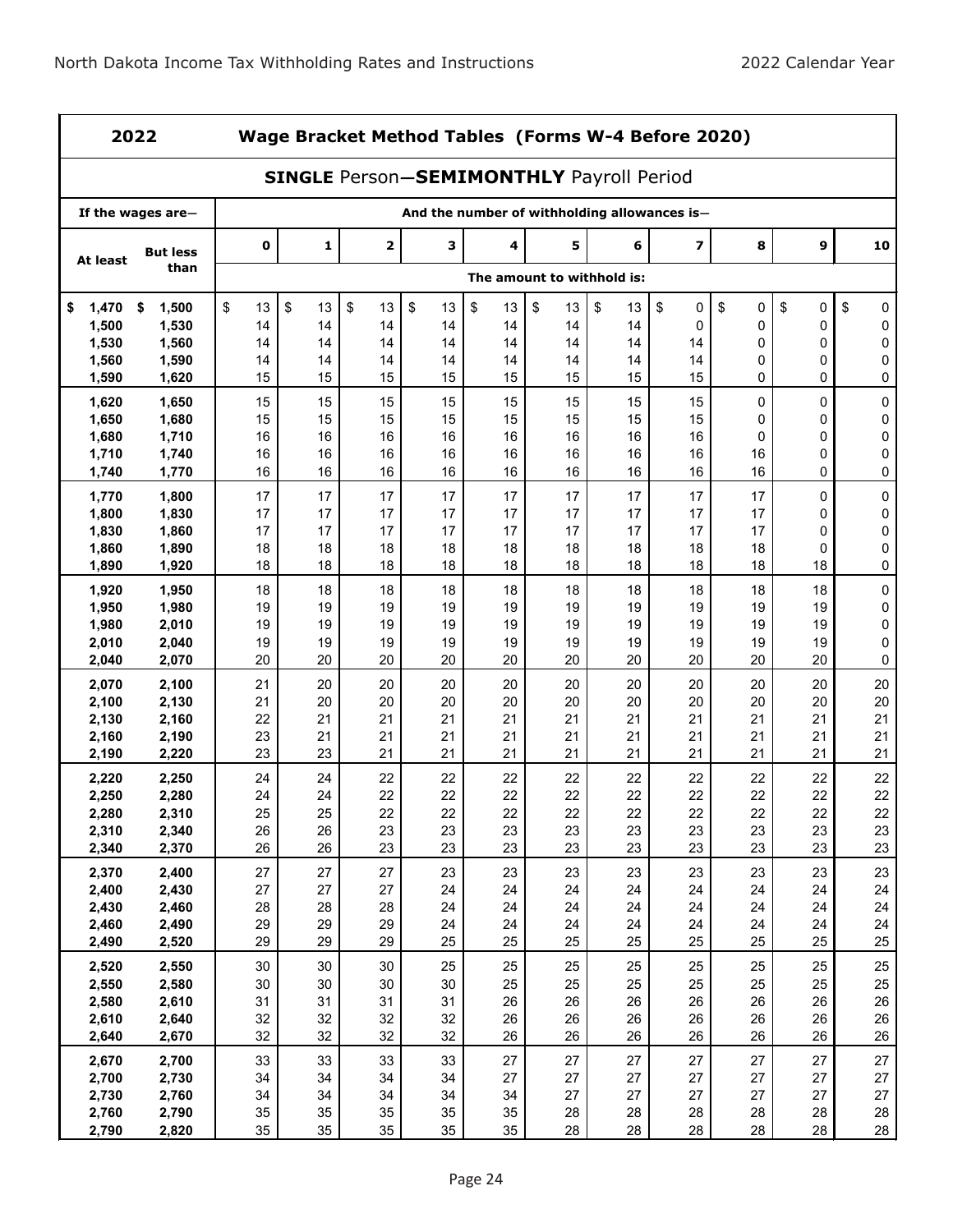| 2022           |                   |             | Wage Bracket Method Tables (Forms W-4 Before 2020)<br><b>SINGLE Person-SEMIMONTHLY Payroll Period</b> |              |          |          |                            |          |                                              |          |          |          |  |  |
|----------------|-------------------|-------------|-------------------------------------------------------------------------------------------------------|--------------|----------|----------|----------------------------|----------|----------------------------------------------|----------|----------|----------|--|--|
|                |                   |             |                                                                                                       |              |          |          |                            |          |                                              |          |          |          |  |  |
|                | If the wages are- |             |                                                                                                       |              |          |          |                            |          | And the number of withholding allowances is- |          |          |          |  |  |
| At least       | <b>But less</b>   | $\mathbf 0$ | 1                                                                                                     | $\mathbf{2}$ | з        | 4        | 5                          | 6        | $\overline{\mathbf{z}}$                      | 8        | 9        | 10       |  |  |
|                | than              |             |                                                                                                       |              |          |          | The amount to withhold is: |          |                                              |          |          |          |  |  |
| 2,820<br>\$    | \$<br>2,850       | \$<br>36    | \$<br>36                                                                                              | \$<br>36     | \$<br>36 | \$<br>36 | \$<br>28                   | \$<br>28 | \$<br>28                                     | \$<br>28 | \$<br>28 | \$<br>28 |  |  |
| 2,850          | 2,880             | 37          | 37                                                                                                    | 37           | 37       | 37       | 29                         | 29       | 29                                           | 29       | 29       | 29       |  |  |
| 2,880          | 2,910             | 37<br>38    | 37<br>38                                                                                              | 37<br>38     | 37<br>38 | 37       | 29<br>38                   | 29<br>29 | 29<br>29                                     | 29<br>29 | 29<br>29 | 29<br>29 |  |  |
| 2,910<br>2,940 | 2,940<br>2,970    | 38          | 38                                                                                                    | 38           | 38       | 38<br>38 | 38                         | 30       | 30                                           | 30       | 30       | 30       |  |  |
|                |                   |             |                                                                                                       |              |          |          |                            |          |                                              |          |          |          |  |  |
| 2,970<br>3,000 | 3,000<br>3,030    | 39<br>40    | 39<br>40                                                                                              | 39<br>40     | 39<br>40 | 39<br>40 | 39<br>40                   | 30<br>30 | 30<br>30                                     | 30<br>30 | 30<br>30 | 30<br>30 |  |  |
| 3,030          | 3,060             | 40          | 40                                                                                                    | 40           | 40       | 40       | 40                         | 31       | 31                                           | 31       | 31       | 31       |  |  |
| 3,060          | 3,090             | 41          | 41                                                                                                    | 41           | 41       | 41       | 41                         | 31       | 31                                           | 31       | 31       | 31       |  |  |
| 3,090          | 3,120             | 41          | 41                                                                                                    | 41           | 41       | 41       | 41                         | 41       | 31                                           | 31       | 31       | 31       |  |  |
| 3,120          | 3,150             | 42          | 42                                                                                                    | 42           | 42       | 42       | 42                         | 42       | 32                                           | 32       | 32       | 32       |  |  |
| 3,150          | 3,180             | 43          | 43                                                                                                    | 43           | 43       | 43       | 43                         | 43       | 32                                           | 32       | 32       | 32       |  |  |
| 3,180          | 3,210             | 43          | 43                                                                                                    | 43           | 43       | 43       | 43                         | 43       | 32                                           | 32       | 32       | 32       |  |  |
| 3,210          | 3,240             | 44          | 44                                                                                                    | 44           | 44       | 44       | 44                         | 44       | 33                                           | 33       | 33       | 33       |  |  |
| 3,240          | 3,270             | 45          | 45                                                                                                    | 45           | 45       | 45       | 45                         | 45       | 33                                           | 33       | 33       | 33       |  |  |
| 3,270          | 3,300             | 45          | 45                                                                                                    | 45           | 45       | 45       | 45                         | 45       | 45                                           | 33       | 33       | 33       |  |  |
| 3,300          | 3,330             | 46          | 46                                                                                                    | 46           | 46       | 46       | 46                         | 46       | 46                                           | 33       | 33       | 33       |  |  |
| 3,330          | 3,360             | 46          | 46                                                                                                    | 46           | 46       | 46       | 46                         | 46       | 46                                           | 34       | 34       | 34       |  |  |
| 3,360          | 3,390             | 47          | 47                                                                                                    | 47           | 47       | 47       | 47                         | 47       | 47                                           | 34       | 34       | 34       |  |  |
| 3,390          | 3,420             | 48          | 48                                                                                                    | 48           | 48       | 48       | 48                         | 48       | 48                                           | 34       | 34       | 34       |  |  |
| 3,420          | 3,450             | 48          | 48                                                                                                    | 48           | 48       | 48       | 48                         | 48       | 48                                           | 35       | 35       | 35       |  |  |
| 3,450          | 3,480             | 49          | 49                                                                                                    | 49           | 49       | 49       | 49                         | 49       | 49                                           | 49       | 35       | 35       |  |  |
| 3,480          | 3,510             | 49          | 49                                                                                                    | 49           | 49       | 49       | 49                         | 49       | 49                                           | 49       | 35       | 35       |  |  |
| 3,510          | 3,540             | 50          | 50                                                                                                    | 50           | 50       | 50       | 50                         | 50       | 50                                           | 50       | 36       | 36       |  |  |
| 3,540          | 3,570             | 51          | 51                                                                                                    | 51           | 51       | 51       | 51                         | 51       | 51                                           | 51       | 36       | 36       |  |  |
| 3,570          | 3,600             | 51          | 51                                                                                                    | 51           | 51       | 51       | 51                         | 51       | 51                                           | 51       | 36       | 36       |  |  |
| 3,600<br>3,630 | 3,630<br>3,660    | 52<br>52    | 52<br>52                                                                                              | 52<br>52     | 52<br>52 | 52<br>52 | 52<br>52                   | 52<br>52 | 52<br>52                                     | 52<br>52 | 37<br>52 | 37<br>37 |  |  |
| 3,660          | 3,690             | 53          | 53                                                                                                    | 53           | 53       | 53       | 53                         | 53       | 53                                           | 53       | 53       | 37       |  |  |
| 3,690          | 3,720             | 54          | 54                                                                                                    | 54           | 54       | 54       | 54                         | 54       | 54                                           | 54       | 54       | 38       |  |  |
| 3,720          | 3,750             | 54          | 54                                                                                                    | 54           | 54       | 54       | 54                         | 54       | 54                                           | 54       | 54       | 38       |  |  |
| 3,750          | 3,780             | 55          | 55                                                                                                    | 55           | 55       | 55       | 55                         | 55       | 55                                           | 55       | 55       | 38       |  |  |
| 3,780          | 3,810             | 56          | 56                                                                                                    | 56           | 56       | 56       | 56                         | 56       | 56                                           | 56       | 56       | 39       |  |  |
| 3,810          | 3,840             | 56          | 56                                                                                                    | 56           | 56       | 56       | 56                         | 56       | 56                                           | 56       | 56       | 56       |  |  |
| 3,840          | 3,870             | 57          | 57                                                                                                    | 57           | 57       | 57       | 57                         | 57       | 57                                           | 57       | 57       | 57       |  |  |
| 3,870          | 3,900             | 57          | 57                                                                                                    | 57           | 57       | 57       | 57                         | 57       | 57                                           | 57       | 57       | 57       |  |  |
| 3,900          | 3,930             | 58          | 58                                                                                                    | 58           | 58       | 58       | 58                         | 58       | 58                                           | 58       | 58       | 58       |  |  |
| 3,930          | 3,960             | 59          | 59                                                                                                    | 59           | 59       | 59       | 59                         | 59       | 59                                           | 59       | 59       | 59       |  |  |
| 3,960          | 3,990             | 59          | 59                                                                                                    | 59           | 59       | 59       | 59                         | 59       | 59                                           | 59       | 59       | 59       |  |  |
| 3,990          | 4,020             | 60          | 60                                                                                                    | 60           | 60       | 60       | 60                         | 60       | 60                                           | 60       | 60       | 60       |  |  |
| 4,020          | 4,050             | 60          | 60                                                                                                    | 60           | 60       | 60       | 60                         | 60       | 60                                           | 60       | 60       | 60       |  |  |
| 4,050          | 4,080             | 61          | 61                                                                                                    | 61           | 61       | 61       | 61                         | 61       | 61                                           | 61       | 61       | 61       |  |  |
| 4,080          | 4,110             | 62          | 62                                                                                                    | 62           | 62       | 62       | 62                         | 62       | 62                                           | 62       | 62       | 62       |  |  |
| 4,110          | 4,140             | 62          | 62                                                                                                    | 62           | 62       | 62       | 62                         | 62       | 62                                           | 62       | 62       | 62       |  |  |
| 4,140          | 4,170             | 63          | 63                                                                                                    | 63           | 63       | 63       | 63                         | 63       | 63                                           | 63       | 63       | 63       |  |  |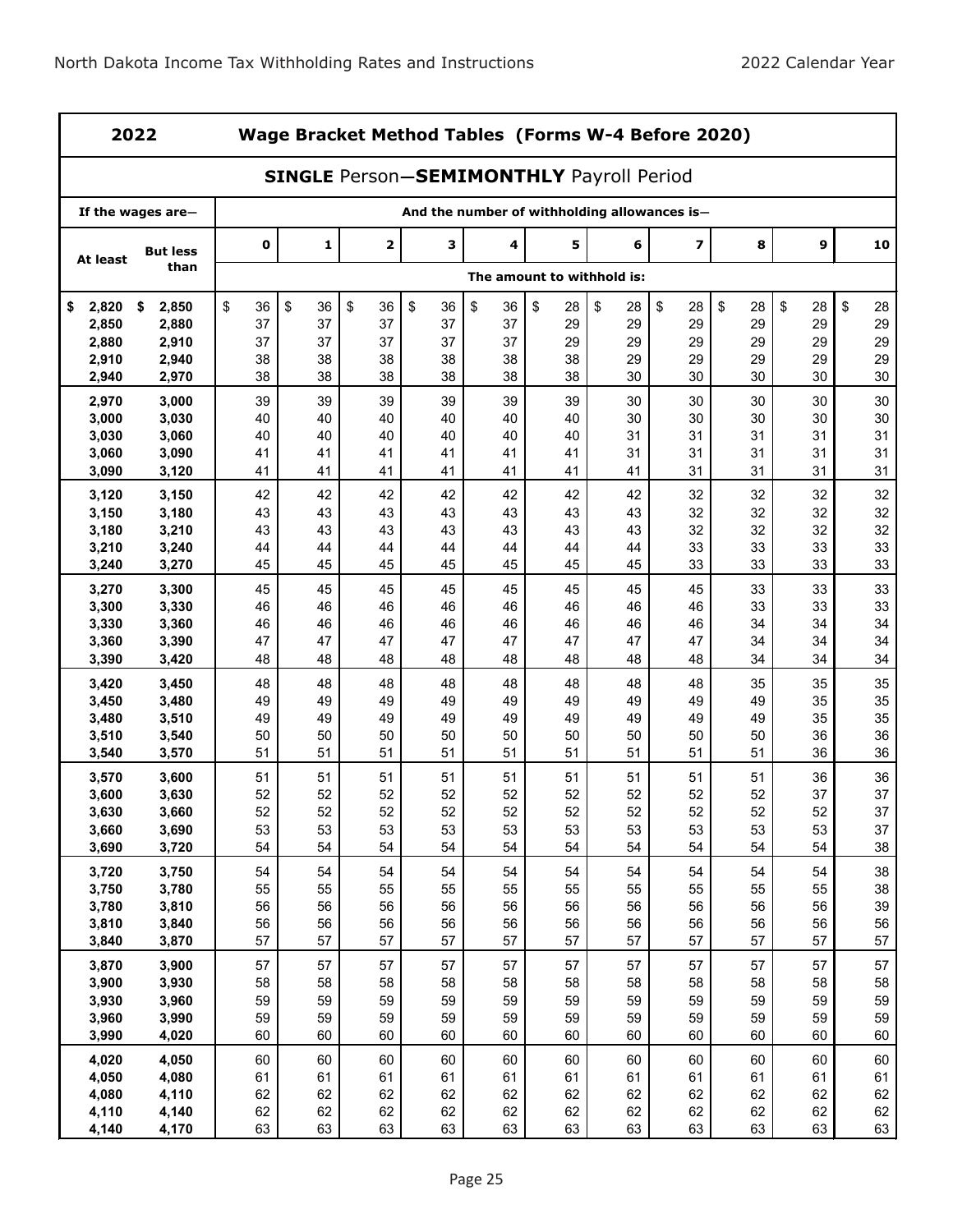| 2022       |                   |                              | Wage Bracket Method Tables (Forms W-4 Before 2020) |                                                  |                                              |                 |                            |                 |                         |                 |                |                |  |  |
|------------|-------------------|------------------------------|----------------------------------------------------|--------------------------------------------------|----------------------------------------------|-----------------|----------------------------|-----------------|-------------------------|-----------------|----------------|----------------|--|--|
|            |                   |                              |                                                    | <b>MARRIED Person-SEMIMONTHLY Payroll Period</b> |                                              |                 |                            |                 |                         |                 |                |                |  |  |
|            | If the wages are- |                              |                                                    |                                                  | And the number of withholding allowances is- |                 |                            |                 |                         |                 |                |                |  |  |
| At least   | <b>But less</b>   | $\pmb{0}$                    | 1                                                  | $\mathbf 2$                                      | 3                                            | 4               | 5                          | 6               | $\overline{\mathbf{z}}$ | 8               | 9              | 10             |  |  |
|            | than              |                              |                                                    |                                                  |                                              |                 | The amount to withhold is: |                 |                         |                 |                |                |  |  |
| \$<br>0    | \$<br>550         | \$<br>0                      | \$<br>0                                            | \$<br>0                                          | \$<br>0                                      | \$<br>$\pmb{0}$ | \$<br>0                    | \$<br>$\pmb{0}$ | \$<br>$\pmb{0}$         | \$<br>$\pmb{0}$ | \$<br>0        | \$<br>0        |  |  |
| 550        | 555               | 0                            | 0                                                  | 0                                                | 0                                            | 0               | 0                          | 0               | 0                       | 0               | 0              | 0              |  |  |
| 555        | 560               | 0                            | 0                                                  | 0                                                | 0                                            | 0               | 0                          | 0               | 0                       | 0               | 0              | 0              |  |  |
| 560<br>565 | 565<br>570        | 0<br>0                       | 0<br>0                                             | 0<br>0                                           | 0<br>0                                       | 0<br>0          | 0<br>0                     | 0<br>0          | 0<br>0                  | 0<br>0          | 0<br>0         | 0<br>0         |  |  |
| 570        | 575               | 0                            | 0                                                  | 0                                                | 0                                            | 0               | 0                          | 0               | 0                       | 0               | 0              | 0              |  |  |
| 575        | 580               | 0                            | 0                                                  | 0                                                | 0                                            | 0               | 0                          | 0               | 0                       | 0               | 0              | 0              |  |  |
| 580        | 585               | 0                            | 0                                                  | 0                                                | 0                                            | 0               | 0                          | 0               | 0                       | 0               | 0              | 0              |  |  |
| 585<br>590 | 590<br>595        | 1<br>1                       | 0<br>0                                             | 0<br>0                                           | 0<br>$\mathbf 0$                             | 0<br>0          | 0<br>0                     | 0<br>0          | 0<br>0                  | 0<br>0          | 0<br>0         | 0<br>0         |  |  |
| 595        | 600               | 1                            | 0                                                  | 0                                                | 0                                            | 0               | 0                          | 0               | 0                       | 0               | 0              | 0              |  |  |
| 600        | 605               |                              | 0                                                  | 0                                                | 0                                            | 0               | 0                          | $\mathbf{0}$    | 0                       | 0               | 0              | 0              |  |  |
| 605        | 610               | 1                            | 0                                                  | 0                                                | 0                                            | 0               | 0                          | 0               | 0                       | 0               | 0              | 0              |  |  |
| 610<br>615 | 615<br>620        | 1<br>1                       | 0<br>0                                             | 0<br>0                                           | 0<br>0                                       | 0<br>0          | 0<br>0                     | 0<br>0          | 0<br>0                  | 0<br>0          | 0<br>0         | 0<br>0         |  |  |
|            |                   |                              |                                                    |                                                  |                                              |                 |                            |                 |                         |                 |                |                |  |  |
| 620<br>625 | 625<br>630        | 1                            | 0<br>0                                             | 0<br>0                                           | 0<br>0                                       | 0<br>0          | 0<br>0                     | 0<br>0          | 0<br>0                  | 0<br>0          | 0<br>0         | 0<br>0         |  |  |
| 630        | 635               | 1                            | 0                                                  | 0                                                | 0                                            | 0               | 0                          | 0               | 0                       | 0               | 0              | 0              |  |  |
| 635        | 640               | 1                            | 0                                                  | 0                                                | 0                                            | 0               | 0                          | 0               | 0                       | 0               | 0              | 0              |  |  |
| 640        | 645               | 1                            | 0                                                  | 0                                                | $\mathbf 0$                                  | 0               | 0                          | 0               | 0                       | 0               | 0              | 0              |  |  |
| 645        | 650               | 1                            | 0                                                  | 0                                                | 0                                            | 0               | 0                          | 0               | 0                       | 0               | 0              | 0              |  |  |
| 650        | 655               | 1                            | 0                                                  | 0                                                | 0                                            | 0               | 0                          | 0               | 0                       | 0               | 0              | 0              |  |  |
| 655        | 660               | 1                            | 0                                                  | 0                                                | $\mathbf 0$                                  | 0               | 0                          | 0               | 0                       | 0               | 0              | 0              |  |  |
| 660<br>665 | 665<br>670        | 1<br>1                       | 0<br>0                                             | 0<br>0                                           | 0<br>0                                       | 0<br>0          | 0<br>0                     | 0<br>0          | 0<br>0                  | 0<br>0          | 0<br>0         | 0<br>0         |  |  |
| 670        | 675               | 1                            | 0                                                  | 0                                                | 0                                            | 0               | 0                          | 0               | 0                       | 0               | 0              | 0              |  |  |
| 675        | 680               | 2                            | 0                                                  | 0                                                | 0                                            | 0               | 0                          | 0               | 0                       | 0               | 0              | 0              |  |  |
| 680        | 685               | $\overline{2}$               | 0                                                  | 0                                                | 0                                            | 0               | 0                          | 0               | 0                       | 0               | $\Omega$       | 0              |  |  |
| 685<br>690 | 690<br>695        | $\boldsymbol{2}$<br>2        | 0<br>0                                             | 0<br>0                                           | 0<br>0                                       | 0<br>0          | 0<br>0                     | 0<br>0          | 0<br>0                  | 0<br>0          | 0<br>0         | 0<br>$\pmb{0}$ |  |  |
|            |                   |                              |                                                    |                                                  |                                              |                 |                            |                 |                         |                 |                |                |  |  |
| 695<br>700 | 700<br>705        | $\overline{\mathbf{c}}$<br>2 | 0<br>0                                             | $\pmb{0}$<br>0                                   | $\pmb{0}$<br>0                               | 0<br>0          | 0<br>0                     | 0<br>0          | $\pmb{0}$<br>0          | 0<br>0          | $\pmb{0}$<br>0 | 0<br>0         |  |  |
| 705        | 710               | 2                            | 0                                                  | 0                                                | 0                                            | 0               | 0                          | 0               | 0                       | 0               | 0              | $\pmb{0}$      |  |  |
| 710        | 715               | 2                            | 0                                                  | 0                                                | 0                                            | 0               | 0                          | 0               | 0                       | 0               | 0              | $\pmb{0}$      |  |  |
| 715        | 720               | 2                            | 0                                                  | 0                                                | 0                                            | 0               | 0                          | 0               | 0                       | 0               | 0              | 0              |  |  |
| 720        | 725               | $\overline{\mathbf{c}}$      | $\overline{\mathbf{c}}$                            | 0                                                | 0                                            | 0               | 0                          | 0               | $\pmb{0}$               | $\pmb{0}$       | 0              | $\bf{0}$       |  |  |
| 725        | 730               | $\overline{\mathbf{c}}$      | 2                                                  | 0                                                | 0                                            | 0               | 0                          | 0               | 0                       | 0               | 0              | 0              |  |  |
| 730<br>735 | 735               | $\overline{\mathbf{c}}$      | $\overline{\mathbf{c}}$                            | 0                                                | 0                                            | 0               | 0                          | 0               | 0                       | 0               | 0              | $\pmb{0}$      |  |  |
| 740        | 740<br>745        | 2<br>2                       | 2<br>$\overline{\mathbf{c}}$                       | 0<br>0                                           | 0<br>0                                       | 0<br>0          | 0<br>0                     | 0<br>0          | 0<br>0                  | 0<br>0          | 0<br>0         | $\pmb{0}$<br>0 |  |  |
| 745        | 750               | $\overline{c}$               | $\overline{c}$                                     | 0                                                | 0                                            | 0               | 0                          | 0               | $\pmb{0}$               | $\pmb{0}$       | 0              | $\pmb{0}$      |  |  |
| 750        | 755               | $\overline{\mathbf{c}}$      | 2                                                  | 0                                                | 0                                            | 0               | 0                          | 0               | 0                       | 0               | 0              | 0              |  |  |
| 755        | 760               | $\overline{\mathbf{c}}$      | 2                                                  | 0                                                | 0                                            | 0               | 0                          | 0               | 0                       | 0               | 0              | 0              |  |  |
| 760        | 765               | $\overline{\mathbf{c}}$      | $\sqrt{2}$                                         | 0                                                | 0                                            | $\pmb{0}$       | 0                          | 0               | 0                       | 0               | 0              | $\pmb{0}$      |  |  |
| 765        | 770               | 3                            | 3                                                  | 0                                                | 0                                            | 0               | 0                          | 0               | 0                       | 0               | 0              | $\pmb{0}$      |  |  |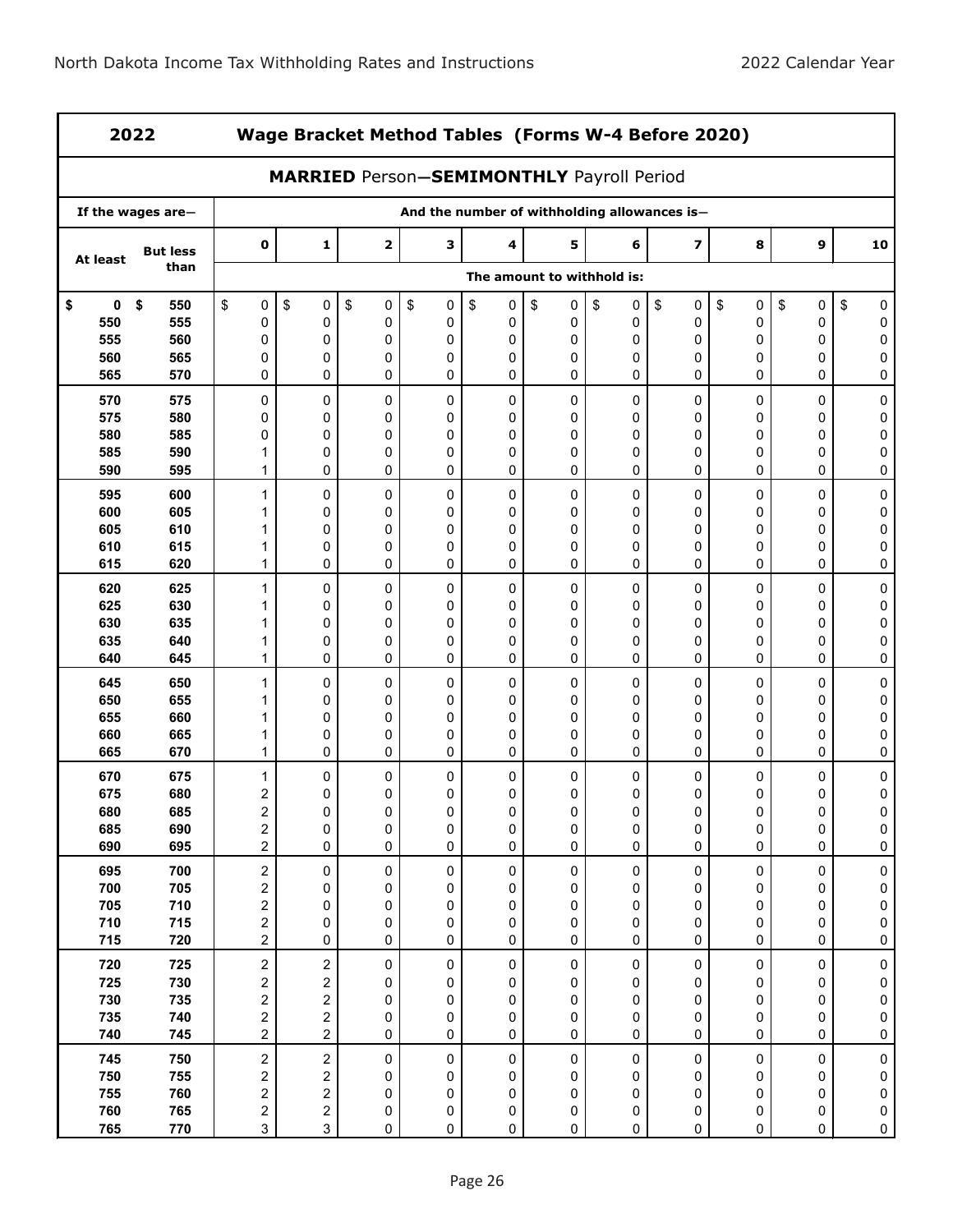| 2022           |                   |                     |                | Wage Bracket Method Tables (Forms W-4 Before 2020) |                  |                          |                            |         |                                              |                 |                 |                        |
|----------------|-------------------|---------------------|----------------|----------------------------------------------------|------------------|--------------------------|----------------------------|---------|----------------------------------------------|-----------------|-----------------|------------------------|
|                |                   |                     |                | <b>MARRIED Person-SEMIMONTHLY Payroll Period</b>   |                  |                          |                            |         |                                              |                 |                 |                        |
|                | If the wages are- |                     |                |                                                    |                  |                          |                            |         | And the number of withholding allowances is- |                 |                 |                        |
| At least       | <b>But less</b>   | $\mathbf 0$         | 1              | $\mathbf 2$                                        | з                | 4                        | 5                          | 6       | $\overline{\mathbf{z}}$                      | 8               | 9               | 10                     |
|                | than              |                     |                |                                                    |                  |                          | The amount to withhold is: |         |                                              |                 |                 |                        |
| \$<br>770      | \$<br>775         | \$<br>3             | \$<br>3        | \$<br>0                                            | \$<br>0          | \$<br>0                  | \$<br>0                    | \$<br>0 | \$<br>0                                      | \$<br>$\pmb{0}$ | \$<br>$\pmb{0}$ | \$<br>0                |
| 775            | 780               | 3                   | 3              | 0                                                  | 0                | 0                        | 0                          | 0       | 0                                            | 0               | 0               | 0                      |
| 780            | 785               | 3                   | 3              | 0                                                  | 0                | 0                        | 0                          | 0       | 0                                            | 0               | 0               | 0                      |
| 785            | 790               | 3                   | 3              | 0                                                  | 0                | 0                        | 0                          | 0       | 0                                            | 0               | 0               | 0                      |
| 790            | 795               | 3                   | 3              | 0                                                  | 0                | 0                        | 0                          | 0       | 0                                            | 0               | 0               | 0                      |
| 795            | 800               | 3                   | 3              | 0                                                  | 0                | 0                        | 0                          | 0       | 0                                            | 0               | 0               | 0                      |
| 800            | 805               | 3                   | 3              | 0                                                  | 0                | 0                        | 0                          | 0       | 0                                            | 0               | 0               | 0                      |
| 805            | 810               | 3                   | 3              | 0                                                  | 0                | 0                        | 0                          | 0       | 0                                            | 0               | 0               | 0                      |
| 810            | 815               | 3                   | 3              | 0                                                  | 0                | 0                        | 0                          | 0       | 0                                            | 0               | 0               | $\pmb{0}$              |
| 815            | 820               | 3                   | 3              | 0                                                  | 0                | 0                        | 0                          | 0       | 0                                            | 0               | 0               | 0                      |
| 820            | 825               | 3                   | 3              | 0                                                  | 0                | 0                        | 0                          | 0       | 0                                            | 0               | 0               | 0                      |
| 825            | 830               | 3                   | 3              | 0                                                  | 0                | 0                        | 0                          | 0       | 0                                            | 0               | 0               | $\pmb{0}$              |
| 830            | 835               | 3                   | 3              | 0                                                  | 0                | 0                        | 0                          | 0       | 0                                            | 0               | $\mathbf 0$     | $\pmb{0}$              |
| 835            | 840               | 3                   | 3              | 0                                                  | 0                | 0                        | 0                          | 0       | 0                                            | 0               | 0               | 0                      |
| 840            | 845               | 3                   | 3              | 0                                                  | 0                | 0                        | 0                          | 0       | 0                                            | 0               | 0               | 0                      |
| 845            | 850               | 3                   | 3              | 0                                                  | 0                | 0                        | 0                          | 0       | 0                                            | 0               | 0               | $\pmb{0}$              |
| 850            | 865               | 3                   | 3              | 0                                                  | 0                | 0                        | 0                          | 0       | 0                                            | 0               | 0               | 0                      |
| 865            | 880               | 4                   | 4              | 0                                                  | 0                | 0                        | 0                          | 0       | 0                                            | 0               | 0               | $\pmb{0}$              |
| 880            | 895               | 4                   | 4              | 0                                                  | 0                | 0                        | 0                          | 0       | 0                                            | 0               | 0               | 0                      |
| 895            | 910               | 4                   | 4              | 4                                                  | 0                | 0                        | 0                          | 0       | 0                                            | 0               | 0               | 0                      |
| 910            | 925               | 4                   | 4              | 4                                                  | 0                | 0                        | 0                          | 0       | 0                                            | 0               | 0               | $\pmb{0}$              |
| 925            | 940               | 4                   | 4              | 4                                                  | 0                | 0                        | 0                          | 0       | 0                                            | 0               | 0               | 0                      |
| 940            | 955               | 4                   | 4              | 4                                                  | 0                | 0                        | 0                          | 0       | 0                                            | 0               | 0               | $\pmb{0}$              |
| 955            | 970               | 5                   | 5              | 5                                                  | 0                | 0                        | 0                          | 0       | 0                                            | 0               | 0               | 0                      |
| 970            | 985               | 5                   | 5              | 5                                                  | 0                | 0                        | 0                          | 0       | 0                                            | 0               | 0               | 0                      |
| 985            | 1,000             | 5                   | 5              | 5                                                  | 0                | 0                        | 0                          | 0       | 0                                            | 0               | 0               | $\pmb{0}$              |
| 1,000          | 1,015             | 5                   | 5              | 5                                                  | 0                | 0                        | 0                          | 0       | 0                                            | 0               | 0               | $\pmb{0}$              |
| 1,015          | 1,030             | 5                   | 5              | 5                                                  | $\Omega$         | 0                        | 0                          | 0       | $\Omega$                                     | 0               | 0               | $\Omega$               |
| 1,030<br>1,045 | 1,045<br>1,060    | 5<br>6              | 5<br>6         | 5<br>6                                             | 0<br>0           | 0<br>0                   | 0<br>0                     | 0<br>0  | 0<br>0                                       | $\pmb{0}$<br>0  | 0<br>0          | $\pmb{0}$<br>$\pmb{0}$ |
|                |                   |                     |                |                                                    |                  |                          |                            |         |                                              |                 |                 |                        |
| 1,060          | 1,075             | 6                   | 6              | 6                                                  | $\pmb{0}$        | $\pmb{0}$                | 0                          | 0       | $\pmb{0}$                                    | $\pmb{0}$       | $\pmb{0}$       | $\pmb{0}$              |
| 1,075          | 1,090             | 6                   | 6              | 6                                                  | 6                | 0                        | 0                          | 0       | 0                                            | 0               | 0               | $\pmb{0}$              |
| 1,090<br>1,105 | 1,105<br>1,135    | 6                   | 6<br>6         | 6<br>6                                             | 6<br>6           | $\pmb{0}$<br>0           | 0<br>0                     | 0<br>0  | 0<br>0                                       | 0<br>0          | 0<br>0          | $\pmb{0}$<br>$\pmb{0}$ |
| 1,135          | 1,165             | 6<br>$\overline{7}$ | $\overline{7}$ | $\overline{7}$                                     | $\overline{7}$   | 0                        | 0                          | 0       | 0                                            | 0               | $\mathbf 0$     | $\pmb{0}$              |
|                |                   |                     |                |                                                    |                  |                          |                            |         |                                              |                 |                 |                        |
| 1,165          | 1,195             | $\boldsymbol{7}$    | $\overline{7}$ | $\overline{7}$                                     | $\overline{7}$   | $\pmb{0}$                | $\pmb{0}$                  | 0       | $\pmb{0}$                                    | $\pmb{0}$       | $\mathsf 0$     | $\pmb{0}$              |
| 1,195          | 1,225             | $\boldsymbol{7}$    | $\overline{7}$ | $\overline{7}$                                     | $\boldsymbol{7}$ | 0                        | 0                          | 0       | 0                                            | 0               | 0               | $\pmb{0}$              |
| 1,225<br>1,255 | 1,255<br>1,285    | 8<br>8              | 8<br>8         | 8<br>8                                             | 8<br>8           | 0<br>8                   | 0<br>0                     | 0<br>0  | 0<br>0                                       | 0               | 0<br>0          | 0<br>$\pmb{0}$         |
| 1,285          | 1,315             | 8                   | 8              | 8                                                  | 8                | 8                        | 0                          | 0       | 0                                            | 0<br>0          | $\pmb{0}$       | $\pmb{0}$              |
|                |                   |                     |                |                                                    |                  |                          |                            |         |                                              |                 |                 |                        |
| 1,315          | 1,345             | $\boldsymbol{9}$    | 9              | 9                                                  | 9                | 9                        | $\pmb{0}$                  | 0       | $\pmb{0}$                                    | $\pmb{0}$       | $\mathbf 0$     | $\pmb{0}$              |
| 1,345          | 1,375             | 9                   | 9              | 9                                                  | 9                | 9                        | 0                          | 0       | 0                                            | $\mathsf 0$     | $\pmb{0}$       | $\pmb{0}$              |
| 1,375<br>1,405 | 1,405<br>1,435    | 9<br>$10$           | 9<br>$10$      | 9<br>$10$                                          | 9<br>$10$        | $\boldsymbol{9}$<br>$10$ | 0<br>0                     | 0<br>0  | 0<br>0                                       | 0<br>0          | 0<br>0          | $\pmb{0}$<br>$\pmb{0}$ |
| 1,435          | 1,465             | $10$                | $10$           | 10                                                 | $10\,$           | $10\,$                   | $10$                       | 0       | 0                                            | 0               | 0               | $\pmb{0}$              |
|                |                   |                     |                |                                                    |                  |                          |                            |         |                                              |                 |                 |                        |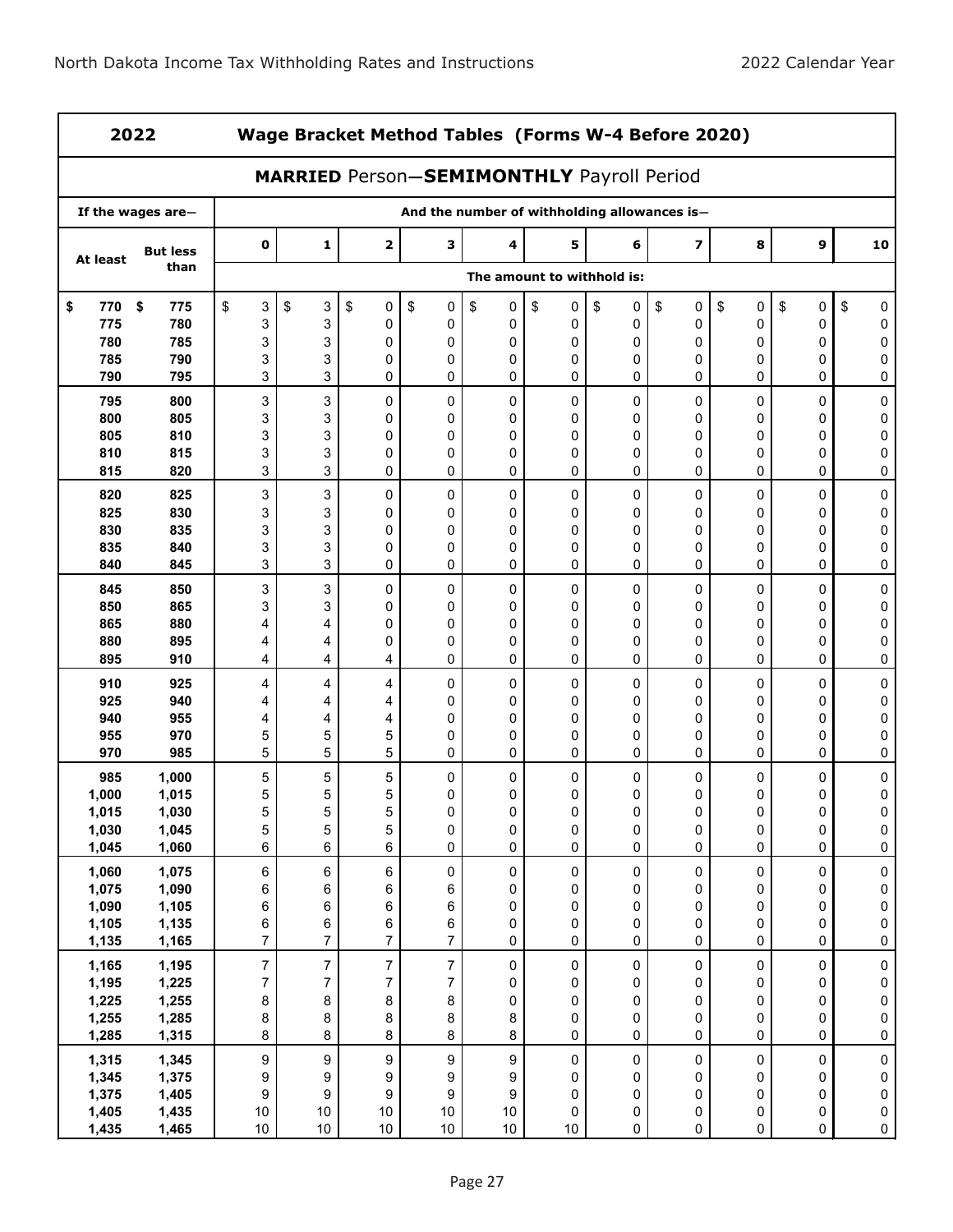|                | 2022              |             | Wage Bracket Method Tables (Forms W-4 Before 2020)<br><b>MARRIED Person-SEMIMONTHLY Payroll Period</b> |              |          |            |                            |          |                                              |          |          |                  |  |
|----------------|-------------------|-------------|--------------------------------------------------------------------------------------------------------|--------------|----------|------------|----------------------------|----------|----------------------------------------------|----------|----------|------------------|--|
|                |                   |             |                                                                                                        |              |          |            |                            |          |                                              |          |          |                  |  |
|                | If the wages are- |             |                                                                                                        |              |          |            |                            |          | And the number of withholding allowances is- |          |          |                  |  |
| At least       | <b>But less</b>   | $\mathbf 0$ | $\mathbf{1}$                                                                                           | $\mathbf{2}$ | 3        | 4          | 5                          | 6        | $\overline{\mathbf{z}}$                      | 8        | 9        | 10               |  |
|                | than              |             |                                                                                                        |              |          |            | The amount to withhold is: |          |                                              |          |          |                  |  |
| 1,465<br>\$    | 1,495<br>\$       | \$<br>10    | \$<br>10                                                                                               | \$<br>10     | \$<br>10 | \$<br>$10$ | \$<br>10                   | \$<br>0  | \$<br>0                                      | \$<br>0  | \$<br>0  | \$<br>0          |  |
| 1,495          | 1,525             | 11          | 11                                                                                                     | 11           | 11       | 11         | 11                         | 0        | 0                                            | 0        | 0        | 0                |  |
| 1,525          | 1,555             | 11          | 11                                                                                                     | 11           | 11       | 11         | 11                         | 0        | 0                                            | 0        | 0        | 0                |  |
| 1,555          | 1,585             | 11          | 11                                                                                                     | 11           | 11       | 11         | 11                         | 0        | 0                                            | 0        | 0        | 0                |  |
| 1,585          | 1,615             | 12          | 12                                                                                                     | 12           | 12       | 12         | 12                         | 0        | 0                                            | 0        | 0        | 0                |  |
| 1,615          | 1,645             | 12          | 12                                                                                                     | 12           | 12       | 12         | 12                         | 12       | 0                                            | 0        | 0        | 0                |  |
| 1,645          | 1,675             | 12          | 12                                                                                                     | 12           | 12       | 12         | 12                         | 12       | 0                                            | 0        | 0        | 0                |  |
| 1,675          | 1,705             | 13          | 13                                                                                                     | 13           | 13       | 13         | 13                         | 13       | 0                                            | 0        | 0        | $\pmb{0}$        |  |
| 1,705          | 1,735             | 13          | 13                                                                                                     | 13           | 13       | 13         | 13                         | 13       | 0                                            | 0        | 0        | 0                |  |
| 1,735          | 1,765             | 13          | 13                                                                                                     | 13           | 13       | 13         | 13                         | 13       | 0                                            | 0        | 0        | 0                |  |
| 1,765          | 1,795             | 14          | 14                                                                                                     | 14           | 14       | 14         | 14                         | 14       | 0                                            | 0        | 0        | 0                |  |
| 1,795          | 1,825             | 14          | 14                                                                                                     | 14           | 14       | 14         | 14                         | 14       | 14                                           | 0        | 0        | 0                |  |
| 1,825          | 1,855             | 14          | 14                                                                                                     | 14           | 14       | 14         | 14                         | 14       | 14                                           | 0        | 0        | $\mathbf 0$      |  |
| 1,855          | 1,885             | 15          | 15                                                                                                     | 15           | 15       | 15         | 15                         | 15       | 15                                           | 0        | 0        | 0                |  |
| 1,885          | 1,915             | 15          | 15                                                                                                     | 15           | 15       | 15         | 15                         | 15       | 15                                           | 0        | 0        | 0                |  |
| 1,915          | 1,945             | 15          | 15                                                                                                     | 15           | 15       | 15         | 15                         | 15       | 15                                           | 0        | 0        | 0                |  |
| 1,945          | 1,975             | 16          | 16                                                                                                     | 16           | 16       | 16         | 16                         | 16       | 16                                           | 0        | 0        | 0                |  |
| 1,975          | 2,005             | 16          | 16                                                                                                     | 16           | 16       | 16         | 16                         | 16       | 16                                           | 16       | 0        | $\pmb{0}$        |  |
| 2,005          | 2,035             | 17          | 16                                                                                                     | 16           | 16       | 16         | 16                         | 16       | 16                                           | 16       | 0        | $\mathbf 0$      |  |
| 2,035          | 2,065             | 17          | 17                                                                                                     | 17           | 17       | 17         | 17                         | 17       | 17                                           | 17       | 0        | 0                |  |
| 2,065          | 2,095             | 18          | 17                                                                                                     | 17           | 17       | 17         | 17                         | 17       | 17                                           | 17       | 0        | $\pmb{0}$        |  |
| 2,095          | 2,125             | 18          | 17                                                                                                     | 17           | 17       | 17         | 17                         | 17       | 17                                           | 17       | 0        | 0                |  |
| 2,125          | 2,155             | 19          | 18                                                                                                     | 18           | 18       | 18         | 18                         | 18       | 18                                           | 18       | 0        | 0                |  |
| 2,155<br>2,185 | 2,185<br>2,215    | 20<br>20    | 18<br>20                                                                                               | 18<br>18     | 18<br>18 | 18<br>18   | 18<br>18                   | 18<br>18 | 18<br>18                                     | 18<br>18 | 18<br>18 | $\mathbf 0$<br>0 |  |
|                |                   |             |                                                                                                        |              |          |            |                            |          |                                              |          |          |                  |  |
| 2,215<br>2,245 | 2,245<br>2,275    | 21<br>21    | 21<br>21                                                                                               | 19<br>19     | 19<br>19 | 19<br>19   | 19<br>19                   | 19<br>19 | 19<br>19                                     | 19<br>19 | 19<br>19 | $\pmb{0}$<br>0   |  |
| 2,275          | 2,305             | 22          | 22                                                                                                     | 19           | 19       | 19         | 19                         | 19       | 19                                           | 19       | 19       | 0                |  |
| 2,305          | 2,335             | 23          | 23                                                                                                     | 20           | 20       | 20         | 20                         | 20       | 20                                           | 20       | 20       | 0                |  |
| 2,335          | 2,365             | 23          | 23                                                                                                     | 23           | 20       | 20         | 20                         | 20       | 20                                           | 20       | 20       | $20\,$           |  |
| 2,365          | 2,395             | 24          | 24                                                                                                     | 24           | 20       | 20         | 20                         | 20       | 20                                           | 20       | 20       | $20\,$           |  |
| 2,395          | 2,425             | 25          | 25                                                                                                     | 25           | 21       | 21         | 21                         | 21       | 21                                           | 21       | 21       | 21               |  |
| 2,425          | 2,455             | 25          | 25                                                                                                     | 25           | 21       | 21         | 21                         | 21       | 21                                           | 21       | 21       | 21               |  |
| 2,455          | 2,485             | 26          | 26                                                                                                     | 26           | 21       | 21         | 21                         | 21       | 21                                           | 21       | 21       | 21               |  |
| 2,485          | 2,515             | 26          | 26                                                                                                     | 26           | 22       | 22         | 22                         | 22       | 22                                           | 22       | 22       | 22               |  |
| 2,515          | 2,545             | 27          | 27                                                                                                     | 27           | 27       | 22         | 22                         | 22       | 22                                           | 22       | 22       | 22               |  |
| 2,545          | 2,575             | 28          | 28                                                                                                     | 28           | 28       | 22         | 22                         | 22       | 22                                           | 22       | 22       | 22               |  |
| 2,575          | 2,605             | 28          | 28                                                                                                     | 28           | 28       | 23         | 23                         | 23       | 23                                           | 23       | 23       | 23               |  |
| 2,605          | 2,635             | 29          | 29                                                                                                     | 29           | 29       | 23         | 23                         | 23       | 23                                           | 23       | 23       | 23               |  |
| 2,635          | 2,665             | 29          | 29                                                                                                     | 29           | 29       | 23         | 23                         | 23       | 23                                           | 23       | 23       | 23               |  |
| 2,665          | 2,695             | 30          | 30                                                                                                     | 30           | 30       | 24         | 24                         | 24       | 24                                           | 24       | 24       | 24               |  |
| 2,695          | 2,725             | 31          | 31                                                                                                     | 31           | 31       | 31         | 24                         | 24       | 24                                           | 24       | 24       | 24               |  |
| 2,725          | 2,755             | 31          | 31                                                                                                     | 31           | 31       | 31         | 24                         | 24       | 24                                           | 24       | 24       | 24               |  |
| 2,755          | 2,785             | 32          | 32                                                                                                     | 32           | 32       | 32         | 25                         | 25       | 25                                           | 25       | 25       | 25               |  |
| 2,785          | 2,815             | 32          | 32                                                                                                     | 32           | 32       | 32         | 25                         | 25       | 25                                           | 25       | 25       | 25               |  |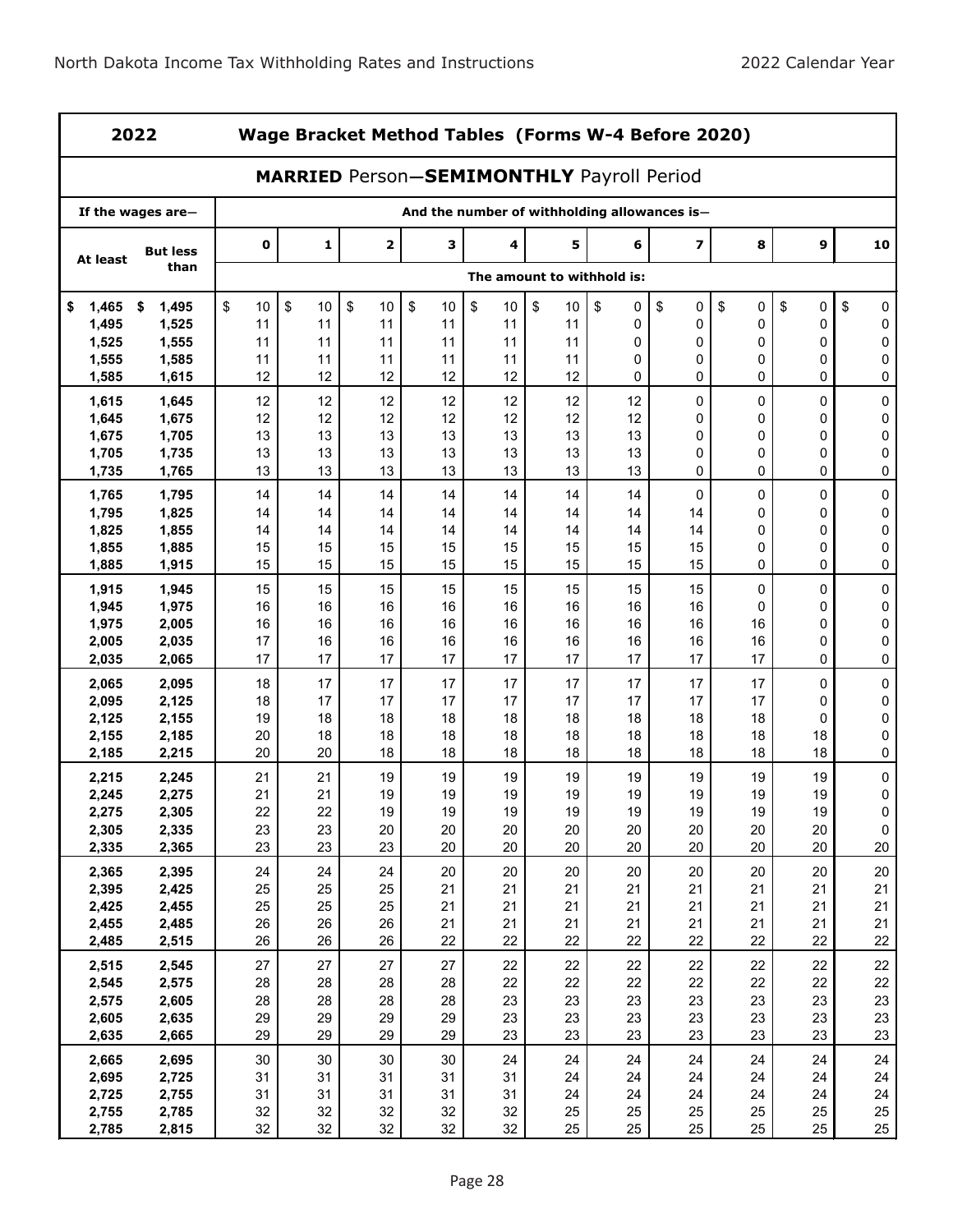|                | 2022              |             |                                                  |                         |          |          |                            |          | Wage Bracket Method Tables (Forms W-4 Before 2020) |          |          |          |
|----------------|-------------------|-------------|--------------------------------------------------|-------------------------|----------|----------|----------------------------|----------|----------------------------------------------------|----------|----------|----------|
|                |                   |             | <b>MARRIED Person-SEMIMONTHLY Payroll Period</b> |                         |          |          |                            |          |                                                    |          |          |          |
|                | If the wages are- |             |                                                  |                         |          |          |                            |          | And the number of withholding allowances is-       |          |          |          |
| At least       | <b>But less</b>   | $\mathbf 0$ | 1                                                | $\overline{\mathbf{2}}$ | 3        | 4        | 5                          | 6        | 7                                                  | 8        | 9        | 10       |
|                | than              |             |                                                  |                         |          |          | The amount to withhold is: |          |                                                    |          |          |          |
| \$<br>2,815    | 2,845<br>\$       | \$<br>33    | \$<br>33                                         | \$<br>33                | \$<br>33 | \$<br>33 | \$<br>25                   | \$<br>25 | \$<br>25                                           | \$<br>25 | \$<br>25 | \$<br>25 |
| 2,845          | 2,875             | 34          | 34                                               | 34                      | 34       | 34       | 26                         | 26       | 26                                                 | 26       | 26       | 26       |
| 2,875          | 2,905             | 34          | 34                                               | 34                      | 34       | 34       | 34                         | 26       | 26                                                 | 26       | 26       | 26       |
| 2,905          | 2,935             | 35          | 35                                               | 35                      | 35       | 35       | 35                         | 26       | 26                                                 | 26       | 26       | 26       |
| 2,935          | 2,965             | 36          | 36                                               | 36                      | 36       | 36       | 36                         | 27       | 27                                                 | 27       | 27       | 27       |
| 2,965          | 2,995             | 36          | 36                                               | 36                      | 36       | 36       | 36                         | 27       | 27                                                 | 27       | 27       | 27       |
| 2,995          | 3,025             | 37          | 37                                               | 37                      | 37       | 37       | 37                         | 27       | 27                                                 | 27       | 27       | 27       |
| 3,025          | 3,055             | 37          | 37                                               | 37                      | 37       | 37       | 37                         | 28       | 28                                                 | 28       | 28       | 28       |
| 3,055          | 3,085             | 38          | 38                                               | 38                      | 38       | 38       | 38                         | 38       | 28                                                 | 28       | 28       | 28       |
| 3,085          | 3,115             | 39          | 39                                               | 39                      | 39       | 39       | 39                         | 39       | 28                                                 | 28       | 28       | 28       |
| 3,115          | 3,145             | 39          | 39                                               | 39                      | 39       | 39       | 39                         | 39       | 28                                                 | 28       | 28       | 28       |
| 3,145          | 3,175             | 40          | 40                                               | 40                      | 40       | 40       | 40                         | 40       | 29                                                 | 29       | 29       | 29       |
| 3,175          | 3,205             | 40          | 40                                               | 40                      | 40       | 40       | 40                         | 40       | 29                                                 | 29       | 29       | 29       |
| 3,205          | 3,235             | 41          | 41                                               | 41                      | 41       | 41       | 41                         | 41       | 29                                                 | 29       | 29       | 29       |
| 3,235          | 3,265             | 42          | 42                                               | 42                      | 42       | 42       | 42                         | 42       | 42                                                 | 30       | 30       | 30       |
| 3,265          | 3,295             | 42          | 42                                               | 42                      | 42       | 42       | 42                         | 42       | 42                                                 | 30       | 30       | 30       |
| 3,295          | 3,325             | 43          | 43                                               | 43                      | 43       | 43       | 43                         | 43       | 43                                                 | 30       | 30       | 30       |
| 3,325          | 3,355             | 43          | 43                                               | 43                      | 43       | 43       | 43                         | 43       | 43                                                 | 31       | 31       | 31       |
| 3,355          | 3,385             | 44          | 44                                               | 44                      | 44       | 44       | 44                         | 44       | 44                                                 | 31       | 31       | 31       |
| 3,385          | 3,415             | 45          | 45                                               | 45                      | 45       | 45       | 45                         | 45       | 45                                                 | 31       | 31       | 31       |
|                |                   |             |                                                  |                         |          |          |                            |          |                                                    |          |          |          |
| 3,415<br>3,445 | 3,445<br>3,475    | 45<br>46    | 45<br>46                                         | 45<br>46                | 45<br>46 | 45<br>46 | 45<br>46                   | 45<br>46 | 45<br>46                                           | 45<br>46 | 32<br>32 | 32<br>32 |
| 3,475          | 3,505             | 47          | 47                                               | 47                      | 47       | 47       | 47                         | 47       | 47                                                 | 47       | 32       | 32       |
| 3,505          | 3,535             | 47          | 47                                               | 47                      | 47       | 47       | 47                         | 47       | 47                                                 | 47       | 33       | 33       |
| 3,535          | 3,565             | 48          | 48                                               | 48                      | 48       | 48       | 48                         | 48       | 48                                                 | 48       | 33       | 33       |
|                |                   |             |                                                  |                         |          |          |                            |          |                                                    |          |          |          |
| 3,565          | 3,595             | 48          | 48                                               | 48                      | 48       | 48       | 48                         | 48       | 48                                                 | 48       | 33       | 33       |
| 3,595<br>3,625 | 3,625             | 49<br>50    | 49<br>50                                         | 49<br>50                | 49<br>50 | 49<br>50 | 49<br>50                   | 49<br>50 | 49<br>50                                           | 49<br>50 | 49<br>50 | 34<br>34 |
| 3,655          | 3,655<br>3,685    | 50          | 50                                               | 50                      | 50       | 50       | 50                         | 50       | 50                                                 | 50       | 50       | 34       |
| 3,685          | 3,715             | 51          | 51                                               | 51                      | 51       | 51       | 51                         | 51       | 51                                                 | 51       | 51       | 35       |
|                |                   |             |                                                  |                         |          |          |                            |          |                                                    |          |          |          |
| 3,715          | 3,745             | 51          | 51                                               | 51                      | 51       | 51       | 51                         | 51       | 51                                                 | 51       | 51       | 35       |
| 3,745          | 3,775             | 52          | 52                                               | 52                      | 52       | 52       | 52                         | 52       | 52                                                 | 52       | 52       | 35       |
| 3,775          | 3,805             | 53          | 53                                               | 53                      | 53       | 53       | 53                         | 53       | 53                                                 | 53       | 53       | 53       |
| 3,805          | 3,835             | 53<br>54    | 53<br>54                                         | 53<br>54                | 53<br>54 | 53<br>54 | 53<br>54                   | 53<br>54 | 53<br>54                                           | 53       | 53<br>54 | 53<br>54 |
| 3,835          | 3,865             |             |                                                  |                         |          |          |                            |          |                                                    | 54       |          |          |
| 3,865          | 3,895             | 54          | 54                                               | 54                      | 54       | 54       | 54                         | 54       | 54                                                 | 54       | 54       | 54       |
| 3,895          | 3,925             | 55          | 55                                               | 55                      | 55       | 55       | 55                         | 55       | 55                                                 | 55       | 55       | 55       |
| 3,925          | 3,955             | 56          | 56                                               | 56                      | 56       | 56       | 56                         | 56       | 56                                                 | 56       | 56       | 56       |
| 3,955          | 3,985             | 56          | 56                                               | 56                      | 56       | 56       | 56                         | 56       | 56                                                 | 56       | 56       | 56       |
| 3,985          | 4,015             | 57          | 57                                               | 57                      | 57       | 57       | 57                         | 57       | 57                                                 | 57       | 57       | 57       |
| 4,015          | 4,045             | 58          | 58                                               | 58                      | 58       | 58       | 58                         | 58       | 58                                                 | 58       | 58       | 58       |
| 4,045          | 4,075             | 58          | 58                                               | 58                      | 58       | 58       | 58                         | 58       | 58                                                 | 58       | 58       | 58       |
| 4,075          | 4,105             | 59          | 59                                               | 59                      | 59       | 59       | 59                         | 59       | 59                                                 | 59       | 59       | 59       |
| 4,105          | 4,135             | 60          | 59                                               | 59                      | 59       | 59       | 59                         | 59       | 59                                                 | 59       | 59       | 59       |
| 4,135          | 4,165             | 60          | 60                                               | 60                      | 60       | 60       | 60                         | 60       | 60                                                 | 60       | 60       | 60       |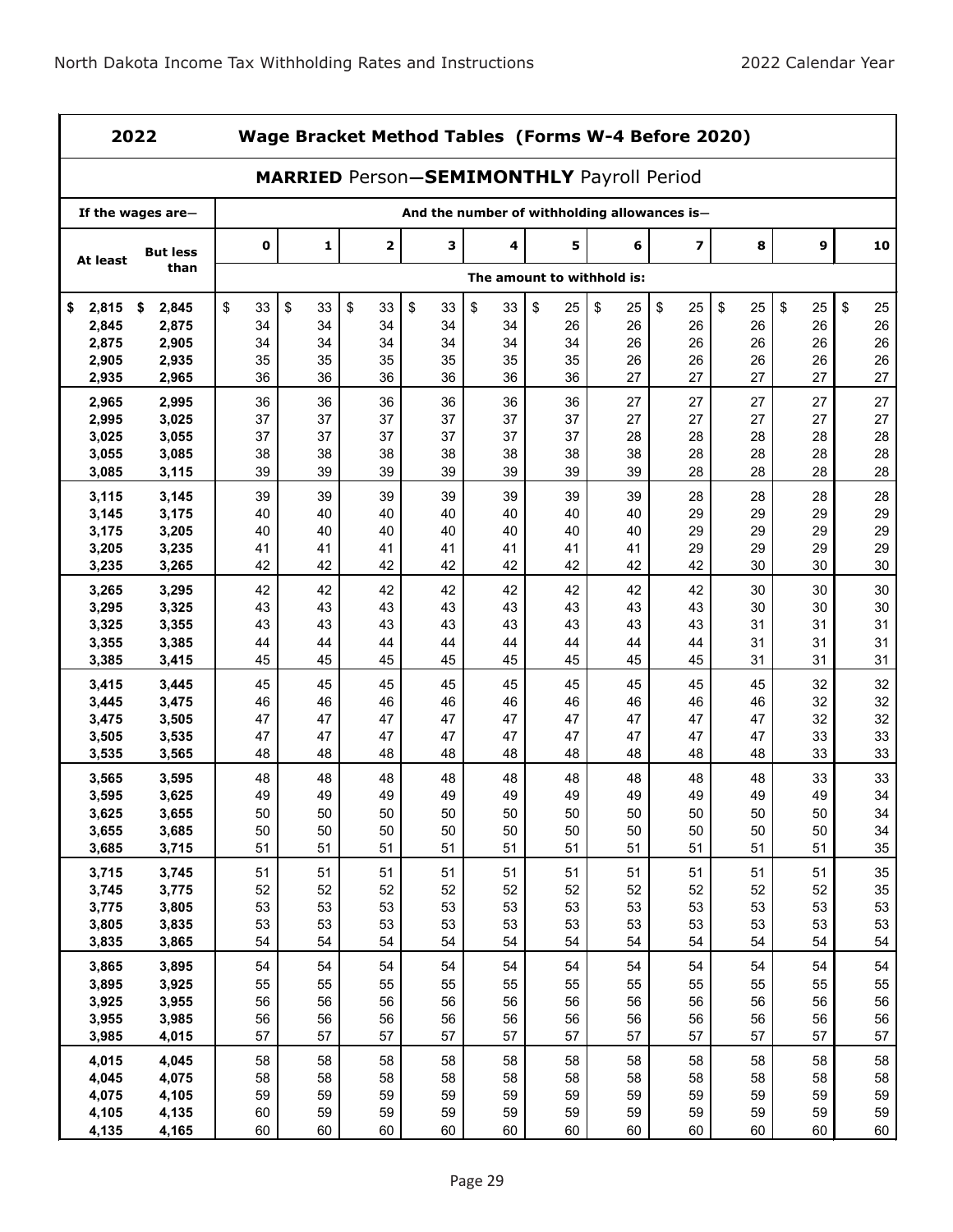| 2022     |                   |                         |                | Wage Bracket Method Tables (Forms W-4 Before 2020) |                                              |    |                            |    |           |           |                  |           |
|----------|-------------------|-------------------------|----------------|----------------------------------------------------|----------------------------------------------|----|----------------------------|----|-----------|-----------|------------------|-----------|
|          |                   |                         |                | <b>SINGLE Person-MONTHLY Payroll Period</b>        |                                              |    |                            |    |           |           |                  |           |
|          | If the wages are- |                         |                |                                                    | And the number of withholding allowances is- |    |                            |    |           |           |                  |           |
| At least | <b>But less</b>   | $\pmb{0}$               | 1              | $\mathbf{2}$                                       | 3                                            | 4  | 5                          | 6  | 7         | 8         | $\boldsymbol{9}$ | 10        |
|          | than              |                         |                |                                                    |                                              |    | The amount to withhold is: |    |           |           |                  |           |
| 0        | \$                | $\sqrt[6]{\frac{1}{2}}$ | \$             | \$                                                 | \$                                           | \$ | \$                         | \$ | \$        | \$        | \$               | \$        |
| \$       | 550               | $\pmb{0}$               | 0              | $\pmb{0}$                                          | 0                                            | 0  | 0                          | 0  | 0         | 0         | 0                | 0         |
| 550      | 560               | 0                       | 0              | 0                                                  | $\pmb{0}$                                    | 0  | 0                          | 0  | 0         | 0         | 0                | 0         |
| 560      | 570               | 0                       | 0              | $\mathbf 0$                                        | 0                                            | 0  | 0                          | 0  | 0         | 0         | 0                | 0         |
| 570      | 580               | 0                       | 0              | 0                                                  | 0                                            | 0  | 0                          | 0  | 0         | 0         | 0                | 0         |
| 580      | 590               | 0                       | 0              | 0                                                  | 0                                            | 0  | 0                          | 0  | 0         | 0         | 0                | 0         |
| 590      | 600               | 1                       | 0              | 0                                                  | 0                                            | 0  | 0                          | 0  | 0         | 0         | 0                | 0         |
| 600      | 610               | 1                       | 0              | 0                                                  | 0                                            | 0  | 0                          | 0  | 0         | 0         | 0                | 0         |
| 610      | 620               | 1                       | $\mathbf 0$    | 0                                                  | 0                                            | 0  | 0                          | 0  | 0         | 0         | 0                | 0         |
| 620      | 630               | 1                       | 0              | 0                                                  | 0                                            | 0  | 0                          | 0  | 0         | 0         | 0                | 0         |
| 630      | 640               | 1                       | 0              | 0                                                  | 0                                            | 0  | 0                          | 0  | 0         | 0         | 0                | 0         |
| 640      | 650               | 1                       | 0              | 0                                                  | 0                                            | 0  | 0                          | 0  | 0         | 0         | 0                | 0         |
| 650      | 660               | 1                       | $\mathbf 0$    | 0                                                  | 0                                            | 0  | 0                          | 0  | 0         | 0         | 0                | 0         |
| 660      | 670               | 1                       | 0              | 0                                                  | 0                                            | 0  | 0                          | 0  | 0         | 0         | 0                | 0         |
| 670      | 680               | 1                       | 0              | 0                                                  | 0                                            | 0  | 0                          | 0  | 0         | 0         | 0                | 0         |
| 680      | 690               | 2                       | 0              | 0                                                  | $\mathbf 0$                                  | 0  | 0                          | 0  | 0         | 0         | 0                | 0         |
| 690      | 700               | $\boldsymbol{2}$        | 0              | 0                                                  | 0                                            | 0  | 0                          | 0  | 0         | 0         | 0                | 0         |
| 700      | 710               | $\boldsymbol{2}$        | $\mathbf 0$    | 0                                                  | 0                                            | 0  | 0                          | 0  | 0         | 0         | 0                | 0         |
| 710      | 720               | $\overline{\mathbf{c}}$ | 0              | 0                                                  | 0                                            | 0  | 0                          | 0  | 0         | 0         | 0                | 0         |
| 720      | 730               | $\boldsymbol{2}$        | 0              | 0                                                  | 0                                            | 0  | 0                          | 0  | 0         | 0         | 0                | 0         |
| 730      | 740               | $\overline{c}$          | 0              | 0                                                  | 0                                            | 0  | 0                          | 0  | 0         | 0         | 0                | 0         |
| 740      | 750               | $\overline{c}$          | 0              | 0                                                  | 0                                            | 0  | 0                          | 0  | 0         | 0         | 0                | 0         |
| 750      | 760               | 2                       | 0              | 0                                                  | 0                                            | 0  | 0                          | 0  | 0         | 0         | 0                | 0         |
| 760      | 770               | $\boldsymbol{2}$        | 0              | 0                                                  | 0                                            | 0  | 0                          | 0  | 0         | 0         | 0                | 0         |
| 770      | 780               | 3                       | 0              | 0                                                  | 0                                            | 0  | 0                          | 0  | 0         | 0         | 0                | 0         |
| 780      | 790               | 3                       | 0              | 0                                                  | 0                                            | 0  | 0                          | 0  | 0         | 0         | 0                | 0         |
| 790      | 800               | 3                       | 0              | 0                                                  | 0                                            | 0  | 0                          | 0  | 0         | 0         | 0                | 0         |
| 800      | 820               | 3                       | 0              | 0                                                  | 0                                            | 0  | 0                          | 0  | 0         | 0         | 0                | 0         |
| 820      | 840               | 3                       | 0              | 0                                                  | 0                                            | 0  | 0                          | 0  | 0         | 0         | 0                | 0         |
| 840      | 860               | 3                       | $\pmb{0}$      | $\pmb{0}$                                          | $\pmb{0}$                                    | 0  | 0                          | 0  | 0         | 0         | 0                | 0         |
| 860      | 880               | 4                       | 0              | 0                                                  | 0                                            | 0  | 0                          | 0  | 0         | 0         | 0                | $\pmb{0}$ |
| 880      | 900               | 4                       | $\mathsf 0$    | $\pmb{0}$                                          | 0                                            | 0  | 0                          | 0  | $\pmb{0}$ | $\pmb{0}$ | 0                | 0         |
| 900      | 920               | 4                       | 4              | 0                                                  | 0                                            | 0  | 0                          | 0  | 0         | 0         | 0                | 0         |
| 920      | 940               | 4                       | 4              | 0                                                  | 0                                            | 0  | 0                          | 0  | 0         | 0         | 0                | 0         |
| 940      | 960               | 5                       | 5              | 0                                                  | 0                                            | 0  | 0                          | 0  | 0         | 0         | 0                | 0         |
| 960      | 980               | 5                       | 5              | $\mathbf 0$                                        | 0                                            | 0  | 0                          | 0  | 0         | 0         | 0                | 0         |
| 980      | 1,000             | $\mathbf 5$             | 5              | $\pmb{0}$                                          | 0                                            | 0  | 0                          | 0  | 0         | 0         | 0                | 0         |
| 1,000    | 1,020             | 5                       | 5              | 0                                                  | 0                                            | 0  | 0                          | 0  | 0         | 0         | 0                | 0         |
| 1,020    | 1,040             | 5                       | 5              | 0                                                  | 0                                            | 0  | 0                          | 0  | 0         | 0         | 0                | 0         |
| 1,040    | 1,060             | 6                       | 6              | 0                                                  | 0                                            | 0  | 0                          | 0  | 0         | 0         | 0                | 0         |
| 1,060    | 1,080             | 6                       | 6              | 0                                                  | 0                                            | 0  | 0                          | 0  | 0         | 0         | 0                | 0         |
| 1,080    | 1,100             | $\,6\,$                 | 6              | $\pmb{0}$                                          | $\pmb{0}$                                    | 0  | 0                          | 0  | 0         | 0         | 0                | $\pmb{0}$ |
| 1,100    | 1,120             | 6                       | 6              | 0                                                  | 0                                            | 0  | 0                          | 0  | 0         | 0         | 0                | 0         |
| 1,120    | 1,140             | 6                       | $\,6$          | 0                                                  | 0                                            | 0  | 0                          | 0  | 0         | 0         | 0                | 0         |
| 1,140    | 1,160             | $\overline{7}$          | $\overline{7}$ | 0                                                  | $\pmb{0}$                                    | 0  | 0                          | 0  | 0         | 0         | 0                | 0         |
| 1,160    | 1,180             | $\overline{7}$          | $\overline{7}$ | 0                                                  | 0                                            | 0  | 0                          | 0  | 0         | 0         | 0                | $\pmb{0}$ |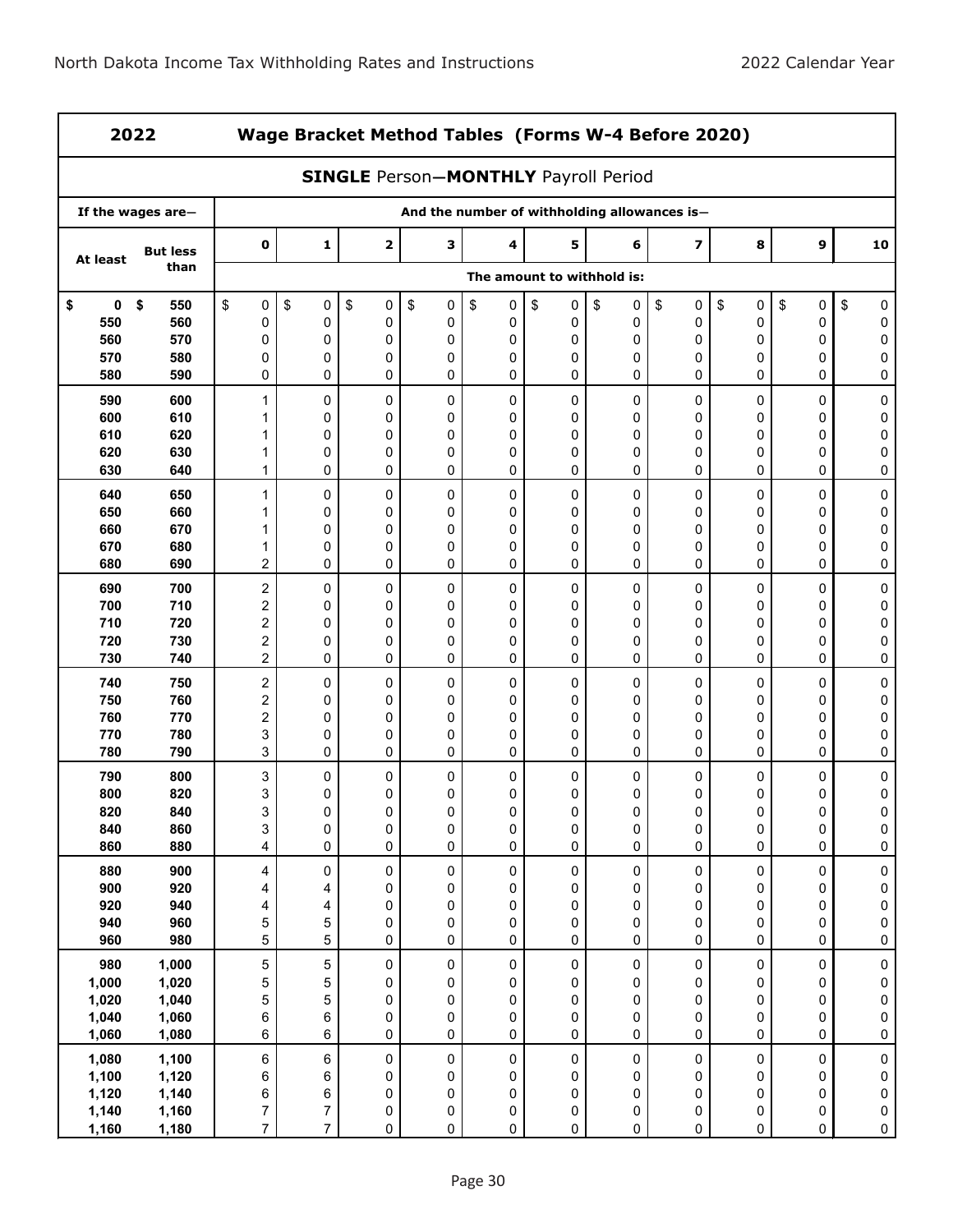|                | 2022              |                      |                |                                             |                                              |          |                            |           | Wage Bracket Method Tables (Forms W-4 Before 2020) |           |                  |                        |
|----------------|-------------------|----------------------|----------------|---------------------------------------------|----------------------------------------------|----------|----------------------------|-----------|----------------------------------------------------|-----------|------------------|------------------------|
|                |                   |                      |                | <b>SINGLE Person-MONTHLY Payroll Period</b> |                                              |          |                            |           |                                                    |           |                  |                        |
|                | If the wages are- |                      |                |                                             | And the number of withholding allowances is- |          |                            |           |                                                    |           |                  |                        |
| At least       | <b>But less</b>   | 0                    | 1              | 2                                           | 3                                            | 4        | 5                          | 6         | $\overline{z}$                                     | 8         | 9                | 10                     |
|                | than              |                      |                |                                             |                                              |          | The amount to withhold is: |           |                                                    |           |                  |                        |
| 1,180<br>\$    | \$<br>1,200       | \$<br>$\overline{7}$ | \$<br>7        | \$<br>0                                     | \$<br>0                                      | \$<br>0  | \$<br>0                    | \$<br>0   | \$<br>0                                            | \$<br>0   | \$<br>0          | \$<br>0                |
| 1,200          | 1,220             | $\overline{7}$       | $\overline{7}$ | 0                                           | 0                                            | 0        | 0                          | 0         | 0                                                  | 0         | 0                | 0                      |
| 1,220          | 1,240             | 8                    | 8              | 0                                           | 0                                            | 0        | 0                          | 0         | 0                                                  | 0         | 0                | 0                      |
| 1,240          | 1,260             | 8                    | 8              | 0                                           | 0                                            | 0        | 0                          | 0         | 0                                                  | 0         | 0                | 0                      |
| 1,260          | 1,280             | 8                    | 8              | 8                                           | 0                                            | 0        | 0                          | 0         | 0                                                  | 0         | 0                | 0                      |
| 1,280          | 1,300             | 8                    | 8              | 8                                           | 0                                            | 0        | 0                          | 0         | 0                                                  | 0         | 0                | 0                      |
| 1,300          | 1,320             | 8                    | 8              | 8                                           | 0                                            | 0        | 0                          | 0         | 0                                                  | 0         | 0                | 0                      |
| 1,320          | 1,340             | 9                    | 9              | 9                                           | 0                                            | 0        | 0                          | 0         | 0                                                  | 0         | 0                | 0                      |
| 1,340          | 1,360             | 9                    | 9              | 9                                           | 0                                            | 0        | 0                          | 0         | 0                                                  | 0         | 0                | 0                      |
| 1,360          | 1,380             | 9                    | 9              | 9                                           | 0                                            | 0        | 0                          | 0         | 0                                                  | 0         | 0                | 0                      |
| 1,380          | 1,400             | 9                    | 9              | 9                                           | 0                                            | 0        | 0                          | 0         | 0                                                  | 0         | 0                | 0                      |
| 1,400          | 1,420             | 10                   | 10             | 10                                          | 0                                            | 0        | 0                          | 0         | 0                                                  | 0         | 0                | 0                      |
| 1,420          | 1,440             | 10                   | 10             | 10                                          | 0                                            | 0        | 0                          | 0         | 0                                                  | 0         | 0                | 0                      |
| 1,440          | 1,460             | 10                   | 10             | 10                                          | 0                                            | 0        | 0                          | 0         | 0                                                  | 0         | 0                | 0                      |
| 1,460          | 1,480             | 10                   | 10             | 10                                          | 0                                            | 0        | 0                          | 0         | 0                                                  | 0         | 0                | 0                      |
| 1,480          | 1,500             | 10                   | 10             | 10                                          | 0                                            | 0        | 0                          | 0         | 0                                                  | 0         | 0                | 0                      |
| 1,500          | 1,540             | 11                   | 11             | 11                                          | 0                                            | 0        | 0                          | 0         | 0                                                  | 0         | 0                | 0                      |
| 1,540          | 1,580             | 11                   | 11             | 11                                          | 0                                            | 0        | 0                          | 0         | 0                                                  | 0         | 0                | 0                      |
| 1,580          | 1,620             | 12                   | 12             | 12                                          | 0                                            | 0        | 0                          | 0         | 0                                                  | 0         | 0                | 0                      |
| 1,620          | 1,660             | 12                   | 12             | 12                                          | 12                                           | 0        | 0                          | 0         | 0                                                  | 0         | 0                | 0                      |
| 1,660          | 1,700             | 13                   | 13             | 13                                          | 13                                           | 0        | 0                          | 0         | 0                                                  | 0         | 0                | 0                      |
| 1,700          | 1,740             | 13                   | 13             | 13                                          | 13                                           | 0        | 0                          | 0         | 0                                                  | 0         | 0                | $\mathsf 0$            |
| 1,740          | 1,780             | 13                   | 13             | 13                                          | 13                                           | 0        | 0                          | 0         | 0                                                  | 0         | 0                | 0                      |
| 1,780          | 1,820             | 14                   | 14             | 14                                          | 14                                           | 0        | 0                          | 0         | 0                                                  | 0         | 0                | 0                      |
| 1,820          | 1,860             | 14                   | 14             | 14                                          | 14                                           | 0        | 0                          | 0         | 0                                                  | 0         | 0                | 0                      |
| 1,860          | 1,900             | 15                   | 15             | 15                                          | 15                                           | 0        | 0                          | 0         | 0                                                  | 0         | 0                | 0                      |
| 1,900          | 1,940             | 15                   | 15             | 15                                          | 15                                           | 0        | 0                          | 0         | 0                                                  | 0         | 0                | 0                      |
| 1,940          | 1,980             | 16<br>16             | 16<br>16       | 16<br>16                                    | 16<br>16                                     | 0<br>16  | $\Omega$                   | 0         | 0                                                  | 0         | 0                | 0                      |
| 1,980<br>2,020 | 2,020<br>2,060    | 17                   | 17             | 17                                          | 17                                           | 17       | $\pmb{0}$<br>0             | 0<br>0    | 0<br>$\pmb{0}$                                     | 0<br>0    | $\mathsf 0$<br>0 | 0<br>$\pmb{0}$         |
|                |                   |                      |                |                                             |                                              |          |                            |           |                                                    |           |                  |                        |
| 2,060          | 2,100             | 17                   | 17             | 17                                          | 17                                           | 17       | 0                          | 0         | 0                                                  | $\pmb{0}$ | 0                | $\pmb{0}$              |
| 2,100          | 2,160             | 17                   | 17             | 17                                          | 17                                           | 17       | 0                          | 0         | 0                                                  | 0         | 0                | 0                      |
| 2,160          | 2,220             | 18<br>19             | 18<br>19       | 18<br>19                                    | 18<br>19                                     | 18<br>19 | 0<br>0                     | 0         | 0<br>0                                             | 0         | $\mathsf 0$<br>0 | $\pmb{0}$              |
| 2,220<br>2,280 | 2,280<br>2,340    | 19                   | 19             | 19                                          | 19                                           | 19       | 0                          | 0<br>0    | 0                                                  | 0<br>0    | 0                | 0<br>0                 |
|                |                   |                      |                |                                             |                                              |          |                            |           |                                                    |           |                  |                        |
| 2,340          | 2,400             | $20\,$               | 20             | 20                                          | 20                                           | 20       | 20                         | 0         | 0                                                  | 0         | 0                | 0                      |
| 2,400<br>2,460 | 2,460             | 21<br>21             | 21<br>21       | 21<br>21                                    | 21<br>21                                     | 21<br>21 | 21<br>21                   | 0<br>0    | 0<br>0                                             | 0         | 0<br>0           | 0<br>$\pmb{0}$         |
| 2,520          | 2,520<br>2,580    | 22                   | 22             | 22                                          | 22                                           | 22       | 22                         | 0         | 0                                                  | 0<br>0    | 0                | 0                      |
| 2,580          | 2,640             | 23                   | 23             | 23                                          | 23                                           | 23       | 23                         | 0         | 0                                                  | 0         | 0                | 0                      |
|                |                   |                      |                |                                             |                                              |          |                            |           |                                                    |           |                  |                        |
| 2,640          | 2,700             | 23                   | 23             | 23                                          | 23                                           | 23       | 23                         | $\pmb{0}$ | 0                                                  | 0         | 0                | 0                      |
| 2,700<br>2,760 | 2,760<br>2,820    | 24<br>25             | 24<br>25       | 24<br>25                                    | 24<br>25                                     | 24<br>25 | 24<br>25                   | 24<br>25  | 0<br>0                                             | 0<br>0    | 0<br>0           | $\pmb{0}$<br>$\pmb{0}$ |
| 2,820          | 2,880             | 25                   | 25             | 25                                          | 25                                           | 25       | 25                         | 25        | 0                                                  | 0         | 0                | $\pmb{0}$              |
| 2,880          | 2,940             | 26                   | 26             | 26                                          | 26                                           | 26       | 26                         | 26        | 0                                                  | 0         | 0                | $\mathsf 0$            |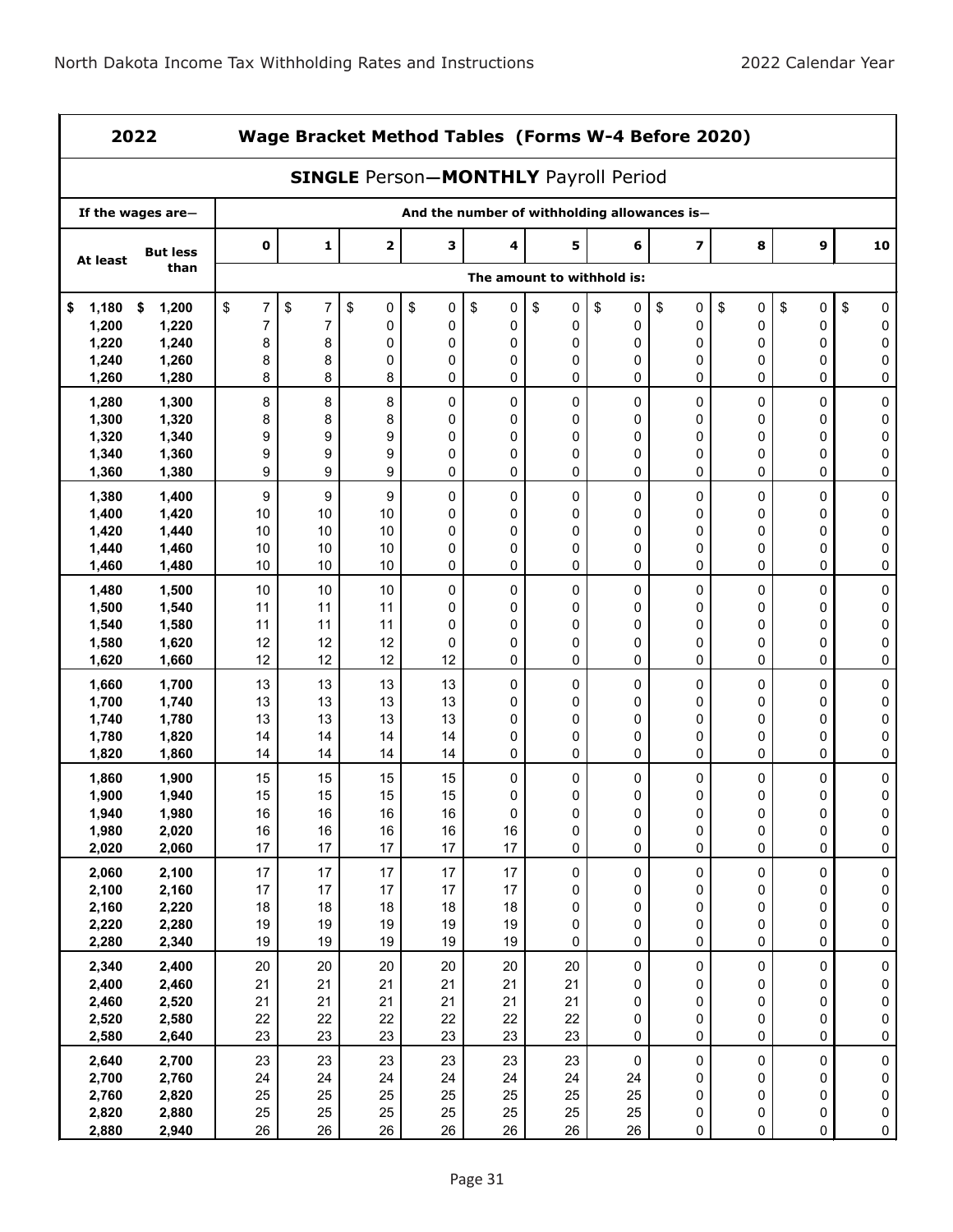|                | 2022              |          | Wage Bracket Method Tables (Forms W-4 Before 2020) |          |          |          |                                             |          |                                              |          |                  |           |
|----------------|-------------------|----------|----------------------------------------------------|----------|----------|----------|---------------------------------------------|----------|----------------------------------------------|----------|------------------|-----------|
|                |                   |          |                                                    |          |          |          | <b>SINGLE Person-MONTHLY Payroll Period</b> |          |                                              |          |                  |           |
|                | If the wages are- |          |                                                    |          |          |          |                                             |          | And the number of withholding allowances is- |          |                  |           |
| At least       | <b>But less</b>   | 0        | 1                                                  | 2        | 3        | 4        | 5                                           | 6        | 7                                            | 8        | 9                | 10        |
|                | than              |          |                                                    |          |          |          | The amount to withhold is:                  |          |                                              |          |                  |           |
| 2,940<br>\$    | \$<br>3,000       | \$<br>27 | \$<br>27                                           | \$<br>27 | \$<br>27 | \$<br>27 | \$<br>27                                    | \$<br>27 | \$<br>0                                      | \$<br>0  | \$<br>0          | \$<br>0   |
| 3,000<br>3,060 | 3,060<br>3,120    | 27       | 27<br>28                                           | 27<br>28 | 27<br>28 | 27       | 27<br>28                                    | 27<br>28 | $\mathbf 0$<br>28                            | 0        | 0                | 0         |
| 3,120          | 3,180             | 28<br>29 | 29                                                 | 29       | 29       | 28<br>29 | 29                                          | 29       | 29                                           | 0<br>0   | 0<br>0           | 0<br>0    |
| 3,180          | 3,240             | 29       | 29                                                 | 29       | 29       | 29       | 29                                          | 29       | 29                                           | 0        | 0                | 0         |
| 3,240          | 3,300             | 30       | 30                                                 | 30       | 30       | 30       | 30                                          | 30       | 30                                           | 0        | 0                | $\pmb{0}$ |
| 3,300          | 3,360             | 31       | 31                                                 | 31       | 31       | 31       | 31                                          | 31       | 31                                           | 0        | 0                | 0         |
| 3,360          | 3,420             | 31       | 31                                                 | 31       | 31       | 31       | 31                                          | 31       | 31                                           | 0        | 0                | 0         |
| 3,420<br>3,480 | 3,480<br>3,540    | 32<br>33 | 32<br>33                                           | 32<br>33 | 32<br>33 | 32<br>33 | 32<br>33                                    | 32<br>33 | 32<br>33                                     | 32<br>33 | $\mathbf 0$<br>0 | 0<br>0    |
| 3,540          | 3,600             | 33       | 33                                                 | 33       | 33       | 33       | 33                                          | 33       | 33                                           | 33       | 0                | $\pmb{0}$ |
| 3,600          | 3,660             | 34       | 34                                                 | 34       | 34       | 34       | 34                                          | 34       | 34                                           | 34       | 0                | 0         |
| 3,660          | 3,720             | 35       | 35                                                 | 35       | 35       | 35       | 35                                          | 35       | 35                                           | 35       | 0                | 0         |
| 3,720          | 3,780             | 35       | 35                                                 | 35       | 35       | 35       | 35                                          | 35       | 35                                           | 35       | 0                | 0         |
| 3,780          | 3,840             | 36       | 36                                                 | 36       | 36       | 36       | 36                                          | 36       | 36                                           | 36       | 36               | 0         |
| 3,840          | 3,900             | 37       | 37                                                 | 37       | 37       | 37       | 37                                          | 37       | 37                                           | 37       | 37               | $\pmb{0}$ |
| 3,900          | 3,960             | 37       | 37                                                 | 37       | 37       | 37       | 37                                          | 37       | 37                                           | 37       | 37               | 0         |
| 3,960<br>4,020 | 4,020<br>4,080    | 38<br>39 | 38<br>39                                           | 38<br>39 | 38<br>39 | 38<br>39 | 38<br>39                                    | 38<br>39 | 38<br>39                                     | 38<br>39 | 38<br>39         | 0<br>0    |
| 4,080          | 4,140             | 40       | 39                                                 | 39       | 39       | 39       | 39                                          | 39       | 39                                           | 39       | 39               | 0         |
| 4,140          | 4,200             | 41       | 40                                                 | 40       | 40       | 40       | 40                                          | 40       | 40                                           | 40       | 40               | 40        |
| 4,200          | 4,260             | 43       | 41                                                 | 41       | 41       | 41       | 41                                          | 41       | 41                                           | 41       | 41               | 41        |
| 4,260          | 4,320             | 44       | 41                                                 | 41       | 41       | 41       | 41                                          | 41       | 41                                           | 41       | 41               | 41        |
| 4,320          | 4,380             | 45       | 42                                                 | 42       | 42       | 42       | 42                                          | 42       | 42                                           | 42       | 42               | 42        |
| 4,380          | 4,440             | 46       | 46                                                 | 43       | 43       | 43       | 43                                          | 43       | 43                                           | 43       | 43               | 43        |
| 4,440<br>4,500 | 4,500<br>4,560    | 47<br>49 | 47<br>49                                           | 43<br>44 | 43<br>44 | 43<br>44 | 43<br>44                                    | 43<br>44 | 43<br>44                                     | 43<br>44 | 43<br>44         | 43<br>44  |
| 4,560          | 4,620             | 50       | 50                                                 | 45       | 45       | 45       | 45                                          | 45       | 45                                           | 45       | 45               | 45        |
| 4,620          | 4,680             | 51       | 51                                                 | 45       | 45       | 45       | 45                                          | 45       | 45                                           | 45       | 45               | 45        |
| 4,680          | 4,740             | 52       | 52                                                 | 46       | 46       | 46       | 46                                          | 46       | 46                                           | 46       | 46               | 46        |
| 4,740          | 4,800             | 54       | 54                                                 | 54       | 47       | 47       | 47                                          | 47       | 47                                           | 47       | 47               | 47        |
| 4,800          | 4,860             | 55       | 55                                                 | 55       | 47       | 47       | 47                                          | 47       | 47                                           | 47       | 47               | 47        |
| 4,860<br>4,920 | 4,920<br>4,980    | 56<br>57 | 56<br>57                                           | 56<br>57 | 48<br>49 | 48<br>49 | 48<br>49                                    | 48<br>49 | 48<br>49                                     | 48<br>49 | 48<br>49         | 48<br>49  |
| 4,980          | 5,040             | 58       | 58                                                 | 58       | 49       | 49       | 49                                          | 49       | 49                                           | 49       | 49               | 49        |
| 5,040          | 5,100             | 60       | 60                                                 | 60       | 50       | 50       | 50                                          | 50       | 50                                           | 50       | 50               | 50        |
| 5,100          | 5,160             | 61       | 61                                                 | 61       | 61       | 50       | 50                                          | 50       | 50                                           | 50       | 50               | 50        |
| 5,160          | 5,220             | 62       | 62                                                 | 62       | 62       | 51       | 51                                          | 51       | 51                                           | 51       | 51               | 51        |
| 5,220          | 5,280             | 63       | 63                                                 | 63       | 63       | 52       | 52                                          | 52       | 52                                           | 52       | 52               | 52        |
| 5,280          | 5,340             | 65       | 65                                                 | 65       | 65       | 52       | 52                                          | 52       | 52                                           | 52       | 52               | 52        |
| 5,340          | 5,400             | 66       | 66                                                 | 66       | 66       | 53       | 53                                          | 53       | 53                                           | 53       | 53               | 53        |
| 5,400          | 5,460             | 67       | 67                                                 | 67       | 67       | 54       | 54                                          | 54       | 54                                           | 54       | 54               | 54        |
| 5,460<br>5,520 | 5,520<br>5,580    | 68<br>69 | 68<br>69                                           | 68<br>69 | 68<br>69 | 68<br>69 | 54<br>55                                    | 54<br>55 | 54<br>55                                     | 54<br>55 | 54<br>55         | 54<br>55  |
| 5,580          | 5,640             | 71       | 71                                                 | 71       | 71       | 71       | 56                                          | 56       | 56                                           | 56       | 56               | 56        |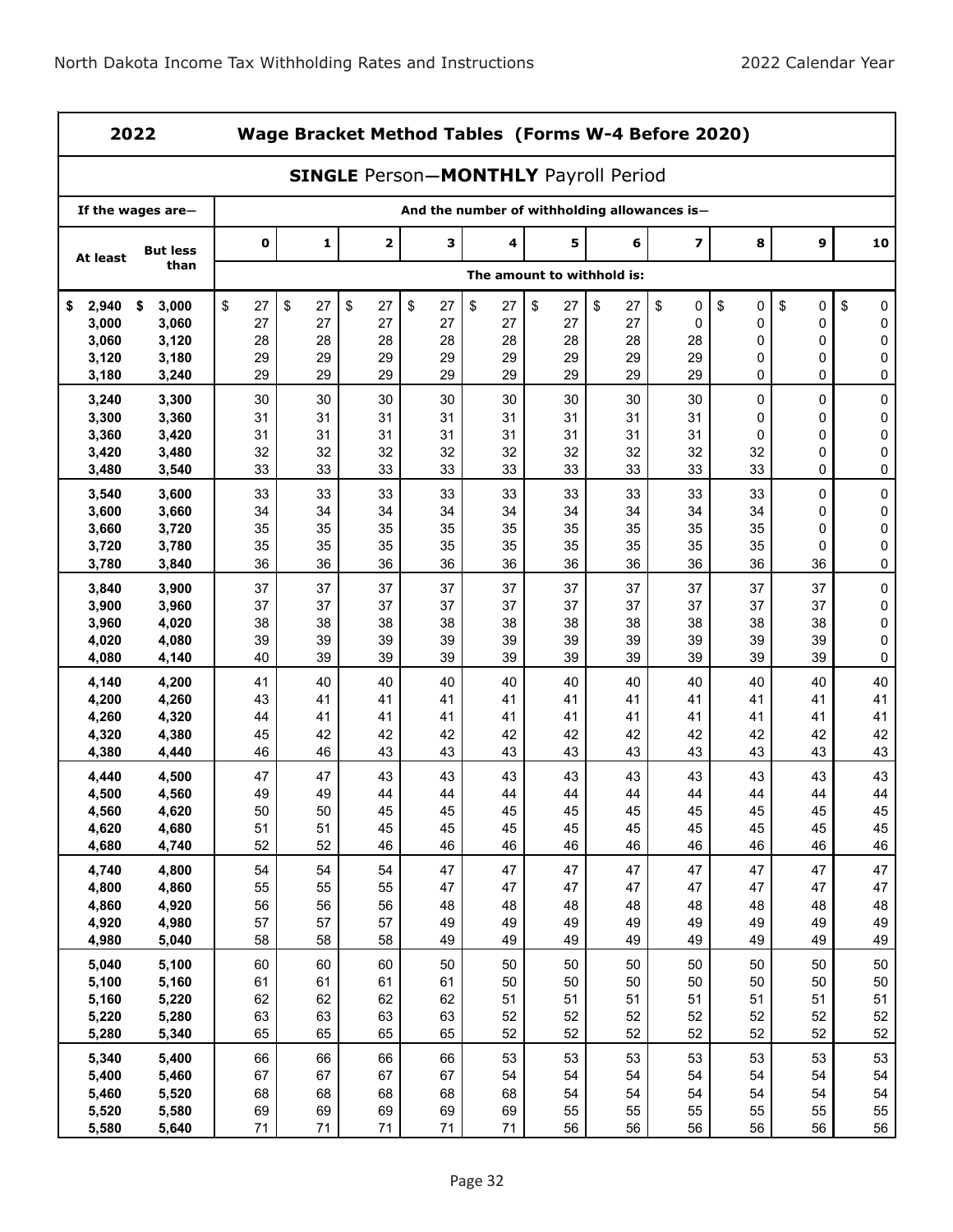|                | 2022              |             |            |             |            |                                              |                            |            | Wage Bracket Method Tables (Forms W-4 Before 2020) |            |            |            |
|----------------|-------------------|-------------|------------|-------------|------------|----------------------------------------------|----------------------------|------------|----------------------------------------------------|------------|------------|------------|
|                |                   |             |            |             |            | <b>SINGLE Person-MONTHLY Payroll Period</b>  |                            |            |                                                    |            |            |            |
|                | If the wages are- |             |            |             |            | And the number of withholding allowances is- |                            |            |                                                    |            |            |            |
| At least       | <b>But less</b>   | $\mathbf 0$ | 1          | $\mathbf 2$ | 3          | 4                                            | 5                          | 6          | $\overline{\mathbf{z}}$                            | 8          | 9          | 10         |
|                | than              |             |            |             |            |                                              | The amount to withhold is: |            |                                                    |            |            |            |
| 5,640<br>\$    | 5,700<br>\$       | \$<br>72    | \$<br>72   | \$<br>72    | \$<br>72   | \$<br>72                                     | \$<br>56                   | \$<br>56   | \$<br>56                                           | \$<br>56   | \$<br>56   | \$<br>56   |
| 5,700          | 5,760             | 73          | 73         | 73          | 73         | 73                                           | 57                         | 57         | 57                                                 | 57         | 57         | 57         |
| 5,760          | 5,820             | 74          | 74         | 74          | 74         | 74                                           | 58                         | 58         | 58                                                 | 58         | 58         | 58         |
| 5,820          | 5,880             | 76          | 76         | 76          | 76         | 76                                           | 76                         | 58         | 58                                                 | 58         | 58         | 58         |
| 5,880          | 5,940             | 77          | 77         | 77          | 77         | 77                                           | 77                         | 59         | 59                                                 | 59         | 59         | 59         |
| 5,940          | 6,000             | 78          | 78         | 78          | 78         | 78                                           | 78                         | 60         | 60                                                 | 60         | 60         | 60         |
| 6,000<br>6,060 | 6,060<br>6,120    | 79<br>81    | 79<br>81   | 79<br>81    | 79<br>81   | 79<br>81                                     | 79<br>81                   | 60<br>61   | 60<br>61                                           | 60<br>61   | 60<br>61   | 60<br>61   |
| 6,120          | 6,180             | 82          | 82         | 82          | 82         | 82                                           | 82                         | 62         | 62                                                 | 62         | 62         | 62         |
| 6,180          | 6,240             | 83          | 83         | 83          | 83         | 83                                           | 83                         | 83         | 62                                                 | 62         | 62         | 62         |
| 6,240          | 6,300             | 84          | 84         | 84          | 84         | 84                                           | 84                         | 84         | 63                                                 | 63         | 63         | 63         |
| 6,300          | 6,360             | 85          | 85         | 85          | 85         | 85                                           | 85                         | 85         | 64                                                 | 64         | 64         | 64         |
| 6,360          | 6,420             | 87          | 87         | 87          | 87         | 87                                           | 87                         | 87         | 64                                                 | 64         | 64         | 64         |
| 6,420          | 6,480             | 88          | 88         | 88          | 88         | 88                                           | 88                         | 88         | 65                                                 | 65         | 65         | 65         |
| 6,480          | 6,540             | 89          | 89         | 89          | 89         | 89                                           | 89                         | 89         | 66                                                 | 66         | 66         | 66         |
| 6,540          | 6,600             | 90          | 90         | 90          | 90         | 90                                           | 90                         | 90         | 90                                                 | 66         | 66         | 66         |
| 6,600          | 6,660             | 92          | 92         | 92          | 92         | 92                                           | 92                         | 92         | 92                                                 | 67         | 67         | 67         |
| 6,660          | 6,720             | 93          | 93         | 93          | 93         | 93                                           | 93                         | 93         | 93                                                 | 68         | 68         | 68         |
| 6,720          | 6,780             | 94          | 94         | 94          | 94         | 94                                           | 94                         | 94         | 94                                                 | 68         | 68         | 68         |
| 6,780          | 6,840             | 95          | 95         | 95          | 95         | 95                                           | 95                         | 95         | 95                                                 | 69         | 69         | 69         |
| 6,840          | 6,900             | 96          | 96         | 96          | 96         | 96                                           | 96                         | 96         | 96                                                 | 70         | 70         | 70         |
| 6,900          | 6,960             | 98          | 98         | 98          | 98         | 98                                           | 98                         | 98         | 98                                                 | 98         | 70         | 70         |
| 6,960          | 7,020             | 99<br>100   | 99<br>100  | 99<br>100   | 99<br>100  | 99<br>100                                    | 99<br>100                  | 99<br>100  | 99<br>100                                          | 99<br>100  | 71<br>72   | 71<br>72   |
| 7,020<br>7,080 | 7,080<br>7,140    | 101         | 101        | 101         | 101        | 101                                          | 101                        | 101        | 101                                                | 101        | 72         | $72\,$     |
| 7,140          | 7,200             | 103         | 103        | 103         | 103        | 103                                          | 103                        | 103        | 103                                                | 103        | 73         | 73         |
| 7,200          | 7,260             | 104         | 104        | 104         | 104        | 104                                          | 104                        | 104        | 104                                                | 104        | 74         | 74         |
| 7,260          | 7,320             | 105         | 105        | 105         | 105        | 105                                          | 105                        | 105        | 105                                                | 105        | 105        | 74         |
| 7,320          | 7,380             | 106         | 106        | 106         | 106        | 106                                          | 106                        | 106        | 106                                                | 106        | 106        | 75         |
| 7,380          | 7,440             | 107         | 107        | 107         | 107        | 107                                          | 107                        | 107        | 107                                                | 107        | 107        | 76         |
| 7,440          | 7,500             | 109         | 109        | 109         | 109        | 109                                          | 109                        | 109        | 109                                                | 109        | 109        | 76         |
| 7,500          | 7,560             | 110         | 110        | 110         | 110        | 110                                          | 110                        | 110        | 110                                                | 110        | 110        | 77         |
| 7,560          | 7,620             | 111         | 111        | 111         | 111        | 111                                          | 111                        | 111        | 111                                                | 111        | 111        | 78         |
| 7,620          | 7,680             | 112         | 112        | 112         | 112        | 112                                          | 112                        | 112        | 112                                                | 112        | 112        | 112        |
| 7,680          | 7,740             | 114         | 114        | 114         | 114        | 114                                          | 114                        | 114        | 114                                                | 114        | 114        | 114        |
| 7,740          | 7,800             | 115         | 115        | 115         | 115        | 115                                          | 115                        | 115        | 115                                                | 115        | 115        | 115        |
| 7,800          | 7,860             | 116         | 116        | 116         | 116        | 116                                          | 116                        | 116        | 116                                                | 116        | 116        | 116        |
| 7,860          | 7,920             | 117         | 117        | 117         | 117        | 117                                          | 117                        | 117        | 117                                                | 117        | 117        | 117        |
| 7,920<br>7,980 | 7,980<br>8,040    | 118<br>120  | 118<br>120 | 118<br>120  | 118<br>120 | 118<br>120                                   | 118<br>120                 | 118<br>120 | 118<br>120                                         | 118<br>120 | 118<br>120 | 118<br>120 |
|                |                   |             |            |             |            |                                              |                            |            |                                                    |            |            |            |
| 8,040          | 8,100             | 121         | 121        | 121         | 121        | 121                                          | 121                        | 121        | 121                                                | 121        | 121        | 121        |
| 8,100<br>8,160 | 8,160<br>8,220    | 122<br>123  | 122<br>123 | 122<br>123  | 122<br>123 | 122<br>123                                   | 122<br>123                 | 122<br>123 | 122<br>123                                         | 122<br>123 | 122<br>123 | 122<br>123 |
| 8,220          | 8,280             | 125         | 125        | 125         | 125        | 125                                          | 125                        | 125        | 125                                                | 125        | 125        | 125        |
| 8,280          | 8,340             | 126         | 126        | 126         | 126        | 126                                          | 126                        | 126        | 126                                                | 126        | 126        | 126        |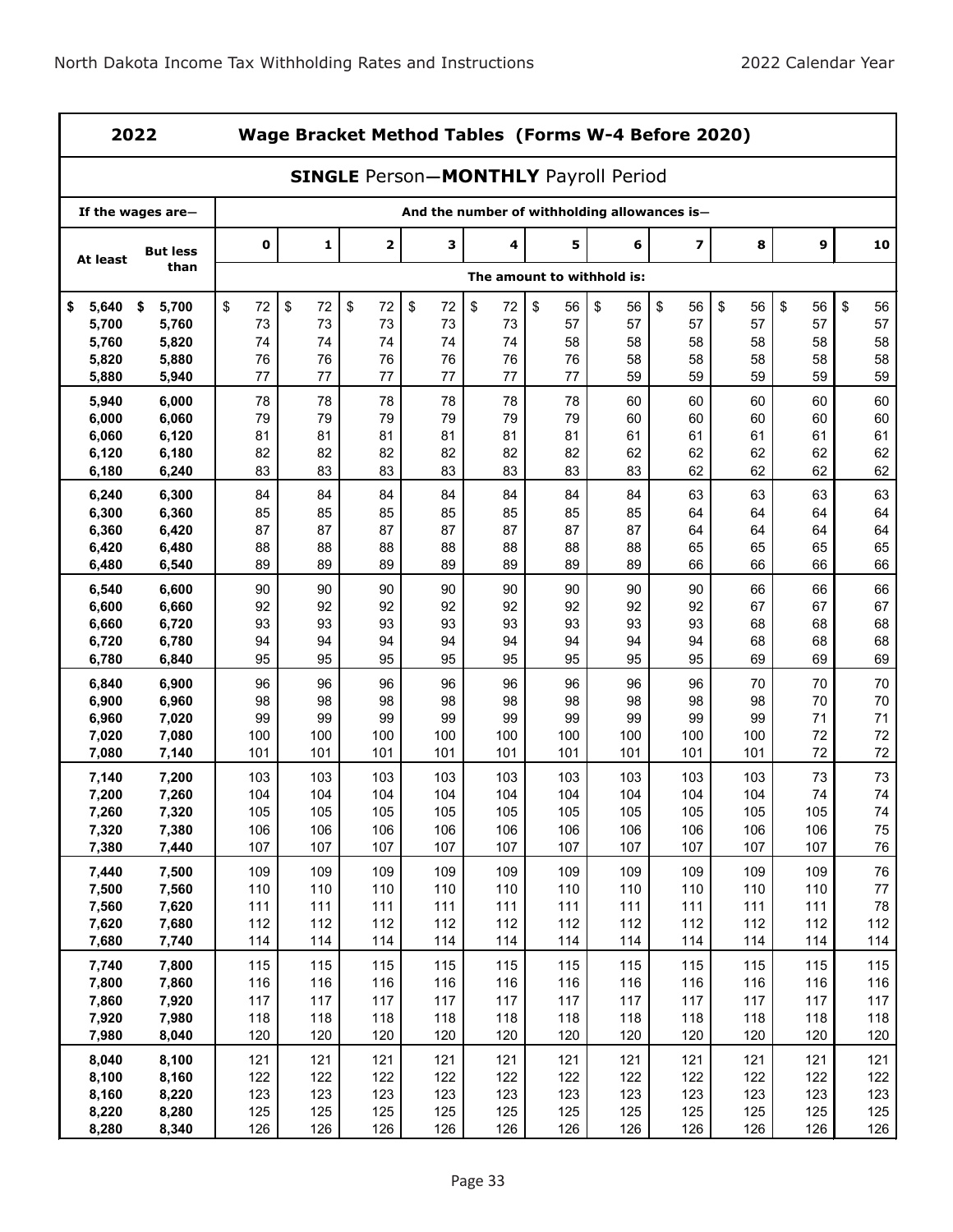|                  | 2022                 |                                    |                                    | Wage Bracket Method Tables (Forms W-4 Before 2020) |                |                |                  |                                              |                         |                |                     |                        |
|------------------|----------------------|------------------------------------|------------------------------------|----------------------------------------------------|----------------|----------------|------------------|----------------------------------------------|-------------------------|----------------|---------------------|------------------------|
|                  |                      |                                    |                                    | <b>MARRIED Person-MONTHLY Payroll Period</b>       |                |                |                  |                                              |                         |                |                     |                        |
|                  | If the wages are-    |                                    |                                    |                                                    |                |                |                  | And the number of withholding allowances is- |                         |                |                     |                        |
| At least         | <b>But less</b>      | $\mathbf 0$                        | 1                                  | $\mathbf{2}$                                       | 3              | 4              | 5                | 6                                            | $\overline{\mathbf{z}}$ | 8              | 9                   | 10                     |
|                  | than                 |                                    |                                    |                                                    |                |                |                  | The amount to withhold is:                   |                         |                |                     |                        |
| \$<br>0<br>1,000 | 1,000<br>\$<br>1,020 | \$<br>0<br>0                       | \$<br>0<br>0                       | \$<br>0<br>0                                       | \$<br>0<br>0   | \$<br>0<br>0   | \$<br>0<br>0     | \$<br>0<br>0                                 | \$<br>0<br>0            | \$<br>0<br>0   | \$<br>0<br>0        | \$<br>0<br>0           |
| 1,020            | 1,040                | 0                                  | 0                                  | 0                                                  | 0              | 0              | 0                | 0                                            | 0                       | 0              | 0                   | 0                      |
| 1,040            | 1,060                | 0                                  | 0                                  | 0                                                  | 0              | 0              | 0                | 0                                            | 0                       | 0              | 0                   | 0                      |
| 1,060            | 1,080                | 0                                  | 0                                  | 0                                                  | 0              | 0              | 0                | 0                                            | 0                       | 0              | 0                   | 0                      |
| 1,080            | 1,100                | 0                                  | 0                                  | 0                                                  | 0              | 0              | 0                | 0                                            | 0                       | 0              | 0                   | 0                      |
| 1,100<br>1,120   | 1,120<br>1,140       | 0<br>1                             | 0<br>0                             | 0<br>0                                             | 0<br>0         | 0<br>0         | 0<br>0           | 0<br>0                                       | 0<br>0                  | 0<br>0         | 0<br>0              | 0<br>0                 |
| 1,140            | 1,160                | 1                                  | 0                                  | 0                                                  | 0              | 0              | 0                | 0                                            | 0                       | 0              | 0                   | 0                      |
| 1,160            | 1,180                | 1                                  | 0                                  | 0                                                  | 0              | 0              | 0                | 0                                            | 0                       | 0              | 0                   | 0                      |
| 1,180            | 1,200                | 1                                  | 0                                  | 0                                                  | 0              | 0              | 0                | 0                                            | 0                       | 0              | 0                   | 0                      |
| 1,200            | 1,220                | 1                                  | 0                                  | 0                                                  | 0              | 0              | 0                | 0                                            | 0                       | 0              | 0                   | 0                      |
| 1,220            | 1,240                | 2                                  | 0                                  | 0                                                  | 0              | 0              | 0                | 0                                            | 0                       | 0              | 0                   | 0                      |
| 1,240<br>1,260   | 1,260<br>1,280       | $\boldsymbol{2}$<br>$\overline{c}$ | 0<br>0                             | 0<br>0                                             | 0<br>0         | 0<br>0         | 0<br>0           | 0<br>0                                       | 0<br>0                  | 0<br>0         | 0<br>0              | 0<br>0                 |
| 1,280            | 1,300                | $\boldsymbol{2}$                   | 0                                  | 0                                                  | 0              | 0              | 0                | 0                                            | 0                       | 0              | 0                   | 0                      |
| 1,300            | 1,320                | 3                                  | 0                                  | 0                                                  | 0              | 0              | 0                | 0                                            | 0                       | 0              | 0                   | 0                      |
| 1,320            | 1,340                | 3                                  | 0                                  | 0                                                  | 0              | 0              | 0                | 0                                            | 0                       | 0              | 0                   | 0                      |
| 1,340            | 1,360                | 3                                  | 0                                  | 0                                                  | $\mathbf 0$    | 0              | 0                | 0                                            | 0                       | 0              | 0                   | 0                      |
| 1,360            | 1,380                | 3                                  | 0                                  | 0                                                  | 0              | 0              | 0                | 0                                            | 0                       | 0              | 0                   | 0                      |
| 1,380            | 1,400                | 3                                  | 0                                  | 0                                                  | 0              | 0              | 0                | 0                                            | 0                       | 0              | 0                   | 0                      |
| 1,400<br>1,420   | 1,420<br>1,440       | 4<br>4                             | 0<br>0                             | 0<br>0                                             | 0<br>0         | 0<br>0         | 0<br>0           | 0<br>0                                       | 0<br>0                  | 0<br>0         | 0<br>0              | 0<br>0                 |
| 1,440            | 1,460                | 4                                  | 4                                  | 0                                                  | 0              | 0              | 0                | 0                                            | 0                       | 0              | 0                   | 0                      |
| 1,460            | 1,480                | 4                                  | 4                                  | 0                                                  | $\mathbf 0$    | 0              | 0                | 0                                            | 0                       | 0              | 0                   | 0                      |
| 1,480            | 1,500                | 5                                  | 5                                  | 0                                                  | 0              | 0              | 0                | 0                                            | 0                       | 0              | 0                   | 0                      |
| 1,500            | 1,520                | 5                                  | 5                                  | 0                                                  | 0              | 0              | 0                | 0                                            | 0                       | 0              | 0                   | 0                      |
| 1,520<br>1,540   | 1,540<br>1,560       | 5<br>5                             | 5<br>5                             | 0<br>0                                             | $\Omega$<br>0  | 0<br>0         | 0<br>0           | 0<br>$\pmb{0}$                               | $\Omega$<br>0           | 0<br>0         | $\Omega$<br>0       | 0<br>0                 |
| 1,560            | 1,580                | 5                                  | 5                                  | $\pmb{0}$                                          | $\pmb{0}$      | 0              | $\mathsf 0$      | 0                                            | $\mathbf 0$             | 0              | $\mathsf{O}\xspace$ | $\pmb{0}$              |
| 1,580            | 1,600                | $\,6\,$                            | $\,6$                              | $\pmb{0}$                                          | $\pmb{0}$      | $\pmb{0}$      | $\pmb{0}$        | $\pmb{0}$                                    | $\pmb{0}$               | $\pmb{0}$      | $\pmb{0}$           | 0                      |
| 1,600            | 1,620                | 6                                  | 6                                  | 0                                                  | 0              | 0              | 0                | 0                                            | 0                       | 0              | 0                   | 0                      |
| 1,620            | 1,640                | 6                                  | 6                                  | 0                                                  | 0              | 0              | 0                | 0                                            | 0                       | 0              | 0                   | 0                      |
| 1,640            | 1,660                | 6                                  | 6                                  | 0                                                  | 0              | 0              | 0                | 0                                            | 0                       | 0              | 0                   | 0                      |
| 1,660            | 1,680                | $\,6\,$                            | 6                                  | 0                                                  | $\pmb{0}$      | 0              | $\pmb{0}$        | 0                                            | 0                       | 0              | 0                   | 0                      |
| 1,680<br>1,700   | 1,700<br>1,720       | $\overline{7}$<br>$\boldsymbol{7}$ | $\overline{7}$<br>$\boldsymbol{7}$ | 0<br>0                                             | $\pmb{0}$<br>0 | $\pmb{0}$<br>0 | $\mathsf 0$<br>0 | 0<br>0                                       | $\pmb{0}$<br>0          | $\pmb{0}$<br>0 | 0<br>0              | $\pmb{0}$<br>0         |
| 1,720            | 1,740                | $\overline{7}$                     | $\overline{\mathcal{I}}$           | 0                                                  | 0              | 0              | 0                | 0                                            | 0                       | 0              | $\mathsf 0$         | 0                      |
| 1,740            | 1,760                | $\overline{7}$                     | $\overline{7}$                     | 0                                                  | 0              | $\pmb{0}$      | 0                | 0                                            | 0                       | 0              | 0                   | 0                      |
| 1,760            | 1,780                | $\bf 8$                            | 8                                  | 0                                                  | $\pmb{0}$      | 0              | 0                | 0                                            | 0                       | 0              | 0                   | 0                      |
| 1,780            | 1,800                | $\bf 8$                            | 8                                  | 0                                                  | $\pmb{0}$      | $\pmb{0}$      | $\mathsf 0$      | 0                                            | $\pmb{0}$               | 0              | $\pmb{0}$           | $\pmb{0}$              |
| 1,800            | 1,820                | 8                                  | 8                                  | 8                                                  | 0              | 0              | 0                | 0                                            | 0                       | 0              | 0                   | $\pmb{0}$              |
| 1,820<br>1,840   | 1,840<br>1,860       | 8<br>8                             | 8<br>8                             | 8<br>8                                             | 0<br>0         | 0<br>0         | 0<br>0           | 0<br>0                                       | 0<br>0                  | 0<br>0         | 0<br>0              | $\pmb{0}$<br>$\pmb{0}$ |
| 1,860            | 1,880                | 9                                  | 9                                  | 9                                                  | 0              | 0              | 0                | 0                                            | 0                       | 0              | 0                   | $\pmb{0}$              |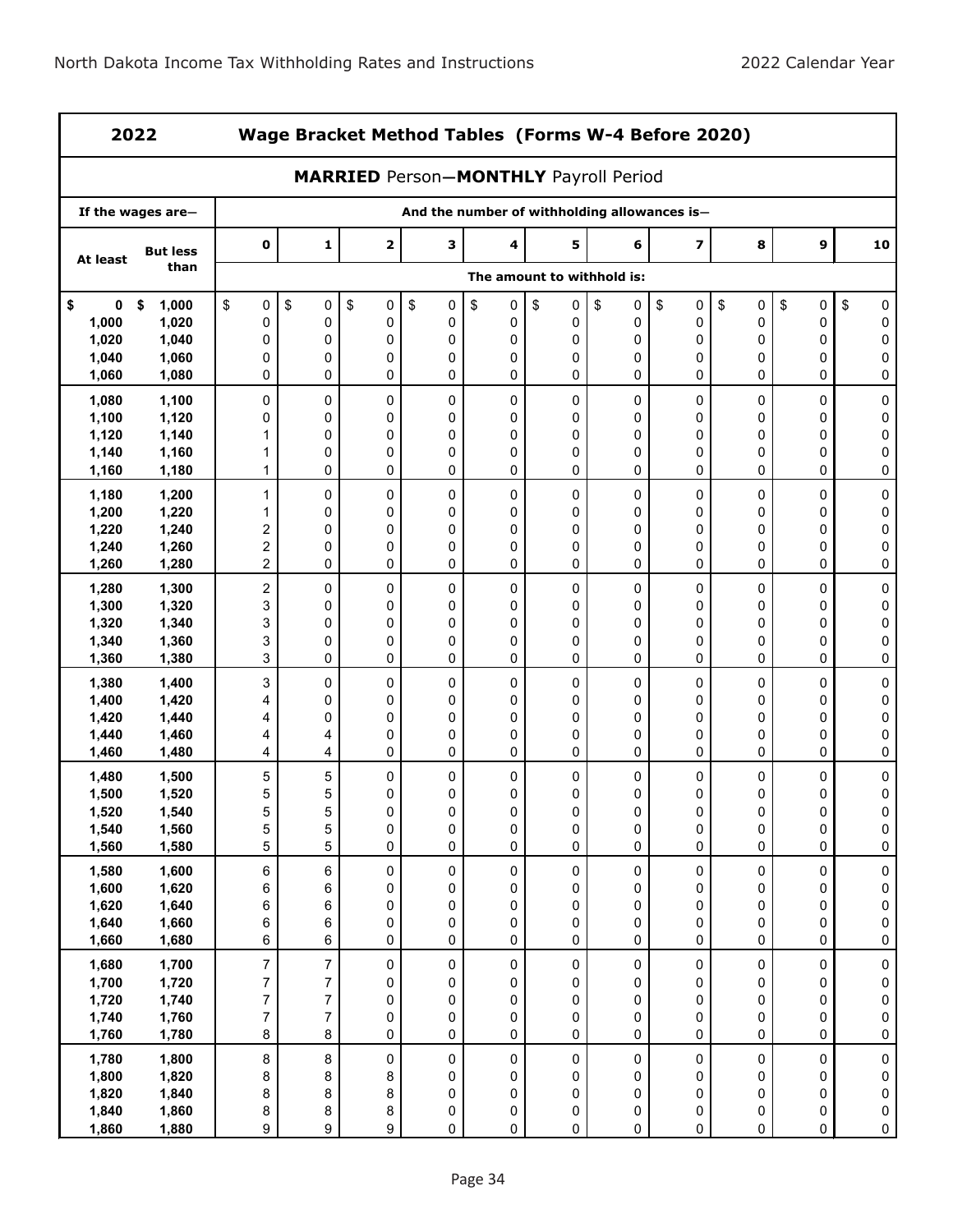|                | 2022              |                        | Wage Bracket Method Tables (Forms W-4 Before 2020) |              |                                              |          |                            |                  |                                              |         |           |                |
|----------------|-------------------|------------------------|----------------------------------------------------|--------------|----------------------------------------------|----------|----------------------------|------------------|----------------------------------------------|---------|-----------|----------------|
|                |                   |                        |                                                    |              | <b>MARRIED Person-MONTHLY Payroll Period</b> |          |                            |                  |                                              |         |           |                |
|                | If the wages are- |                        |                                                    |              |                                              |          |                            |                  | And the number of withholding allowances is- |         |           |                |
| At least       | <b>But less</b>   | $\mathbf 0$            | 1                                                  | $\mathbf{2}$ | 3                                            | 4        | 5                          | 6                | $\overline{\mathbf{z}}$                      | 8       | 9         | 10             |
|                | than              |                        |                                                    |              |                                              |          | The amount to withhold is: |                  |                                              |         |           |                |
| 1,880<br>\$    | \$<br>1,900       | \$<br>$\boldsymbol{9}$ | \$<br>9                                            | \$<br>9      | \$<br>$\pmb{0}$                              | \$<br>0  | \$<br>0                    | \$<br>0          | \$<br>0                                      | \$<br>0 | \$<br>0   | \$<br>0        |
| 1,900          | 1,920             | 9                      | 9                                                  | 9            | 0                                            | 0        | 0                          | 0                | 0                                            | 0       | 0         | 0              |
| 1,920          | 1,940             | 9                      | 9                                                  | 9            | 0                                            | 0        | 0                          | 0                | 0                                            | 0       | 0         | 0              |
| 1,940<br>1,960 | 1,960<br>1,980    | 10<br>10               | 10<br>10                                           | 10<br>10     | 0<br>0                                       | 0<br>0   | 0<br>0                     | 0<br>0           | 0<br>0                                       | 0<br>0  | 0<br>0    | 0<br>0         |
|                |                   |                        |                                                    |              |                                              |          |                            |                  |                                              |         |           |                |
| 1,980          | 2,000             | 10                     | 10                                                 | 10           | 0                                            | 0        | 0                          | 0                | 0                                            | 0       | 0         | 0              |
| 2,000<br>2,020 | 2,020<br>2,040    | 10<br>10               | 10<br>10                                           | 10<br>10     | 0<br>0                                       | 0<br>0   | 0<br>$\mathbf 0$           | $\mathbf 0$<br>0 | 0<br>0                                       | 0<br>0  | 0<br>0    | 0<br>0         |
| 2,040          | 2,060             | 11                     | 11                                                 | 11           | 0                                            | 0        | $\mathbf 0$                | 0                | 0                                            | 0       | 0         | 0              |
| 2,060          | 2,090             | 11                     | 11                                                 | 11           | 0                                            | 0        | 0                          | 0                | 0                                            | 0       | 0         | 0              |
| 2,090          | 2,120             | 11                     | 11                                                 | 11           | 0                                            | 0        | 0                          | 0                | 0                                            | 0       | 0         | 0              |
| 2,120          | 2,150             | 12                     | 12                                                 | 12           | 0                                            | 0        | 0                          | 0                | 0                                            | 0       | 0         | 0              |
| 2,150          | 2,180             | 12                     | 12                                                 | 12           | 12                                           | 0        | 0                          | $\mathbf 0$      | 0                                            | 0       | 0         | 0              |
| 2,180          | 2,210             | 12                     | 12                                                 | 12           | 12                                           | 0        | 0                          | 0                | 0                                            | 0       | 0         | 0              |
| 2,210          | 2,240             | 13                     | 13                                                 | 13           | 13                                           | 0        | 0                          | 0                | 0                                            | 0       | 0         | 0              |
| 2,240          | 2,270             | 13                     | 13                                                 | 13           | 13                                           | 0        | 0                          | 0                | 0                                            | 0       | 0         | 0              |
| 2,270          | 2,300             | 13                     | 13                                                 | 13           | 13                                           | 0        | 0                          | 0                | 0                                            | 0       | 0         | 0              |
| 2,300          | 2,330             | 14                     | 14                                                 | 14           | 14                                           | 0        | 0                          | 0                | 0                                            | 0       | 0         | 0              |
| 2,330          | 2,360             | 14                     | 14                                                 | 14           | 14                                           | 0        | $\mathbf 0$                | 0                | 0                                            | 0       | 0         | 0              |
| 2,360          | 2,390             | 14                     | 14                                                 | 14           | 14                                           | 0        | 0                          | 0                | 0                                            | 0       | 0         | 0              |
| 2,390          | 2,420             | 15                     | 15                                                 | 15           | 15                                           | 0        | 0                          | 0                | 0                                            | 0       | 0         | $\pmb{0}$      |
| 2,420          | 2,450             | 15                     | 15                                                 | 15           | 15                                           | 0        | 0                          | 0                | 0                                            | 0       | 0         | 0              |
| 2,450          | 2,480             | 15                     | 15                                                 | 15           | 15                                           | 0        | 0                          | 0                | 0<br>0                                       | 0       | 0<br>0    | 0              |
| 2,480<br>2,510 | 2,510<br>2,540    | 16<br>16               | 16<br>16                                           | 16<br>16     | 16<br>16                                     | 0<br>16  | 0<br>0                     | 0<br>0           | 0                                            | 0<br>0  | 0         | 0<br>0         |
|                |                   |                        |                                                    |              |                                              |          |                            |                  |                                              |         |           |                |
| 2,540<br>2,570 | 2,570<br>2,600    | 16<br>17               | 16<br>17                                           | 16<br>17     | 16<br>17                                     | 16<br>17 | 0<br>0                     | 0<br>0           | 0<br>0                                       | 0<br>0  | 0<br>0    | $\pmb{0}$<br>0 |
| 2,600          | 2,630             | 17                     | 17                                                 | $17\,$       | $17$                                         | 17       | $\mathbf 0$                | 0                | 0                                            | 0       | 0         | $\Omega$       |
| 2,630          | 2,660             | 17                     | 17                                                 | 17           | 17                                           | 17       | $\pmb{0}$                  | 0                | $\pmb{0}$                                    | 0       | $\pmb{0}$ | 0              |
| 2,660          | 2,690             | 18                     | 18                                                 | 18           | 18                                           | 18       | 0                          | 0                | 0                                            | 0       | 0         | 0              |
| 2,690          | 2,720             | 18                     | 18                                                 | 18           | 18                                           | 18       | $\pmb{0}$                  | 0                | $\pmb{0}$                                    | 0       | 0         | $\pmb{0}$      |
| 2,720          | 2,750             | 18                     | 18                                                 | 18           | 18                                           | 18       | 0                          | 0                | 0                                            | 0       | 0         | 0              |
| 2,750          | 2,780             | 19                     | 19                                                 | 19           | 19                                           | 19       | 0                          | 0                | 0                                            | 0       | 0         | 0              |
| 2,780          | 2,810             | 19                     | 19                                                 | 19           | 19                                           | 19       | 0                          | 0                | 0                                            | 0       | 0         | 0              |
| 2,810          | 2,840             | 19                     | 19                                                 | 19           | 19                                           | 19       | 0                          | 0                | 0                                            | 0       | 0         | 0              |
| 2,840          | 2,870             | $20\,$                 | 20                                                 | $20\,$       | 20                                           | 20       | $\pmb{0}$                  | 0                | $\pmb{0}$                                    | 0       | $\pmb{0}$ | $\pmb{0}$      |
| 2,870          | 2,900             | 20                     | 20                                                 | 20           | 20                                           | 20       | 20                         | 0                | 0                                            | 0       | 0         | 0              |
| 2,900          | 2,930             | 20<br>21               | 20<br>21                                           | 20<br>21     | 20<br>21                                     | 20<br>21 | 20<br>21                   | 0<br>0           | 0<br>0                                       | 0       | 0         | 0              |
| 2,930<br>2,960 | 2,960<br>2,990    | 21                     | 21                                                 | 21           | 21                                           | 21       | 21                         | 0                | 0                                            | 0<br>0  | 0<br>0    | 0<br>$\pmb{0}$ |
|                |                   |                        |                                                    |              |                                              |          |                            |                  |                                              |         |           |                |
| 2,990<br>3,020 | 3,020<br>3,060    | 21<br>22               | 21<br>22                                           | 21<br>22     | 21<br>22                                     | 21<br>22 | 21<br>22                   | 0<br>0           | 0<br>0                                       | 0<br>0  | 0<br>0    | 0<br>0         |
| 3,060          | 3,100             | 22                     | 22                                                 | 22           | 22                                           | 22       | 22                         | 0                | 0                                            | 0       | 0         | 0              |
| 3,100          | 3,140             | 22                     | 22                                                 | 22           | 22                                           | 22       | 22                         | 0                | 0                                            | 0       | 0         | 0              |
| 3,140          | 3,180             | 23                     | 23                                                 | 23           | 23                                           | 23       | 23                         | $\pmb{0}$        | 0                                            | 0       | 0         | $\pmb{0}$      |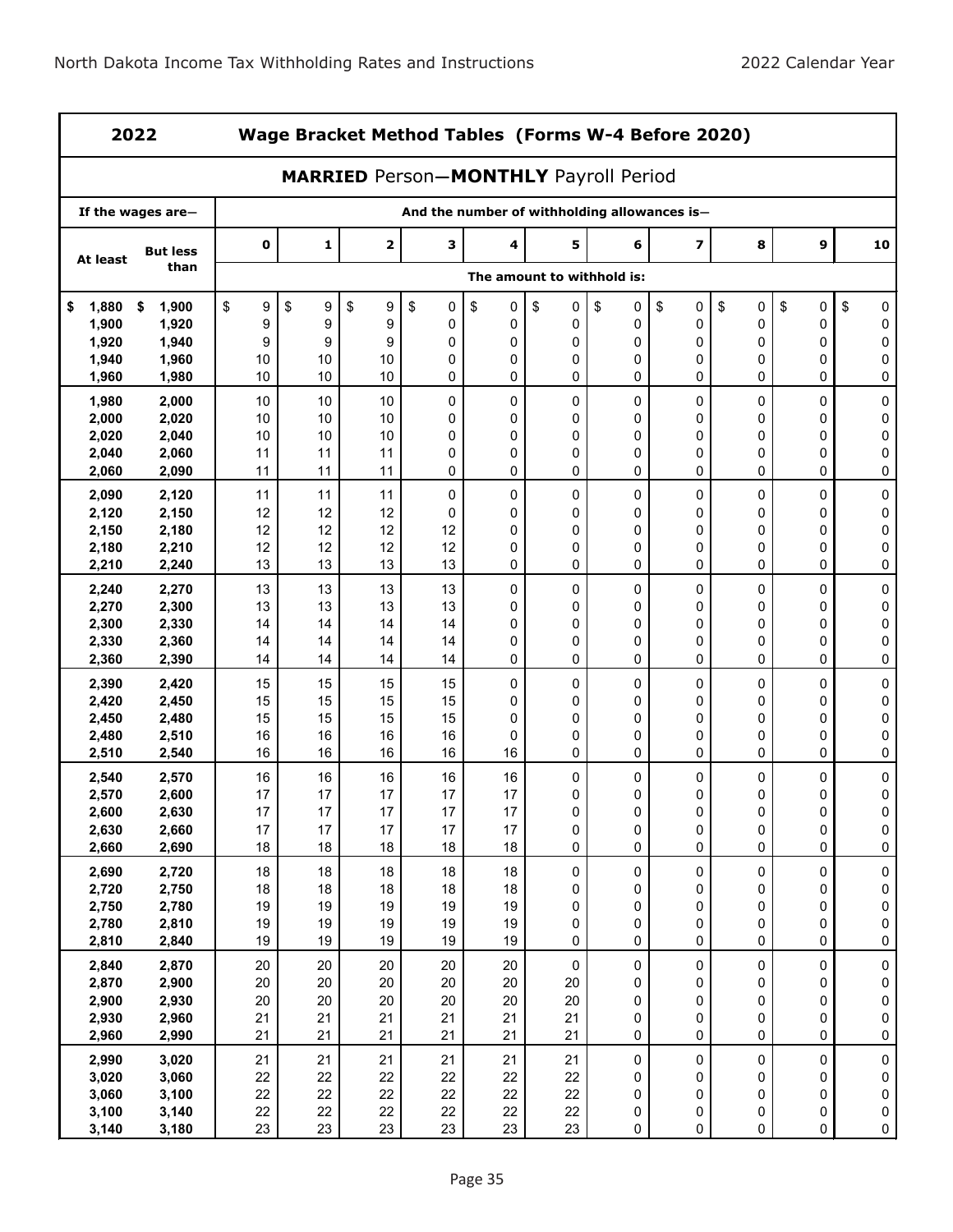| 2022           |                   |             | Wage Bracket Method Tables (Forms W-4 Before 2020) |             |          |                                              |                            |          |                                              |          |          |                |
|----------------|-------------------|-------------|----------------------------------------------------|-------------|----------|----------------------------------------------|----------------------------|----------|----------------------------------------------|----------|----------|----------------|
|                |                   |             |                                                    |             |          | <b>MARRIED Person-MONTHLY Payroll Period</b> |                            |          |                                              |          |          |                |
|                | If the wages are- |             |                                                    |             |          |                                              |                            |          | And the number of withholding allowances is- |          |          |                |
| At least       | <b>But less</b>   | $\mathbf 0$ | 1                                                  | $\mathbf 2$ | 3        | 4                                            | 5                          | 6        | 7                                            | 8        | 9        | 10             |
|                | than              |             |                                                    |             |          |                                              | The amount to withhold is: |          |                                              |          |          |                |
| 3,180<br>\$    | \$<br>3,220       | \$<br>23    | \$<br>23                                           | \$<br>23    | \$<br>23 | \$<br>23                                     | \$<br>23                   | \$<br>0  | \$<br>0                                      | \$<br>0  | \$<br>0  | \$<br>0        |
| 3,220          | 3,260             | 24          | 24                                                 | 24          | 24       | 24                                           | 24                         | 24       | 0                                            | 0        | 0        | 0              |
| 3,260<br>3,300 | 3,300<br>3,340    | 24<br>25    | 24<br>25                                           | 24<br>25    | 24<br>25 | 24<br>25                                     | 24<br>25                   | 24<br>25 | 0<br>0                                       | 0<br>0   | 0<br>0   | 0<br>0         |
| 3,340          | 3,380             | 25          | 25                                                 | 25          | 25       | 25                                           | 25                         | 25       | 0                                            | 0        | 0        | 0              |
| 3,380          | 3,420             | 26          | 26                                                 | 26          | 26       | 26                                           | 26                         | 26       | 0                                            | 0        | 0        | 0              |
| 3,420          | 3,460             | 26          | 26                                                 | 26          | 26       | 26                                           | 26                         | 26       | 0                                            | 0        | 0        | 0              |
| 3,460          | 3,500             | 26          | 26                                                 | 26          | 26       | 26                                           | 26                         | 26       | 0                                            | 0        | 0        | 0              |
| 3,500          | 3,540             | 27          | 27                                                 | 27          | 27       | 27                                           | 27                         | 27       | 0                                            | 0        | 0        | 0              |
| 3,540          | 3,580             | 27          | 27                                                 | 27          | 27       | 27                                           | 27                         | 27       | 0                                            | 0        | 0        | 0              |
| 3,580          | 3,620             | 28          | 28                                                 | 28          | 28       | 28                                           | 28                         | 28       | 28                                           | 0        | 0        | $\pmb{0}$      |
| 3,620          | 3,660             | 28          | 28                                                 | 28          | 28       | 28                                           | 28                         | 28       | 28                                           | 0        | 0        | 0              |
| 3,660<br>3,720 | 3,720<br>3,780    | 29<br>29    | 29<br>29                                           | 29<br>29    | 29<br>29 | 29<br>29                                     | 29<br>29                   | 29<br>29 | 29<br>29                                     | 0<br>0   | 0<br>0   | 0<br>0         |
| 3,780          | 3,840             | 30          | 30                                                 | 30          | 30       | 30                                           | 30                         | 30       | 30                                           | 0        | 0        | 0              |
| 3,840          | 3,900             | 31          | 31                                                 | 31          | 31       | 31                                           | 31                         | 31       | 31                                           | 0        | 0        | 0              |
| 3,900          | 3,960             | 31          | 31                                                 | 31          | 31       | 31                                           | 31                         | 31       | 31                                           | 0        | 0        | $\pmb{0}$      |
| 3,960          | 4,020             | 32          | 32                                                 | 32          | 32       | 32                                           | 32                         | 32       | 32                                           | 32       | 0        | 0              |
| 4,020          | 4,080             | 33          | 33                                                 | 33          | 33       | 33                                           | 33                         | 33       | 33                                           | 33       | 0        | 0              |
| 4,080          | 4,140             | 35          | 33                                                 | 33          | 33       | 33                                           | 33                         | 33       | 33                                           | 33       | 0        | 0              |
| 4,140          | 4,200             | 36          | 34                                                 | 34          | 34       | 34                                           | 34                         | 34       | 34                                           | 34       | 0        | 0              |
| 4,200          | 4,260             | 37          | 35                                                 | 35          | 35       | 35                                           | 35                         | 35       | 35                                           | 35       | 0        | 0              |
| 4,260<br>4,320 | 4,320<br>4,380    | 38<br>39    | 35<br>39                                           | 35<br>36    | 35<br>36 | 35<br>36                                     | 35<br>36                   | 35<br>36 | 35<br>36                                     | 35<br>36 | 0<br>36  | $\pmb{0}$<br>0 |
| 4,380          | 4,440             | 41          | 41                                                 | 37          | 37       | 37                                           | 37                         | 37       | 37                                           | 37       | 37       | 0              |
| 4,440          | 4,500             | 42          | 42                                                 | 37          | 37       | 37                                           | 37                         | 37       | 37                                           | 37       | 37       | $\pmb{0}$      |
| 4,500          | 4,560             | 43          | 43                                                 | 38          | 38       | 38                                           | 38                         | 38       | 38                                           | 38       | 38       | 0              |
| 4,560          | 4,620             | 44          | 44                                                 | 39          | 39       | 39                                           | 39                         | 39       | 39                                           | 39       | 39       | $\overline{0}$ |
| 4,620          | 4,680             | 46          | 46                                                 | 39          | 39       | 39                                           | 39                         | 39       | 39                                           | 39       | 39       | 0              |
| 4,680          | 4,740             | 47          | 47                                                 | 47          | 40       | 40                                           | 40                         | 40       | 40                                           | 40       | 40       | 40             |
| 4,740          | 4,800             | 48          | 48                                                 | 48          | 41       | 41                                           | 41                         | 41       | 41                                           | 41       | 41       | 41             |
| 4,800          | 4,860             | 49          | 49                                                 | 49          | 41       | 41                                           | 41                         | 41       | 41                                           | 41       | 41       | 41             |
| 4,860<br>4,920 | 4,920<br>4,980    | 50<br>52    | 50<br>52                                           | 50<br>52    | 42<br>43 | 42<br>43                                     | 42<br>43                   | 42<br>43 | 42<br>43                                     | 42<br>43 | 42<br>43 | 42<br>43       |
| 4,980          | 5,040             | 53          | 53                                                 | 53          | 43       | 43                                           | 43                         | 43       | 43                                           | 43       | 43       | 43             |
| 5,040          | 5,100             | 54          | 54                                                 | 54          | 54       | 44                                           | 44                         | 44       | 44                                           | 44       | 44       | 44             |
| 5,100          | 5,160             | 55          | 55                                                 | 55          | 55       | 45                                           | 45                         | 45       | 45                                           | 45       | 45       | 45             |
| 5,160          | 5,220             | 57          | 57                                                 | 57          | 57       | 45                                           | 45                         | 45       | 45                                           | 45       | 45       | 45             |
| 5,220          | 5,280             | 58          | 58                                                 | 58          | 58       | 46                                           | 46                         | 46       | 46                                           | 46       | 46       | 46             |
| 5,280          | 5,340             | 59          | 59                                                 | 59          | 59       | 47                                           | 47                         | 47       | 47                                           | 47       | 47       | 47             |
| 5,340          | 5,400             | 60          | 60                                                 | 60          | 60       | 47                                           | 47                         | 47       | 47                                           | 47       | 47       | 47             |
| 5,400          | 5,460             | 61          | 61                                                 | 61          | 61       | 61                                           | 48                         | 48       | 48                                           | 48       | 48       | 48             |
| 5,460          | 5,520             | 63          | 63                                                 | 63          | 63       | 63                                           | 49                         | 49       | 49                                           | 49       | 49       | 49             |
| 5,520          | 5,580             | 64          | 64                                                 | 64          | 64       | 64                                           | 49                         | 49       | 49                                           | 49       | 49       | 49             |
| 5,580          | 5,640             | 65          | 65                                                 | 65          | 65       | 65                                           | 50                         | 50       | 50                                           | 50       | 50       | 50             |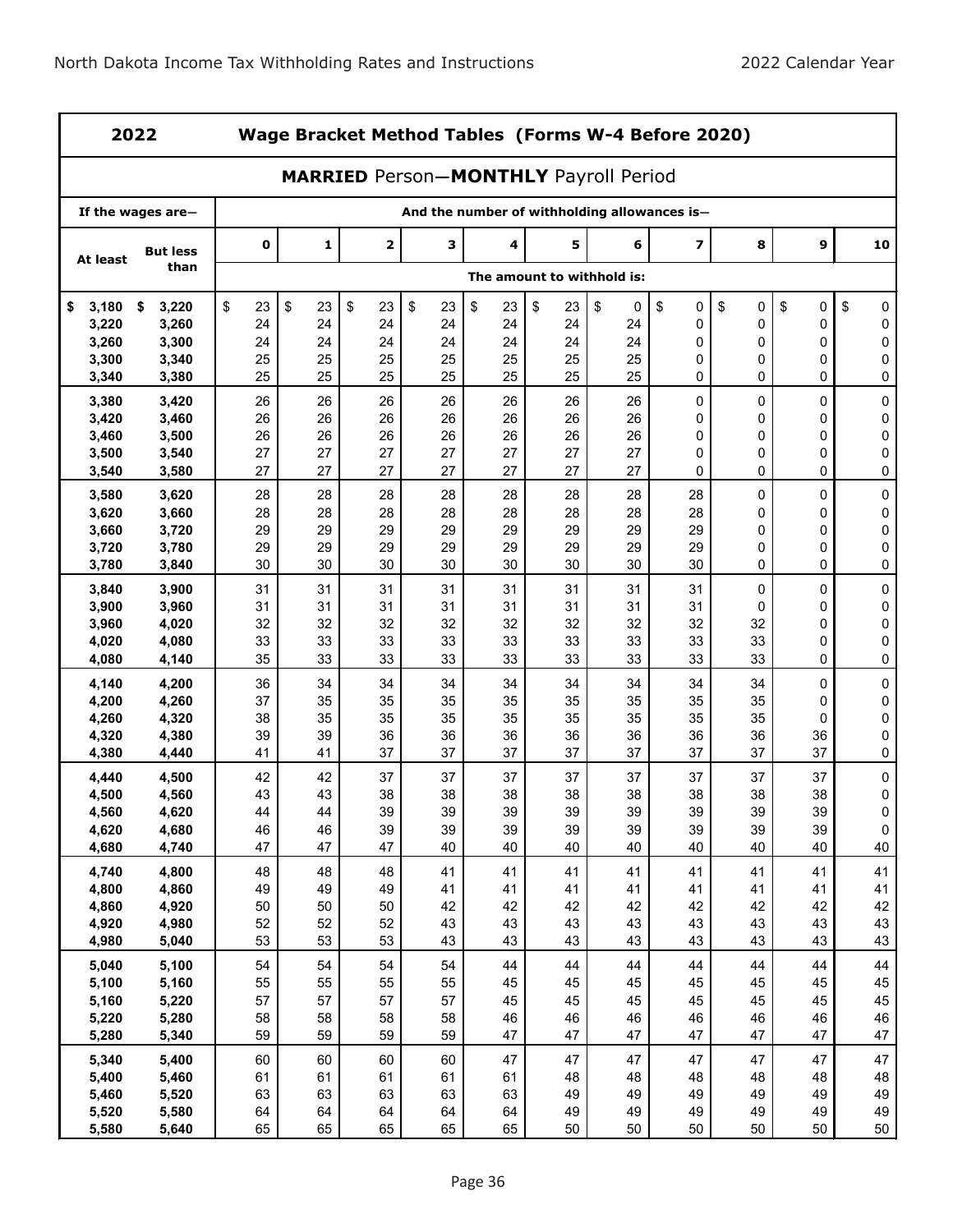|                | 2022              |            |            |             |                                              |            |                            |            | Wage Bracket Method Tables (Forms W-4 Before 2020) |            |            |             |
|----------------|-------------------|------------|------------|-------------|----------------------------------------------|------------|----------------------------|------------|----------------------------------------------------|------------|------------|-------------|
|                |                   |            |            |             | <b>MARRIED Person-MONTHLY Payroll Period</b> |            |                            |            |                                                    |            |            |             |
|                | If the wages are- |            |            |             | And the number of withholding allowances is- |            |                            |            |                                                    |            |            |             |
| At least       | <b>But less</b>   | 0          | 1          | $\mathbf 2$ | 3                                            | 4          | 5                          | 6          | $\overline{\mathbf{z}}$                            | 8          | 9          | 10          |
|                | than              |            |            |             |                                              |            | The amount to withhold is: |            |                                                    |            |            |             |
| \$<br>5,640    | 5,700<br>\$       | \$<br>66   | \$<br>66   | \$<br>66    | \$<br>66                                     | \$<br>66   | \$<br>50                   | \$<br>50   | \$<br>50                                           | \$<br>50   | \$<br>50   | \$<br>50    |
| 5,700          | 5,760             | 68         | 68         | 68          | 68                                           | 68         | 51                         | 51         | 51                                                 | 51         | 51         | 51          |
| 5,760          | 5,820             | 69         | 69         | 69          | 69                                           | 69         | 69                         | 52         | 52                                                 | 52         | 52         | 52          |
| 5,820          | 5,880             | 70         | 70         | 70          | 70                                           | 70         | 70                         | 52         | 52                                                 | 52         | 52         | 52          |
| 5,880          | 5,940             | 71         | 71         | 71          | 71                                           | 71         | 71                         | 53         | 53                                                 | 53         | 53         | 53          |
| 5,940          | 6,000             | 72         | 72         | 72          | 72                                           | 72         | 72                         | 54         | 54                                                 | 54         | 54         | 54          |
| 6,000          | 6,060             | 74         | 74         | 74          | 74                                           | 74         | 74                         | 54         | 54                                                 | 54         | 54         | 54          |
| 6,060          | 6,120             | 75         | 75         | 75          | 75                                           | 75         | 75                         | 55         | 55                                                 | 55         | 55         | 55          |
| 6,120<br>6,180 | 6,180<br>6,240    | 76<br>77   | 76<br>77   | 76<br>77    | 76<br>77                                     | 76<br>77   | 76<br>77                   | 76<br>77   | 56<br>56                                           | 56<br>56   | 56<br>56   | 56<br>56    |
|                |                   |            |            |             |                                              |            |                            |            |                                                    |            |            |             |
| 6,240<br>6,300 | 6,300<br>6,360    | 79<br>80   | 79<br>80   | 79<br>80    | 79<br>80                                     | 79<br>80   | 79<br>80                   | 79<br>80   | 57<br>58                                           | 57<br>58   | 57<br>58   | 57<br>58    |
| 6,360          | 6,420             | 81         | 81         | 81          | 81                                           | 81         | 81                         | 81         | 58                                                 | 58         | 58         | 58          |
| 6,420          | 6,480             | 82         | 82         | 82          | 82                                           | 82         | 82                         | 82         | 59                                                 | 59         | 59         | 59          |
| 6,480          | 6,540             | 83         | 83         | 83          | 83                                           | 83         | 83                         | 83         | 83                                                 | 60         | 60         | 60          |
| 6,540          | 6,600             | 85         | 85         | 85          | 85                                           | 85         | 85                         | 85         | 85                                                 | 60         | 60         | 60          |
| 6,600          | 6,660             | 86         | 86         | 86          | 86                                           | 86         | 86                         | 86         | 86                                                 | 61         | 61         | 61          |
| 6,660          | 6,720             | 87         | 87         | 87          | 87                                           | 87         | 87                         | 87         | 87                                                 | 62         | 62         | 62          |
| 6,720          | 6,780             | 88         | 88         | 88          | 88                                           | 88         | 88                         | 88         | 88                                                 | 62         | 62         | 62          |
| 6,780          | 6,840             | 90         | 90         | 90          | 90                                           | 90         | 90                         | 90         | 90                                                 | 63         | 63         | 63          |
| 6,840          | 6,900             | 91         | 91         | 91          | 91                                           | 91         | 91                         | 91         | 91                                                 | 91         | 64         | 64          |
| 6,900          | 6,960             | 92         | 92         | 92          | 92                                           | 92         | 92                         | 92         | 92                                                 | 92         | 64         | 64          |
| 6,960          | 7,020             | 93         | 93         | 93          | 93                                           | 93         | 93                         | 93         | 93                                                 | 93         | 65         | 65          |
| 7,020          | 7,080             | 95         | 95         | 95          | 95                                           | 95         | 95                         | 95         | 95                                                 | 95         | 66         | 66          |
| 7,080          | 7,140             | 96         | 96         | 96          | 96                                           | 96         | 96                         | 96         | 96                                                 | 96         | 66         | 66          |
| 7,140          | 7,200             | 97         | 97         | 97          | 97                                           | 97         | 97                         | 97         | 97                                                 | 97         | 67         | 67          |
| 7,200          | 7,260             | 98         | 98         | 98          | 98                                           | 98         | 98                         | 98         | 98                                                 | 98         | 98         | 68          |
| 7,260          | 7,320             | 99         | 99         | 99          | 99                                           | 99         | 99                         | 99         | 99                                                 | 99         | 99         | 68          |
| 7,320<br>7,380 | 7,380<br>7,440    | 101<br>102 | 101<br>102 | 101<br>102  | 101<br>102                                   | 101<br>102 | 101<br>102                 | 101<br>102 | 101<br>102                                         | 101<br>102 | 101<br>102 | 69<br>70    |
|                |                   |            |            |             |                                              |            |                            |            |                                                    |            |            |             |
| 7,440          | 7,500             | 103        | 103        | 103         | 103                                          | 103        | 103                        | 103        | 103                                                | 103        | 103        | 70          |
| 7,500          | 7,560             | 104        | 104<br>106 | 104<br>106  | 104                                          | 104        | 104                        | 104        | 104                                                | 104        | 104        | $71$<br>106 |
| 7,560<br>7,620 | 7,620<br>7,680    | 106<br>107 | 107        | 107         | 106<br>107                                   | 106<br>107 | 106<br>107                 | 106<br>107 | 106<br>107                                         | 106<br>107 | 106<br>107 | 107         |
| 7,680          | 7,740             | 108        | 108        | 108         | 108                                          | 108        | 108                        | 108        | 108                                                | 108        | 108        | 108         |
| 7,740          | 7,800             | 109        | 109        | 109         | 109                                          | 109        | 109                        | 109        | 109                                                | 109        | 109        | 109         |
| 7,800          | 7,860             | 110        | 110        | 110         | 110                                          | 110        | 110                        | 110        | 110                                                | 110        | 110        | 110         |
| 7,860          | 7,920             | 112        | 112        | 112         | 112                                          | 112        | 112                        | 112        | 112                                                | 112        | 112        | 112         |
| 7,920          | 7,980             | 113        | 113        | 113         | 113                                          | 113        | 113                        | 113        | 113                                                | 113        | 113        | 113         |
| 7,980          | 8,040             | 114        | 114        | 114         | 114                                          | 114        | 114                        | 114        | 114                                                | 114        | 114        | 114         |
| 8,040          | 8,100             | 115        | 115        | 115         | 115                                          | 115        | 115                        | 115        | 115                                                | 115        | 115        | 115         |
| 8,100          | 8,160             | 117        | 117        | 117         | 117                                          | 117        | 117                        | 117        | 117                                                | 117        | 117        | 117         |
| 8,160          | 8,220             | 118        | 118        | 118         | 118                                          | 118        | 118                        | 118        | 118                                                | 118        | 118        | 118         |
| 8,220          | 8,280             | 119        | 119        | 119         | 119                                          | 119        | 119                        | 119        | 119                                                | 119        | 119        | 119         |
| 8,280          | 8,340             | 121        | 120        | 120         | 120                                          | 120        | 120                        | 120        | 120                                                | 120        | 120        | 120         |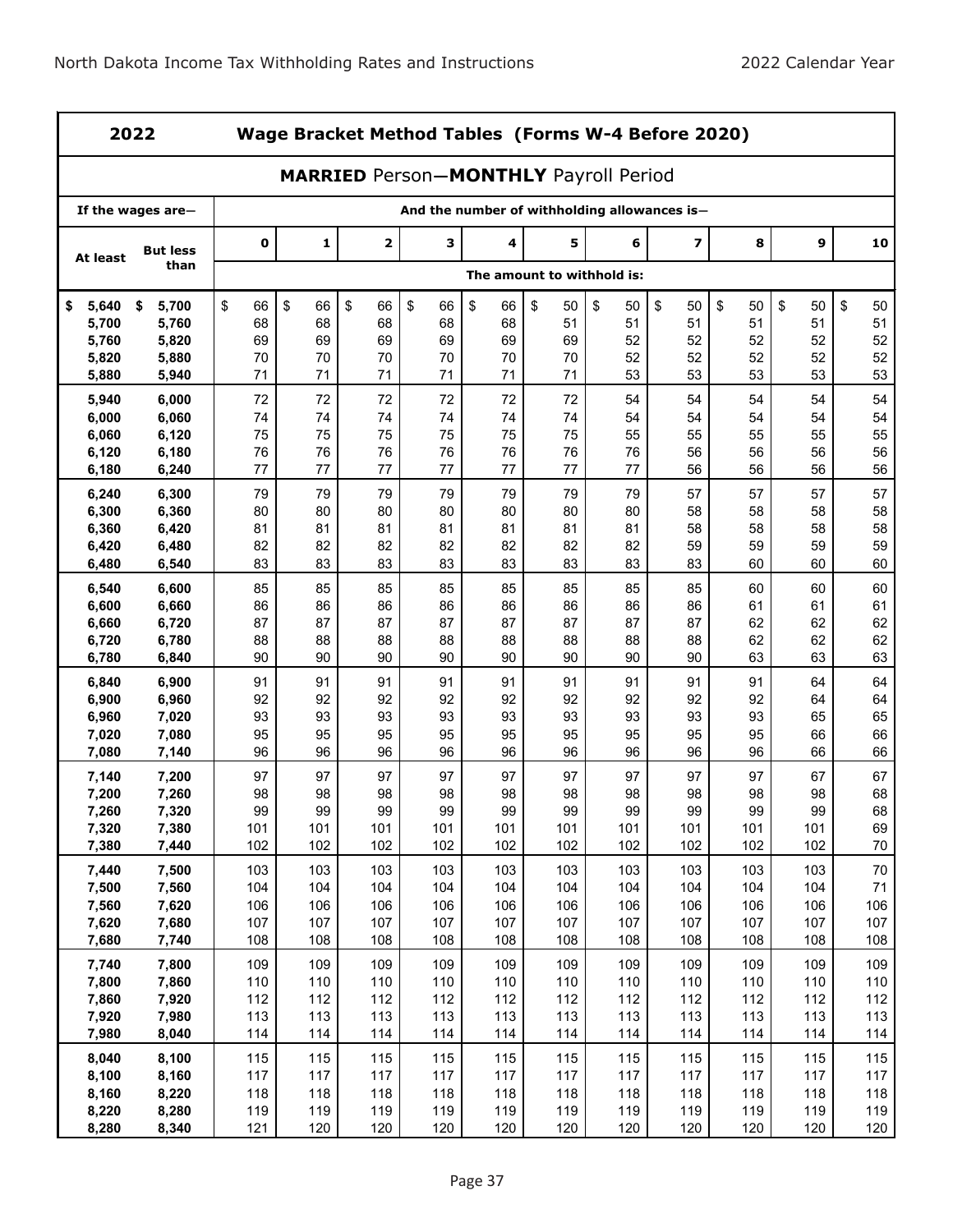| 2022       |                   |              |         | Wage Bracket Method Tables (Forms W-4 Before 2020)         |                   |                              |                            |                                              |                         |           |                |                  |
|------------|-------------------|--------------|---------|------------------------------------------------------------|-------------------|------------------------------|----------------------------|----------------------------------------------|-------------------------|-----------|----------------|------------------|
|            |                   |              |         | <b>SINGLE Person-DAILY or MISCELLANEOUS Payroll Period</b> |                   |                              |                            |                                              |                         |           |                |                  |
|            | If the wages are- |              |         |                                                            |                   |                              |                            | And the number of withholding allowances is- |                         |           |                |                  |
| At least   | <b>But less</b>   | $\mathbf 0$  | 1       | $\overline{2}$                                             | з                 | 4                            | 5                          | 6                                            | $\overline{\mathbf{z}}$ | 8         | 9              | 10               |
|            | than              |              |         |                                                            |                   |                              | The amount to withhold is: |                                              |                         |           |                |                  |
| \$<br>0    | \$<br>35          | \$<br>0      | \$<br>0 | \$<br>0                                                    | \$<br>0           | \$<br>0                      | \$<br>0                    | \$<br>0                                      | \$<br>0                 | \$<br>0   | \$<br>0        | \$<br>0          |
| 35         | 37                | 0            | 0       | $\Omega$                                                   | 0                 | 0                            | 0                          | 0                                            | 0                       | 0         | 0              | 0                |
| 37<br>39   | 39<br>41          | 0<br>0       | 0<br>0  | 0<br>0                                                     | 0<br>0            | 0<br>0                       | 0<br>0                     | 0<br>0                                       | 0<br>0                  | 0<br>0    | 0<br>0         | 0<br>0           |
| 41         | 43                | 0            | 0       | 0                                                          | 0                 | 0                            | 0                          | 0                                            | 0                       | 0         | 0              | 0                |
| 43         | 45                | 0            | 0       | 0                                                          | 0                 | 0                            | 0                          | 0                                            | 0                       | 0         | 0              | 0                |
| 45         | 47                | 0            | 0       | $\Omega$                                                   | 0                 | 0                            | 0                          | 0                                            | 0                       | 0         | 0              | 0                |
| 47         | 49                | 0            | 0       | $\Omega$                                                   | 0                 | 0                            | 0                          | 0                                            | 0                       | 0         | 0              | 0                |
| 49         | 51                | 0            | 0       | $\Omega$                                                   | 0                 | 0                            | 0                          | 0                                            | 0                       | 0         | 0              | 0                |
| 51         | 53                | 0            | 0       | 0                                                          | 0                 | 0                            | 0                          | 0                                            | 0                       | 0         | 0              | 0                |
| 53         | 55                | 0            | 0       | 0                                                          | 0                 | 0                            | 0                          | 0                                            | 0                       | 0         | 0              | 0                |
| 55         | 57                | 0            | 0       | $\Omega$                                                   | 0                 | 0                            | 0                          | 0                                            | 0                       | 0         | 0              | 0                |
| 57         | 59                | 0            | 0       | $\Omega$                                                   | 0                 | 0                            | 0                          | 0                                            | 0                       | 0         | 0              | 0                |
| 59         | 61                | 0            | 0       | 0                                                          | 0                 | 0                            | 0                          | 0                                            | 0                       | 0         | 0              | 0                |
| 61         | 63                | 0            | 0       | 0                                                          | 0                 | 0                            | 0                          | 0                                            | 0                       | 0         | 0              | 0                |
| 63         | 65                | 0            | 0       | 0                                                          | 0                 | 0                            | 0                          | 0                                            | 0                       | 0         | 0              | $\mathbf 0$      |
| 65         | 67                | 0            | 0       | $\Omega$                                                   | 0                 | 0                            | 0                          | 0                                            | 0                       | 0         | 0              | 0                |
| 67         | 69                | 0            | 0       | $\Omega$                                                   | 0                 | 0                            | 0                          | 0                                            | 0                       | 0         | 0              | 0                |
| 69<br>71   | 71<br>73          | 0<br>1       | 0<br>1  | 0<br>1                                                     | 0<br>0            | 0<br>0                       | 0<br>0                     | 0<br>0                                       | 0<br>0                  | 0<br>0    | 0<br>0         | 0<br>0           |
|            |                   |              |         |                                                            |                   |                              |                            |                                              |                         |           |                |                  |
| 73<br>75   | 75<br>77          | 1            | 1       | 1                                                          | 0<br>1            | 0<br>0                       | 0<br>0                     | 0<br>0                                       | 0<br>0                  | 0<br>0    | 0<br>0         | $\mathbf 0$<br>0 |
| 77         | 79                |              |         |                                                            | 1                 | 0                            | 0                          | 0                                            | 0                       | 0         | 0              | 0                |
| 79         | 81                | 1            |         |                                                            | 1                 | 0                            | 0                          | 0                                            | 0                       | 0         | 0              | 0                |
| 81         | 83                | 1            | 1       | 1                                                          | 1                 | 0                            | 0                          | 0                                            | 0                       | 0         | 0              | 0                |
| 83         | 85                | 1            | 1       | 1                                                          | 1                 | 0                            | 0                          | 0                                            | 0                       | 0         | 0              | 0                |
| 85         | 87                |              | 1       | 1                                                          | 1                 | 0                            | 0                          | 0                                            | 0                       | 0         | 0              | 0                |
| 87         | 89                |              |         |                                                            |                   | 0                            |                            | 0                                            | 0                       | 0         |                |                  |
| 89         | 91                | 1            | 1       | 1                                                          | 1                 | 0                            | 0                          | 0                                            | 0                       | 0         | 0              | 0                |
| 91         | 93                | 1            | 1       | 1                                                          | $\mathbf{1}$      | 1                            | 0                          | 0                                            | 0                       | 0         | 0              | 0                |
| 93         | 95                | 1            | 1       | 1                                                          | 1                 | 1                            | 0                          | 0                                            | $\pmb{0}$               | $\pmb{0}$ | $\pmb{0}$      | $\pmb{0}$        |
| 95         | 97                | 1            | 1       | 1                                                          | 1                 | 1                            | 0                          | 0                                            | 0                       | 0         | 0              | 0                |
| 97         | 99                | 1            | 1       | 1                                                          | 1                 | $\mathbf{1}$                 | 0                          | 0                                            | 0                       | 0         | 0              | 0                |
| 99         | 101               | 1            | 1       | 1                                                          | $\mathbf{1}$      | $\mathbf{1}$                 | 0                          | 0                                            | 0                       | 0         | 0              | 0                |
| 101        | 103               | 1            | 1       | $\mathbf{1}$                                               | 1                 | 1                            | 0                          | 0                                            | 0                       | 0         | 0              | 0                |
| 103        | 105               | 1            | 1       | 1                                                          | 1                 | $\mathbf{1}$                 | 0                          | 0                                            | 0                       | $\pmb{0}$ | 0              | $\pmb{0}$        |
| 105        | 107               | 1            | 1       | 1                                                          | 1                 | 1                            | 0                          | 0                                            | 0                       | 0         | 0              | 0                |
| 107        | 109               | 1            | 1       | 1                                                          | 1                 | $\mathbf{1}$                 | 1                          | 0                                            | 0                       | 0         | 0              | 0                |
| 109<br>111 | 111<br>113        | 1<br>1       | 1<br>1  | 1<br>$\mathbf{1}$                                          | 1<br>$\mathbf{1}$ | $\mathbf{1}$<br>$\mathbf{1}$ | 1<br>$\mathbf{1}$          | 0<br>0                                       | 0<br>0                  | 0<br>0    | 0<br>0         | 0<br>0           |
|            |                   |              |         |                                                            |                   |                              |                            |                                              |                         |           |                |                  |
| 113        | 115               | 1            | 1       | 1                                                          | 1                 | 1                            | 1                          | 0                                            | 0                       | 0         | 0              | $\pmb{0}$        |
| 115<br>117 | 117               | 1            | 1       | 1                                                          | 1                 | 1                            | 1                          | 0                                            | 0                       | 0         | 0              | 0                |
| 119        | 119<br>121        | 1<br>1       | 1<br>1  | 1<br>1                                                     | 1<br>1            | 1<br>$\mathbf{1}$            | 1<br>1                     | 0<br>0                                       | 0<br>0                  | 0<br>0    | 0<br>$\pmb{0}$ | 0<br>0           |
| 121        | 123               | $\mathbf{1}$ | 1       | 1                                                          | $\mathbf{1}$      | $\mathbf{1}$                 | $\mathbf{1}$               | 0                                            | 0                       | 0         | 0              | 0                |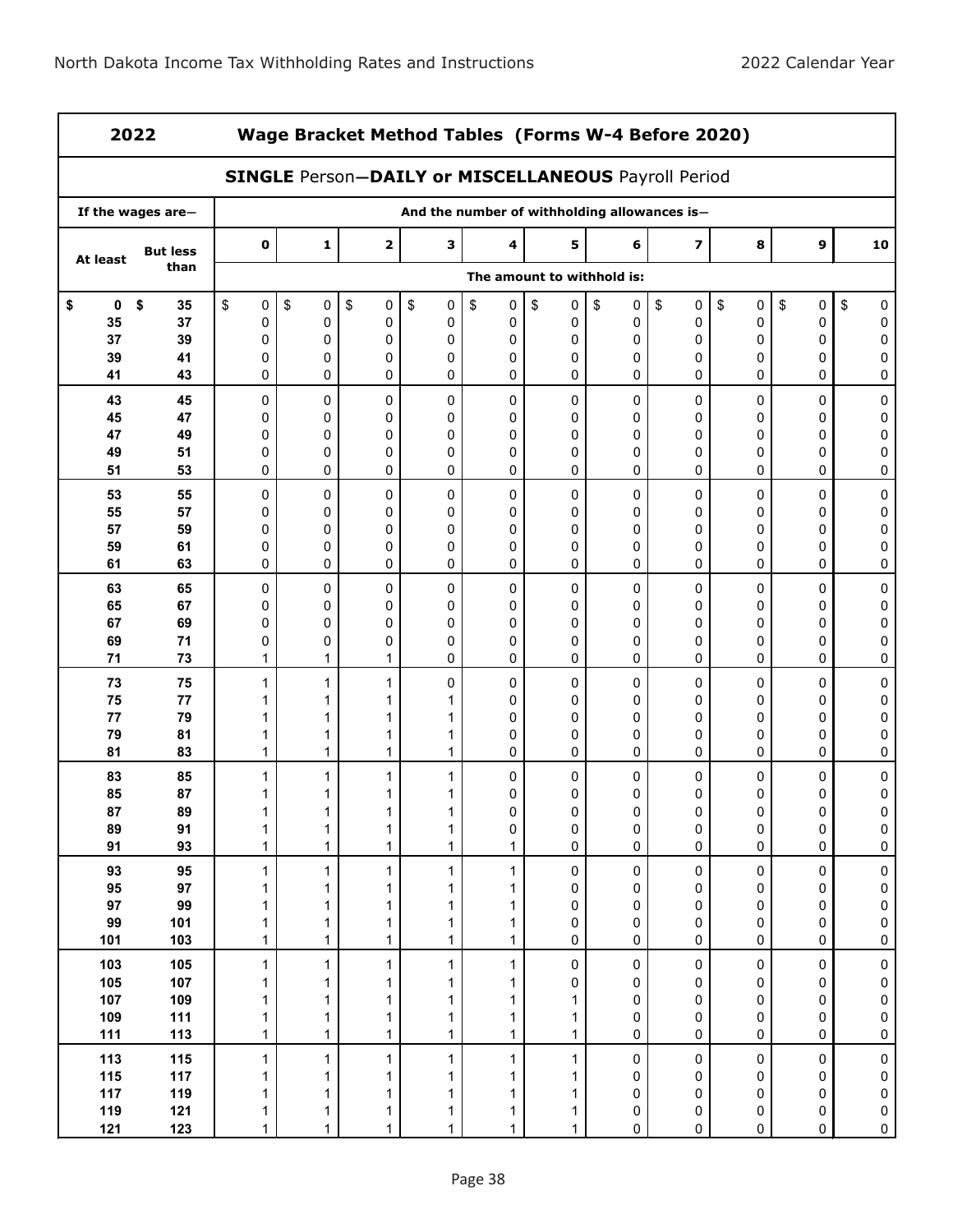| 2022       |                   |                                                            |                                                    |                              |                                                    |                                                    |                              | Wage Bracket Method Tables (Forms W-4 Before 2020) |                                                    |                                                    |                                           |                                            |
|------------|-------------------|------------------------------------------------------------|----------------------------------------------------|------------------------------|----------------------------------------------------|----------------------------------------------------|------------------------------|----------------------------------------------------|----------------------------------------------------|----------------------------------------------------|-------------------------------------------|--------------------------------------------|
|            |                   | <b>SINGLE Person-DAILY or MISCELLANEOUS Payroll Period</b> |                                                    |                              |                                                    |                                                    |                              |                                                    |                                                    |                                                    |                                           |                                            |
|            | If the wages are- |                                                            |                                                    |                              |                                                    |                                                    |                              | And the number of withholding allowances is-       |                                                    |                                                    |                                           |                                            |
| At least   | <b>But less</b>   | 0                                                          | 1                                                  | $\mathbf{2}$                 | 3                                                  | 4                                                  | 5                            | 6                                                  | $\overline{\mathbf{z}}$                            | 8                                                  | 9                                         | 10                                         |
|            | than              |                                                            |                                                    |                              |                                                    |                                                    | The amount to withhold is:   |                                                    |                                                    |                                                    |                                           |                                            |
| \$<br>123  | \$<br>125         | \$<br>1                                                    | \$<br>1                                            | \$<br>1                      | \$<br>1                                            | \$<br>1                                            | $\sqrt{2}$<br>1              | \$<br>0                                            | \$<br>0                                            | \$<br>$\mathbf 0$                                  | \$<br>0                                   | \$<br>0                                    |
| 125        | 127               | 1                                                          |                                                    | 1                            | 1                                                  | 1                                                  |                              |                                                    | $\mathbf 0$                                        | 0                                                  | 0                                         | 0                                          |
| 127        | 129               | 1                                                          | 1                                                  | 1                            | 1                                                  | 1                                                  |                              |                                                    | 0                                                  | 0                                                  | 0                                         | 0                                          |
| 129<br>131 | 131<br>133        | 1                                                          | 1                                                  | 1                            | 1<br>1                                             | 1<br>1                                             | 1                            | 1                                                  | 0<br>0                                             | 0<br>0                                             | 0<br>0                                    | 0<br>0                                     |
| 133        | 135               | 1                                                          | 1                                                  | 1                            | $\mathbf{1}$                                       | 1                                                  | $\mathbf{1}$                 | 1                                                  | 0                                                  | 0                                                  | 0                                         | 0                                          |
| 135        | 137               |                                                            |                                                    |                              | 1                                                  | 1                                                  | 1                            |                                                    | 0                                                  | 0                                                  | 0                                         | 0                                          |
| 137        | 139               |                                                            |                                                    |                              | 1                                                  | 1                                                  | 1                            |                                                    | 0                                                  | 0                                                  | 0                                         | 0                                          |
| 139        | 141               | 1                                                          | 1                                                  | 1                            | 1                                                  | 1                                                  | 1                            |                                                    | 0                                                  | 0                                                  | 0                                         | 0                                          |
| 141        | 143               | 1                                                          | 1                                                  | 1                            | $\mathbf{1}$                                       | 1                                                  | 1                            | 1                                                  | 1                                                  | 0                                                  | 0                                         | 0                                          |
| 143        | 145               | 1                                                          | 1                                                  | 1                            | $\mathbf{1}$                                       | 1                                                  | $\mathbf{1}$                 | 1                                                  | 1                                                  | 0                                                  | 0                                         | 0                                          |
| 145        | 147               |                                                            | 1                                                  | 1                            | 1                                                  | 1                                                  | 1                            |                                                    | 1                                                  | 0                                                  | 0                                         | 0                                          |
| 147        | 149               | 1                                                          | 1                                                  | 1                            | 1                                                  | 1                                                  | 1                            | 1                                                  | 1                                                  | 0                                                  | 0                                         | 0                                          |
| 149        | 151               | 1                                                          |                                                    | 1                            | 1                                                  | 1                                                  |                              |                                                    | 1                                                  | 0                                                  | 0                                         | 0                                          |
| 151        | 153               | 1                                                          | 1                                                  | 1                            | 1                                                  | 1                                                  | 1                            | 1                                                  | 1                                                  | 0                                                  | 0                                         | 0                                          |
| 153        | 155               | 1                                                          | $\mathbf{1}$                                       | 1                            | $\mathbf{1}$                                       | 1                                                  | 1                            | 1                                                  | 1                                                  | 0                                                  | 0                                         | 0                                          |
| 155        | 157               | 1                                                          | 1                                                  | 1                            | 1                                                  | 1                                                  | 1                            |                                                    | 1                                                  | 0                                                  | 0                                         | 0                                          |
| 157        | 159               | 1                                                          | 1                                                  | 1                            | 1                                                  | 1                                                  | 1                            | 1                                                  | 1                                                  | 1                                                  | 0                                         | 0                                          |
| 159        | 161               | 1                                                          | 1<br>$\mathbf 2$                                   | 1                            | 1<br>$\overline{c}$                                | 1                                                  | 1<br>$\overline{c}$          | 1                                                  | 1<br>$\overline{c}$                                | 1                                                  | 0                                         | 0                                          |
| 161        | 163               | $\overline{c}$                                             |                                                    | 2                            |                                                    | 2                                                  |                              | 2                                                  |                                                    | $\boldsymbol{2}$                                   | 0                                         | 0                                          |
| 163<br>165 | 165<br>167        | 2<br>2                                                     | $\overline{\mathbf{c}}$<br>$\overline{\mathbf{c}}$ | 2<br>$\overline{\mathbf{c}}$ | $\overline{\mathbf{c}}$<br>$\overline{\mathbf{c}}$ | $\overline{\mathbf{c}}$<br>2                       | 2<br>2                       | $\overline{c}$<br>$\overline{\mathbf{c}}$          | $\overline{\mathbf{c}}$<br>$\overline{\mathbf{c}}$ | $\overline{\mathbf{c}}$<br>$\overline{\mathbf{c}}$ | 0<br>0                                    | $\pmb{0}$<br>0                             |
| 167        | 169               | 2                                                          | $\boldsymbol{2}$                                   | 2                            | $\overline{c}$                                     | 2                                                  | 2                            | 2                                                  | $\overline{\mathbf{c}}$                            | 2                                                  | 0                                         | 0                                          |
| 169        | 171               | 2                                                          | 2                                                  | 2                            | $\overline{\mathbf{c}}$                            | 2                                                  | 2                            | 2                                                  | 2                                                  | $\boldsymbol{2}$                                   | 0                                         | 0                                          |
| 171        | 173               | 2                                                          | $\overline{c}$                                     | 2                            | $\overline{c}$                                     | 2                                                  | 2                            | 2                                                  | $\overline{2}$                                     | 2                                                  | 0                                         | 0                                          |
| 173        | 175               | 2                                                          | $\overline{\mathbf{c}}$                            | 2                            | 2                                                  | $\overline{\mathbf{c}}$                            | 2                            | $\boldsymbol{2}$                                   | 2                                                  | $\boldsymbol{2}$                                   | $\overline{\mathbf{c}}$                   | $\pmb{0}$                                  |
| 175        | 177               | 2                                                          | $\overline{\mathbf{c}}$                            | $\overline{\mathbf{c}}$      | $\overline{\mathbf{c}}$                            | 2                                                  | 2                            | 2                                                  | 2                                                  | 2                                                  | 2                                         | 0                                          |
| 177        | 179               | $\overline{\mathbf{c}}$                                    | $\overline{\mathbf{c}}$                            | $\overline{\mathbf{c}}$      | $\overline{\mathbf{c}}$                            | $\boldsymbol{2}$                                   | $\overline{\mathbf{c}}$      | $\boldsymbol{2}$                                   | $\boldsymbol{2}$                                   | $\sqrt{2}$                                         | $\overline{\mathbf{c}}$                   | $\boldsymbol{0}$                           |
| 179<br>181 | 181<br>183        | 2                                                          | $\overline{\mathbf{c}}$<br>$\overline{\mathbf{c}}$ | 2<br>2                       | 2<br>$\overline{c}$                                | $\overline{\mathbf{c}}$<br>$\overline{\mathbf{c}}$ | $\overline{\mathbf{c}}$<br>2 | $\overline{\mathbf{c}}$<br>$\overline{a}$          | $\overline{\mathbf{c}}$<br>$\overline{c}$          | 2<br>2                                             | $\overline{\mathbf{c}}$<br>$\overline{c}$ | $\pmb{0}$<br>$\pmb{0}$                     |
|            |                   | 2                                                          |                                                    |                              |                                                    |                                                    |                              |                                                    |                                                    |                                                    |                                           |                                            |
| 183        | 185               | $\mathbf{2}$                                               | $\overline{c}$                                     | $\overline{2}$               | $\overline{\mathbf{c}}$                            | $\sqrt{2}$                                         | $\overline{a}$               | $\overline{c}$                                     | $\overline{c}$                                     | $\sqrt{2}$                                         | $\overline{c}$                            | $\mathbf 0$                                |
| 185<br>187 | 187<br>189        | $\overline{\mathbf{c}}$                                    | $\overline{\mathbf{c}}$<br>$\overline{\mathbf{c}}$ | 2<br>2                       | $\overline{\mathbf{c}}$<br>$\boldsymbol{2}$        | $\overline{\mathbf{c}}$                            | 2                            | $\overline{\mathbf{c}}$                            | $\sqrt{2}$<br>$\overline{\mathbf{c}}$              | $\overline{\mathbf{c}}$                            | $\overline{c}$                            | $\pmb{0}$                                  |
| 189        | 191               | $\overline{\mathbf{c}}$<br>$\overline{\mathbf{c}}$         | $\overline{\mathbf{c}}$                            | 2                            | $\overline{\mathbf{c}}$                            | $\overline{\mathbf{c}}$<br>$\overline{\mathbf{c}}$ | 2<br>2                       | $\overline{\mathbf{c}}$<br>$\overline{\mathbf{c}}$ | $\overline{\mathbf{c}}$                            | $\overline{\mathbf{c}}$<br>$\overline{\mathbf{c}}$ | 2<br>$\overline{c}$                       | $\pmb{0}$<br>$\pmb{0}$                     |
| 191        | 193               | $\boldsymbol{2}$                                           | $\overline{c}$                                     | $\overline{\mathbf{c}}$      | $\overline{a}$                                     | $\overline{\mathbf{c}}$                            | $\overline{c}$               | $\overline{c}$                                     | $\sqrt{2}$                                         | $\overline{\mathbf{c}}$                            | $\overline{a}$                            | $\overline{2}$                             |
| 193        | 195               | $\sqrt{2}$                                                 | $\mathbf 2$                                        | $\overline{a}$               | $\overline{\mathbf{c}}$                            | $\sqrt{2}$                                         | $\overline{c}$               | $\overline{c}$                                     | $\boldsymbol{2}$                                   | $\overline{c}$                                     | $\overline{\mathbf{c}}$                   |                                            |
| 195        | 197               | $\overline{\mathbf{c}}$                                    | $\overline{\mathbf{c}}$                            | 2                            | $\overline{c}$                                     | $\overline{\mathbf{c}}$                            | 2                            | $\overline{\mathbf{c}}$                            | $\overline{c}$                                     | 2                                                  | $\overline{c}$                            | $\begin{array}{c} 2 \\ 2 \\ 2 \end{array}$ |
| 197        | 199               | $\overline{\mathbf{c}}$                                    | $\mathbf 2$                                        | 2                            | $\overline{\mathbf{c}}$                            | $\overline{\mathbf{c}}$                            | $\overline{\mathbf{c}}$      | $\overline{\mathbf{c}}$                            | $\mathbf 2$                                        | $\boldsymbol{2}$                                   | $\overline{\mathbf{c}}$                   |                                            |
| 199        | 201               | $\overline{\mathbf{c}}$                                    | $\overline{\mathbf{c}}$                            | 2                            | $\overline{\mathbf{c}}$                            | $\overline{\mathbf{c}}$                            | 2                            | $\overline{\mathbf{c}}$                            | $\sqrt{2}$                                         | $\overline{\mathbf{c}}$                            | $\overline{\mathbf{c}}$                   |                                            |
| 201        | 203               | $\mathbf{2}$                                               | $\overline{c}$                                     | $\overline{\mathbf{c}}$      | $\overline{c}$                                     | $\sqrt{2}$                                         | $\overline{c}$               | $\overline{c}$                                     | $\overline{c}$                                     | $\overline{\mathbf{c}}$                            | $\overline{a}$                            | $\frac{2}{2}$                              |
| 203        | 205               | $\sqrt{2}$                                                 | $\overline{c}$                                     | $\overline{c}$               | $\mathbf 2$                                        | $\sqrt{2}$                                         | $\overline{c}$               | $\sqrt{2}$                                         | $\sqrt{2}$                                         | $\sqrt{2}$                                         | $\overline{c}$                            |                                            |
| 205        | 207               | $\overline{\mathbf{c}}$                                    | $\overline{\mathbf{c}}$                            | 2                            | 2                                                  | $\overline{\mathbf{c}}$                            | $\overline{\mathbf{c}}$      | $\overline{\mathbf{c}}$                            | $\boldsymbol{2}$                                   | $\overline{\mathbf{c}}$                            | $\overline{\mathbf{c}}$                   | $\begin{array}{c} 2 \\ 2 \\ 2 \end{array}$ |
| 207        | 209               | $\overline{\mathbf{c}}$                                    | $\overline{\mathbf{c}}$                            | 2                            | $\overline{\mathbf{c}}$                            | $\overline{\mathbf{c}}$                            | $\overline{\mathbf{c}}$      | $\overline{\mathbf{c}}$                            | $\overline{c}$                                     | $\overline{\mathbf{c}}$                            | $\overline{\mathbf{c}}$                   |                                            |
| 209        | 211               | $\overline{\mathbf{c}}$                                    | $\overline{\mathbf{c}}$                            | $\overline{\mathbf{c}}$      | $\overline{\mathbf{c}}$                            | $\overline{\mathbf{c}}$                            | $\overline{c}$               | $\overline{\mathbf{c}}$                            | $\boldsymbol{2}$                                   | $\overline{\mathbf{c}}$                            | $\overline{\mathbf{c}}$                   | $\frac{2}{2}$                              |
| 211        | 213               | $\mathbf{2}$                                               | $\overline{\mathbf{c}}$                            | 2                            | $\overline{a}$                                     | 2                                                  | $\overline{c}$               | $\overline{c}$                                     | $\sqrt{2}$                                         | $\mathbf{2}$                                       | $\overline{a}$                            |                                            |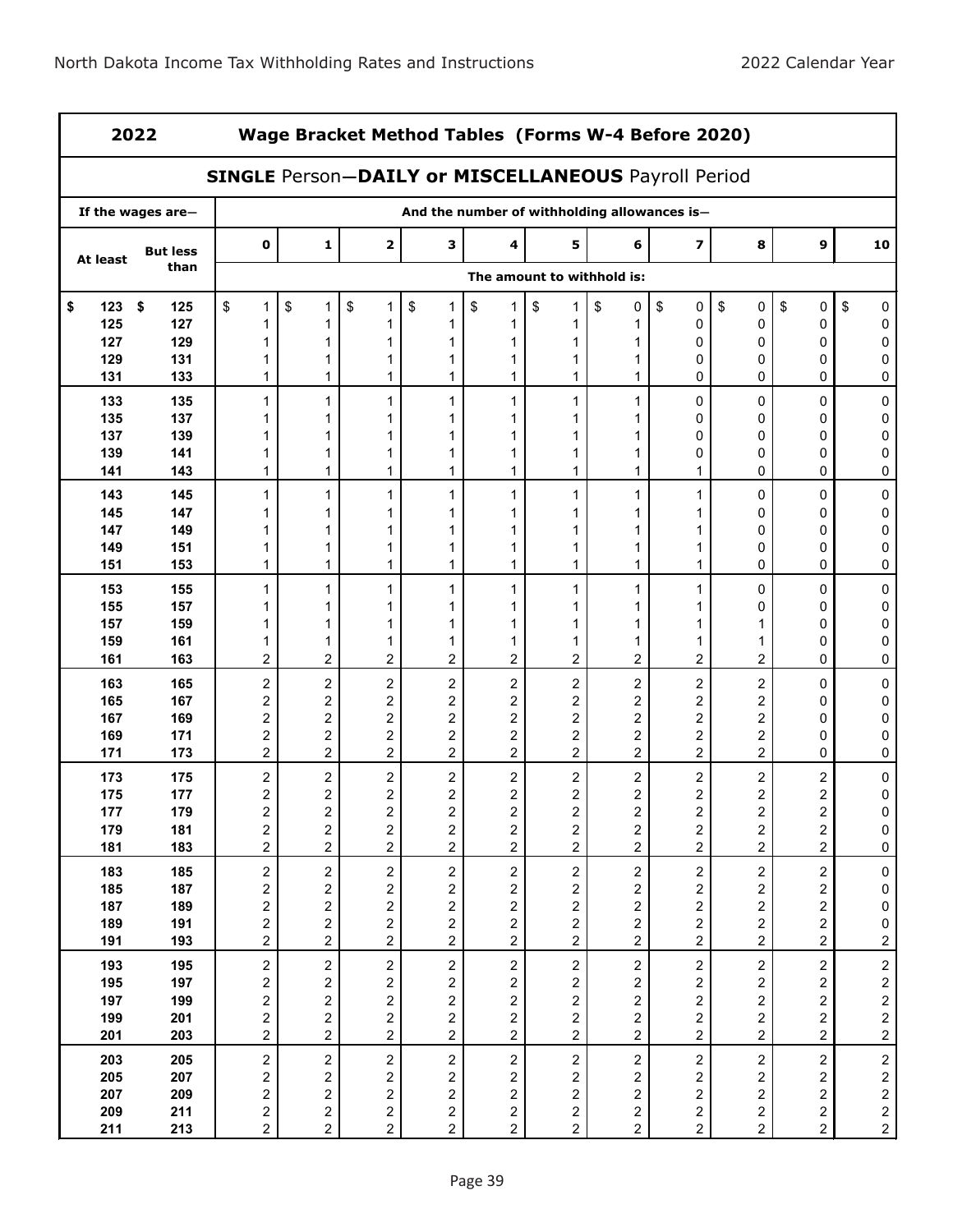| 2022        |                   |                                                            | Wage Bracket Method Tables (Forms W-4 Before 2020) |                                             |                                                    |                               |                            |                               |                           |                              |                                                    |                                                 |
|-------------|-------------------|------------------------------------------------------------|----------------------------------------------------|---------------------------------------------|----------------------------------------------------|-------------------------------|----------------------------|-------------------------------|---------------------------|------------------------------|----------------------------------------------------|-------------------------------------------------|
|             |                   | <b>SINGLE Person-DAILY or MISCELLANEOUS Payroll Period</b> |                                                    |                                             |                                                    |                               |                            |                               |                           |                              |                                                    |                                                 |
|             | If the wages are- |                                                            |                                                    |                                             | And the number of withholding allowances is-       |                               |                            |                               |                           |                              |                                                    |                                                 |
| At least    | <b>But less</b>   | 0                                                          | 1                                                  | 2                                           | з                                                  | 4                             | 5                          | 6                             | $\overline{\mathbf{z}}$   | 8                            | 9                                                  | 10                                              |
|             | than              |                                                            |                                                    |                                             |                                                    |                               | The amount to withhold is: |                               |                           |                              |                                                    |                                                 |
| 213<br>\$   | \$<br>215         | \$<br>$\boldsymbol{2}$                                     | \$<br>$\boldsymbol{2}$                             | \$<br>$\boldsymbol{2}$                      | \$<br>$\mathbf{2}$                                 | \$<br>$\overline{\mathbf{c}}$ | \$<br>2                    | \$<br>$\overline{\mathbf{c}}$ | \$<br>2                   | \$<br>$\boldsymbol{2}$       | \$<br>$\overline{\mathbf{c}}$                      | \$<br>$\overline{\mathbf{c}}$                   |
| 215         | 217               | $\overline{\mathbf{c}}$                                    | $\overline{\mathbf{c}}$                            | $\overline{\mathbf{c}}$                     | $\overline{c}$                                     | $\overline{\mathbf{c}}$       | 2                          | 2                             | $\overline{\mathbf{c}}$   | $\overline{\mathbf{c}}$      | $\overline{\mathbf{c}}$                            | $\frac{2}{2}$                                   |
| 217<br>219  | 219<br>221        | $\overline{\mathbf{c}}$<br>$\boldsymbol{2}$                | $\boldsymbol{2}$<br>$\boldsymbol{2}$               | $\overline{\mathbf{c}}$<br>$\boldsymbol{2}$ | $\overline{\mathbf{c}}$<br>$\overline{\mathbf{c}}$ | 2<br>2                        | 2<br>2                     | 2<br>2                        | 2<br>$\overline{c}$       | $\overline{\mathbf{c}}$<br>2 | $\overline{\mathbf{c}}$<br>$\overline{\mathbf{c}}$ | $\overline{\mathbf{c}}$                         |
| 221         | 223               | 3                                                          | 3                                                  | 3                                           | $\overline{2}$                                     | $\overline{c}$                | $\overline{c}$             | 2                             | $\overline{c}$            | $\overline{c}$               | $\overline{2}$                                     | $\overline{a}$                                  |
| 223         | 225               | 3                                                          | 3                                                  | 3                                           | $\overline{c}$                                     | $\boldsymbol{2}$              | $\overline{\mathbf{c}}$    | $\overline{\mathbf{c}}$       | $\overline{\mathbf{c}}$   | $\boldsymbol{2}$             | $\overline{c}$                                     | $\overline{\mathbf{c}}$                         |
| 225         | 227               | 3                                                          | 3                                                  | 3                                           | $\overline{\mathbf{c}}$                            | 2                             | 2                          | 2                             | 2                         | $\overline{\mathbf{c}}$      | 2                                                  |                                                 |
| 227         | 229               | 3                                                          | 3                                                  | 3                                           | $\overline{\mathbf{c}}$                            | $\overline{\mathbf{c}}$       | 2                          | $\overline{\mathbf{c}}$       | $\overline{c}$            | $\overline{\mathbf{c}}$      | $\overline{c}$                                     | $\begin{array}{c} 2 \\ 2 \\ 2 \end{array}$      |
| 229         | 231               | 3                                                          | 3                                                  | 3                                           | $\overline{\mathbf{c}}$                            | $\overline{\mathbf{c}}$       | 2                          | 2                             | 2                         | 2                            | $\overline{c}$                                     |                                                 |
| 231         | 233               | 3                                                          | 3                                                  | 3                                           | $\overline{c}$                                     | $\overline{c}$                | $\overline{\mathbf{c}}$    | $\overline{c}$                | $\overline{c}$            | $\overline{c}$               | $\overline{c}$                                     | $\overline{c}$                                  |
| 233         | 235               | 3                                                          | 3                                                  | 3                                           | $\overline{c}$                                     | $\boldsymbol{2}$              | $\overline{\mathbf{c}}$    | $\mathbf 2$                   | $\boldsymbol{2}$          | $\boldsymbol{2}$             | $\overline{c}$                                     | $\overline{\mathbf{c}}$                         |
| 235         | 237               | 3                                                          | 3                                                  | 3                                           | 3                                                  | 2                             | $\overline{\mathbf{c}}$    | $\boldsymbol{2}$              | $\overline{\mathbf{c}}$   | $\overline{\mathbf{c}}$      | 2                                                  |                                                 |
| 237         | 239               | 3                                                          | 3                                                  | 3                                           | 3                                                  | $\overline{\mathbf{c}}$       | 2                          | 2                             | $\overline{\mathbf{c}}$   | $\overline{\mathbf{c}}$      | 2                                                  | $\begin{array}{c} 2 \\ 2 \\ 2 \end{array}$      |
| 239         | 241               | 3                                                          | 3                                                  | 3                                           | 3                                                  | 2                             | 2                          | 2                             | 2                         | 2                            | 2                                                  |                                                 |
| 241         | 243               | 3                                                          | 3                                                  | 3                                           | 3                                                  | $\overline{c}$                | $\overline{c}$             | 2                             | $\overline{c}$            | 2                            | $\overline{c}$                                     | $\overline{\mathbf{c}}$                         |
| 243         | 245               | 3                                                          | 3                                                  | 3                                           | 3                                                  | $\boldsymbol{2}$              | 2                          | $\boldsymbol{2}$              | $\overline{\mathbf{c}}$   | $\boldsymbol{2}$             | $\overline{c}$                                     | $\overline{c}$                                  |
| 245         | 247               | 3                                                          | 3                                                  | 3                                           | 3                                                  | 2                             | $\overline{\mathbf{c}}$    | $\overline{\mathbf{c}}$       | $\overline{\mathbf{c}}$   | $\boldsymbol{2}$             | $\overline{\mathbf{c}}$                            | $\begin{array}{c} 2 \\ 2 \\ 2 \end{array}$      |
| 247         | 249               | 3                                                          | 3                                                  | 3                                           | 3                                                  | $\overline{\mathbf{c}}$       | $\boldsymbol{2}$           | 2                             | 2                         | $\overline{\mathbf{c}}$      | 2                                                  |                                                 |
| 249         | 251               | 3                                                          | 3                                                  | 3                                           | 3                                                  | 2                             | 2                          | 2                             | $\overline{c}$            | $\overline{\mathbf{c}}$      | 2                                                  |                                                 |
| 251         | 253               | 3                                                          | 3                                                  | 3                                           | 3                                                  | 3                             | $\overline{2}$             | $\overline{2}$                | $\overline{2}$            | $\overline{2}$               | $\overline{a}$                                     | $\overline{c}$                                  |
| 253         | 255               | 3                                                          | 3                                                  | 3                                           | 3                                                  | 3                             | 3                          | 3                             | 3                         | 3                            | 3                                                  | 3                                               |
| 255<br>257  | 257               | 3                                                          | 3<br>$\ensuremath{\mathsf{3}}$                     | 3                                           | 3<br>3                                             | 3                             | 3                          | 3                             | 3<br>3                    | 3                            | 3                                                  | 3                                               |
| 259         | 259<br>261        | 3<br>3                                                     | 3                                                  | 3<br>3                                      | 3                                                  | 3<br>3                        | 3<br>3                     | 3<br>3                        | 3                         | 3<br>3                       | 3<br>3                                             | 3<br>3                                          |
| 261         | 263               | 3                                                          | 3                                                  | 3                                           | 3                                                  | 3                             | 3                          | 3                             | 3                         | 3                            | 3                                                  | 3                                               |
| 263         | 265               | 3                                                          | 3                                                  | 3                                           | 3                                                  | 3                             | 3                          | 3                             | 3                         | 3                            | 3                                                  | 3                                               |
| 265         | 267               | 3                                                          | 3                                                  | 3                                           | 3                                                  | 3                             | 3                          | 3                             | 3                         | 3                            | 3                                                  | 3                                               |
| 267         | 269               | 3                                                          | 3                                                  | 3                                           | 3                                                  | 3                             | 3                          | 3                             | 3                         | $\mathsf 3$                  | $\ensuremath{\mathsf{3}}$                          | $\ensuremath{\mathsf{3}}$                       |
| 269         | 271               | 3                                                          | 3                                                  | 3                                           | 3                                                  | 3                             | 3                          | 3                             | 3                         | 3                            | 3                                                  | $\mathbf{3}$                                    |
| 271         | 273               | 4                                                          | 4                                                  | 4                                           | 4                                                  | 4                             | 4                          | 3                             | 3                         | 3                            | 3                                                  | $\overline{3}$                                  |
| 273         | 275               | 4                                                          | 4                                                  | 4                                           | 4                                                  | 4                             | 4                          | 3                             | 3                         | 3                            | $\mathbf{3}$                                       |                                                 |
| ${\bf 275}$ | 277               | 4                                                          | 4                                                  | 4                                           | 4                                                  | 4                             | 4                          | 3                             | 3                         | 3                            | 3                                                  | $\frac{3}{3}$                                   |
| 277         | 279               | 4                                                          | 4                                                  | 4                                           | 4                                                  | 4                             | 4                          | 3                             | 3                         | 3                            | 3                                                  | $\mathbf{3}$                                    |
| 279         | 281               | 4                                                          | 4                                                  | 4                                           | 4                                                  | 4                             | 4                          | 3                             | 3                         | 3                            | 3                                                  | $\frac{3}{3}$                                   |
| 281         | 283               | 4                                                          | 4                                                  | 4                                           | 4                                                  | 4                             | 4                          | 3                             | 3                         | 3                            | 3                                                  |                                                 |
| 283         | 285               | 4                                                          | 4                                                  | 4                                           | 4                                                  | 4                             | 4                          | 3                             | $\ensuremath{\mathsf{3}}$ | $\mathsf 3$                  | $\mathbf{3}$                                       |                                                 |
| 285         | 287               | 4                                                          | 4                                                  | 4                                           | 4                                                  | 4                             | 4                          | 4                             | 3                         | 3                            | 3                                                  | $\begin{array}{c} 3 \\ 3 \\ 3 \end{array}$      |
| 287         | 289               | 4                                                          | 4                                                  | 4                                           | 4                                                  | 4                             | 4                          | 4                             | 3                         | 3                            | 3                                                  |                                                 |
| 289         | 291               | 4                                                          | 4                                                  | 4                                           | 4                                                  | 4                             | 4                          | 4                             | 3                         | 3                            | 3                                                  |                                                 |
| 291         | 293               | 4                                                          | 4                                                  | 4                                           | 4                                                  | 4                             | 4                          | 4                             | 3                         | 3                            | 3                                                  | 3                                               |
| 293         | 295               | 4                                                          | 4                                                  | 4                                           | 4                                                  | 4                             | 4                          | 4                             | 3                         | $\mathsf 3$                  | 3                                                  | $\begin{array}{c} 3 \\ 3 \\ 3 \\ 3 \end{array}$ |
| 295         | 297               | 4                                                          | 4                                                  | 4                                           | 4                                                  | 4                             | 4                          | 4                             | 3                         | 3                            | 3                                                  |                                                 |
| 297<br>299  | 299<br>301        | 4                                                          | 4                                                  | 4<br>4                                      | 4<br>4                                             | 4<br>4                        | 4                          | 4<br>4                        | 3<br>3                    | 3<br>3                       | 3<br>$\mathsf 3$                                   |                                                 |
| 301         | 303               | 4<br>4                                                     | 4<br>4                                             | 4                                           | 4                                                  | 4                             | 4<br>4                     | 4                             | 4                         | 3                            | $\mathbf{3}$                                       | $\mathfrak{S}$                                  |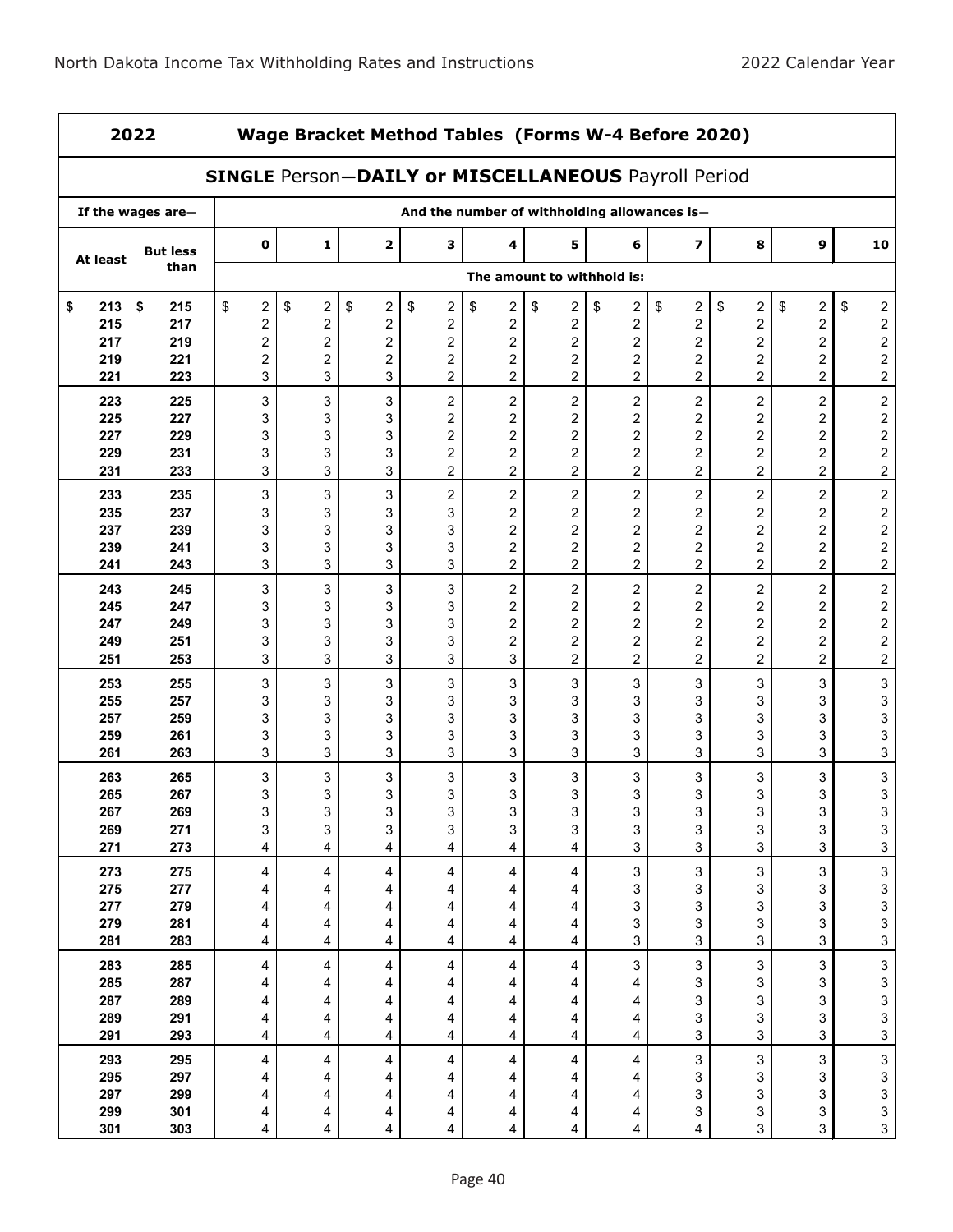| 2022<br>Wage Bracket Method Tables (Forms W-4 Before 2020) |                      |                            |                  |         |                  |                                                            |                                              |                  |             |         |                  |                  |                                            |
|------------------------------------------------------------|----------------------|----------------------------|------------------|---------|------------------|------------------------------------------------------------|----------------------------------------------|------------------|-------------|---------|------------------|------------------|--------------------------------------------|
|                                                            |                      |                            |                  |         |                  | <b>SINGLE Person-DAILY or MISCELLANEOUS Payroll Period</b> |                                              |                  |             |         |                  |                  |                                            |
|                                                            | If the wages are-    |                            |                  |         |                  |                                                            | And the number of withholding allowances is- |                  |             |         |                  |                  |                                            |
| At least                                                   | <b>But less</b>      |                            | $\mathbf 0$      | 1       | $\mathbf 2$      | 3                                                          | 4                                            | 5                | 6           | 7       | 8                | $\boldsymbol{9}$ | 10                                         |
|                                                            | than                 | The amount to withhold is: |                  |         |                  |                                                            |                                              |                  |             |         |                  |                  |                                            |
| \$<br>303                                                  | $\sqrt[6]{3}$<br>305 | \$                         | 4                | \$<br>4 | \$<br>4          | \$<br>4                                                    | \$<br>4                                      | \$<br>4          | \$<br>4     | \$<br>4 | \$<br>3          | \$<br>3          | \$<br>3                                    |
| 305<br>307                                                 | 307<br>309           |                            | 4<br>4           | 4<br>4  | 4<br>4           | 4<br>4                                                     | 4<br>4                                       | 4<br>4           | 4<br>4      | 4<br>4  | 3<br>3           | 3<br>3           | 3<br>3                                     |
| 309                                                        | 311                  |                            | 4                | 4       | 4                | 4                                                          | 4                                            | 4                | 4           | 4       | 3                | 3                | 3                                          |
| 311                                                        | 313                  |                            | 4                | 4       | 4                | 4                                                          | 4                                            | 4                | 4           | 4       | 3                | 3                | 3                                          |
| 313                                                        | 315                  |                            | 4                | 4       | 4                | 4                                                          | 4                                            | 4                | 4           | 4       | 3                | 3                | $\ensuremath{\mathsf{3}}$                  |
| 315                                                        | 317                  |                            | 4                | 4       | 4                | 4                                                          | 4                                            | 4                | 4           | 4       | 3                | 3                | 3                                          |
| 317                                                        | 319                  |                            | 4                | 4       | 4                | 4                                                          | 4                                            | 4                | 4           | 4       | 4                | 3                | 3                                          |
| 319                                                        | 321                  |                            | 5                | 5       | 5                | 5                                                          | 5                                            | 5                | 5           | 5       | 5                | 3                | 3                                          |
| 321                                                        | 323                  |                            | 5                | 5       | 5                | 5                                                          | 5                                            | 5                | 5           | 5       | 5                | 3                | 3                                          |
| 323                                                        | 325                  |                            | $\mathbf 5$      | 5       | 5                | 5                                                          | 5                                            | 5                | 5           | 5       | 5                | 3                | $\ensuremath{\mathsf{3}}$                  |
| 325                                                        | 327                  |                            | 5                | 5       | 5                | 5                                                          | 5                                            | 5                | 5           | 5       | 5                | 3                | 3                                          |
| 327                                                        | 329                  |                            | 5                | 5       | 5                | 5                                                          | 5                                            | 5                | 5           | 5       | 5                | 3                | 3                                          |
| 329<br>331                                                 | 331<br>333           |                            | 5<br>5           | 5<br>5  | 5<br>5           | 5<br>5                                                     | 5<br>5                                       | 5<br>5           | 5<br>5      | 5<br>5  | 5<br>5           | 3<br>3           | 3<br>3                                     |
|                                                            |                      |                            |                  |         |                  |                                                            |                                              |                  |             |         |                  |                  |                                            |
| 333<br>335                                                 | 335<br>337           |                            | 5<br>5           | 5<br>5  | 5<br>5           | 5<br>5                                                     | 5<br>5                                       | 5<br>5           | 5<br>5      | 5<br>5  | $\mathbf 5$<br>5 | 3<br>5           | $\mathbf{3}$<br>$\ensuremath{\mathsf{3}}$  |
| 337                                                        | 339                  |                            | 5                | 5       | 5                | 5                                                          | 5                                            | 5                | 5           | 5       | 5                | 5                | 3                                          |
| 339                                                        | 341                  |                            | 5                | 5       | 5                | 5                                                          | 5                                            | 5                | 5           | 5       | 5                | 5                | 3                                          |
| 341                                                        | 343                  |                            | 5                | 5       | 5                | 5                                                          | 5                                            | 5                | 5           | 5       | 5                | 5                | 3                                          |
| 343                                                        | 345                  |                            | 5                | 5       | 5                | 5                                                          | 5                                            | 5                | 5           | 5       | 5                | 5                | 4                                          |
| 345                                                        | 347                  |                            | 5                | 5       | 5                | 5                                                          | 5                                            | 5                | 5           | 5       | 5                | 5                | 4                                          |
| 347                                                        | 349                  |                            | 5                | 5       | 5                | 5                                                          | 5                                            | 5                | 5           | 5       | 5                | 5                | 4                                          |
| 349                                                        | 351                  |                            | 5                | 5       | 5                | 5                                                          | 5                                            | 5                | 5           | 5       | 5                | 5                | 4                                          |
| 351                                                        | 353                  |                            | 5                | 5       | 5                | 5                                                          | 5                                            | 5                | 5           | 5       | 5                | 5                | 5                                          |
| 353                                                        | 355                  |                            | 5                | 5       | 5                | 5                                                          | 5                                            | 5                | 5           | 5       | 5                | 5                | $\,$ 5 $\,$                                |
| 355                                                        | 357                  |                            | 5                | 5       | 5                | 5                                                          | 5                                            | 5                | 5           | 5       | 5                | 5                | 5                                          |
| 357<br>359                                                 | 359<br>361           |                            | $\mathbf 5$<br>5 | 5<br>5  | $\mathbf 5$<br>5 | 5<br>5                                                     | $\mathbf 5$<br>5                             | $\mathbf 5$<br>5 | 5<br>5      | 5<br>5  | 5<br>5           | 5<br>5           | $\,$ 5 $\,$<br>$\sqrt{5}$                  |
| 361                                                        | 363                  |                            | 5                | 5       | 5                | 5                                                          | 5                                            | 5                | 5           | 5       | 5                | 5                | 5                                          |
| 363                                                        | 365                  |                            | 5                | 5       | 5                | 5                                                          | 5                                            | 5                | $\mathbf 5$ | 5       | 5                | 5                |                                            |
| 365                                                        | 367                  |                            | 5                | 5       | 5                | 5                                                          | 5                                            | 5                | 5           | 5       | 5                | 5                | $\begin{array}{c} 5 \\ 5 \\ 5 \end{array}$ |
| 367                                                        | 369                  |                            | 5                | 5       | 5                | 5                                                          | 5                                            | 5                | 5           | 5       | 5                | 5                |                                            |
| 369                                                        | 371                  |                            | 6                | 6       | 6                | 6                                                          | 6                                            | 6                | 6           | 6       | 6                | 6                | 6                                          |
| 371                                                        | 373                  |                            | 6                | 6       | 6                | 6                                                          | 6                                            | 6                | 6           | 6       | 6                | 6                | 6                                          |
| 373                                                        | 375                  |                            | 6                | 6       | 6                | 6                                                          | 6                                            | 6                | 6           | 6       | 6                | 6                | $\,6\,$                                    |
| 375                                                        | 377                  |                            | 6                | 6       | 6                | 6                                                          | 6                                            | 6                | 6           | 6       | 6                | 6                | 6                                          |
| 377                                                        | 379                  |                            | 6                | 6       | 6                | 6                                                          | 6                                            | 6                | 6           | 6       | 6                | 6                | 6                                          |
| 379<br>381                                                 | 381<br>383           |                            | 6<br>6           | 6<br>6  | 6<br>6           | 6<br>6                                                     | 6<br>$\,6\,$                                 | 6<br>6           | 6<br>6      | 6<br>6  | 6<br>6           | 6<br>6           | 6<br>$\,6\,$                               |
|                                                            |                      |                            |                  |         |                  |                                                            |                                              |                  |             |         |                  |                  |                                            |
| 383                                                        | 385<br>387           |                            | 6                | 6       | 6                | $\,6\,$                                                    | 6                                            | 6                | 6           | 6       | 6                | 6                | $\,6$                                      |
| 385<br>387                                                 | 389                  |                            | 6<br>6           | 6<br>6  | 6<br>6           | 6<br>6                                                     | 6<br>6                                       | 6<br>6           | 6<br>6      | 6<br>6  | 6<br>6           | 6<br>6           | $\,6$<br>6                                 |
| 389                                                        | 391                  |                            | 6                | 6       | 6                | 6                                                          | 6                                            | 6                | 6           | 6       | 6                | 6                | $\,6\,$                                    |
| 391                                                        | 393                  |                            | 6                | 6       | 6                | 6                                                          | 6                                            | 6                | 6           | 6       | 6                | 6                | $6\phantom{.0}$                            |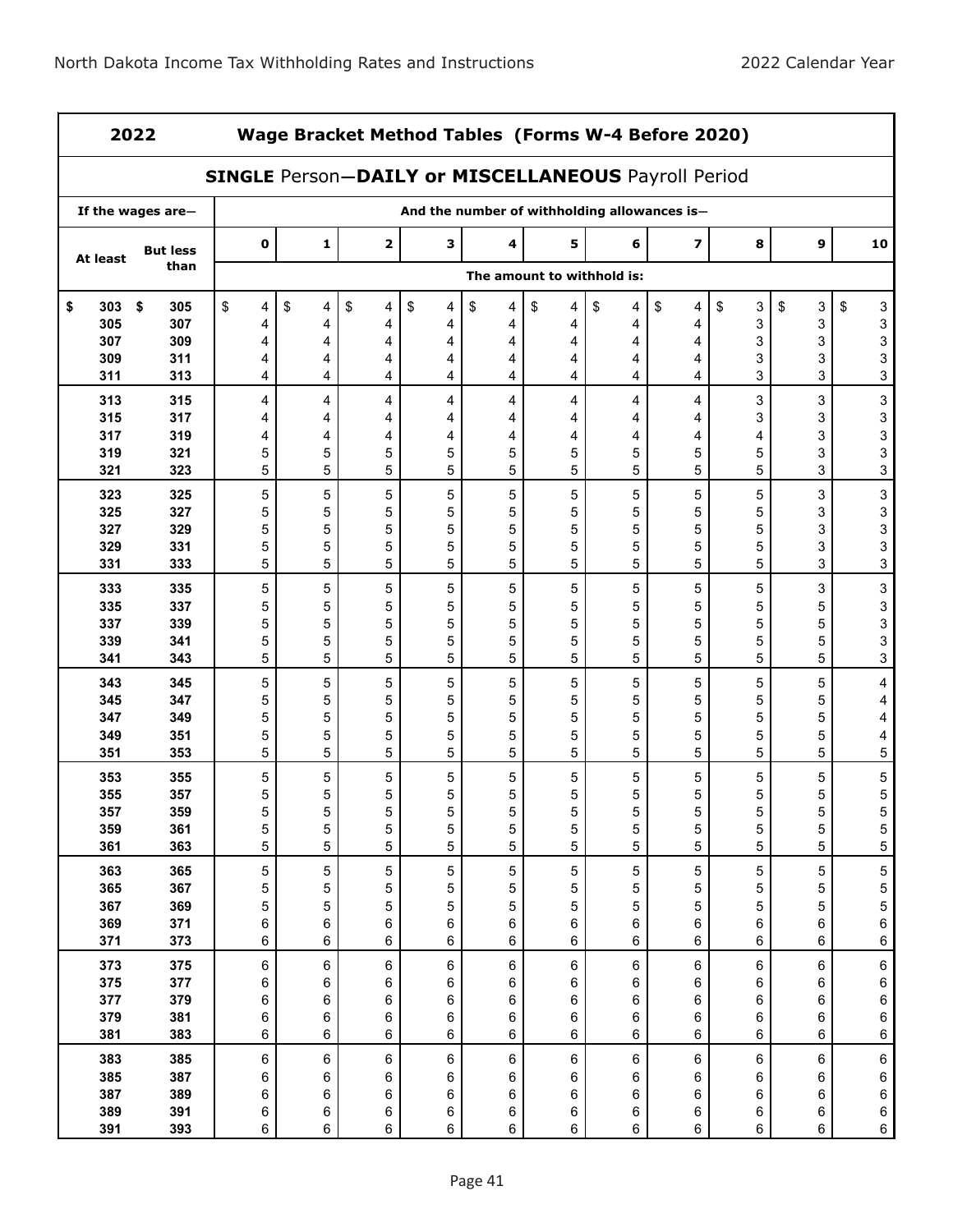| 2022       |                   |             | Wage Bracket Method Tables (Forms W-4 Before 2020)   |               |                                              |               |           |          |                         |                |                  |                        |  |
|------------|-------------------|-------------|------------------------------------------------------|---------------|----------------------------------------------|---------------|-----------|----------|-------------------------|----------------|------------------|------------------------|--|
|            |                   |             | MARRIED Person-DAILY or MISCELLANEOUS Payroll Period |               |                                              |               |           |          |                         |                |                  |                        |  |
|            | If the wages are- |             |                                                      |               | And the number of withholding allowances is- |               |           |          |                         |                |                  |                        |  |
| At least   | <b>But less</b>   | $\mathbf 0$ | $\mathbf{1}$                                         | $\mathbf{2}$  | 3                                            | 4             | 5         | 6        | $\overline{\mathbf{z}}$ | 8              | $\boldsymbol{9}$ | 10                     |  |
|            | than              |             | The amount to withhold is:                           |               |                                              |               |           |          |                         |                |                  |                        |  |
| \$<br>0    | \$<br>35          | \$<br>0     | \$<br>0                                              | \$<br>0       | \$<br>$\pmb{0}$                              | \$<br>0       | \$<br>0   | \$<br>0  | \$<br>0                 | \$<br>0        | \$<br>0          | \$<br>0                |  |
| 35<br>37   | 37<br>39          | 0<br>0      | 0<br>0                                               | 0<br>0        | 0<br>0                                       | 0<br>0        | 0<br>0    | 0<br>0   | 0<br>0                  | 0<br>0         | 0<br>0           | 0<br>0                 |  |
| 39         | 41                | 0           | 0                                                    | 0             | $\Omega$                                     | 0             | 0         | 0        | 0                       | 0              | 0                | 0                      |  |
| 41         | 43                | 0           | 0                                                    | 0             | 0                                            | 0             | 0         | 0        | 0                       | 0              | 0                | 0                      |  |
| 43         | 45                | 0           | 0                                                    | $\mathbf 0$   | 0                                            | 0             | 0         | 0        | 0                       | 0              | 0                | 0                      |  |
| 45<br>47   | 47<br>49          | 0<br>0      | 0<br>0                                               | $\Omega$<br>0 | $\Omega$<br>0                                | $\Omega$<br>0 | 0<br>0    | 0<br>0   | 0<br>0                  | 0<br>0         | 0<br>0           | 0<br>0                 |  |
| 49         | 51                | 0           | 0                                                    | 0             | 0                                            | 0             | 0         | 0        | 0                       | 0              | 0                | 0                      |  |
| 51         | 53                | 0           | 0                                                    | 0             | $\mathbf 0$                                  | 0             | 0         | 0        | 0                       | 0              | 0                | 0                      |  |
| 53         | 55                | 0           | 0                                                    | 0             | 0                                            | 0             | 0         | 0        | 0                       | 0              | 0                | 0                      |  |
| 55         | 57                | 0           | 0                                                    | $\Omega$      | $\Omega$                                     | 0             | 0         | 0        | 0                       | 0              | 0                | 0                      |  |
| 57<br>59   | 59<br>61          | 0<br>0      | 0<br>0                                               | $\Omega$<br>0 | 0<br>0                                       | 0<br>0        | 0<br>0    | 0<br>0   | 0<br>0                  | 0<br>0         | 0<br>0           | 0<br>0                 |  |
| 61         | 63                | 0           | 0                                                    | 0             | $\Omega$                                     | 0             | 0         | 0        | 0                       | 0              | 0                | 0                      |  |
| 63         | 65                | 0           | 0                                                    | 0             | 0                                            | 0             | 0         | 0        | 0                       | 0              | 0                | 0                      |  |
| 65         | 67                | 0           | 0                                                    | $\Omega$      | $\Omega$                                     | 0             | 0         | 0        | 0                       | 0              | 0                | 0                      |  |
| 67<br>69   | 69<br>71          | 0<br>0      | 0<br>0                                               | $\Omega$<br>0 | $\Omega$<br>0                                | 0<br>0        | 0<br>0    | 0<br>0   | 0<br>0                  | 0<br>0         | 0<br>0           | 0<br>0                 |  |
| 71         | 73                | 0           | $\mathbf 0$                                          | 0             | $\Omega$                                     | 0             | 0         | 0        | 0                       | 0              | 0                | 0                      |  |
| 73         | 75                | 0           | 0                                                    | 0             | 0                                            | 0             | 0         | 0        | 0                       | 0              | 0                | 0                      |  |
| 75         | 77                | 0           | 0                                                    | $\Omega$      | $\Omega$                                     | 0             | 0         | 0        | 0                       | 0              | 0                | 0                      |  |
| 77<br>79   | 79<br>81          | 0<br>0      | 0<br>0                                               | $\Omega$<br>0 | $\Omega$<br>0                                | $\Omega$<br>0 | 0<br>0    | 0<br>0   | 0<br>0                  | 0<br>0         | 0<br>0           | 0<br>0                 |  |
| 81         | 83                | 0           | 0                                                    | 0             | 0                                            | 0             | 0         | 0        | 0                       | 0              | 0                | 0                      |  |
| 83         | 85                | 0           | 0                                                    | 0             | 0                                            | 0             | 0         | 0        | 0                       | 0              | 0                | 0                      |  |
| 85         | 87                | 0           | 0                                                    | 0             | 0                                            | 0             | 0         | 0        | 0                       | 0              | 0                | 0                      |  |
| 87         | 89<br>91          | 0           | 0                                                    | $\Omega$      | 0                                            | 0             | 0         | $\Omega$ | $\Omega$                | 0              | O                | 0                      |  |
| 89<br>91   | 93                | 0<br>0      | 0<br>0                                               | 0<br>0        | 0<br>$\pmb{0}$                               | 0<br>0        | 0<br>0    | 0<br>0   | 0<br>0                  | 0<br>0         | 0<br>0           | 0<br>$\pmb{0}$         |  |
| 93         | 95                | 0           | 0                                                    | 0             | 0                                            | $\pmb{0}$     | 0         | 0        | 0                       | 0              | 0                | $\pmb{0}$              |  |
| 95         | 97                | 1           | 1                                                    | 1             | 0                                            | 0             | 0         | 0        | 0                       | 0              | 0                | $\pmb{0}$              |  |
| 97         | 99                | 1           | 1                                                    | 1             | 0                                            | 0             | 0         | 0        | 0                       | 0              | 0                | $\pmb{0}$              |  |
| 99<br>101  | 101<br>103        | 1<br>1      | 1<br>1                                               | 1<br>1        | 1<br>1                                       | 0<br>0        | 0<br>0    | 0<br>0   | 0<br>0                  | 0<br>0         | 0<br>0           | $\pmb{0}$<br>$\pmb{0}$ |  |
| 103        | 105               | 1           | 1                                                    | 1             | $\mathbf{1}$                                 | 0             | 0         | 0        | 0                       | 0              | 0                | $\pmb{0}$              |  |
| 105        | 107               | 1           | 1                                                    | 1             | 1                                            | 0             | 0         | 0        | 0                       | 0              | 0                | $\pmb{0}$              |  |
| 107        | 109               | 1           | 1                                                    | 1             | 1                                            | 0             | 0         | 0        | 0                       | 0              | 0                | $\pmb{0}$              |  |
| 109<br>111 | 111<br><b>113</b> | 1<br>1      | 1<br>1                                               | 1<br>1        | 1<br>1                                       | 0<br>0        | 0<br>0    | 0<br>0   | 0<br>0                  | 0<br>$\pmb{0}$ | 0<br>0           | $\pmb{0}$<br>$\pmb{0}$ |  |
| 113        | 115               | 1           | $\mathbf{1}$                                         | 1             | $\mathbf{1}$                                 | $\pmb{0}$     | $\pmb{0}$ | 0        | 0                       | $\pmb{0}$      | 0                | $\pmb{0}$              |  |
| 115        | $117$             | 1           | 1                                                    | 1             | 1                                            | 1             | 0         | 0        | 0                       | 0              | 0                | $\pmb{0}$              |  |
| 117        | 119               | 1           | 1                                                    | 1             | 1                                            | 1             | 0         | 0        | 0                       | 0              | 0                | $\pmb{0}$              |  |
| 119        | 121               | 1           | 1                                                    | 1             | 1                                            | 1             | 0         | 0        | 0                       | 0              | 0                | $\pmb{0}$              |  |
| 121        | 123               | 1           | 1                                                    | 1             | 1                                            | 1             | 0         | 0        | 0                       | 0              | 0                | $\pmb{0}$              |  |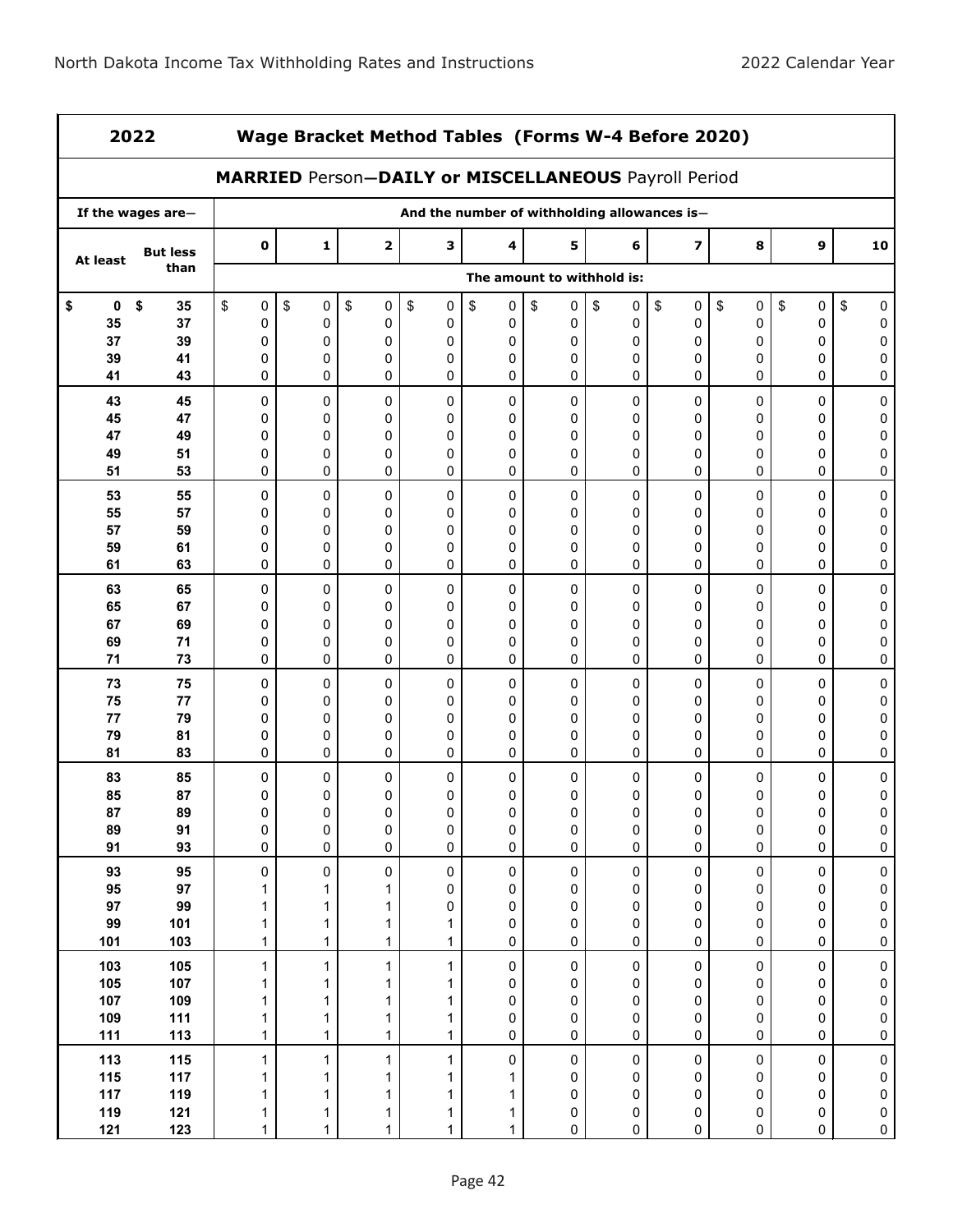| 2022      | Wage Bracket Method Tables (Forms W-4 Before 2020)   |                         |                         |                         |                                              |                         |                            |                         |                         |                         |                         |           |
|-----------|------------------------------------------------------|-------------------------|-------------------------|-------------------------|----------------------------------------------|-------------------------|----------------------------|-------------------------|-------------------------|-------------------------|-------------------------|-----------|
|           | MARRIED Person-DAILY or MISCELLANEOUS Payroll Period |                         |                         |                         |                                              |                         |                            |                         |                         |                         |                         |           |
|           | If the wages are-                                    |                         |                         |                         | And the number of withholding allowances is- |                         |                            |                         |                         |                         |                         |           |
| At least  | <b>But less</b>                                      | $\mathbf 0$             | 1                       | $\mathbf{2}$            | 3                                            | 4                       | 5                          | 6                       | $\overline{\mathbf{z}}$ | 8                       | 9                       | 10        |
|           | than                                                 |                         |                         |                         |                                              |                         | The amount to withhold is: |                         |                         |                         |                         |           |
| 123<br>\$ | \$<br>125                                            | \$<br>1                 | \$<br>1                 | \$<br>1                 | \$<br>1                                      | \$<br>1                 | \$<br>0                    | \$<br>0                 | \$<br>0                 | \$<br>$\pmb{0}$         | \$<br>0                 | \$<br>0   |
| 125       | 127                                                  | 1                       | 1                       |                         | 1                                            | 1                       | 0                          | 0                       | $\mathbf 0$             | 0                       | 0                       | 0         |
| 127       | 129                                                  |                         | 1                       | 1                       | 1                                            | 1                       | 0                          | 0                       | $\mathbf 0$             | 0                       | 0                       | 0         |
| 129       | 131                                                  |                         |                         |                         | 1                                            | 1                       | 0                          | 0                       | 0                       | 0                       | 0                       | 0         |
| 131       | 133                                                  | 1                       | 1                       | 1                       | 1                                            | 1                       | 0                          | 0                       | 0                       | 0                       | 0                       | 0         |
| 133       | 135                                                  | 1                       | 1                       | 1                       | 1                                            | 1                       | 1                          | 0                       | $\mathbf 0$             | 0                       | 0                       | 0         |
| 135       | 137                                                  |                         | 1                       | 1                       | 1                                            | 1                       | 1                          | 0                       | 0                       | 0                       | 0                       | 0         |
| 137       | 139                                                  |                         | 1                       | 1                       | 1                                            | 1                       | 1                          | 0                       | 0                       | 0                       | 0                       | 0         |
| 139       | 141                                                  | 1                       | 1                       | 1                       | 1                                            | 1                       | 1                          | 0                       | 0                       | 0                       | 0                       | 0         |
| 141       | 143                                                  | 1                       | 1                       | 1                       | 1                                            | 1                       | 1                          | 0                       | 0                       | 0                       | 0                       | 0         |
| 143       | 145                                                  | 1                       | 1                       | 1                       | 1                                            | 1                       | 1                          | 0                       | $\mathbf 0$             | 0                       | 0                       | 0         |
| 145       | 147                                                  |                         |                         |                         |                                              |                         |                            | $\mathbf{0}$            | $\mathbf{0}$            | $\Omega$                | 0                       | 0         |
| 147       | 149                                                  |                         | 1                       | 1                       | 1                                            | 1                       | 1                          | 0                       | 0                       | 0                       | 0                       | 0         |
| 149       | 151                                                  | 1                       | 1                       | 1                       | 1                                            | 1                       | 1                          | 1                       | 0                       | 0                       | 0                       | 0         |
| 151       | 153                                                  | 1                       | 1                       | 1                       | 1                                            | 1                       | 1                          | 1                       | 0                       | 0                       | 0                       | 0         |
| 153       | 155                                                  | 1                       | 1                       | 1                       | 1                                            | 1                       | 1                          | 1                       | $\mathbf 0$             | 0                       | 0                       | 0         |
| 155       | 157                                                  |                         |                         |                         |                                              |                         |                            |                         | 0                       | 0                       | 0                       | 0         |
| 157       | 159                                                  |                         | 1                       |                         | 1                                            | 1                       | 1                          | 1                       | $\mathbf 0$             | 0                       | 0                       | 0         |
| 159       | 161                                                  | 1                       | 1                       | 1                       | 1                                            | 1                       | 1                          | 1                       | 0                       | 0                       | 0                       | 0         |
| 161       | 163                                                  | 1                       | 1                       | 1                       | 1                                            | 1                       | 1                          | 1                       | 0                       | $\mathbf 0$             | 0                       | 0         |
| 163       | 165                                                  | 1                       | 1                       | 1                       | 1                                            | 1                       | 1                          | 1                       | 0                       | 0                       | 0                       | 0         |
| 165       | 167                                                  |                         | 1                       |                         | 1                                            | 1                       | 1                          |                         |                         | $\Omega$                | 0                       | 0         |
| 167       | 169                                                  |                         | 1                       | 1                       | 1                                            | 1                       | 1                          | 1                       | 1                       | 0                       | 0                       | 0         |
| 169       | 171                                                  | 1                       | 1                       | 1                       | 1                                            | 1                       | 1                          | 1                       | 1                       | 0                       | 0                       | 0         |
| 171       | 173                                                  | 1                       | 1                       | 1                       | 1                                            | 1                       | 1                          | 1                       | 1                       | 0                       | 0                       | 0         |
| 173       | 175                                                  | 1                       | 1                       | 1                       | 1                                            | 1                       | 1                          | 1                       | 1                       | 0                       | 0                       | 0         |
| 175       | 177                                                  |                         | 1                       | 1                       | 1                                            |                         | 1                          | 1                       | 1                       | 0                       | 0                       | 0         |
| 177       | 179                                                  |                         |                         |                         |                                              |                         |                            |                         |                         | 0                       | O                       | 0         |
| 179       | 181                                                  | 1                       | 1                       | 1                       | 1                                            | 1                       | 1                          | 1                       | 1                       | 0                       | 0                       | 0         |
| 181       | 183                                                  | 1                       | 1                       | $\mathbf 1$             | $\mathbf 1$                                  | $\mathbf{1}$            | 1                          | $\mathbf{1}$            | 1                       | 0                       | 0                       | $\pmb{0}$ |
| 183       | 185                                                  | $\mathbf{1}$            | 1                       | $\mathbf{1}$            | 1                                            | $\mathbf{1}$            | $\mathbf{1}$               | $\mathbf{1}$            | 1                       | 1                       | $\pmb{0}$               | $\pmb{0}$ |
| 185       | 187                                                  | $\overline{\mathbf{c}}$ | 1                       | 1                       | 1                                            | 1                       | 1                          | 1                       | 1                       | 1                       | 0                       | 0         |
| 187       | 189                                                  | $\overline{\mathbf{c}}$ | 2                       | 2                       | $\overline{\mathbf{c}}$                      | $\overline{\mathbf{c}}$ | 2                          | $\overline{\mathbf{c}}$ | $\overline{\mathbf{c}}$ | 2                       | 0                       | $\pmb{0}$ |
| 189       | 191                                                  | 2                       | 2                       | 2                       | $\overline{\mathbf{c}}$                      | $\overline{\mathbf{c}}$ | $\overline{\mathbf{c}}$    | $\overline{c}$          | $\overline{\mathbf{c}}$ | $\sqrt{2}$              | 0                       | $\pmb{0}$ |
| 191       | 193                                                  | $\overline{c}$          | $\overline{c}$          | $\overline{\mathbf{c}}$ | $\overline{c}$                               | $\overline{a}$          | $\overline{c}$             | $\overline{\mathbf{c}}$ | $\overline{c}$          | $\overline{c}$          | 0                       | 0         |
| 193       | 195                                                  | $\sqrt{2}$              | $\overline{c}$          | $\sqrt{2}$              | $\overline{\mathbf{c}}$                      | $\overline{c}$          | $\overline{c}$             | $\sqrt{2}$              | $\sqrt{2}$              | $\sqrt{2}$              | $\mathbf 0$             | $\pmb{0}$ |
| 195       | 197                                                  | $\overline{\mathbf{c}}$ | $\overline{\mathbf{c}}$ | $\overline{\mathbf{c}}$ | $\overline{\mathbf{c}}$                      | $\overline{\mathbf{c}}$ | 2                          | $\overline{\mathbf{c}}$ | $\overline{\mathbf{c}}$ | $\overline{\mathbf{c}}$ | 0                       | $\bf{0}$  |
| 197       | 199                                                  | $\overline{\mathbf{c}}$ | 2                       | $\overline{\mathbf{c}}$ | $\overline{\mathbf{c}}$                      | $\overline{\mathbf{c}}$ | $\overline{\mathbf{c}}$    | $\overline{\mathbf{c}}$ | $\overline{\mathbf{c}}$ | $\overline{\mathbf{c}}$ | 0                       | $\pmb{0}$ |
| 199       | 201                                                  | 2                       | $\overline{c}$          | 2                       | $\overline{\mathbf{c}}$                      | $\overline{\mathbf{c}}$ | $\overline{\mathbf{c}}$    | $\mathbf{2}$            | $\mathbf{2}$            | $\overline{\mathbf{c}}$ | 2                       | 0         |
| 201       | 203                                                  | $\overline{c}$          | $\overline{a}$          | $\overline{\mathbf{c}}$ | $\overline{a}$                               | $\overline{\mathbf{c}}$ | $\overline{a}$             | $\overline{\mathbf{c}}$ | $\overline{a}$          | $\overline{c}$          | $\overline{a}$          | 0         |
| 203       | 205                                                  | $\mathbf{2}$            | $\overline{c}$          | $\overline{2}$          | $\boldsymbol{2}$                             | $\overline{c}$          | $\overline{c}$             | $\overline{c}$          | $\boldsymbol{2}$        | $\overline{c}$          | $\overline{\mathbf{c}}$ | 0         |
| 205       | 207                                                  | 2                       | 2                       | 2                       | 2                                            | 2                       | 2                          | 2                       | $\overline{\mathbf{c}}$ | 2                       | 2                       | 0         |
| 207       | 209                                                  | 2                       | $\overline{\mathbf{c}}$ | 2                       | $\overline{\mathbf{c}}$                      | 2                       | $\overline{\mathbf{c}}$    | $\overline{\mathbf{c}}$ | $\overline{\mathbf{c}}$ | 2                       | 2                       | 0         |
| 209       | 211                                                  | $\overline{\mathbf{c}}$ | $\overline{c}$          | $\overline{\mathbf{c}}$ | $\sqrt{2}$                                   | $\overline{\mathbf{c}}$ | $\overline{c}$             | $\overline{\mathbf{c}}$ | $\overline{\mathbf{c}}$ | $\overline{\mathbf{c}}$ | $\overline{\mathbf{c}}$ | $\pmb{0}$ |
| 211       | 213                                                  | $\overline{a}$          | $\overline{a}$          | $\overline{c}$          | $\overline{c}$                               | $\overline{c}$          | $\overline{a}$             | $\overline{c}$          | $\overline{c}$          | $\overline{c}$          | $\overline{a}$          | $\pmb{0}$ |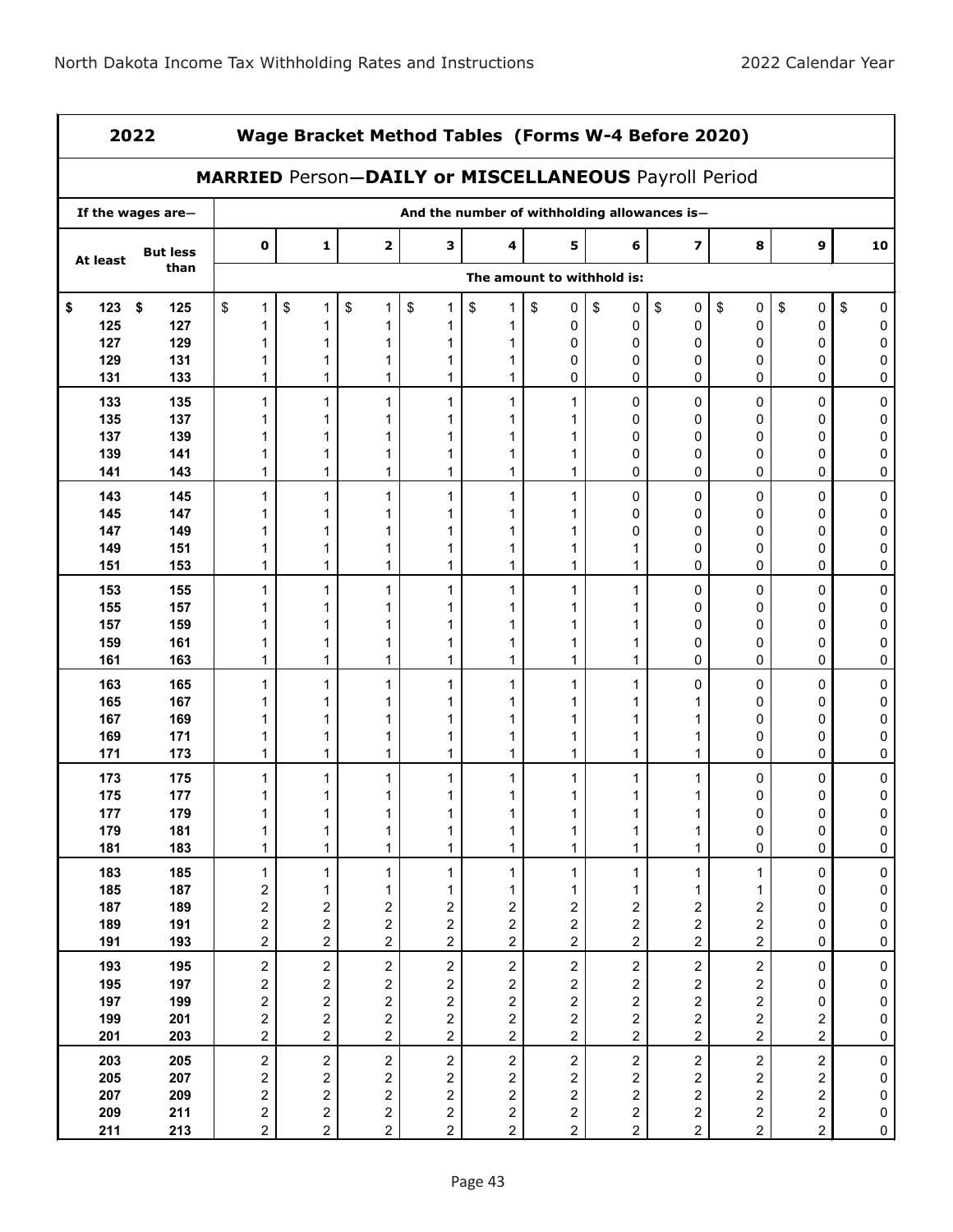|           | 2022<br>Wage Bracket Method Tables (Forms W-4 Before 2020) |                                                      |                         |                         |                               |                           |                         |                                              |                               |                               |                         |                                              |
|-----------|------------------------------------------------------------|------------------------------------------------------|-------------------------|-------------------------|-------------------------------|---------------------------|-------------------------|----------------------------------------------|-------------------------------|-------------------------------|-------------------------|----------------------------------------------|
|           |                                                            | MARRIED Person-DAILY or MISCELLANEOUS Payroll Period |                         |                         |                               |                           |                         |                                              |                               |                               |                         |                                              |
|           | If the wages are-                                          |                                                      |                         |                         |                               |                           |                         | And the number of withholding allowances is- |                               |                               |                         |                                              |
| At least  | <b>But less</b>                                            | $\mathbf 0$                                          | 1                       | $\overline{\mathbf{2}}$ | 3                             | 4                         | 5                       | 6                                            | $\overline{\mathbf{z}}$       | 8                             | 9                       | 10                                           |
|           | than                                                       |                                                      |                         |                         |                               |                           |                         | The amount to withhold is:                   |                               |                               |                         |                                              |
| \$<br>213 | \$<br>215                                                  | \$<br>2                                              | \$<br>2                 | \$<br>$\boldsymbol{2}$  | \$<br>$\overline{\mathbf{c}}$ | \$<br>2                   | \$<br>$\overline{a}$    | \$<br>$\overline{c}$                         | \$<br>$\overline{\mathbf{c}}$ | \$<br>$\overline{\mathbf{c}}$ | \$<br>$\overline{a}$    | \$<br>0                                      |
| 215       | 217                                                        | 2                                                    | $\overline{\mathbf{c}}$ | 2                       | $\overline{\mathbf{c}}$       | 2                         | 2                       | $\boldsymbol{2}$                             | $\overline{\mathbf{c}}$       | 2                             | $\overline{\mathbf{c}}$ |                                              |
| 217       | 219                                                        | 2                                                    | $\overline{\mathbf{c}}$ | $\overline{\mathbf{c}}$ | $\overline{c}$                | 2                         | $\overline{\mathbf{c}}$ | $\boldsymbol{2}$                             | $\boldsymbol{2}$              | $\boldsymbol{2}$              | $\boldsymbol{2}$        | $\begin{array}{c} 2 \\ 2 \\ 2 \end{array}$   |
| 219       | 221                                                        | 2                                                    | 2                       | $\overline{\mathbf{c}}$ | $\overline{c}$                | $\overline{\mathbf{c}}$   | $\overline{c}$          | $\boldsymbol{2}$                             | 2                             | $\boldsymbol{2}$              | $\overline{c}$          |                                              |
| 221       | 223                                                        | $\overline{2}$                                       | $\overline{2}$          | 2                       | $\overline{2}$                | $\overline{2}$            | $\overline{a}$          | $\overline{c}$                               | $\overline{2}$                | $\overline{a}$                | $\overline{a}$          | $\overline{c}$                               |
| 223       | 225                                                        | $\boldsymbol{2}$                                     | $\overline{c}$          | $\boldsymbol{2}$        | $\boldsymbol{2}$              | $\sqrt{2}$                | $\overline{c}$          | $\boldsymbol{2}$                             | $\overline{c}$                | $\overline{\mathbf{c}}$       | $\overline{c}$          | $\overline{\mathbf{c}}$                      |
| 225       | 227                                                        | $\overline{\mathbf{c}}$                              | $\overline{\mathbf{c}}$ | $\overline{\mathbf{c}}$ | $\overline{c}$                | 2                         | $\overline{c}$          | $\overline{\mathbf{c}}$                      | 2                             | $\overline{\mathbf{c}}$       | 2                       |                                              |
| 227       | 229                                                        | $\overline{\mathbf{c}}$                              | $\overline{\mathbf{c}}$ | $\overline{\mathbf{c}}$ | $\boldsymbol{2}$              | 2                         | $\overline{\mathbf{c}}$ | $\overline{\mathbf{c}}$                      | $\boldsymbol{2}$              | $\overline{\mathbf{c}}$       | $\boldsymbol{2}$        |                                              |
| 229       | 231                                                        | 2                                                    | $\overline{\mathbf{c}}$ | $\overline{\mathbf{c}}$ | $\overline{c}$                | 2                         | $\overline{c}$          | $\boldsymbol{2}$                             | $\overline{c}$                | $\overline{\mathbf{c}}$       | $\overline{c}$          | $\begin{array}{c} 2 \\ 2 \\ 2 \end{array}$   |
| 231       | 233                                                        | 2                                                    | $\overline{2}$          | $\overline{c}$          | $\overline{a}$                | $\overline{a}$            | $\overline{a}$          | $\overline{c}$                               | $\overline{2}$                | $\overline{2}$                | $\overline{a}$          |                                              |
| 233       | 235                                                        | $\overline{\mathbf{c}}$                              | $\overline{c}$          | $\boldsymbol{2}$        | $\overline{c}$                | $\sqrt{2}$                | $\overline{c}$          | $\boldsymbol{2}$                             | $\overline{c}$                | $\overline{\mathbf{c}}$       | $\overline{c}$          | $2222$<br>$222$                              |
| 235       | 237                                                        | 3                                                    | 3                       | 3                       | 3                             | $\overline{\mathbf{c}}$   | $\overline{c}$          | $\overline{\mathbf{c}}$                      | $\overline{c}$                | $\boldsymbol{2}$              | $\boldsymbol{2}$        |                                              |
| 237       | 239                                                        | 3                                                    | 3                       | 3                       | 3                             | 2                         | $\overline{c}$          | $\overline{\mathbf{c}}$                      | 2                             | 2                             | $\boldsymbol{2}$        |                                              |
| 239       | 241                                                        | 3                                                    | 3                       | 3                       | 3                             | 2                         | $\overline{\mathbf{c}}$ | 2                                            | $\boldsymbol{2}$              | $\overline{\mathbf{c}}$       | $\boldsymbol{2}$        |                                              |
| 241       | 243                                                        | 3                                                    | 3                       | 3                       | 3                             | $\overline{c}$            | $\overline{a}$          | $\overline{c}$                               | $\overline{2}$                | $\overline{a}$                | $\overline{a}$          |                                              |
| 243       | 245                                                        | 3                                                    | 3                       | 3                       | 3                             | $\boldsymbol{2}$          | $\overline{\mathbf{c}}$ | $\boldsymbol{2}$                             | $\overline{c}$                | $\overline{\mathbf{c}}$       | $\overline{c}$          | $\begin{array}{c} 2 \\ 2 \\ 2 \end{array}$   |
| 245       | 247                                                        | 3                                                    | 3                       | 3                       | 3                             | 2                         | $\overline{\mathbf{c}}$ | $\overline{\mathbf{c}}$                      | $\boldsymbol{2}$              | $\overline{\mathbf{c}}$       | $\boldsymbol{2}$        |                                              |
| 247       | 249                                                        | 3                                                    | 3                       | 3                       | 3                             | 2                         | $\overline{2}$          | $\overline{c}$                               | $\overline{c}$                | 2                             | $\overline{c}$          |                                              |
| 249       | 251                                                        | 3                                                    | 3                       | 3                       | 3                             | 3                         | 2                       | 2                                            | 2                             | 2                             | 2                       | $\frac{2}{2}$                                |
| 251       | 253                                                        | 3                                                    | 3                       | 3                       | 3                             | 3                         | $\overline{2}$          | $\overline{\mathbf{c}}$                      | $\overline{2}$                | $\overline{c}$                | $\overline{2}$          |                                              |
| 253       | 255                                                        | 3                                                    | 3                       | 3                       | 3                             | 3                         | $\overline{\mathbf{c}}$ | $\boldsymbol{2}$                             | $\overline{c}$                | $\overline{\mathbf{c}}$       | $\overline{c}$          | $\begin{array}{c}\n2 \\ 2 \\ 2\n\end{array}$ |
| 255       | 257                                                        | 3                                                    | 3                       | 3                       | 3                             | 3                         | $\overline{\mathbf{c}}$ | $\overline{\mathbf{c}}$                      | $\boldsymbol{2}$              | $\overline{\mathbf{c}}$       | $\boldsymbol{2}$        |                                              |
| 257       | 259                                                        | 3                                                    | 3                       | 3                       | 3                             | 3                         | $\overline{c}$          | $\overline{\mathbf{c}}$                      | $\overline{c}$                | $\boldsymbol{2}$              | $\boldsymbol{2}$        |                                              |
| 259       | 261                                                        | 3                                                    | 3                       | 3                       | 3                             | 3                         | $\overline{\mathbf{c}}$ | 2                                            | $\overline{c}$                | $\overline{\mathbf{c}}$       | 2                       |                                              |
| 261       | 263                                                        | 3                                                    | 3                       | 3                       | 3                             | 3                         | $\overline{c}$          | $\overline{c}$                               | $\overline{2}$                | $\overline{c}$                | $\overline{c}$          | $\overline{c}$                               |
| 263       | 265                                                        | 3                                                    | 3                       | 3                       | 3                             | 3                         | $\overline{c}$          | $\boldsymbol{2}$                             | $\overline{c}$                | $\overline{\mathbf{c}}$       | $\overline{c}$          | $\begin{array}{c} 2 \\ 2 \\ 2 \end{array}$   |
| 265       | 267                                                        | 3                                                    | 3                       | 3                       | 3                             | 3                         | $\overline{\mathbf{c}}$ | $\boldsymbol{2}$                             | 2                             | $\overline{\mathbf{c}}$       | $\overline{\mathbf{c}}$ |                                              |
| 267       | 269                                                        | 3                                                    | 3                       | 3                       | 3                             | 3                         | 3                       | $\overline{\mathbf{c}}$                      | $\overline{\mathbf{c}}$       | $\overline{c}$                | $\overline{c}$          |                                              |
| 269       | 271                                                        | 3                                                    | 3                       | 3                       | 3                             | 3                         | 3                       | 2                                            | $\overline{\mathbf{c}}$       | 2                             | $\overline{\mathbf{c}}$ | $\frac{2}{2}$                                |
| 271       | 273                                                        | 3                                                    | 3                       | 3                       | 3                             | 3                         | 3                       | $\overline{c}$                               | $\overline{c}$                | 2                             | $\overline{2}$          |                                              |
| 273       | 275                                                        | $\mathsf 3$                                          | 3                       | $\mathsf 3$             | 3                             | $\ensuremath{\mathsf{3}}$ | 3                       | $\overline{c}$                               | $\overline{c}$                | $\overline{a}$                | $\overline{2}$          | $\overline{\mathbf{c}}$                      |
| 275       | 277                                                        | 3                                                    | 3                       | 3                       | 3                             | 3                         | 3                       | 2                                            | $\overline{\mathbf{c}}$       | $\overline{\mathbf{c}}$       | 2                       | $\begin{array}{c} 2 \\ 3 \\ 3 \end{array}$   |
| 277       | 279                                                        | 3                                                    | 3                       | 3                       | 3                             | 3                         | 3                       | 3                                            | 3                             | 3                             | 3                       |                                              |
| 279       | 281                                                        | 3                                                    | 3                       | 3                       | 3                             | 3                         | 3                       | 3                                            | 3                             | 3                             | 3                       |                                              |
| 281       | 283                                                        | 3                                                    | 3                       | 3                       | 3                             | $\mathbf{3}$              | 3                       | 3                                            | 3                             | 3                             | 3                       |                                              |
| 283       | 285                                                        | $\overline{4}$                                       | 4                       | 4                       | 4                             | 4                         | 4                       | 4                                            | $\sqrt{3}$                    | $\mathbf{3}$                  | $\mathbf{3}$            | 3                                            |
| 285       | 287                                                        | 4                                                    | 4                       | 4                       | 4                             | 4                         | 4                       | 4                                            | 3                             | 3                             | 3                       |                                              |
| 287       | 289                                                        | 4                                                    | 4                       | 4                       | 4                             | 4                         | 4                       | 4                                            | 3                             | 3                             | 3                       |                                              |
| 289       | 291                                                        | 4                                                    | 4                       | 4                       | 4                             | 4                         | 4                       | 4                                            | 3                             | 3                             | 3                       | $\begin{array}{c} 3 \\ 3 \\ 3 \end{array}$   |
| 291       | 293                                                        | 4                                                    | 4                       | 4                       | 4                             | 4                         | 4                       | 4                                            | 3                             | 3                             | $\mathbf{3}$            |                                              |
| 293       | 295                                                        | 4                                                    | 4                       | 4                       | 4                             | 4                         | 4                       | 4                                            | 3                             | 3                             | 3                       | $\overline{\mathbf{3}}$                      |
| 295       | 297                                                        | 4                                                    | 4                       | 4                       | 4                             | 4                         | 4                       | 4                                            | 3                             | 3                             | 3                       | 3                                            |
| 297       | 299                                                        | 4                                                    | 4                       | 4                       | 4                             | 4                         | 4                       | 4                                            | 3                             | 3                             | 3                       | $\begin{array}{c} 3 \\ 3 \\ 3 \end{array}$   |
| 299       | 301                                                        | 4                                                    | 4                       | 4                       | 4                             | 4                         | 4                       | 4                                            | 4                             | 3                             | 3                       |                                              |
| 301       | 303                                                        | 4                                                    | 4                       | 4                       | 4                             | 4                         | 4                       | 4                                            | 4                             | 3                             | $\mathbf{3}$            |                                              |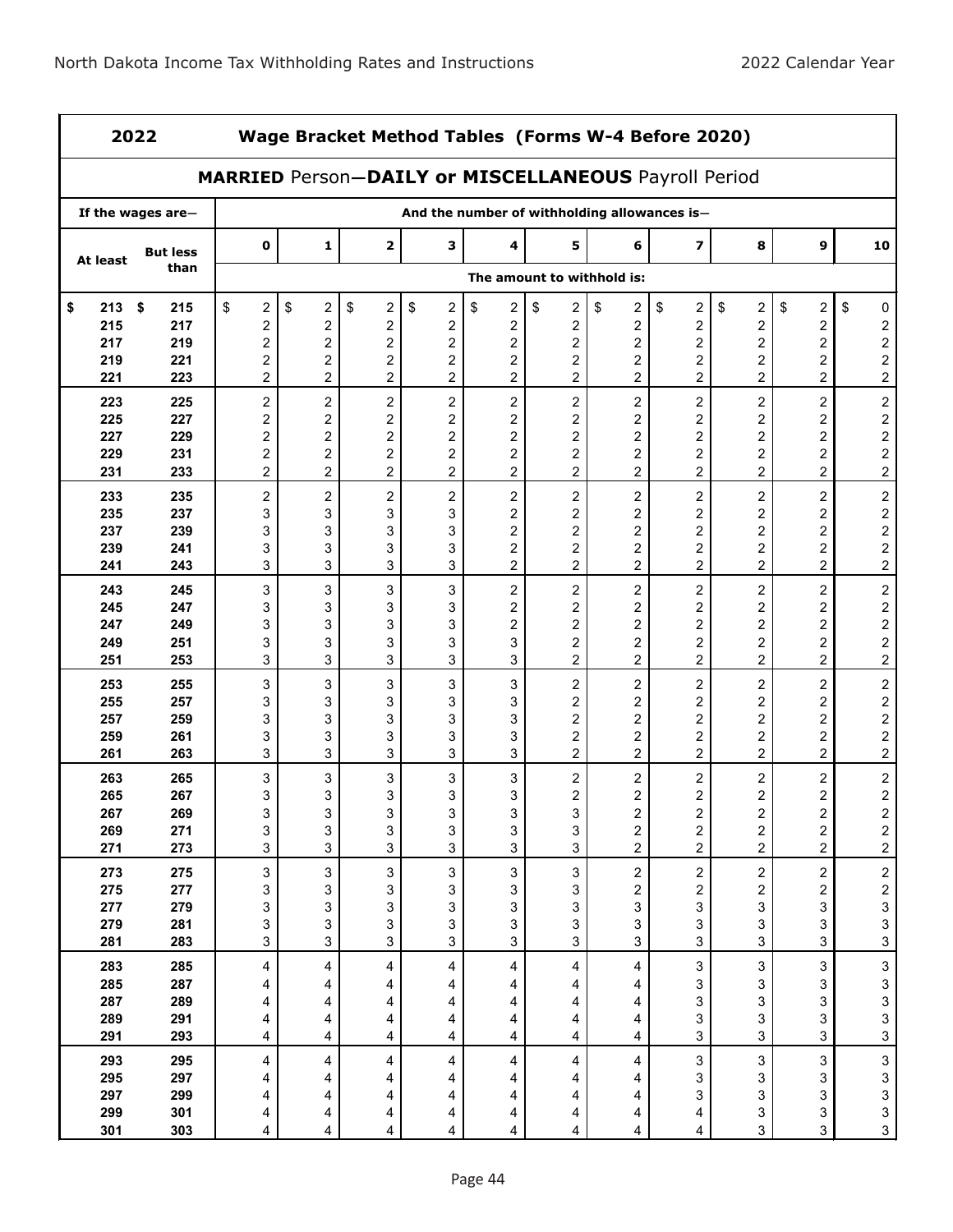|            | 2022<br>Wage Bracket Method Tables (Forms W-4 Before 2020) |                                                      |         |                            |             |                                              |             |             |                         |             |             |    |                           |
|------------|------------------------------------------------------------|------------------------------------------------------|---------|----------------------------|-------------|----------------------------------------------|-------------|-------------|-------------------------|-------------|-------------|----|---------------------------|
|            |                                                            | MARRIED Person-DAILY or MISCELLANEOUS Payroll Period |         |                            |             |                                              |             |             |                         |             |             |    |                           |
|            | If the wages are-                                          |                                                      |         |                            |             | And the number of withholding allowances is- |             |             |                         |             |             |    |                           |
| At least   | <b>But less</b>                                            | 0                                                    | 1       | $\overline{\mathbf{2}}$    | 3           | 4                                            | 5           | 6           | $\overline{\mathbf{z}}$ | 8           | 9           |    | 10                        |
|            | than                                                       |                                                      |         | The amount to withhold is: |             |                                              |             |             |                         |             |             |    |                           |
| \$<br>303  | \$<br>305                                                  | \$<br>4                                              | \$<br>4 | \$<br>4                    | \$<br>4     | \$<br>4                                      | \$<br>4     | \$<br>4     | \$<br>4                 | \$<br>3     | \$<br>3     | \$ | 3                         |
| 305        | 307                                                        | 4                                                    | 4       | 4                          | 4           | 4                                            | 4           | 4           | 4                       | 3           | 3           |    | 3                         |
| 307<br>309 | 309<br>311                                                 | 4<br>4                                               | 4<br>4  | 4<br>4                     | 4<br>4      | 4<br>4                                       | 4<br>4      | 4<br>4      | 4<br>4                  | 3<br>3      | 3<br>3      |    | 3<br>3                    |
| 311        | 313                                                        | 4                                                    | 4       | 4                          | 4           | 4                                            | 4           | 4           | 4                       | 3           | 3           |    | 3                         |
| 313        | 315                                                        | 4                                                    | 4       | 4                          | 4           | 4                                            | 4           | 4           | 4                       | 3           | 3           |    | 3                         |
| 315        | 317                                                        | 4                                                    | 4       | 4                          | 4           | 4                                            | 4           | 4           | 4                       | 3           | 3           |    | 3                         |
| 317        | 319                                                        | 4                                                    | 4       | 4                          | 4           | 4                                            | 4           | 4           | 4                       | 4           | 3           |    | 3                         |
| 319        | 321                                                        | 4                                                    | 4       | 4                          | 4           | 4                                            | 4           | 4           | 4                       | 4           | 3           |    | 3                         |
| 321        | 323                                                        | 4                                                    | 4       | 4                          | 4           | 4                                            | 4           | 4           | 4                       | 4           | 3           |    | 3                         |
| 323        | 325                                                        | 4                                                    | 4       | 4                          | 4           | 4                                            | 4           | 4           | 4                       | 4           | 3           |    | 3                         |
| 325        | 327                                                        | 4                                                    | 4       | 4                          | 4           | 4                                            | 4           | 4           | 4                       | 4           | 3           |    | $\ensuremath{\mathsf{3}}$ |
| 327        | 329                                                        | 4                                                    | 4       | 4                          | 4           | 4                                            | 4           | 4           | 4                       | 4           | 3           |    | 3                         |
| 329        | 331                                                        | 4                                                    | 4       | 4                          | 4           | 4                                            | 4           | 4           | 4                       | 4           | 3           |    | 3                         |
| 331        | 333                                                        | 4                                                    | 4       | 4                          | 4           | 4                                            | 4           | 4           | 4                       | 4           | 3           |    | 3                         |
| 333        | 335                                                        | $\mathbf 5$                                          | 5       | 5                          | 5           | 5                                            | 5           | 5           | 5                       | 5           | 5           |    | $\mathsf 3$               |
| 335        | 337                                                        | 5                                                    | 5       | 5                          | 5           | 5                                            | 5           | 5           | 5                       | 5           | 5           |    | 3                         |
| 337<br>339 | 339<br>341                                                 | 5<br>$\mathbf 5$                                     | 5<br>5  | 5<br>5                     | 5<br>5      | 5<br>5                                       | 5<br>5      | 5<br>5      | 5<br>5                  | 5<br>5      | 5<br>5      |    | 3<br>3                    |
| 341        | 343                                                        | 5                                                    | 5       | 5                          | 5           | 5                                            | 5           | 5           | 5                       | 5           | 5           |    | 3                         |
| 343        | 345                                                        | $\mathbf 5$                                          | 5       | 5                          | 5           | 5                                            | 5           | 5           | 5                       | 5           | 5           |    | 3                         |
| 345        | 347                                                        | 5                                                    | 5       | 5                          | 5           | 5                                            | 5           | 5           | 5                       | 5           | 5           |    | 3                         |
| 347        | 349                                                        | 5                                                    | 5       | 5                          | 5           | 5                                            | 5           | 5           | 5                       | 5           | 5           |    | 3                         |
| 349        | 351                                                        | 5                                                    | 5       | 5                          | 5           | 5                                            | 5           | 5           | 5                       | 5           | 5           |    | 5                         |
| 351        | 353                                                        | 5                                                    | 5       | 5                          | 5           | 5                                            | 5           | 5           | 5                       | 5           | 5           |    | 5                         |
| 353        | 355                                                        | 5                                                    | 5       | 5                          | 5           | 5                                            | 5           | 5           | 5                       | 5           | 5           |    | 5                         |
| 355        | 357                                                        | 5                                                    | 5       | 5                          | 5           | 5                                            | 5           | 5           | 5                       | 5           | 5           |    | 5                         |
| 357        | 359                                                        | 5                                                    | 5       | 5                          | 5           | 5                                            | 5           | 5           | 5                       | p           | 5           |    | 5                         |
| 359        | 361                                                        | 5                                                    | 5       | 5                          | 5           | 5                                            | $\mathbf 5$ | 5           | 5                       | 5           | 5           |    | $\frac{5}{5}$             |
| 361        | 363                                                        | 5                                                    | 5       | 5                          | 5           | 5                                            | 5           | 5           | 5                       | 5           | 5           |    |                           |
| 363        | 365                                                        | $\,$ 5 $\,$                                          | 5       | $\sqrt{5}$                 | $\,$ 5 $\,$ | $\,$ 5 $\,$                                  | 5           | $\,$ 5 $\,$ | 5                       | $\,$ 5 $\,$ | $\,$ 5 $\,$ |    | 555555                    |
| 365<br>367 | 367                                                        | 5                                                    | 5       | 5                          | 5           | 5                                            | 5           | 5           | 5                       | 5           | 5           |    |                           |
| 369        | 369<br>371                                                 | 5<br>5                                               | 5<br>5  | 5<br>5                     | 5<br>5      | 5<br>5                                       | 5<br>5      | 5<br>5      | 5<br>5                  | 5<br>5      | 5<br>5      |    |                           |
| 371        | 373                                                        | 5                                                    | 5       | 5                          | 5           | 5                                            | 5           | 5           | 5                       | 5           | 5           |    |                           |
| 373        | 375                                                        | $\,$ 5 $\,$                                          | 5       | $\overline{5}$             | $\,$ 5 $\,$ | 5                                            | 5           | $\mathbf 5$ | 5                       | $\mathbf 5$ | $\,$ 5 $\,$ |    |                           |
| 375        | 377                                                        | $\,$ 5 $\,$                                          | 5       | 5                          | 5           | 5                                            | 5           | 5           | 5                       | 5           | 5           |    | 5<br>5<br>5<br>5<br>5     |
| 377        | 379                                                        | $\,$ 5 $\,$                                          | 5       | 5                          | 5           | 5                                            | 5           | 5           | 5                       | 5           | 5           |    |                           |
| 379        | 381                                                        | 5                                                    | 5       | 5                          | 5           | 5                                            | 5           | 5           | 5                       | 5           | 5           |    |                           |
| 381        | 383                                                        | 6                                                    | 6       | 6                          | 6           | 6                                            | 6           | 6           | $\,6\,$                 | $\,6\,$     | $\,6\,$     |    | 6                         |
| 383        | 385                                                        | 6                                                    | 6       | 6                          | 6           | $\,6\,$                                      | 6           | $\,6\,$     | $\,6\,$                 | $\,6$       | 6           |    | 6                         |
| 385        | 387                                                        | 6                                                    | 6       | 6                          | 6           | 6                                            | 6           | 6           | 6                       | 6           | 6           |    | $\boldsymbol{6}$          |
| 387        | 389                                                        | 6                                                    | 6       | 6                          | 6           | 6                                            | 6           | 6           | 6                       | 6           | 6           |    | $\boldsymbol{6}$          |
| 389        | 391                                                        | 6                                                    | 6       | 6                          | 6           | 6                                            | 6           | 6           | 6                       | $\,6$       | 6           |    | $\,6$                     |
| 391        | 393                                                        | 6                                                    | 6       | 6                          | 6           | 6                                            | 6           | 6           | 6                       | 6           | 6           |    | $\bf 6$                   |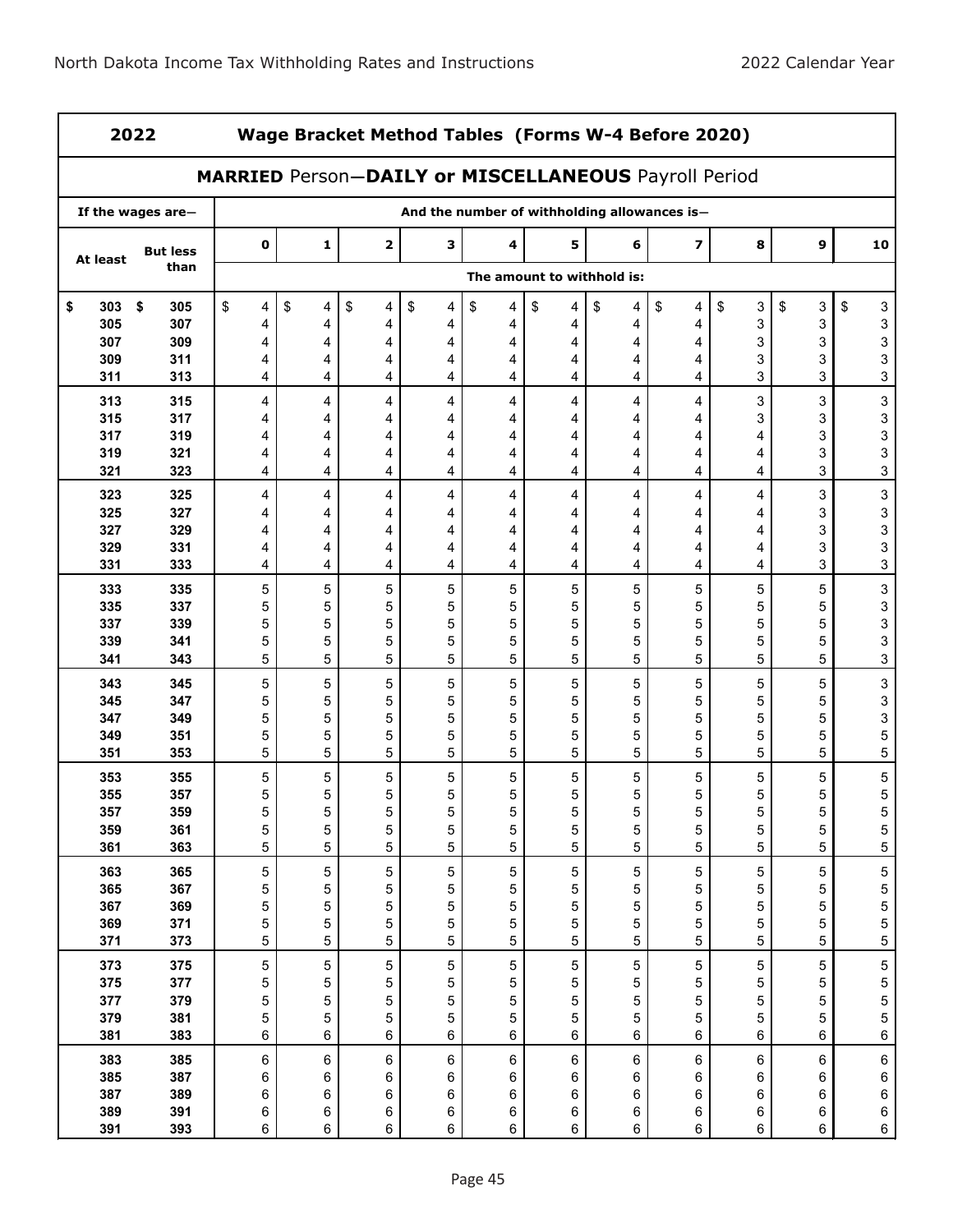### **Section 2 Withholding Methods For Forms W-4 For 2020 And After**

If an employee has submitted a Form W-4 (Employee's Withholding Certificate for 2020 or later), or if a newly hired employee has not submitted a Form W-4, calculate the amount to withhold using the methods in this Section 2. For a newly hired employee with no Form W-4, treat as a single person for purposes of this section. The methods in this section are as follows:

 **Percentage Method (Forms W-4 for 2020 and after)**

This method is generally recommended for use by all employers, particularly those with an automated payroll system. See below.

 **Wage Bracket Method (Forms W-4 for 2020 and after)**

This method is generally useful for employers having both a manual payroll system and a small number of employees with wages below certain thresholds. See page 47.

### **Percentage Method (Forms W-4 for 2020 and after)**

Under this method, determine the amount to withhold using the following Percentage Method Worksheet, Payroll Period Table, and Annual Percentage Method Tables. Use the table for the filing status checked on the Form W-4, Step 1(c).

### **Percentage Method Worksheet (Forms W-4 for 2020 and after)**

| 1. Enter taxable wages paid to        |                            |
|---------------------------------------|----------------------------|
|                                       |                            |
| 2. Enter number of pay periods        |                            |
| for the year from Payroll Period      |                            |
|                                       |                            |
| 3. Annual taxable wage amount.        |                            |
|                                       |                            |
| 4. Calculate the annual withholding   |                            |
| amount on the amount on line 3        |                            |
| using the Annual Percentage           |                            |
| Method Table for the employee's       |                            |
| filing status from the Form W-4,      |                            |
|                                       |                            |
| 5. Amount to withhold for pay period. |                            |
|                                       |                            |
|                                       | Multiply line 1 by line 23 |

### **Payroll Period Table**

| If pay | <b>Enter on line 2</b><br>period is: of worksheet: |
|--------|----------------------------------------------------|
|        | Weekly  52                                         |
|        | Biweekly  26                                       |
|        | Semimonthly  24                                    |
|        | Monthly  12                                        |
|        | Quarterly  4                                       |
|        | Semiannually2<br>Daily  260                        |

#### **Annual Percentage Method Tables (Forms W-4 for 2020 and after)**

#### **Married Filing Jointly**

**If annual taxable wage on line 3 of worksheet is:**

| At least-                                               | <b>But less</b><br>$than-$                         | worksheet is: | The amount to enter on line 4 of the                                                                                                                                             |                                                  |
|---------------------------------------------------------|----------------------------------------------------|---------------|----------------------------------------------------------------------------------------------------------------------------------------------------------------------------------|--------------------------------------------------|
| O<br>12,950<br>47,800<br>97,175<br>141,275<br>$242.125$ | \$12,950<br>47,800<br>97,175<br>141,275<br>242,125 | \$<br>O       | $0 + 1.10\%$ of excess over \$<br>383.35 + 2.04% of excess over<br>$1,390.60 + 2.27%$ of excess over<br>$2,391.67 + 2.64\%$ of excess over<br>$5,054.11 + 2.90\%$ of excess over | 12,950<br>47,800<br>97,175<br>141,275<br>242,125 |

### **Head of Household**

**If annual taxable wage on line 3 of worksheet is:**

| At least- | <b>But less</b><br>$than-$ | worksheet is: | The amount to enter on line 4 of the |         |
|-----------|----------------------------|---------------|--------------------------------------|---------|
| \$<br>0   | 9,700                      | \$<br>0       |                                      |         |
| 9,700     | 65,600                     |               | $0 + 1.10\%$ of excess over \$       | 9,700   |
| 65,600    | 154,100                    |               | $614.90 + 2.04\%$ of excess over     | 65,600  |
| 154,100   | 243,450                    |               | $2,420.30 + 2.27\%$ of excess over   | 154,100 |
| 243,450   | 468,050                    |               | $4,448.55 + 2.64\%$ of excess over   | 243,450 |
| 468,050   | .                          |               | 10,377.99 + 2.90% of excess over     | 468,050 |

#### **Single**

**If annual taxable wage on line 3 of worksheet is:**

| At least- |   |  | <b>But less</b><br>$than-$ | worksheet is: |  | The amount to enter on line 4 of the |         |
|-----------|---|--|----------------------------|---------------|--|--------------------------------------|---------|
| \$        | 0 |  | 6,475                      | \$            |  |                                      |         |
| 6,475     |   |  | 48,250                     |               |  | $0 + 1.10\%$ of excess over \$       | 6,475   |
| 48,250    |   |  | 107,525                    |               |  | $459.53 + 2.04\%$ of excess over     | 48,250  |
| 107,525   |   |  | 217,300                    |               |  | $1,668.74 + 2.27%$ of excess over    | 107,525 |
| 217,300   |   |  | 464,825                    |               |  | $4,160.63 + 2.64\%$ of excess over   | 217,300 |
| 464,825   |   |  |                            |               |  | $10,695.29 + 2.90\%$ of excess over  | 464,825 |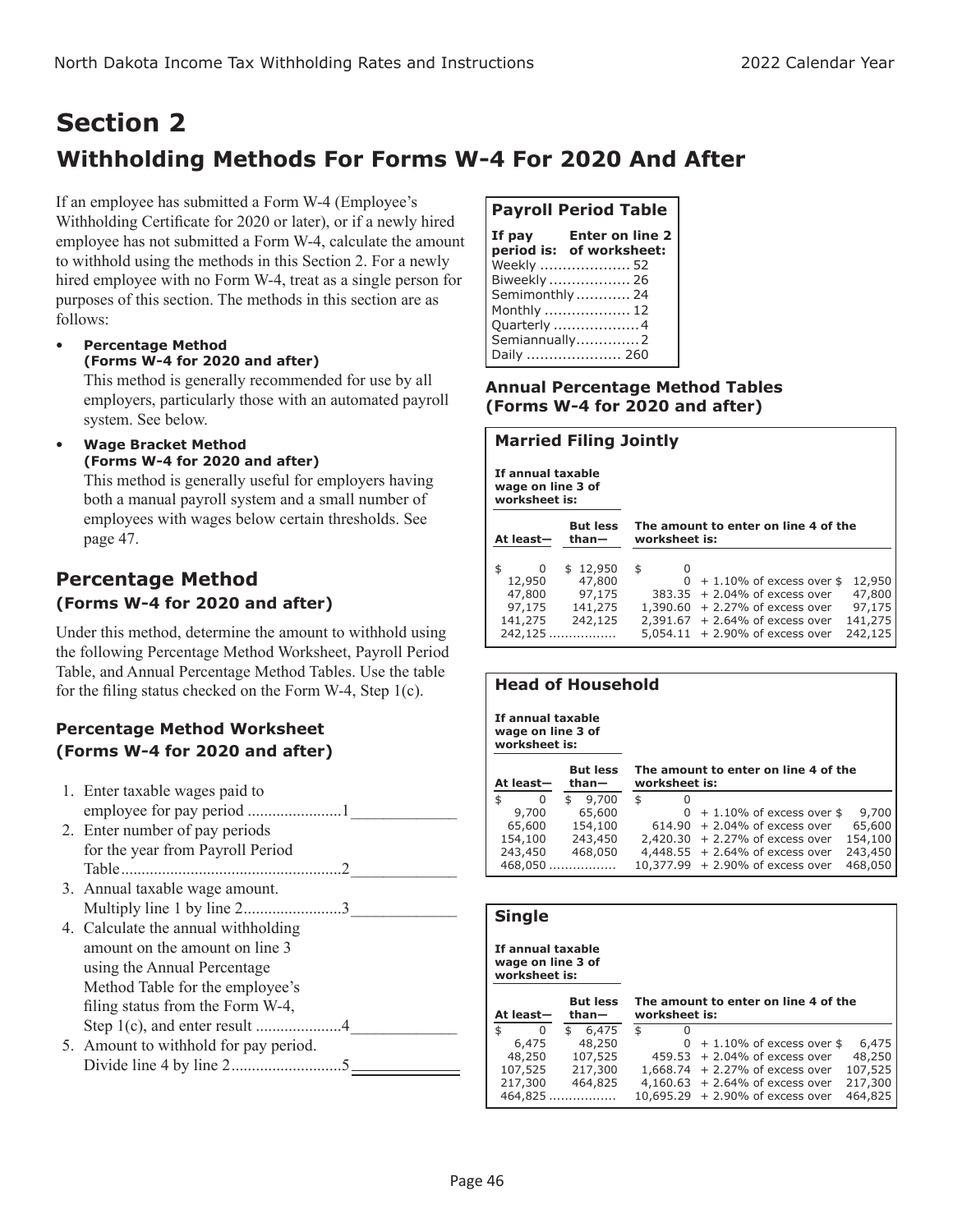**Example.** An employee is paid \$700 for a weekly pay period. The employee checked the Single filing status on the Form W-4, Step 1(c). The amount to withhold is calculated as follows:

| 1. Taxable wages paid to employee      |           |
|----------------------------------------|-----------|
|                                        | 700.00    |
| 2. Number of pay periods for the year  |           |
|                                        | 52        |
| 3. Annual taxable wage amount          |           |
|                                        | 36,400.00 |
| 4. Annual withholding on the amount on |           |
| line 3 from Annual Percentage Method   |           |
|                                        | 329.18    |
| 5. Amount to withhold for pay period.  |           |
| Divide line 4 by line 2. Round to      |           |
|                                        |           |

**Additional withholding.** If an employee requests additional North Dakota income tax to be withheld (over the amount using the table), the employer is asked to accommodate the employee's request, if possible. There is no special form or procedure provided for this purpose.

**Supplemental wages.** See page 58.

### **Wage Bracket Method (Forms W-4 for 2020 and after)**

Under this method, determine the amount to withhold in the following steps:

- **Step 1 -** On pages 48 through 57, find the table for the applicable payroll period.
- **Step 2 -** In the wage column, find the wage line on which the employee's wage amount for the payroll period falls.

*Note: If an employee's wages for the pay period exceed the last wage line in the table, do not use this method. Instead, use the Percentage Method (Forms W-4 for 2020 and after) on page 46.*

**Step 3 -** In the column corresponding to the employee's filing status from the Form W-4, Step  $1(c)$ , the amount to withhold is the amount shown in the table where the wage line and filing status column meet.

**Additional withholding.** If an employee requests additional North Dakota income tax to be withheld (over the amount using the table), the employer is asked to accommodate the employee's request, if possible. There is no special form or procedure provided for this purpose.

**Supplemental wages.** See page 58.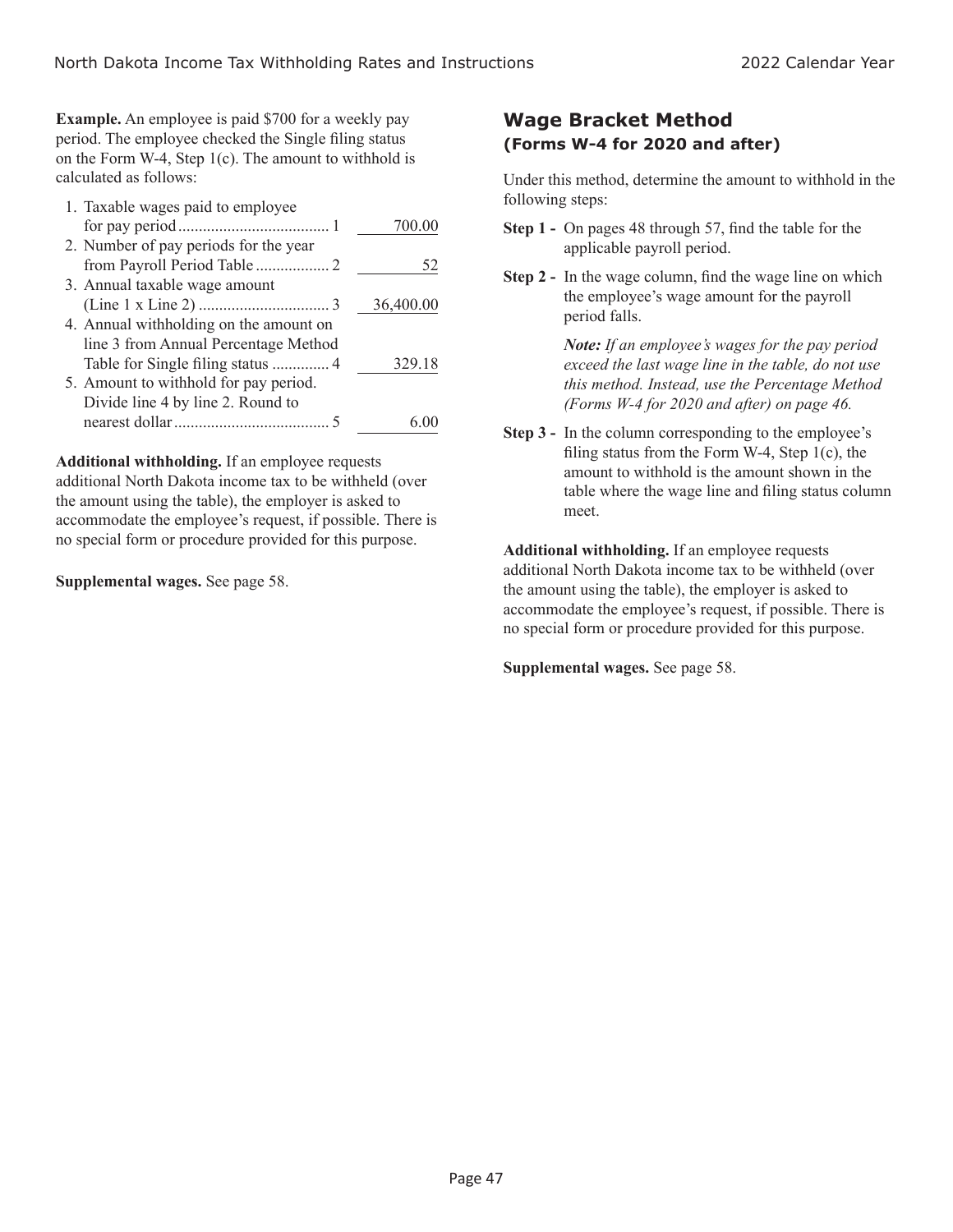|                | 2022<br>Wage Bracket Method Tables (Forms W-4 for 2020 and After) |                                                    |                                                    |                              |                  |                         |                                            |                                  |              |  |  |  |
|----------------|-------------------------------------------------------------------|----------------------------------------------------|----------------------------------------------------|------------------------------|------------------|-------------------------|--------------------------------------------|----------------------------------|--------------|--|--|--|
|                |                                                                   |                                                    |                                                    | <b>WEEKLY Payroll Period</b> |                  |                         |                                            |                                  |              |  |  |  |
|                | If the wages are-                                                 | <b>Married</b><br><b>Filing</b><br><b>Jointly</b>  | <b>Head of</b><br>House-<br>hold                   | <b>Single</b>                |                  | If the wages are-       | Married<br><b>Filing</b><br><b>Jointly</b> | <b>Head of</b><br>House-<br>hold | Single       |  |  |  |
| At least       | <b>But less</b><br>than                                           |                                                    | The amount to withhold is:                         |                              | At least         | <b>But less</b><br>than |                                            | The amount to withhold is:       |              |  |  |  |
|                |                                                                   |                                                    |                                                    |                              |                  |                         |                                            |                                  |              |  |  |  |
| \$<br>0<br>250 | \$<br>250<br>255                                                  | \$<br>0<br>0                                       | \$<br>0<br>1                                       | \$<br>0<br>1                 | \$<br>470<br>475 | \$<br>475<br>480        | \$<br>$\sqrt{2}$<br>3                      | \$<br>3<br>3                     | \$<br>4<br>4 |  |  |  |
| 255            | 260                                                               | 0                                                  | 1                                                  | 1                            | 480              | 485                     | 3                                          | 3                                | 4            |  |  |  |
| 260            | 265                                                               | 0                                                  | 1                                                  | 2                            | 485              | 490                     | 3                                          | 3                                | 4            |  |  |  |
| 265            | 270                                                               | 0                                                  | $\mathbf{1}$                                       | 2                            | 490              | 495                     | 3                                          | 3                                | 4            |  |  |  |
| 270            | 275                                                               | 0                                                  | 1                                                  | $\overline{\mathbf{c}}$      | 495              | 500                     | 3                                          | 3                                | 4            |  |  |  |
| 275            | 280                                                               | 0                                                  | 1                                                  | 2                            | 500              | 505                     | 3                                          | 3                                | 4            |  |  |  |
| 280            | 285                                                               | 0                                                  | 1                                                  | $\overline{\mathbf{c}}$      | 505              | 510                     | 3                                          | 4                                | 4            |  |  |  |
| 285<br>290     | 290<br>295                                                        | 0<br>0                                             | 1<br>$\mathbf{1}$                                  | 2<br>$\overline{\mathbf{c}}$ | 510<br>515       | 515<br>520              | 3<br>3                                     | 4<br>4                           | 4<br>4       |  |  |  |
|                |                                                                   |                                                    |                                                    |                              |                  |                         |                                            |                                  |              |  |  |  |
| 295<br>300     | 300<br>305                                                        | 1<br>1                                             | $\mathbf{1}$<br>1                                  | 2<br>$\overline{\mathbf{c}}$ | 520<br>525       | 525<br>530              | 3<br>3                                     | 4<br>4                           | 4<br>4       |  |  |  |
| 305            | 310                                                               | 1                                                  | 1                                                  | 2                            | 530              | 535                     | 3                                          | 4                                | 4            |  |  |  |
| 310            | 315                                                               | 1                                                  | 1                                                  | 2                            | 535              | 540                     | 3                                          | 4                                | 5            |  |  |  |
| 315            | 320                                                               | 1                                                  | 1                                                  | 2                            | 540              | 545                     | 3                                          | 4                                | 5            |  |  |  |
| 320            | 325                                                               | 1                                                  | 1                                                  | 2                            | 545              | 550                     | 3                                          | 4                                | 5            |  |  |  |
| 325            | 330                                                               | 1                                                  | 2                                                  | 2                            | 550              | 555                     | 3                                          | 4                                | 5            |  |  |  |
| 330            | 335                                                               | 1                                                  | 2                                                  | 2                            | 555              | 560                     | 3                                          | 4                                | 5            |  |  |  |
| 335            | 340                                                               | 1                                                  | $\overline{\mathbf{c}}$                            | $\overline{\mathbf{c}}$      | 560              | 565                     | 3                                          | 4                                | 5            |  |  |  |
| 340            | 345                                                               | 1                                                  | $\overline{\mathbf{c}}$                            | 2                            | 565              | 570                     | 4                                          | 4                                | 5            |  |  |  |
| 345            | 350                                                               | 1                                                  | $\overline{\mathbf{c}}$                            | $\overline{\mathbf{c}}$      | 570              | 575                     | 4                                          | 4                                | 5            |  |  |  |
| 350<br>355     | 355<br>360                                                        | 1<br>1                                             | 2<br>2                                             | 3<br>3                       | 575<br>580       | 580<br>585              | 4<br>4                                     | 4<br>4                           | 5<br>5       |  |  |  |
| 360            | 365                                                               | 1                                                  | $\overline{\mathbf{c}}$                            | 3                            | 585              | 590                     | 4                                          | 4                                | 5            |  |  |  |
| 365            | 370                                                               | 1                                                  | $\overline{c}$                                     | 3                            | 590              | 595                     | 4                                          | 4                                | 5            |  |  |  |
| 370            | 375                                                               | 1                                                  | 2                                                  | 3                            | 595              | 600                     | 4                                          | 5                                | 5            |  |  |  |
| 375            | 380                                                               | 1                                                  | 2                                                  | 3                            | 600              | 605                     | 4                                          | 5                                | 5            |  |  |  |
| 380            | 385                                                               | 1                                                  | 2                                                  | 3                            | 605              | 610                     | 4                                          | 5                                | 5            |  |  |  |
| 385            | 390                                                               | 2                                                  | $\overline{c}$                                     | 3                            | 610              | 615                     | 4                                          | 5                                | 5            |  |  |  |
| 390            | 395                                                               | $\overline{c}$                                     | $\overline{c}$                                     | 3                            | 615              | 620                     | $\overline{\mathbf{4}}$                    | 5                                | 5            |  |  |  |
| 395            | 400                                                               | $\mathbf 2$                                        | $\overline{\mathbf{c}}$                            | 3                            | 620              | 625                     | 4                                          | 5                                | 5            |  |  |  |
| 400            | 405                                                               | 2                                                  | $\overline{\mathbf{c}}$                            | 3                            | 625              | 630                     | 4                                          | 5                                | 6            |  |  |  |
| 405<br>410     | 410<br>415                                                        | $\overline{\mathbf{c}}$<br>$\mathbf 2$             | $\overline{\mathbf{c}}$<br>$\overline{\mathbf{c}}$ | 3<br>3                       | 630<br>635       | 635<br>640              | 4<br>4                                     | 5<br>5                           | 6<br>6       |  |  |  |
| 415            | 420                                                               | $\overline{2}$                                     | 3                                                  | 3                            | 640              | 645                     | 4                                          | 5                                | 6            |  |  |  |
| 420            | 425                                                               | $\overline{\mathbf{c}}$                            | 3                                                  | 3                            | 645              | 650                     | 4                                          | 5                                | 6            |  |  |  |
| 425            | 430                                                               | $\mathbf 2$                                        | 3                                                  | 3                            | 650              | 655                     | 4                                          | 5                                | 6            |  |  |  |
| 430            | 435                                                               | $\overline{\mathbf{c}}$                            | 3                                                  | 3                            | 655              | 660                     | 4                                          | 5                                | 6            |  |  |  |
| 435            | 440                                                               | 2                                                  | 3                                                  | 3                            | 660              | 665                     | 5                                          | 5                                | 6            |  |  |  |
| 440            | 445                                                               | $\overline{c}$                                     | 3                                                  | 3                            | 665              | 670                     | 5                                          | 5                                | 6            |  |  |  |
| 445            | 450                                                               | $\overline{\mathbf{c}}$                            | 3                                                  | 4                            | 670              | 675                     | 5                                          | 5                                | 6            |  |  |  |
| 450            | 455                                                               | $\overline{\mathbf{c}}$                            | 3                                                  | 4                            | 675              | 680                     | 5                                          | 5                                | 6            |  |  |  |
| 455            | 460                                                               | $\overline{\mathbf{c}}$                            | 3                                                  | 4                            | 680              | 685                     | 5                                          | 5                                | 6            |  |  |  |
| 460<br>465     | 465<br>470                                                        | $\overline{\mathbf{c}}$<br>$\overline{\mathbf{c}}$ | 3<br>3                                             | 4<br>4                       | 685<br>690       | 690<br>695              | 5<br>5                                     | 6<br>6                           | 6<br>6       |  |  |  |
|                |                                                                   |                                                    |                                                    |                              |                  |                         |                                            |                                  |              |  |  |  |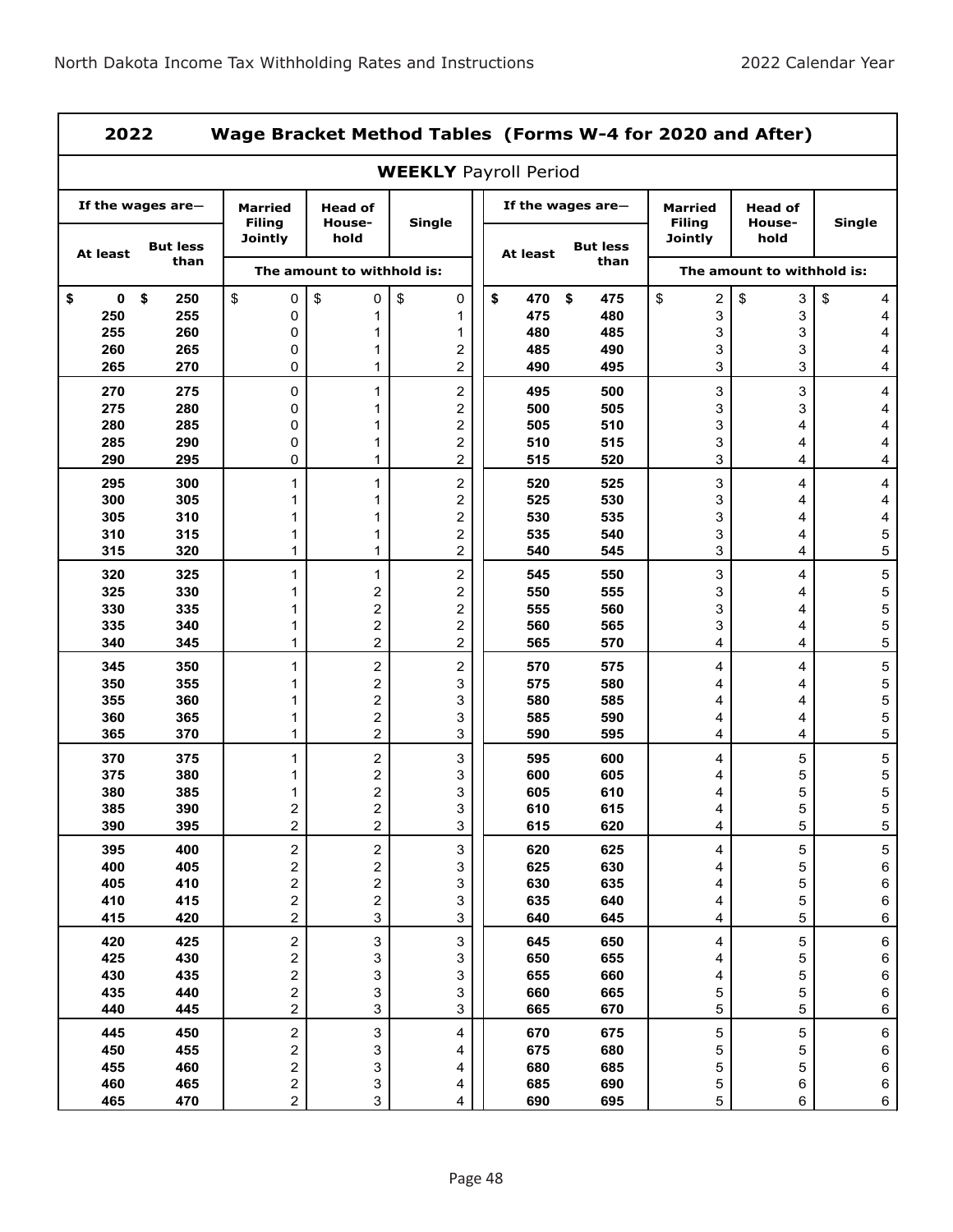ı

| 2022             |                         |                                                   |                                  | Wage Bracket Method Tables (Forms W-4 for 2020 and After) |                                     |                      |                                                   |                                  |                |
|------------------|-------------------------|---------------------------------------------------|----------------------------------|-----------------------------------------------------------|-------------------------------------|----------------------|---------------------------------------------------|----------------------------------|----------------|
|                  |                         |                                                   |                                  | <b>WEEKLY Payroll Period</b>                              |                                     |                      |                                                   |                                  |                |
|                  | If the wages are-       | <b>Married</b><br><b>Filing</b><br><b>Jointly</b> | <b>Head of</b><br>House-<br>hold | <b>Single</b>                                             |                                     | If the wages are $-$ | <b>Married</b><br><b>Filing</b><br><b>Jointly</b> | <b>Head of</b><br>House-<br>hold | Single         |
| At least         | <b>But less</b><br>than |                                                   | The amount to withhold is:       |                                                           | <b>But less</b><br>At least<br>than |                      |                                                   | The amount to withhold is:       |                |
|                  |                         |                                                   |                                  |                                                           |                                     |                      |                                                   |                                  |                |
| \$<br>695<br>700 | \$<br>700<br>705        | \$<br>5<br>5                                      | \$<br>6<br>6                     | \$<br>6<br>6                                              | 1,250<br>\$<br>1,265                | \$<br>1,265<br>1,280 | \$<br>14<br>15                                    | \$<br>12<br>12                   | \$<br>16<br>16 |
| 705              | 710                     | 5                                                 | 6                                | 6                                                         | 1,280                               | 1,295                | 15                                                | 12                               | 16             |
| 710              | 715                     | 5                                                 | 6                                | 6                                                         | 1,295                               | 1,310                | 15                                                | 13                               | 16             |
| 715              | 720                     | 5                                                 | 6                                | 7                                                         | 1,310                               | 1,325                | 15                                                | 13                               | 17             |
| 720              | 725                     | 5                                                 | 6                                | 7                                                         | 1,325                               | 1,340                | 16                                                | 13                               | 17             |
| 725              | 730                     | 5                                                 | 6                                | 7                                                         | 1,340                               | 1,355                | 16                                                | 14                               | 17             |
| 730              | 735                     | 5                                                 | 6                                | 7                                                         | 1,355                               | 1,370                | 16                                                | 14                               | 18             |
| 735              | 740                     | 5                                                 | 6                                | 7                                                         | 1,370                               | 1,385                | 17                                                | 14                               | 18             |
| 740              | 745                     | 5                                                 | 6                                | 7                                                         | 1,385                               | 1,400                | 17                                                | 14                               | 18             |
| 745              | 750                     | 5                                                 | 6                                | $\overline{7}$                                            | 1,400                               |                      | 17                                                | 15                               | 19             |
| 750              | 755                     | 6                                                 | 6                                | 7                                                         | 1,415                               | 1,415<br>1,430       | 18                                                | 15                               | 19             |
| 755              | 770                     | 6                                                 | 6                                | 7                                                         | 1,430                               | 1,445                | 18                                                | 15                               | 19             |
| 770              | 785                     | 6                                                 | 7                                | 7                                                         | 1,445                               | 1,460                | 18                                                | 16                               | 20             |
| 785              | 800                     | 6                                                 | 7                                | 7                                                         | 1,460                               | 1,475                | 19                                                | 16                               | 20             |
|                  |                         |                                                   | $\overline{\mathbf{7}}$          |                                                           |                                     |                      |                                                   |                                  |                |
| 800<br>815       | 815<br>830              | 6<br>6                                            | 7                                | 8                                                         | 1,475                               | 1,490                | 19<br>19                                          | 16<br>17                         | 20<br>20       |
| 830              | 845                     | 6                                                 | 7                                | 8<br>8                                                    | 1,490<br>1,505                      | 1,505<br>1,520       | 19                                                | 17                               | 21             |
| 845              | 860                     | 7                                                 | 7                                | 8                                                         | 1,520                               | 1,535                | 20                                                | 17                               | 21             |
| 860              | 875                     | $\overline{7}$                                    | $\overline{7}$                   | 8                                                         | 1,535                               | 1,550                | 20                                                | 18                               | 21             |
|                  |                         |                                                   |                                  |                                                           |                                     |                      |                                                   |                                  |                |
| 875<br>890       | 890<br>905              | 7<br>7                                            | 8<br>8                           | 8<br>9                                                    | 1,550<br>1,565                      | 1,565<br>1,580       | 20<br>21                                          | 18<br>18                         | 22<br>22       |
| 905              | 920                     | 7                                                 | 8                                | 9                                                         | 1,580                               | 1,595                | 21                                                | 18                               | 22             |
| 920              | 935                     | 8                                                 | 8                                | 9                                                         | 1,595                               | 1,610                | 21                                                | 19                               | 23             |
| 935              | 950                     | 8                                                 | 8                                | 9                                                         | 1,610                               | 1,625                | 22                                                | 19                               | 23             |
| 950              | 965                     | 8                                                 | 8                                | 9                                                         | 1,625                               | 1,640                | 22                                                | 19                               | 23             |
| 965              | 980                     | 8                                                 | 9                                | 10                                                        | 1,640                               | 1,655                | 22                                                | 20                               | 24             |
| 980              | 995                     | 9                                                 | 9                                | 10                                                        | 1,655                               | 1,670                | 23                                                | 20                               | 24             |
| 995              | 1,010                   | 9                                                 | 9                                | 10                                                        | 1,670                               | 1,685                | 23                                                | $20\,$                           | 24             |
| 1,010            | 1,025                   | 9                                                 | 9                                | 11                                                        | 1,685                               | 1,700                | 23                                                | 21                               | 24             |
| 1,025            | 1,040                   | 10                                                | 9                                | 11                                                        | 1,700                               | 1,715                | 23                                                | 21                               | 25             |
| 1,040            | 1,055                   | $10\,$                                            | 9                                | 11                                                        | 1,715                               | 1,730                | 24                                                | 21                               | 25             |
| 1,055            | 1,070                   | $10$                                              | 10                               | 12                                                        | 1,730                               | 1,745                | 24                                                | 22                               | 25             |
| 1,070            | 1,085                   | 11                                                | $10$                             | 12                                                        | 1,745                               | 1,760                | 24                                                | 22                               | 26             |
| 1,085            | 1,100                   | 11                                                | $10$                             | 12                                                        | 1,760                               | 1,775                | 25                                                | 22                               | 26             |
| 1,100            | 1,115                   | 11                                                | 10                               | 13                                                        | 1,775                               | 1,790                | 25                                                | 22                               | 26             |
| 1,115            | 1,130                   | 12                                                | $10$                             | 13                                                        | 1,790                               | 1,805                | 25                                                | 23                               | 27             |
| 1,130            | 1,145                   | 12                                                | $10$                             | 13                                                        | 1,805                               | 1,820                | 26                                                | 23                               | 27             |
| 1,145            | 1,160                   | 12                                                | 11                               | 13                                                        | 1,820                               | 1,835                | 26                                                | 23                               | 27             |
| 1,160            | 1,175                   | 12                                                | 11                               | 14                                                        | 1,835                               | 1,850                | 26                                                | 24                               | 27             |
| 1,175            | 1,190                   | 13                                                | 11                               | 14                                                        | 1,850                               | 1,865                | 27                                                | 24                               | 28             |
| 1,190            | 1,205                   | 13                                                | 11                               | 14                                                        | 1,865                               | 1,880                | 27                                                | 24                               | 28             |
| 1,205            | 1,220                   | 13                                                | 11                               | 15                                                        | 1,880                               | 1,895                | 27                                                | 25                               | 28             |
| 1,220            | 1,235                   | 14                                                | 11                               | 15                                                        | 1,895                               | 1,910                | 28                                                | 25                               | 29             |
| 1,235            | 1,250                   | 14                                                | 12                               | 15                                                        | 1,910                               | 1,925                | 28                                                | 25                               | 29             |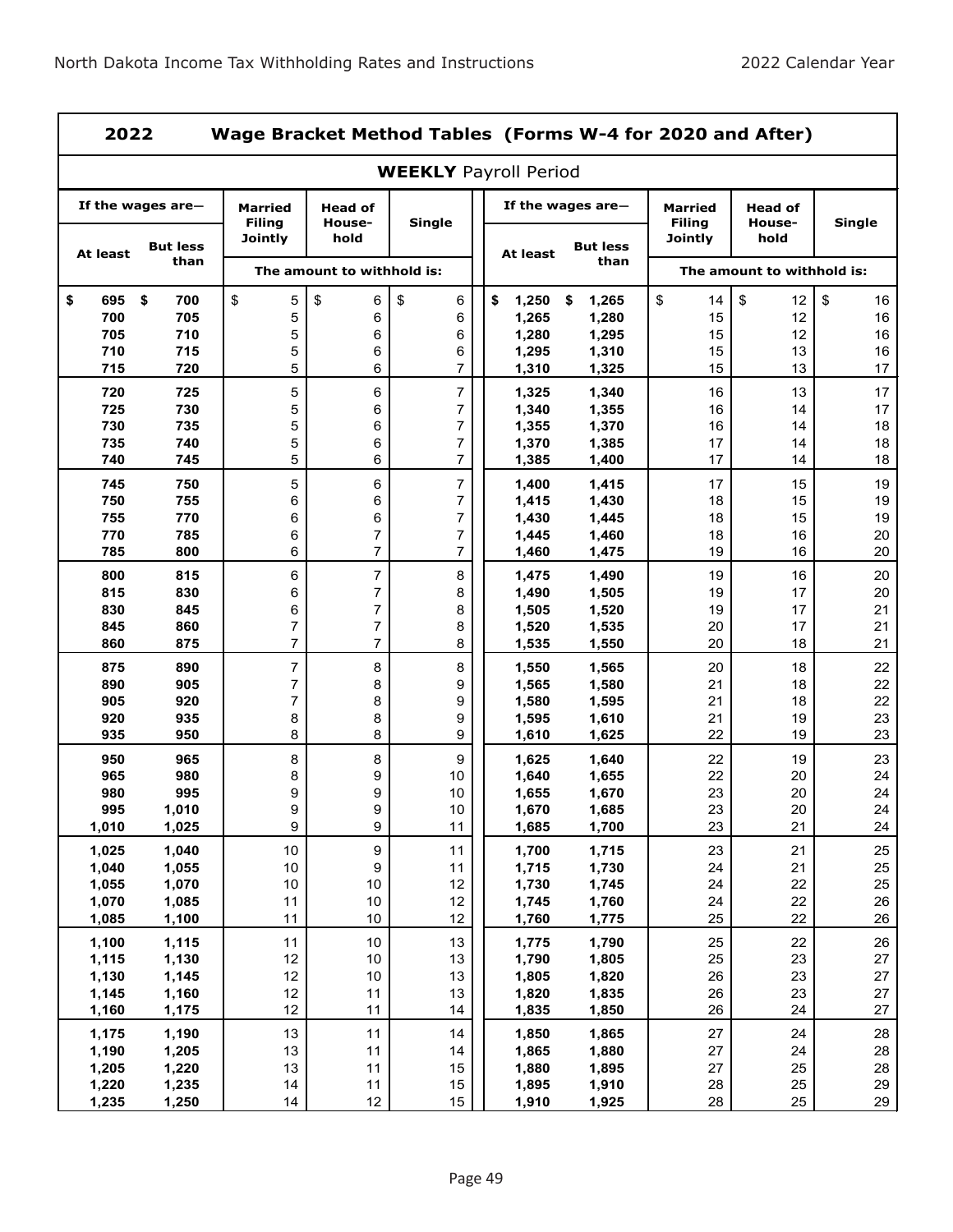|                   | 2022<br>Wage Bracket Method Tables (Forms W-4 for 2020 and After) |                                 |                            |                            |      |            |                   |                                 |                                           |                  |  |  |
|-------------------|-------------------------------------------------------------------|---------------------------------|----------------------------|----------------------------|------|------------|-------------------|---------------------------------|-------------------------------------------|------------------|--|--|
|                   | <b>BIWEEKLY Payroll Period</b>                                    |                                 |                            |                            |      |            |                   |                                 |                                           |                  |  |  |
|                   | If the wages are-                                                 | <b>Married</b><br><b>Filing</b> | Head of<br>House-          | Single                     |      |            | If the wages are- | <b>Married</b><br><b>Filing</b> | Head of<br>House-                         | Single           |  |  |
| At least          | <b>But less</b>                                                   | <b>Jointly</b>                  | hold                       |                            |      | At least   | <b>But less</b>   | Jointly                         | hold                                      |                  |  |  |
|                   | than                                                              |                                 | The amount to withhold is: |                            | than |            |                   | The amount to withhold is:      |                                           |                  |  |  |
| \$<br>$\mathbf 0$ | \$<br>275                                                         | \$<br>0                         | \$<br>0                    | \$<br>0                    |      | \$<br>495  | \$<br>500         | \$<br>0                         | \$<br>1                                   | \$<br>3          |  |  |
| 275               | 280                                                               | 0                               | 0                          | 0                          |      | 500        | 505               | 0                               | 1                                         | 3                |  |  |
| 280               | 285                                                               | 0                               | 0                          | 0                          |      | 505        | 510               | 0                               | 1                                         | 3                |  |  |
| 285<br>290        | 290<br>295                                                        | 0<br>0                          | 0<br>0                     | 0<br>0                     |      | 510<br>515 | 515<br>520        | 0<br>0                          | $\overline{\mathbf{c}}$<br>$\overline{2}$ | 3<br>3           |  |  |
| 295               | 300                                                               | 0                               | 0                          | 1                          |      | 520        | 525               | 0                               | $\overline{\mathbf{c}}$                   | 3                |  |  |
| 300               | 305                                                               | 0                               | 0                          | 1                          |      | 525        | 530               | 0                               | $\overline{c}$                            | 3                |  |  |
| 305               | 310                                                               | 0                               | 0                          | 1                          |      | 530        | 535               | 0                               | $\overline{\mathbf{c}}$                   | 3                |  |  |
| 310               | 315                                                               | 0                               | 0                          | 1                          |      | 535        | 540               | 0                               | $\overline{c}$<br>$\overline{2}$          | 3                |  |  |
| 315               | 320                                                               | 0                               | 0                          | 1                          |      | 540        | 545               | 0                               |                                           | 3                |  |  |
| 320<br>325        | 325<br>330                                                        | 0<br>0                          | $\mathsf 0$<br>0           | 1<br>1                     |      | 545<br>550 | 550<br>565        | 1<br>1                          | $\overline{c}$<br>$\overline{\mathbf{c}}$ | 3<br>3           |  |  |
| 330               | 335                                                               | 0                               | 0                          | 1                          |      | 565        | 580               | 1                               | $\overline{c}$                            | 4                |  |  |
| 335               | 340                                                               | 0                               | 0                          | 1                          |      | 580        | 595               | 1                               | $\overline{c}$                            | 4                |  |  |
| 340               | 345                                                               | 0                               | 0                          | 1                          |      | 595        | 610               | $\mathbf{1}$                    | 3                                         | 4                |  |  |
| 345               | 350                                                               | 0                               | 0                          | 1                          |      | 610        | 625               | $\mathbf{1}$                    | 3                                         | 4                |  |  |
| 350               | 355                                                               | 0                               | 0                          | 1                          |      | 625        | 640               | 1                               | 3                                         | 4                |  |  |
| 355               | 360                                                               | 0                               | 0                          | 1                          |      | 640        | 655               | 2                               | 3                                         | 4                |  |  |
| 360               | 365                                                               | 0                               | 0                          | 1                          |      | 655        | 670               | $\overline{c}$                  | 3                                         | 5                |  |  |
| 365               | 370                                                               | 0                               | 0                          | 1                          |      | 670        | 685               | $\overline{c}$                  | 3                                         | 5                |  |  |
| 370               | 375                                                               | 0                               | 0                          | 1                          |      | 685        | 700               | 2                               | 4                                         | 5                |  |  |
| 375               | 380                                                               | 0                               | 0                          | 1                          |      | 700        | 715               | 2                               | 4                                         | 5                |  |  |
| 380               | 385                                                               | 0                               | 0                          | 1                          |      | 715        | 730               | $\overline{\mathbf{c}}$         | 4                                         | 5                |  |  |
| 385               | 390                                                               | 0                               | 0                          | 2                          |      | 730        | 745               | 3                               | 4                                         | 5                |  |  |
| 390               | 395                                                               | 0                               | 0                          | 2                          |      | 745        | 760               | 3                               | 4                                         | 6                |  |  |
| 395<br>400        | 400<br>405                                                        | 0<br>0                          | 0<br>0                     | $\sqrt{2}$<br>2            |      | 760<br>775 | 775<br>790        | 3<br>3                          | 4<br>5                                    | 6<br>6           |  |  |
| 405               | 410                                                               | 0                               | 0                          | 2                          |      | 790        | 805               | 3                               | 5                                         | 6                |  |  |
| 410               | 415                                                               | 0                               | 0                          | 2                          |      | 805        | 820               | 3                               | 5                                         | 6                |  |  |
| 415               | 420                                                               | 0                               | 0                          | $\overline{c}$             |      | 820        | 835               | 4                               | 5                                         | 6                |  |  |
| 420               | 425                                                               | 0                               | $\mathbf{1}$               | $\overline{\mathbf{c}}$    |      | 835        | 850               | 4                               | 5                                         | $\overline{7}$   |  |  |
| 425               | 430                                                               | 0                               | 1                          | $\overline{\mathbf{c}}$    |      | 850        | 865               | 4                               | 5                                         | $\overline{7}$   |  |  |
| 430               | 435                                                               | 0                               | 1                          | $\overline{\mathbf{c}}$    |      | 865        | 880               | 4                               | 5                                         | 7                |  |  |
| 435               | 440                                                               | 0                               | 1                          | $\mathbf 2$                |      | 880        | 895               | 4                               | 6                                         | 7                |  |  |
| 440               | 445                                                               | 0                               | 1                          | $\overline{\mathbf{c}}$    |      | 895        | 910               | 4                               | 6                                         | $\overline{7}$   |  |  |
| 445               | 450                                                               | 0                               | $\mathbf{1}$               | $\sqrt{2}$                 |      | 910        | 925               | 5                               | $\,6$                                     | $\boldsymbol{7}$ |  |  |
| 450<br>455        | 455<br>460                                                        | 0<br>0                          | 1                          | $\mathbf 2$                |      | 925<br>940 | 940<br>955        | 5                               | 6                                         | 8                |  |  |
| 460               | 465                                                               | 0                               | 1<br>1                     | $\mathbf 2$<br>$\mathbf 2$ |      | 955        | 970               | 5<br>5                          | 6<br>$\,6$                                | 8<br>8           |  |  |
| 465               | 470                                                               | 0                               | $\mathbf 1$                | $\overline{c}$             |      | 970        | 1,000             | 5                               | $\overline{7}$                            | 8                |  |  |
| 470               | 475                                                               | 0                               | 1                          | $\overline{\mathbf{c}}$    |      | 1,000      | 1,030             | 6                               | $\overline{7}$                            | 8                |  |  |
| 475               | 480                                                               | 0                               | 1                          | 3                          |      | 1,030      | 1,060             | 6                               | $\overline{7}$                            | 9                |  |  |
| 480               | 485                                                               | 0                               | 1                          | 3                          |      | 1,060      | 1,090             | 6                               | 8                                         | 9                |  |  |
| 485               | 490                                                               | 0                               | 1                          | 3                          |      | 1,090      | 1,120             | 7                               | $\bf 8$                                   | $\boldsymbol{9}$ |  |  |
| 490               | 495                                                               | 0                               | 1                          | 3                          |      | 1,120      | 1,150             | $\overline{7}$                  | 8                                         | $10\,$           |  |  |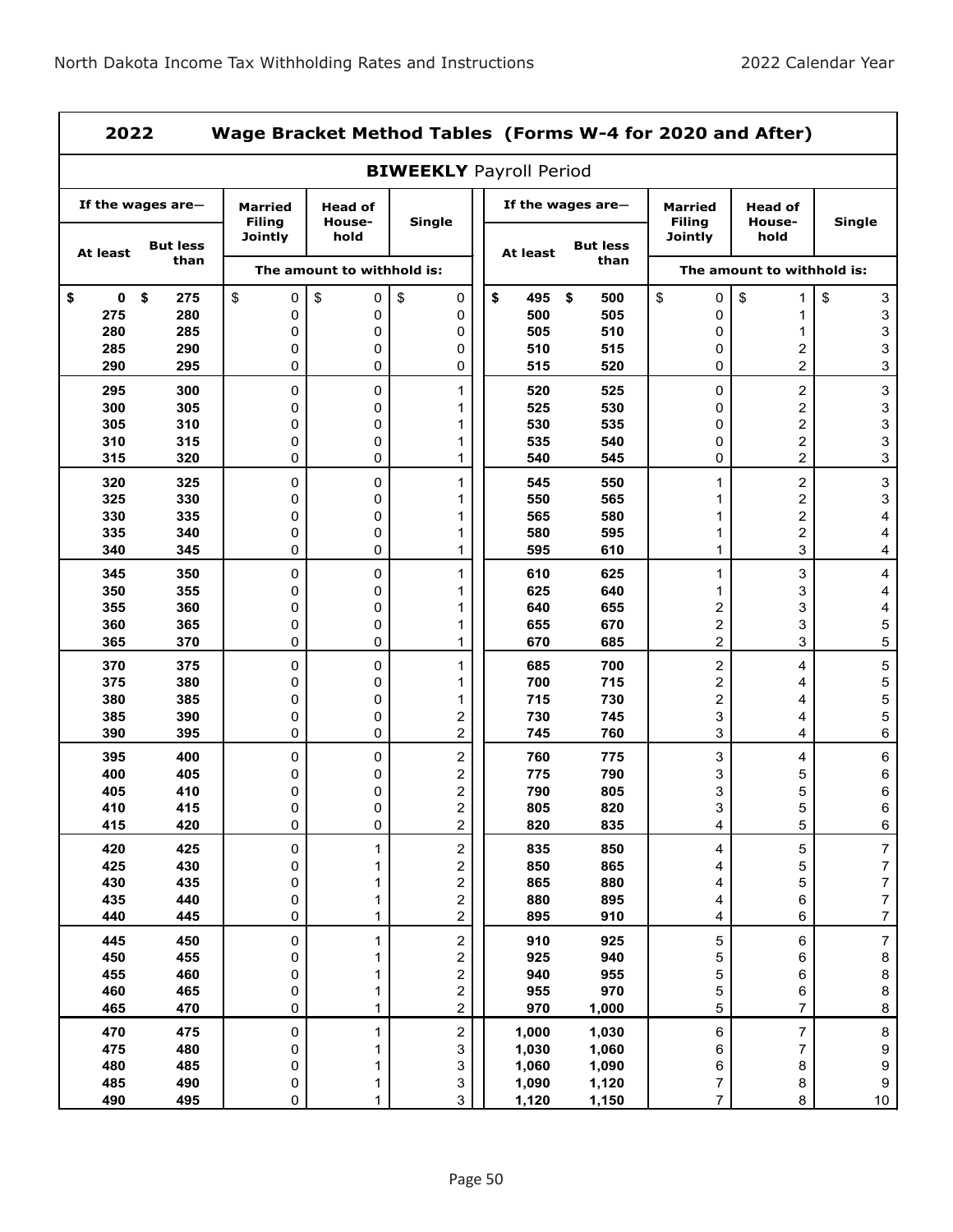L,

|                | Wage Bracket Method Tables (Forms W-4 for 2020 and After)<br>2022 |                                            |                                  |                                |  |                |                         |                                     |                                  |               |  |
|----------------|-------------------------------------------------------------------|--------------------------------------------|----------------------------------|--------------------------------|--|----------------|-------------------------|-------------------------------------|----------------------------------|---------------|--|
|                |                                                                   |                                            |                                  | <b>BIWEEKLY Payroll Period</b> |  |                |                         |                                     |                                  |               |  |
|                | If the wages are-                                                 | <b>Married</b><br><b>Filing</b><br>Jointly | <b>Head of</b><br>House-<br>hold | Single                         |  |                | If the wages are-       | Married<br><b>Filing</b><br>Jointly | <b>Head of</b><br>House-<br>hold | <b>Single</b> |  |
| At least       | <b>But less</b><br>than                                           |                                            |                                  |                                |  | At least       | <b>But less</b><br>than |                                     |                                  |               |  |
|                |                                                                   |                                            | The amount to withhold is:       |                                |  |                |                         |                                     | The amount to withhold is:       |               |  |
| \$<br>1,150    | 1,180<br>\$                                                       | \$<br>7                                    | \$<br>9                          | \$<br>10                       |  | \$<br>2,500    | \$<br>2,530             | \$<br>29                            | \$<br>24                         | \$<br>31      |  |
| 1,180<br>1,210 | 1,210                                                             | 8<br>8                                     | 9<br>9                           | 10<br>11                       |  | 2,530          | 2,560                   | 29<br>30                            | 24<br>25                         | 32<br>32      |  |
| 1,240          | 1,240<br>1,270                                                    | 8                                          | 10                               | 11                             |  | 2,560<br>2,590 | 2,590<br>2,620          | 30                                  | 25                               | 33            |  |
| 1,270          | 1,300                                                             | 9                                          | 10                               | 11                             |  | 2,620          | 2,650                   | 31                                  | 26                               | 34            |  |
| 1,300          | 1,330                                                             | 9                                          | 10                               | 12                             |  | 2,650          | 2,680                   | 32                                  | 27                               | 34            |  |
| 1,330          | 1,360                                                             | 9                                          | 11                               | 12                             |  | 2,680          | 2,710                   | 32                                  | 27                               | 35            |  |
| 1,360          | 1,390                                                             | 10                                         | 11                               | 12                             |  | 2,710          | 2,740                   | 33                                  | 28                               | 35            |  |
| 1,390          | 1,420                                                             | 10                                         | 11                               | 13                             |  | 2,740          | 2,770                   | 33                                  | 28                               | 36            |  |
| 1,420          | 1,450                                                             | 10                                         | 12                               | 13                             |  | 2,770          | 2,800                   | 34                                  | 29                               | 37            |  |
| 1,450          | 1,480                                                             | 11                                         | 12                               | 13                             |  | 2,800          | 2,830                   | 35                                  | 30                               | 37            |  |
| 1,480          | 1,510                                                             | 11                                         | 12                               | 14                             |  | 2,830          | 2,860                   | 35                                  | 30                               | 38            |  |
| 1,510          | 1,540                                                             | 11                                         | 13                               | 14                             |  | 2,860          | 2,890                   | 36                                  | 31                               | 38            |  |
| 1,540          | 1,570                                                             | 12                                         | 13                               | 14                             |  | 2,890          | 2,920                   | 37                                  | 31                               | 39            |  |
| 1,570          | 1,600                                                             | 12                                         | 13                               | 15                             |  | 2,920          | 2,950                   | 37                                  | 32                               | 40            |  |
| 1,600          | 1,630                                                             | 12                                         | 14                               | 15                             |  | 2,950          | 2,980                   | 38                                  | 33                               | 40            |  |
| 1,630          | 1,660                                                             | 13                                         | 14                               | 15                             |  | 2,980          | 3,010                   | 38                                  | 33                               | 41            |  |
| 1,660          | 1,690                                                             | 13                                         | 14                               | 16                             |  | 3,010          | 3,040                   | 39                                  | 34                               | 42            |  |
| 1,690<br>1,720 | 1,720<br>1,750                                                    | 13<br>14                                   | 15<br>15                         | 16<br>16                       |  | 3,040<br>3,070 | 3,070<br>3,100          | 40<br>40                            | 35<br>35                         | 42<br>43      |  |
|                |                                                                   |                                            |                                  |                                |  |                |                         |                                     |                                  |               |  |
| 1,750          | 1,780                                                             | 14<br>14                                   | 15                               | 17<br>17                       |  | 3,100<br>3,130 | 3,130                   | 41                                  | 36<br>36                         | 43<br>44      |  |
| 1,780<br>1,810 | 1,810<br>1,840                                                    | 15                                         | 16<br>16                         | 17                             |  | 3,160          | 3,160<br>3,190          | 41<br>42                            | 37                               | 45            |  |
| 1,840          | 1,870                                                             | 15                                         | 16                               | 18                             |  | 3,190          | 3,220                   | 43                                  | 38                               | 45            |  |
| 1,870          | 1,900                                                             | 16                                         | 17                               | 18                             |  | 3,220          | 3,250                   | 43                                  | 38                               | 46            |  |
| 1,900          | 1,930                                                             | 16                                         | 17                               | 19                             |  | 3,250          | 3,280                   | 44                                  | 39                               | 46            |  |
| 1,930          | 1,960                                                             | 17                                         | 17                               | 19                             |  | 3,280          | 3,310                   | 44                                  | 39                               | 47            |  |
| 1,960          | 1,990                                                             | 18                                         | 18                               | 20                             |  | 3,310          | 3,340                   | 45                                  | 40                               | 48            |  |
| 1.990          | 2,020                                                             | 18                                         | 18                               | 21                             |  | 3,340          | 3,370                   | 46                                  | 41                               | 48            |  |
| 2,020          | 2,050                                                             | 19                                         | 18                               | 21                             |  | 3,370          | 3,400                   | 46                                  | 41                               | 49            |  |
| 2,050          | 2,080                                                             | 19                                         | 19                               | 22                             |  | 3,400          | 3,430                   | 47                                  | 42                               | 49            |  |
| 2,080          | 2,110                                                             | 20                                         | 19                               | 23                             |  | 3,430          | 3,460                   | 48                                  | 42                               | 50            |  |
| 2,110          | 2,140                                                             | 21                                         | 19                               | 23                             |  | 3,460          | 3,490                   | 48                                  | 43                               | 51            |  |
| 2,140          | 2,170                                                             | 21                                         | 20                               | 24                             |  | 3,490          | 3,520                   | 49                                  | 44                               | 51            |  |
| 2,170          | 2,200                                                             | 22                                         | 20                               | 24                             |  | 3,520          | 3,550                   | 49                                  | 44                               | 52            |  |
| 2,200          | 2,230                                                             | 22                                         | 20                               | 25                             |  | 3,550          | 3,580                   | 50                                  | 45                               | 53            |  |
| 2,230          | 2,260                                                             | 23<br>24                                   | 21                               | 26<br>26                       |  | 3,580          | 3,610                   | 51                                  | 46                               | 53            |  |
| 2,260<br>2,290 | 2,290<br>2,320                                                    | 24                                         | 21<br>21                         | 27                             |  | 3,610<br>3,640 | 3,640<br>3,670          | 51<br>52                            | 46<br>47                         | 54<br>54      |  |
| 2,320          | 2,350                                                             | 25                                         | 22                               | 27                             |  | 3,670          | 3,700                   | 52                                  | 47                               | 55            |  |
| 2,350          | 2,380                                                             | 25                                         | 22                               | 28                             |  | 3,700          | 3,730                   | 53                                  | 48                               | 56            |  |
| 2,380          | 2,410                                                             | 26                                         | 22                               | 29                             |  | 3,730          | 3,760                   | 54                                  | 49                               | 56            |  |
| 2,410          | 2,440                                                             | 27                                         | 23                               | 29                             |  | 3,760          | 3,790                   | 54                                  | 49                               | 57            |  |
| 2,440          | 2,470                                                             | 27                                         | 23                               | 30                             |  | 3,790          | 3,820                   | 55                                  | 50                               | 57            |  |
| 2,470          | 2,500                                                             | 28                                         | 23                               | 31                             |  | 3,820          | 3,850                   | 56                                  | 50                               | 58            |  |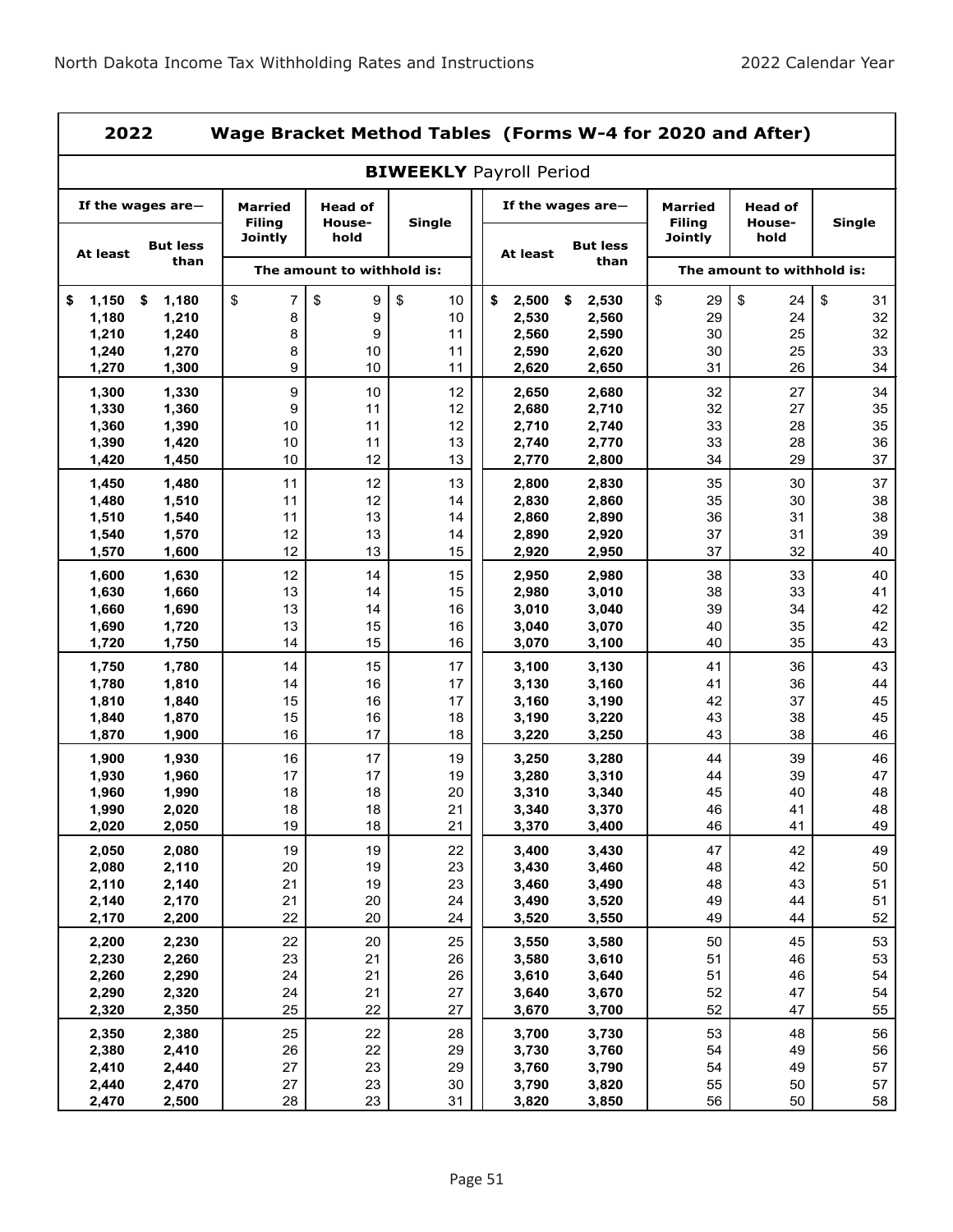|                   | Wage Bracket Method Tables (Forms W-4 for 2020 and After)<br>2022 |                                 |                                                                   |                                           |                |                                 |                                    |                            |                          |  |  |  |
|-------------------|-------------------------------------------------------------------|---------------------------------|-------------------------------------------------------------------|-------------------------------------------|----------------|---------------------------------|------------------------------------|----------------------------|--------------------------|--|--|--|
|                   |                                                                   |                                 |                                                                   | <b>SEMIMONTHLY Payroll Period</b>         |                |                                 |                                    |                            |                          |  |  |  |
|                   | If the wages are $-$                                              | <b>Married</b><br><b>Filing</b> | If the wages are $-$<br><b>Head of</b><br><b>Single</b><br>House- |                                           |                | <b>Married</b><br><b>Filina</b> | <b>Head of</b><br>House-           | Single                     |                          |  |  |  |
| At least          | <b>But less</b><br>than                                           | <b>Jointly</b>                  | hold                                                              |                                           | At least       | <b>But less</b><br>than         | Jointly                            | hold                       |                          |  |  |  |
|                   |                                                                   |                                 | The amount to withhold is:                                        |                                           |                |                                 |                                    | The amount to withhold is: |                          |  |  |  |
| \$<br>$\mathbf 0$ | \$<br>450                                                         | \$<br>0                         | \$<br>0                                                           | \$<br>0                                   | \$<br>670      | \$<br>675                       | \$<br>1                            | \$<br>3                    | \$<br>4                  |  |  |  |
| 450               | 455                                                               | 0                               | 1                                                                 | 2                                         | 675            | 680                             | 2                                  | 3                          | 4                        |  |  |  |
| 455<br>460        | 460<br>465                                                        | 0<br>0                          | 1<br>1                                                            | $\overline{c}$<br>$\overline{\mathbf{c}}$ | 680<br>685     | 685<br>690                      | 2<br>$\overline{\mathbf{c}}$       | 3<br>3                     | 5<br>5                   |  |  |  |
| 465               | 470                                                               | $\Omega$                        | 1                                                                 | 2                                         | 690            | 695                             | $\overline{c}$                     | 3                          | 5                        |  |  |  |
| 470               | 475                                                               | 0                               | 1                                                                 | $\overline{\mathbf{c}}$                   | 695            | 700                             | $\overline{c}$                     | 3                          | 5                        |  |  |  |
| 475               | 480                                                               | 0                               | 1                                                                 | $\overline{\mathbf{c}}$                   | 700            | 705                             | 2                                  | 3                          | 5                        |  |  |  |
| 480               | 485                                                               | 0                               | 1                                                                 | $\overline{c}$                            | 705            | 710                             | $\boldsymbol{2}$                   | 3                          | 5                        |  |  |  |
| 485               | 490                                                               | 0                               | 1                                                                 | $\overline{\mathbf{c}}$                   | 710            | 715                             | $\overline{\mathbf{c}}$            | 3                          | 5                        |  |  |  |
| 490               | 495                                                               | 0                               | $\mathbf{1}$                                                      | 2<br>3                                    | 715            | 720                             | $\overline{c}$<br>$\boldsymbol{2}$ | 3                          | 5                        |  |  |  |
| 495<br>500        | 500<br>505                                                        | 0<br>0                          | 1<br>1                                                            | 3                                         | 720<br>725     | 725<br>730                      | $\boldsymbol{2}$                   | 4<br>4                     | 5<br>5                   |  |  |  |
| 505               | 510                                                               | 0                               | 1                                                                 | 3                                         | 730            | 735                             | $\overline{\mathbf{c}}$            | 4                          | 5                        |  |  |  |
| 510               | 515                                                               | 0                               | 1                                                                 | 3                                         | 735            | 740                             | $\overline{2}$                     | 4                          | 5                        |  |  |  |
| 515               | 520                                                               | 0                               | 1                                                                 | 3                                         | 740            | 745                             | $\overline{c}$                     | 4                          | 5                        |  |  |  |
| 520               | 525                                                               | 0                               | 1                                                                 | 3                                         | 745            | 750                             | $\boldsymbol{2}$                   | 4                          | 5                        |  |  |  |
| 525               | 530                                                               | 0                               | 1                                                                 | 3                                         | 750            | 765                             | 2                                  | 4                          | 5                        |  |  |  |
| 530               | 535                                                               | 0                               | 1                                                                 | 3                                         | 765            | 780                             | 3                                  | 4                          | 6                        |  |  |  |
| 535               | 540                                                               | 0                               | 1                                                                 | 3                                         | 780            | 795                             | 3                                  | 4                          | 6                        |  |  |  |
| 540               | 545                                                               | 0                               | 2                                                                 | 3                                         | 795            | 810                             | 3                                  | 4                          | 6                        |  |  |  |
| 545               | 550                                                               | 0                               | 2                                                                 | 3                                         | 810            | 825                             | 3                                  | 5                          | 6                        |  |  |  |
| 550<br>555        | 555<br>560                                                        | 0<br>0                          | 2<br>2                                                            | 3<br>3                                    | 825<br>840     | 840<br>855                      | 3<br>3                             | 5<br>5                     | 6<br>6                   |  |  |  |
| 560               | 565                                                               | 0                               | 2                                                                 | 3                                         | 855            | 870                             | 4                                  | 5                          | 7                        |  |  |  |
| 565               | 570                                                               | 0                               | $\overline{\mathbf{c}}$                                           | 3                                         | 870            | 885                             | 4                                  | 5                          | 7                        |  |  |  |
| 570               | 575                                                               | 0                               | 2                                                                 | 3                                         | 885            | 900                             | 4                                  | 5                          | $\overline{\mathcal{I}}$ |  |  |  |
| 575               | 580                                                               | 0                               | 2                                                                 | 3                                         | 900            | 930                             | 4                                  | 6                          | 7                        |  |  |  |
| 580               | 585                                                               | 0                               | $\overline{\mathbf{c}}$                                           | 3                                         | 930            | 960                             | 4                                  | 6                          | 7                        |  |  |  |
| 585<br>590        | 590<br>595                                                        | 1<br>$\mathbf{1}$               | 2<br>$\overline{\mathbf{c}}$                                      | 3<br>4                                    | 960<br>990     | 990<br>1,020                    | 5<br>5                             | 6<br>$\overline{7}$        | 8<br>8                   |  |  |  |
|                   |                                                                   |                                 |                                                                   |                                           |                |                                 |                                    | $\overline{\mathbf{7}}$    |                          |  |  |  |
| 595<br>600        | 600<br>605                                                        | 1<br>1                          | $\sqrt{2}$<br>2                                                   | 4<br>4                                    | 1,020<br>1,050 | 1,050<br>1,080                  | 5<br>6                             | $\overline{7}$             | 8<br>9                   |  |  |  |
| 605               | 610                                                               | 1                               | 2                                                                 | 4                                         | 1,080          | 1,110                           | 6                                  | 8                          | 9                        |  |  |  |
| 610               | 615                                                               | 1                               | $\overline{\mathbf{c}}$                                           | 4                                         | 1,110          | 1,140                           | 6                                  | 8                          | $\boldsymbol{9}$         |  |  |  |
| 615               | 620                                                               | 1                               | $\overline{c}$                                                    | 4                                         | 1,140          | 1,170                           | $\overline{7}$                     | 8                          | $10$                     |  |  |  |
| 620               | 625                                                               | 1                               | $\mathbf 2$                                                       | 4                                         | 1,170          | 1,200                           | $\overline{7}$                     | 9                          | 10                       |  |  |  |
| 625               | 630                                                               | 1                               | $\overline{\mathbf{c}}$                                           | 4                                         | 1,200          | 1,230                           | $\overline{7}$                     | 9                          | 10                       |  |  |  |
| 630               | 635                                                               | 1                               | 3                                                                 | 4                                         | 1,230          | 1,260                           | 8                                  | 9                          | 11                       |  |  |  |
| 635<br>640        | 640<br>645                                                        | 1<br>1                          | 3<br>3                                                            | 4<br>4                                    | 1,260<br>1,290 | 1,290<br>1,320                  | 8<br>8                             | $10\,$<br>10               | 11<br>11                 |  |  |  |
| 645               | 650                                                               | $\mathbf{1}$                    | 3                                                                 | 4                                         | 1,320          | 1,350                           | $\boldsymbol{9}$                   | $10\,$                     | 12                       |  |  |  |
| 650               | 655                                                               | 1                               | 3                                                                 | 4                                         | 1,350          | 1,380                           | 9                                  | 11                         | 12                       |  |  |  |
| 655               | 660                                                               | 1                               | 3                                                                 | 4                                         | 1,380          | 1,410                           | $\boldsymbol{9}$                   | 11                         | 12                       |  |  |  |
| 660               | 665                                                               | 1                               | 3                                                                 | 4                                         | 1,410          | 1,440                           | $10\,$                             | 11                         | 13                       |  |  |  |
| 665               | 670                                                               | 1                               | 3                                                                 | 4                                         | 1,440          | 1,470                           | $10\,$                             | 12                         | 13                       |  |  |  |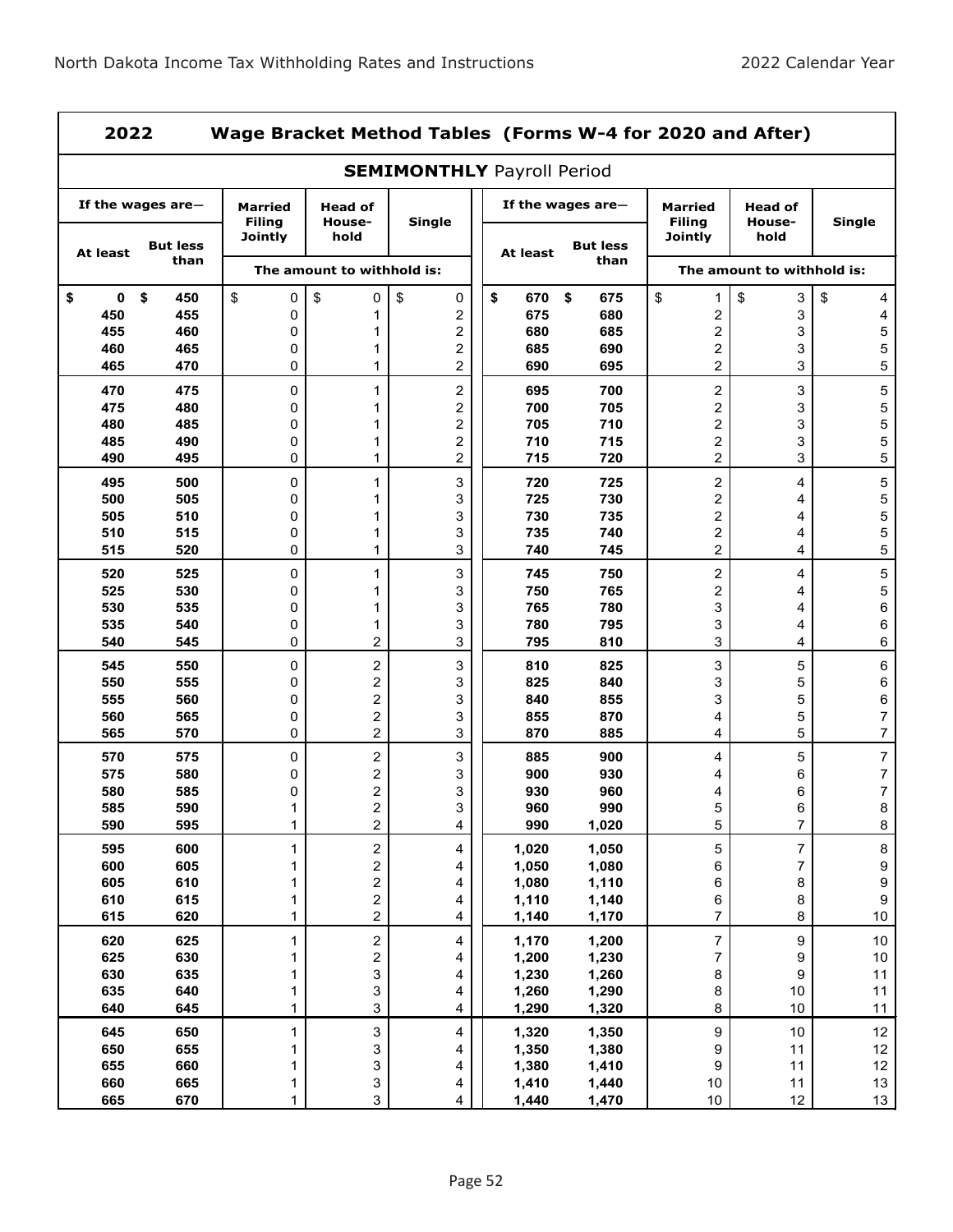ż

|                | 2022<br>Wage Bracket Method Tables (Forms W-4 for 2020 and After) |                                 |                            |                                   |                                                          |                |                                 |                          |               |  |  |
|----------------|-------------------------------------------------------------------|---------------------------------|----------------------------|-----------------------------------|----------------------------------------------------------|----------------|---------------------------------|--------------------------|---------------|--|--|
|                |                                                                   |                                 |                            | <b>SEMIMONTHLY Payroll Period</b> |                                                          |                |                                 |                          |               |  |  |
|                | If the wages are-                                                 | <b>Married</b><br><b>Filing</b> | <b>Head of</b><br>House-   | Single                            | If the wages are-<br><b>But less</b><br>At least<br>than |                | <b>Married</b><br><b>Filing</b> | <b>Head of</b><br>House- | <b>Single</b> |  |  |
| At least       | <b>But less</b><br>than                                           | Jointly                         | hold                       |                                   |                                                          |                | Jointly                         | hold                     |               |  |  |
|                |                                                                   |                                 | The amount to withhold is: |                                   |                                                          |                | The amount to withhold is:      |                          |               |  |  |
| 1,470<br>\$    | \$<br>1,500                                                       | \$<br>10                        | \$<br>12                   | \$<br>13                          | \$<br>2,820                                              | 2,850<br>\$    | \$<br>33                        | \$<br>28                 | \$<br>36      |  |  |
| 1,500          | 1,530                                                             | 11                              | 12                         | 14                                | 2,850                                                    | 2,880          | 34                              | 28                       | 37            |  |  |
| 1,530<br>1,560 | 1,560<br>1,590                                                    | 11<br>11                        | 13<br>13                   | 14<br>14                          | 2,880<br>2,910                                           | 2,910<br>2,940 | 34<br>35                        | 29<br>30                 | 37<br>38      |  |  |
| 1,590          | 1,620                                                             | 12                              | 13                         | 15                                | 2,940                                                    | 2,970          | 36                              | 30                       | 38            |  |  |
| 1,620          | 1,650                                                             | 12                              | 14                         | 15                                | 2,970                                                    | 3,000          | 36                              | 31                       | 39            |  |  |
| 1,650          | 1,680                                                             | 12                              | 14                         | 15                                | 3,000                                                    | 3,030          | 37                              | 31                       | 40            |  |  |
| 1,680          | 1,710                                                             | 13                              | 14                         | 16                                | 3,030                                                    | 3,060          | 37                              | 32                       | 40            |  |  |
| 1,710          | 1,740                                                             | 13                              | 15                         | 16                                | 3,060                                                    | 3,090          | 38                              | 33                       | 41            |  |  |
| 1,740          | 1,770                                                             | 13                              | 15                         | 16                                | 3,090                                                    | 3,120          | 39                              | 33                       | 41            |  |  |
| 1,770          | 1,800                                                             | 14                              | 15                         | 17                                | 3,120                                                    | 3,150          | 39                              | 34                       | 42            |  |  |
| 1,800          | 1,830                                                             | 14                              | 16                         | 17                                | 3,150                                                    | 3,180          | 40                              | 34                       | 43            |  |  |
| 1,830          | 1,860                                                             | 14                              | 16                         | 17                                | 3,180                                                    | 3,210          | 41                              | 35                       | 43            |  |  |
| 1,860          | 1,890                                                             | 15                              | 16                         | 18                                | 3,210                                                    | 3,240          | 41                              | 36                       | 44            |  |  |
| 1,890          | 1,920                                                             | 15                              | 17                         | 18                                | 3,240                                                    | 3,270          | 42                              | 36                       | 45            |  |  |
| 1,920          | 1,950                                                             | 15                              | 17                         | 18                                | 3,270                                                    | 3,300          | 42                              | 37                       | 45            |  |  |
| 1,950          | 1,980                                                             | 16                              | 17                         | 19                                | 3,300                                                    | 3,330          | 43                              | 37                       | 46            |  |  |
| 1,980          | 2,010                                                             | 16                              | 17                         | 19                                | 3,330                                                    | 3,360          | 44                              | 38                       | 46            |  |  |
| 2,010          | 2,040                                                             | 17                              | 18                         | 19                                | 3,360                                                    | 3,390          | 44                              | 39                       | 47            |  |  |
| 2,040          | 2,070                                                             | 17                              | 18                         | 20                                | 3,390                                                    | 3,420          | 45                              | 39                       | 48            |  |  |
| 2,070          | 2,100                                                             | 18                              | 18                         | 21                                | 3,420                                                    | 3,450          | 45                              | 40                       | 48            |  |  |
| 2,100          | 2,130                                                             | 18                              | 19<br>19                   | 21<br>22                          | 3,450                                                    | 3,480          | 46<br>47                        | 41<br>41                 | 49<br>49      |  |  |
| 2,130<br>2,160 | 2,160<br>2,190                                                    | 19<br>20                        | 19                         | 23                                | 3,480<br>3,510                                           | 3,510<br>3,540 | 47                              | 42                       | 50            |  |  |
| 2,190          | 2,220                                                             | 20                              | 20                         | 23                                | 3,540                                                    | 3,570          | 48                              | 42                       | 51            |  |  |
|                |                                                                   |                                 |                            |                                   |                                                          |                |                                 |                          |               |  |  |
| 2,220<br>2,250 | 2,250<br>2,280                                                    | 21<br>22                        | 20<br>20                   | 24<br>24                          | 3,570<br>3,600                                           | 3,600<br>3,630 | 48<br>49                        | 43<br>44                 | 51<br>52      |  |  |
| 2,280          | 2,310                                                             | 22                              | 21                         | 25                                | 3,630                                                    | 3,660          | 50                              | 44                       | 52            |  |  |
| 2,310          | 2,340                                                             | 23                              | 21                         | 26                                | 3,660                                                    | 3,690          | 50                              | 45                       | 53            |  |  |
| 2,340          | 2,370                                                             | 23                              | 21                         | 26                                | 3,690                                                    | 3,720          | 51                              | 45                       | 54            |  |  |
| 2,370          | 2,400                                                             | 24                              | 22                         | 27                                | 3,720                                                    | 3,750          | 52                              | 46                       | 54            |  |  |
| 2,400          | 2,430                                                             | 25                              | 22                         | 27                                | 3,750                                                    | 3,780          | 52                              | 47                       | 55            |  |  |
| 2,430          | 2,460                                                             | 25                              | 22                         | 28                                | 3,780                                                    | 3,810          | 53                              | 47                       | 56            |  |  |
| 2,460          | 2,490                                                             | 26                              | 23                         | 29                                | 3,810                                                    | 3,840          | 53                              | 48                       | 56            |  |  |
| 2,490          | 2,520                                                             | 26                              | 23                         | 29                                | 3,840                                                    | 3,870          | 54                              | 49                       | 57            |  |  |
| 2,520          | 2,550                                                             | 27                              | 23                         | 30                                | 3,870                                                    | 3,900          | 55                              | 49                       | 57            |  |  |
| 2,550          | 2,580                                                             | 28                              | 24                         | 30                                | 3,900                                                    | 3,930          | 55                              | 50                       | 58            |  |  |
| 2,580          | 2,610                                                             | 28                              | 24                         | 31                                | 3,930                                                    | 3,960          | 56                              | 50                       | 59            |  |  |
| 2,610          | 2,640                                                             | 29                              | 24                         | 32                                | 3,960                                                    | 3,990          | 56                              | 51                       | 59            |  |  |
| 2,640          | 2,670                                                             | 30                              | 25                         | 32                                | 3,990                                                    | 4,020          | 57                              | 52                       | 60            |  |  |
| 2,670          | 2,700                                                             | 30                              | 25                         | 33                                | 4,020                                                    | 4,050          | 58                              | 52                       | 60            |  |  |
| 2,700          | 2,730                                                             | 31                              | 25                         | 34                                | 4,050                                                    | 4,080          | 58                              | 53                       | 61            |  |  |
| 2,730          | 2,760                                                             | 31                              | 26                         | 34                                | 4,080                                                    | 4,110          | 59                              | 53                       | 62            |  |  |
| 2,760          | 2,790                                                             | 32                              | 26                         | 35                                | 4,110                                                    | 4,140          | 60                              | 54                       | 62            |  |  |
| 2,790          | 2,820                                                             | 33                              | 27                         | 35                                | 4,140                                                    | 4,170          | 60                              | 55                       | 63            |  |  |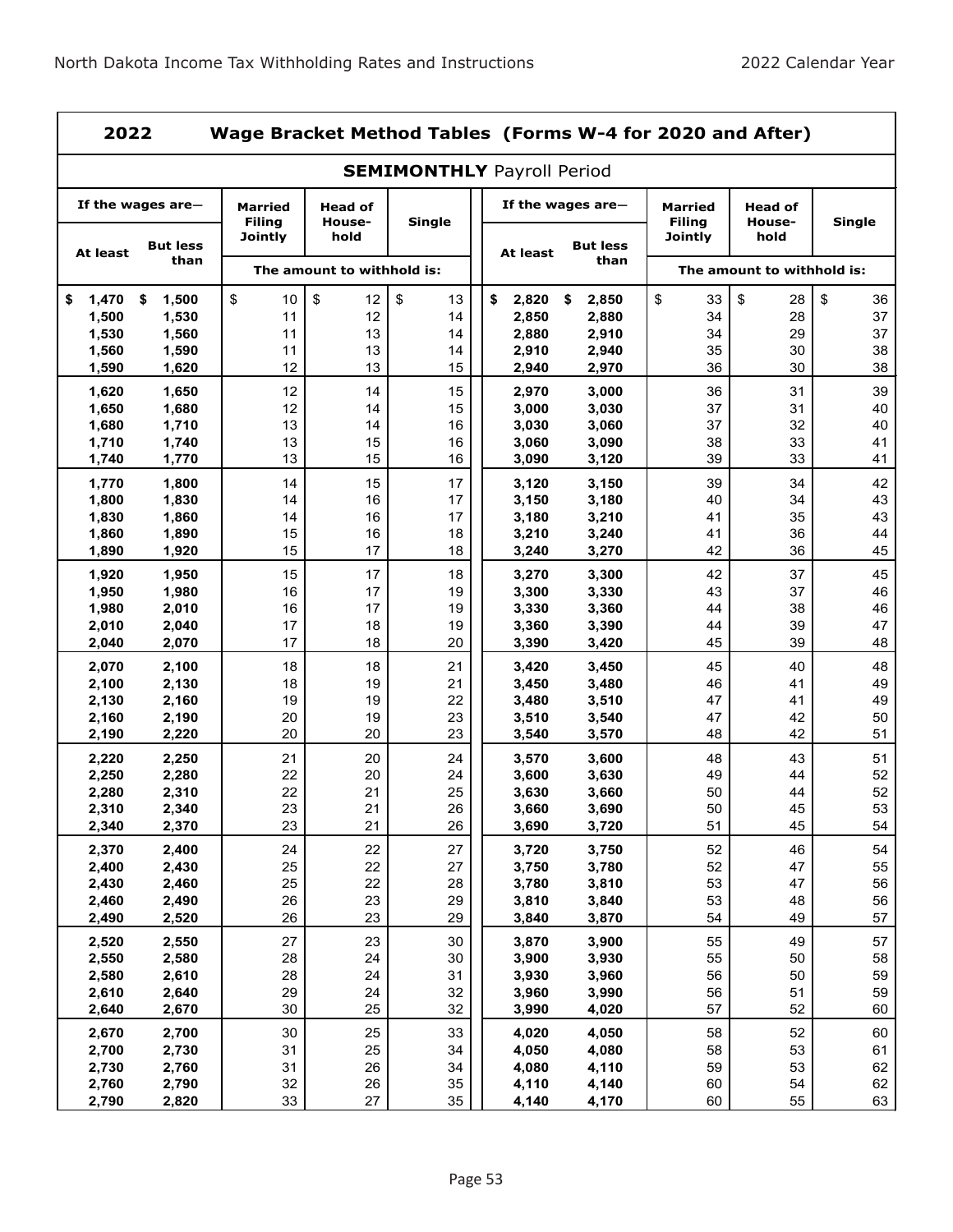÷

|                   | 2022<br>Wage Bracket Method Tables (Forms W-4 for 2020 and After) |                                            |                                  |                         |                |                         |                                               |                          |               |  |  |  |
|-------------------|-------------------------------------------------------------------|--------------------------------------------|----------------------------------|-------------------------|----------------|-------------------------|-----------------------------------------------|--------------------------|---------------|--|--|--|
|                   | <b>MONTHLY Payroll Period</b>                                     |                                            |                                  |                         |                |                         |                                               |                          |               |  |  |  |
| If the wages are- |                                                                   | <b>Married</b><br><b>Filing</b><br>Jointly | <b>Head of</b><br>House-<br>hold | Single                  |                | If the wages are-       | Married<br><b>Filing</b>                      | <b>Head of</b><br>House- | <b>Single</b> |  |  |  |
| At least          | <b>But less</b><br>than                                           |                                            |                                  |                         | At least       | <b>But less</b><br>than | Jointly<br>hold<br>The amount to withhold is: |                          |               |  |  |  |
|                   |                                                                   |                                            | The amount to withhold is:       |                         |                |                         |                                               |                          |               |  |  |  |
| \$<br>0           | \$<br>400                                                         | \$<br>0                                    | \$<br>0                          | \$<br>0                 | \$<br>1,570    | \$<br>1,600             | \$<br>6                                       | \$<br>9                  | \$<br>11      |  |  |  |
| 400<br>420        | 420<br>440                                                        | 0<br>0                                     | 0<br>0                           | 0<br>0                  | 1,600<br>1,630 | 1,630<br>1,660          | 6<br>6                                        | 9<br>9                   | 12<br>12      |  |  |  |
| 440               | 460                                                               | 0                                          | 0                                | 0                       | 1,660          | 1,690                   | 7                                             | 10                       | 12            |  |  |  |
| 460               | 480                                                               | 0                                          | 0                                | 0                       | 1,690          | 1,720                   | $\overline{7}$                                | 10                       | 13            |  |  |  |
| 480               | 500                                                               |                                            |                                  |                         |                |                         |                                               |                          | 13            |  |  |  |
| 500               | 520                                                               | 0<br>0                                     | 0<br>0                           | 0<br>0                  | 1,720<br>1,750 | 1,750<br>1,780          | 7<br>8                                        | 10<br>11                 | 13            |  |  |  |
| 520               | 540                                                               | 0                                          | 0                                | 0                       | 1,780          | 1,810                   | 8                                             | 11                       | 14            |  |  |  |
| 540               | 560                                                               | 0                                          | 0                                | 0                       | 1,810          | 1,850                   | 8                                             | 11                       | 14            |  |  |  |
| 560               | 580                                                               | 0                                          | 0                                | 0                       | 1,850          | 1,890                   | 9                                             | 12                       | 15            |  |  |  |
| 580               | 600                                                               | 0                                          | 0                                | 1                       | 1,890          | 1,930                   | 9                                             | 12                       | 15            |  |  |  |
| 600               | 620                                                               | 0                                          | 0                                | 1                       | 1,930          | 1,970                   | 10                                            | 13                       | 16            |  |  |  |
| 620               | 640                                                               | 0                                          | 0                                | 1                       | 1,970          | 2,010                   | 10                                            | 13                       | 16            |  |  |  |
| 640               | 660                                                               | 0                                          | 0                                | 1                       | 2,010          | 2,050                   | 10                                            | 13                       | 16            |  |  |  |
| 660               | 680                                                               | 0                                          | 0                                | 1                       | 2,050          | 2,090                   | 11                                            | 14                       | 17            |  |  |  |
| 680               | 700                                                               | 0                                          | 0                                | $\overline{\mathbf{c}}$ | 2,090          | 2,130                   | 11                                            | 14                       | 17            |  |  |  |
| 700               | 730                                                               | 0                                          | 0                                | 2                       | 2,130          | 2,170                   | 12                                            | 15                       | 18            |  |  |  |
| 730               | 760                                                               | 0                                          | 0                                | $\overline{\mathbf{c}}$ | 2,170          | 2,210                   | 12                                            | 15                       | 18            |  |  |  |
| 760               | 790                                                               | 0                                          | 0                                | 3                       | 2,210          | 2,250                   | 13                                            | 16                       | 19            |  |  |  |
| 790               | 820                                                               | 0                                          | 0                                | 3                       | 2,250          | 2,290                   | 13                                            | 16                       | 19            |  |  |  |
| 820               | 850                                                               | 0                                          | 0                                | 3                       | 2,290          | 2,330                   | 14                                            | 17                       | 19            |  |  |  |
| 850               | 880                                                               | 0                                          | 1                                | 4                       | 2,330          | 2,370                   | 14                                            | 17                       | 20            |  |  |  |
| 880               | 910                                                               | 0                                          | 1                                | 4                       | 2,370          | 2,410                   | 14                                            | 17                       | 20            |  |  |  |
| 910               | 940                                                               | 0                                          | 1                                | 4                       | 2,410          | 2,450                   | 15                                            | 18                       | 21            |  |  |  |
| 940               | 970                                                               | 0                                          | 2                                | 5                       | 2,450          | 2,490                   | 15                                            | 18                       | 21            |  |  |  |
| 970               | 1,000                                                             | 0                                          | $\boldsymbol{2}$                 | 5                       | 2,490          | 2,530                   | 16                                            | 19                       | 22            |  |  |  |
| 1,000             | 1,030                                                             | 0                                          | 2                                | 5                       | 2,530          | 2,570                   | 16                                            | 19                       | 22            |  |  |  |
| 1,030             | 1,060                                                             | 0                                          | 3                                | 6                       | 2,570          | 2,610                   | 17                                            | 20                       | 23            |  |  |  |
| 1,060             | 1,090                                                             | 0                                          | 3                                | 6                       | 2,610          | 2,650                   | 17                                            | $20\,$                   | 23            |  |  |  |
| 1,090             | 1,120                                                             | 0                                          | 3                                | 6                       | 2,650          | 2,690                   | 17                                            | 20                       | 23            |  |  |  |
| 1,120             | 1,150                                                             | $\mathbf 1$                                | 4                                | 7                       | 2,690          | 2,730                   | 18                                            | 21                       | 24            |  |  |  |
| 1,150             | 1,180                                                             | $\mathbf 1$                                | 4                                | $\overline{7}$          | 2,730          | 2,770                   | 18                                            | 21                       | 24            |  |  |  |
| 1,180             | 1,210                                                             | 1                                          | 4                                | 7                       | 2,770          | 2,810                   | 19                                            | 22                       | 25            |  |  |  |
| 1,210             | 1,240                                                             | $\mathbf 2$                                | 5                                | 8                       | 2,810          | 2,850                   | 19                                            | 22                       | 25            |  |  |  |
| 1,240             | 1,270                                                             | $\overline{c}$                             | 5                                | 8                       | 2,850          | 2,890                   | 20                                            | 23                       | 26            |  |  |  |
| 1,270             | 1,300                                                             | $\boldsymbol{2}$                           | 5                                | 8                       | 2,890          | 2,930                   | 20                                            | 23                       | 26            |  |  |  |
| 1,300             | 1,330                                                             | 3                                          | 6                                | 9                       | 2,930          | 2,970                   | 21                                            | 24                       | 27            |  |  |  |
| 1,330             | 1,360                                                             | 3                                          | 6                                | 9                       | 2,970          | 3,010                   | 21                                            | 24                       | 27            |  |  |  |
| 1,360             | 1,390                                                             | 3                                          | 6                                | 9                       | 3,010          | 3,050                   | 21                                            | 24                       | 27            |  |  |  |
| 1,390             | 1,420                                                             | 4                                          | 7                                | 10                      | 3,050          | 3,090                   | 22                                            | 25                       | 28            |  |  |  |
| 1,420             | 1,450                                                             | 4                                          | $\boldsymbol{7}$                 | 10                      | 3,090          | 3,130                   | 22                                            | 25                       | 28            |  |  |  |
| 1,450             | 1,480                                                             | 4                                          | $\boldsymbol{7}$                 | 10                      | 3,130          | 3,170                   | 23                                            | 26                       | 29            |  |  |  |
| 1,480             | 1,510                                                             | 5                                          | 8                                | 11                      | 3,170          | 3,210                   | 23                                            | 26                       | 29            |  |  |  |
| 1,510             | 1,540                                                             | 5                                          | 8                                | 11                      | 3,210          | 3,250                   | 24                                            | 27                       | 30            |  |  |  |
| 1,540             | 1,570                                                             | 5                                          | 8                                | 11                      | 3,250          | 3,290                   | 24                                            | 27                       | 30            |  |  |  |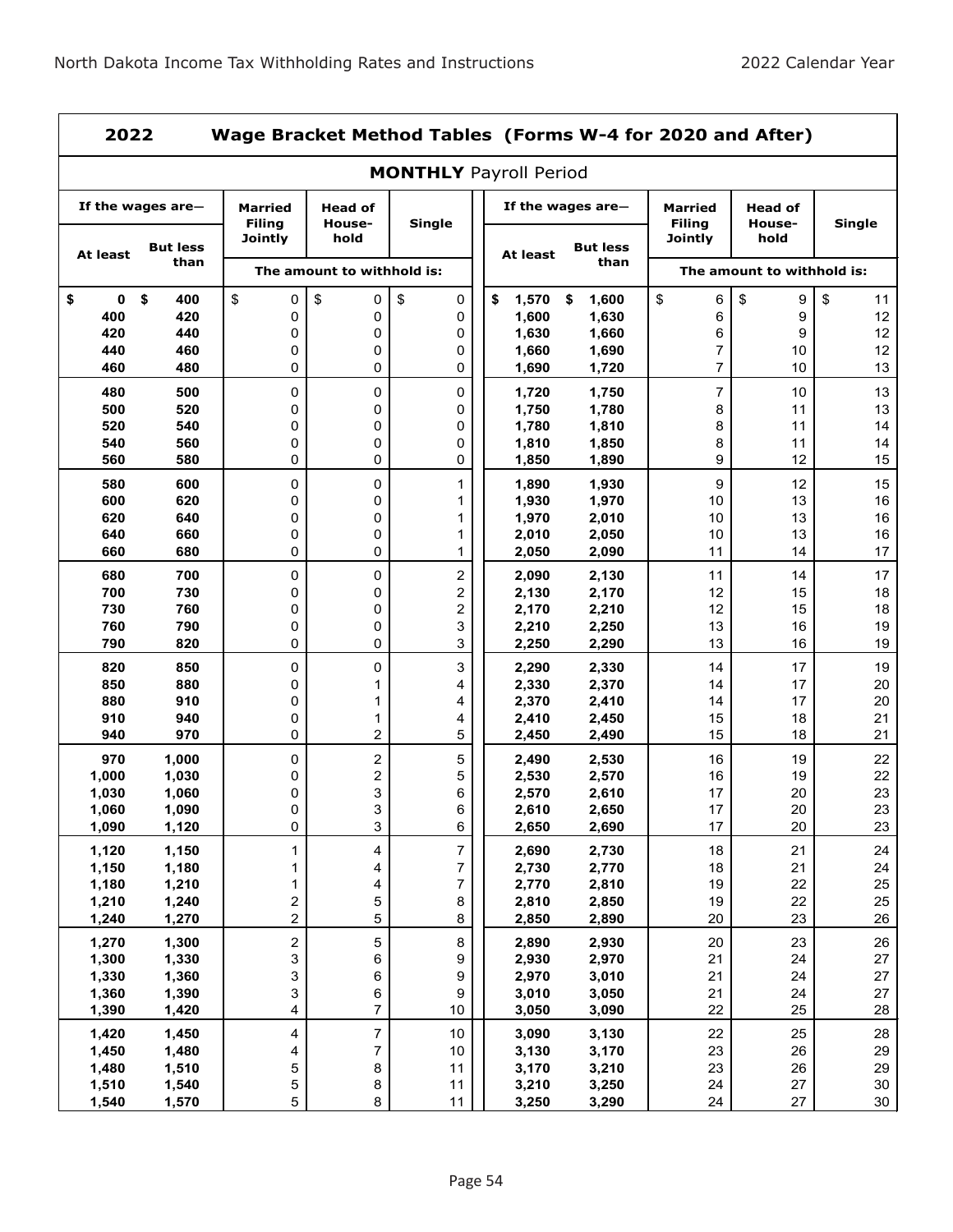| 2022           |                         |                                 |                            | Wage Bracket Method Tables (Forms W-4 for 2020 and After) |                |                         |                                 |                            |               |  |
|----------------|-------------------------|---------------------------------|----------------------------|-----------------------------------------------------------|----------------|-------------------------|---------------------------------|----------------------------|---------------|--|
|                |                         |                                 |                            | <b>MONTHLY Payroll Period</b>                             |                |                         |                                 |                            |               |  |
|                | If the wages are-       | <b>Married</b><br><b>Filing</b> | <b>Head of</b><br>House-   | Single                                                    |                | If the wages are $-$    | <b>Married</b><br><b>Filing</b> | <b>Head of</b><br>House-   | <b>Single</b> |  |
| At least       | <b>But less</b><br>than | <b>Jointly</b>                  | hold                       |                                                           | At least       | <b>But less</b><br>than | <b>Jointly</b>                  | hold                       |               |  |
|                |                         |                                 | The amount to withhold is: |                                                           |                |                         |                                 | The amount to withhold is: |               |  |
| 3,290<br>\$    | \$<br>3,330             | \$<br>25                        | \$<br>28                   | \$<br>30                                                  | \$<br>5,630    | 5,690<br>\$             | \$<br>66                        | \$<br>55                   | \$<br>72      |  |
| 3,330          | 3,370                   | 25                              | 28                         | 31                                                        | 5,690          | 5,750                   | 67                              | 56                         | 73            |  |
| 3,370          | 3,410                   | 25                              | 28<br>29                   | 31<br>32                                                  | 5,750          | 5,810                   | 69                              | 58<br>59                   | 74<br>75      |  |
| 3,410<br>3,450 | 3,450<br>3,490          | 26<br>26                        | 29                         | 32                                                        | 5,810<br>5,870 | 5,870<br>5,930          | 70<br>71                        | 60                         | 77            |  |
| 3,490          | 3,530                   | 27                              | 30                         | 33                                                        | 5,930          | 5,990                   | 72                              | 61                         | 78            |  |
| 3,530          | 3,570                   | 27                              | 30                         | 33                                                        | 5,990          | 6,050                   | 73                              | 63                         | 79            |  |
| 3,570          | 3,610                   | 28                              | 31                         | 34                                                        | 6,050          | 6,110                   | 75                              | 64                         | 80            |  |
| 3,610          | 3,650                   | 28                              | 31                         | 34                                                        | 6,110          | 6,170                   | 76                              | 65                         | 82            |  |
| 3,650          | 3,690                   | 28                              | 31                         | 34                                                        | 6,170          | 6,230                   | 77                              | 66                         | 83            |  |
| 3,690          | 3,730                   | 29                              | 32                         | 35                                                        | 6,230          | 6,290                   | 78                              | 67                         | 84            |  |
| 3,730          | 3,770                   | 29                              | 32                         | 35                                                        | 6,290          | 6,350                   | 80                              | 69                         | 85            |  |
| 3,770          | 3,810                   | 30                              | 33                         | 36                                                        | 6,350          | 6,410                   | 81                              | 70                         | 86            |  |
| 3,810          | 3,850                   | 30                              | 33                         | 36                                                        | 6,410          | 6,470                   | 82                              | 71                         | 88            |  |
| 3,850          | 3,890                   | 31                              | 34                         | 37                                                        | 6,470          | 6,530                   | 83                              | 72                         | 89            |  |
| 3,890          | 3,930                   | 31                              | 34                         | 37                                                        | 6,530          | 6,590                   | 85                              | 74                         | 90            |  |
| 3,930          | 3,970                   | 32                              | 35                         | 38                                                        | 6,590          | 6,650                   | 86                              | 75                         | 91            |  |
| 3,970<br>4,010 | 4,010<br>4,070          | 32<br>33                        | 35<br>36                   | 38<br>39                                                  | 6,650<br>6,710 | 6,710<br>6,770          | 87<br>88                        | 76<br>77                   | 93<br>94      |  |
| 4,070          | 4,130                   | 34                              | 36                         | 40                                                        | 6,770          | 6,830                   | 89                              | 78                         | 95            |  |
| 4,130          | 4,190                   | 36                              | 37                         | 41                                                        | 6,830          | 6,890                   | 91                              | 80                         | 96            |  |
| 4,190          | 4,250                   | 37                              | 38                         | 42                                                        | 6,890          | 6,950                   | 92                              | 81                         | 97            |  |
| 4,250          | 4,310                   | 38                              | 38                         | 44                                                        | 6,950          | 7,010                   | 93                              | 82                         | 99            |  |
| 4,310          | 4,370                   | 39                              | 39                         | 45                                                        | 7,010          | 7,070                   | 94                              | 83                         | 100           |  |
| 4,370          | 4,430                   | 40                              | 40                         | 46                                                        | 7,070          | 7,130                   | 96                              | 85                         | 101           |  |
| 4,430          | 4,490                   | 42                              | 40                         | 47                                                        | 7,130          | 7,190                   | 97                              | 86                         | 102           |  |
| 4,490          | 4,550                   | 43                              | 41                         | 48                                                        | 7,190          | 7,250                   | 98                              | 87                         | 104           |  |
| 4,550          | 4,610                   | 44                              | 41                         | 50                                                        | 7,250          | 7,310                   | 99                              | 88                         | 105           |  |
| 4,610<br>4,670 | 4,670<br>4,730          | 45<br>47                        | 42<br>43                   | 51<br>52                                                  | 7,310<br>7,370 | 7,370<br>7,430          | 100<br>102                      | 89<br>91                   | 106<br>107    |  |
|                |                         |                                 |                            |                                                           |                |                         |                                 |                            |               |  |
| 4,730<br>4,790 | 4,790<br>4,850          | 48<br>49                        | 43<br>44                   | 53<br>55                                                  | 7,430<br>7,490 | 7,490<br>7,550          | 103<br>104                      | 92<br>93                   | 108<br>110    |  |
| 4,850          | 4,910                   | 50                              | 45                         | 56                                                        | 7,550          | 7,610                   | 105                             | 94                         | 111           |  |
| 4,910          | 4,970                   | 51                              | 45                         | 57                                                        | 7,610          | 7,670                   | 107                             | 96                         | 112           |  |
| 4,970          | 5,030                   | 53                              | 46                         | 58                                                        | 7,670          | 7,730                   | 108                             | 97                         | 113           |  |
| 5,030          | 5,090                   | 54                              | 47                         | 59                                                        | 7,730          | 7,790                   | 109                             | 98                         | 115           |  |
| 5,090          | 5,150                   | 55                              | 47                         | 61                                                        | 7,790          | 7,850                   | 110                             | 99                         | 116           |  |
| 5,150          | 5,210                   | 56                              | 48                         | 62                                                        | 7,850          | 7,910                   | 111                             | 100                        | 117           |  |
| 5,210          | 5,270                   | 58                              | 49                         | 63                                                        | 7,910          | 7,970                   | 113                             | 102                        | 118           |  |
| 5,270          | 5,330                   | 59                              | 49                         | 64                                                        | 7,970          | 8,030                   | 114                             | 103                        | 119           |  |
| 5,330          | 5,390                   | 60                              | 50                         | 66                                                        | 8,030          | 8,090                   | 115                             | 104                        | 121           |  |
| 5,390          | 5,450                   | 61                              | 51                         | 67                                                        | 8,090          | 8,150                   | 116                             | 105                        | 122           |  |
| 5,450          | 5,510                   | 62                              | 52                         | 68                                                        | 8,150          | 8,210                   | 118                             | 107                        | 123           |  |
| 5,510          | 5,570                   | 64                              | 53                         | 69                                                        | 8,210          | 8,270                   | 119                             | 108                        | 124           |  |
| 5,570          | 5,630                   | 65                              | 54                         | 71                                                        | 8,270          | 8,330                   | 120                             | 109                        | 126           |  |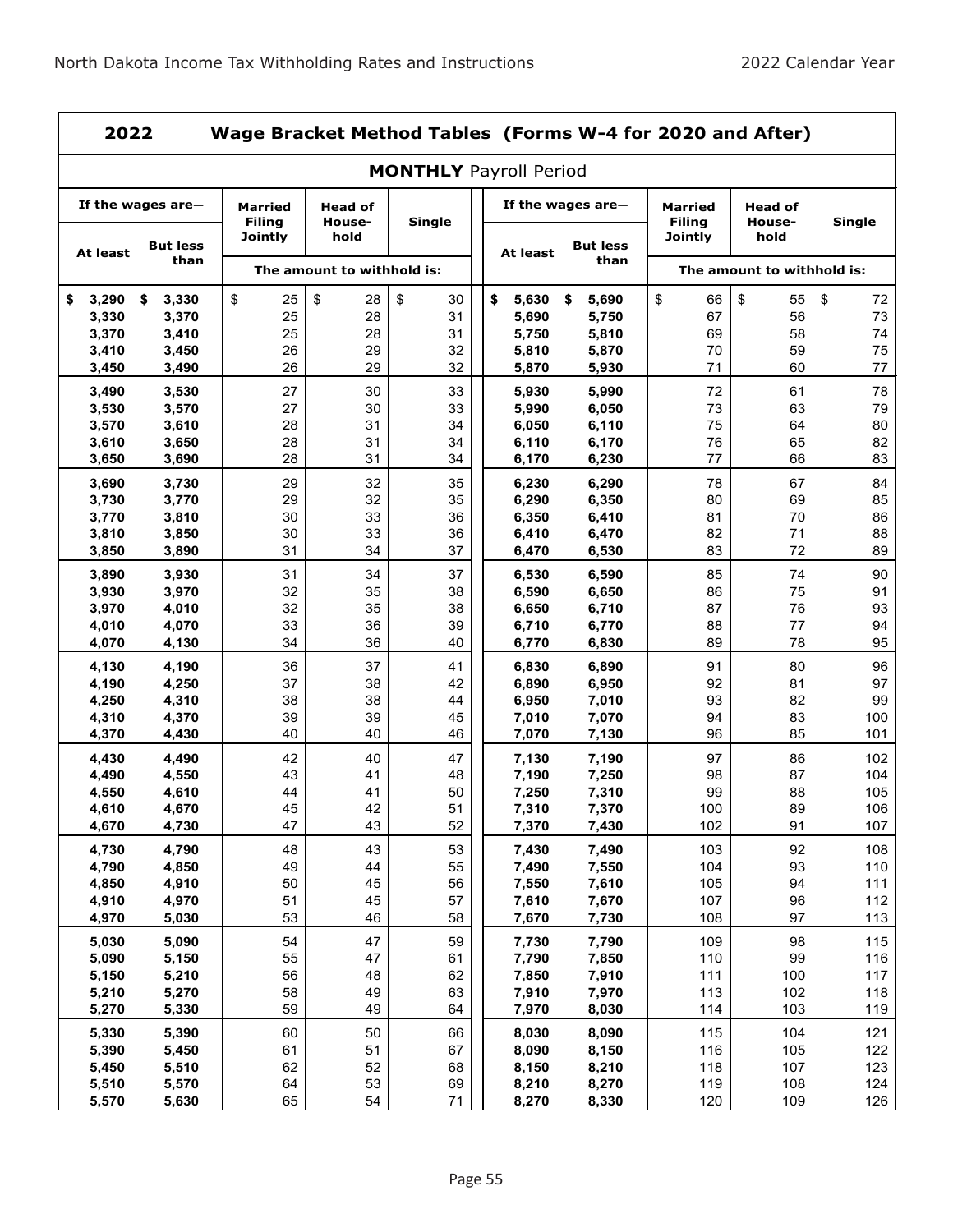|            | 2022<br>Wage Bracket Method Tables (Forms W-4 for 2020 and After) |                                 |                            |                                              |                                     |                   |                                  |                                           |                                                    |  |  |  |
|------------|-------------------------------------------------------------------|---------------------------------|----------------------------|----------------------------------------------|-------------------------------------|-------------------|----------------------------------|-------------------------------------------|----------------------------------------------------|--|--|--|
|            |                                                                   |                                 |                            | <b>DAILY or MISCELLANEOUS Payroll Period</b> |                                     |                   |                                  |                                           |                                                    |  |  |  |
|            | If the wages are-                                                 | <b>Married</b><br><b>Filing</b> | Head of<br>House-          | <b>Single</b>                                |                                     | If the wages are- | <b>Married</b><br><b>Filing</b>  | Head of<br>House-                         | <b>Single</b>                                      |  |  |  |
| At least   | <b>But less</b>                                                   | <b>Jointly</b>                  | hold                       |                                              | <b>But less</b><br>At least<br>than |                   | <b>Jointly</b>                   | hold                                      |                                                    |  |  |  |
|            | than                                                              |                                 | The amount to withhold is: |                                              |                                     |                   | The amount to withhold is:       |                                           |                                                    |  |  |  |
| \$<br>0    | \$<br>50                                                          | \$<br>0                         | \$<br>0                    | \$<br>0                                      | \$<br>138                           | \$<br>140         | \$<br>1                          | \$<br>1                                   | \$                                                 |  |  |  |
| 50         | 52                                                                | 0                               | 0                          | 0                                            | 140                                 | 142               | 1                                | 1                                         |                                                    |  |  |  |
| 52         | 54                                                                | 0                               | 0                          | 0                                            | 142                                 | 144               |                                  |                                           |                                                    |  |  |  |
| 54<br>56   | 56<br>58                                                          | 0<br>0                          | 0<br>0                     | 0<br>0                                       | 144<br>146                          | 146<br>148        | 1<br>1                           | 1<br>1                                    |                                                    |  |  |  |
| 58         | 60                                                                | 0                               | 0                          | 0                                            | 148                                 | 150               | 1                                | 1                                         |                                                    |  |  |  |
| 60         | 62                                                                | 0                               | 0                          | 0                                            | 150                                 | 152               |                                  | 1                                         |                                                    |  |  |  |
| 62         | 64                                                                | 0                               | 0                          | 0                                            | 152                                 | 154               |                                  | 1                                         |                                                    |  |  |  |
| 64         | 66                                                                | 0                               | 0                          | 0                                            | 154                                 | 156               | 1                                | 1                                         |                                                    |  |  |  |
| 66         | 68                                                                | 0                               | 0                          | 0                                            | 156                                 | 158               | 1                                | 1                                         |                                                    |  |  |  |
| 68         | 70                                                                | 0                               | 0                          | 0                                            | 158                                 | 160               | 1                                | 1                                         | 1                                                  |  |  |  |
| 70         | 72                                                                | 0                               | 0                          | 1                                            | 160                                 | 162               |                                  | 1                                         |                                                    |  |  |  |
| 72<br>74   | 74<br>76                                                          | 0                               | 0                          | 1<br>1                                       | 162<br>164                          | 164<br>166        |                                  | 1<br>1                                    | 2<br>$\overline{\mathbf{c}}$                       |  |  |  |
| 76         | 78                                                                | 0<br>0                          | 0<br>0                     | 1                                            | 166                                 | 168               | 1<br>1                           | 1                                         | $\overline{\mathbf{c}}$                            |  |  |  |
|            |                                                                   |                                 |                            |                                              |                                     |                   | 1                                |                                           |                                                    |  |  |  |
| 78<br>80   | 80<br>82                                                          | 0<br>0                          | 0<br>0                     | 1<br>1                                       | 168<br>170                          | 170<br>172        |                                  | 1<br>1                                    | $\overline{\mathbf{c}}$<br>$\overline{\mathbf{c}}$ |  |  |  |
| 82         | 84                                                                | 0                               | 1                          | 1                                            | 172                                 | 174               |                                  | 1                                         | $\overline{c}$                                     |  |  |  |
| 84         | 86                                                                | 0                               | 1                          | 1                                            | 174                                 | 176               | 1                                | 2                                         | $\overline{\mathbf{c}}$                            |  |  |  |
| 86         | 88                                                                | 0                               | 1                          | 1                                            | 176                                 | 178               | 1                                | 2                                         | $\overline{c}$                                     |  |  |  |
| 88         | 90                                                                | 0                               | 1                          | 1                                            | 178                                 | 180               | 1                                | $\overline{\mathbf{c}}$                   | $\overline{\mathbf{c}}$                            |  |  |  |
| 90         | 92                                                                | 0                               | 1                          | 1                                            | 180                                 | 182               |                                  | $\overline{\mathbf{c}}$                   | $\overline{\mathbf{c}}$                            |  |  |  |
| 92         | 94                                                                | 0                               | 1                          | 1                                            | 182                                 | 184               |                                  | $\overline{\mathbf{c}}$                   | $\overline{\mathbf{c}}$                            |  |  |  |
| 94         | 96                                                                | 0                               | 1                          | 1                                            | 184                                 | 186               | 1                                | 2                                         | $\overline{\mathbf{c}}$                            |  |  |  |
| 96         | 98                                                                | 1                               | 1                          | 1                                            | 186                                 | 188               | $\overline{2}$                   | $\overline{c}$                            | $\overline{\mathbf{c}}$                            |  |  |  |
| 98<br>100  | 100<br>102                                                        | 1                               | 1<br>1                     | 1                                            | 188<br>190                          | 190               | $\sqrt{2}$                       | 2                                         | $\mathbf 2$<br>$\overline{\mathbf{c}}$             |  |  |  |
| 102        | 104                                                               |                                 | 1                          | 1<br>1                                       | 192                                 | 192<br>194        | 2<br>2                           | 2<br>2                                    | $\overline{\mathbf{c}}$                            |  |  |  |
| 104        | 106                                                               |                                 |                            |                                              | 194                                 | 196               | 2                                | 2                                         | $\overline{c}$                                     |  |  |  |
| 106        | 108                                                               | 1                               | 1                          | 1                                            | 196                                 | 198               | $\boldsymbol{2}$                 | $\overline{\mathbf{c}}$                   | $\overline{2}$                                     |  |  |  |
| 108        | 110                                                               | 1                               | 1                          | 1                                            | 198                                 | 200               | $\boldsymbol{2}$                 | $\overline{\mathbf{c}}$                   |                                                    |  |  |  |
| 110        | 112                                                               | 1                               | 1                          | 1                                            | 200                                 | 202               | $\overline{\mathbf{c}}$          | $\overline{\mathbf{c}}$                   | $\begin{array}{c}\n2 \\ 2 \\ 2 \\ 2\n\end{array}$  |  |  |  |
| 112        | 114                                                               |                                 | 1                          | 1                                            | 202                                 | 204               | $\overline{\mathbf{c}}$          | $\overline{\mathbf{c}}$                   |                                                    |  |  |  |
| 114        | 116                                                               | 1                               | 1                          | 1                                            | 204                                 | 206               | $\overline{c}$                   | $\overline{\mathbf{c}}$                   |                                                    |  |  |  |
| 116        | 118                                                               | 1                               | 1                          | 1                                            | 206                                 | 208               | $\overline{2}$                   | $\overline{2}$                            |                                                    |  |  |  |
| 118        | 120                                                               | 1                               | 1                          | 1                                            | 208                                 | 210               | $\boldsymbol{2}$                 | $\overline{\mathbf{c}}$                   |                                                    |  |  |  |
| 120        | 122                                                               | 1                               | 1                          |                                              | 210                                 | 212               | $\overline{\mathbf{c}}$          | 2                                         |                                                    |  |  |  |
| 122        | 124                                                               | 1                               | 1                          | 1                                            | 212                                 | 214               | $\overline{\mathbf{c}}$          | $\overline{\mathbf{c}}$                   | $\begin{array}{c} 2 \\ 2 \\ 2 \\ 2 \end{array}$    |  |  |  |
| 124<br>126 | 126<br>128                                                        | 1<br>1                          | 1<br>1                     | 1<br>1                                       | 214<br>216                          | 216<br>218        | $\overline{c}$<br>$\overline{c}$ | $\overline{\mathbf{c}}$<br>$\overline{2}$ | $\overline{a}$                                     |  |  |  |
|            |                                                                   |                                 |                            |                                              |                                     |                   |                                  |                                           |                                                    |  |  |  |
| 128        | 130                                                               | 1                               | $\mathbf{1}$               | 1                                            | 218                                 | 220<br>222        | $\overline{c}$                   | $\overline{\mathbf{c}}$                   | $\overline{\mathbf{c}}$                            |  |  |  |
| 130<br>132 | 132<br>134                                                        | 1<br>1                          | 1<br>1                     | 1<br>1                                       | 220<br>222                          | 224               | 2<br>$\overline{\mathbf{c}}$     | 2<br>$\overline{\mathbf{c}}$              | $\frac{2}{3}$                                      |  |  |  |
| 134        | 136                                                               | 1                               | $\mathbf{1}$               | 1                                            | 224                                 | 226               | $\sqrt{2}$                       | $\overline{\mathbf{c}}$                   | $\mathbf{3}$                                       |  |  |  |
| 136        | 138                                                               | 1                               | 1                          | 1                                            | 226                                 | 228               | $\overline{c}$                   | $\overline{c}$                            | $\mathbf{3}$                                       |  |  |  |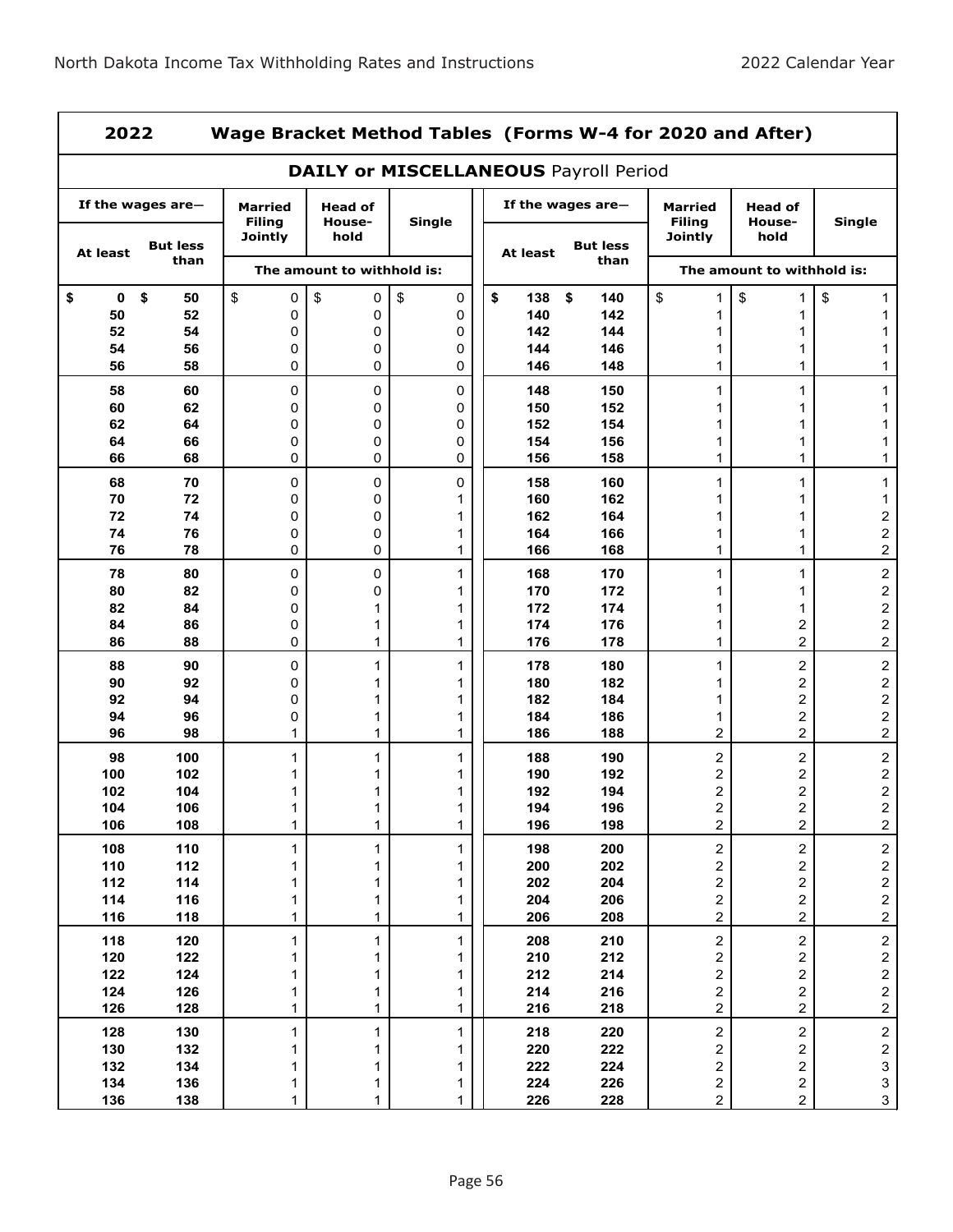7

|                  | 2022<br>Wage Bracket Method Tables (Forms W-4 for 2020 and After) |                                 |                            |                                              |                                     |  |                        |                                 |                            |               |  |  |
|------------------|-------------------------------------------------------------------|---------------------------------|----------------------------|----------------------------------------------|-------------------------------------|--|------------------------|---------------------------------|----------------------------|---------------|--|--|
|                  |                                                                   |                                 |                            | <b>DAILY or MISCELLANEOUS Payroll Period</b> |                                     |  |                        |                                 |                            |               |  |  |
|                  | If the wages are-                                                 | <b>Married</b><br><b>Filing</b> | <b>Head of</b><br>House-   | <b>Single</b>                                |                                     |  | If the wages are-      | <b>Married</b><br><b>Filing</b> | Head of<br>House-          | <b>Single</b> |  |  |
| At least         | <b>But less</b><br>than                                           | <b>Jointly</b>                  | hold                       |                                              | <b>But less</b><br>At least<br>than |  | <b>Jointly</b><br>hold |                                 |                            |               |  |  |
|                  |                                                                   |                                 | The amount to withhold is: |                                              |                                     |  |                        |                                 | The amount to withhold is: |               |  |  |
| \$<br>228<br>230 | \$<br>230<br>232                                                  | \$<br>2<br>$\boldsymbol{2}$     | \$<br>2<br>2               | \$<br>3<br>3                                 | \$<br>318<br>320                    |  | \$<br>320<br>322       | \$<br>4<br>4                    | \$<br>4<br>4               | \$<br>4<br>5  |  |  |
| 232              | 234                                                               | $\boldsymbol{2}$                | 2                          | 3                                            | 322                                 |  | 324                    | 4                               | 4                          | 5             |  |  |
| 234              | 236                                                               | 3                               | 2                          | 3                                            | 324                                 |  | 326                    | 4                               | 4                          | 5             |  |  |
| 236              | 238                                                               | 3                               | 2                          | 3                                            | 326                                 |  | 328                    | 4                               | 4                          | 5             |  |  |
| 238              | 240                                                               | 3                               | 2                          | 3                                            | 328                                 |  | 330                    | 4                               | 4                          | 5             |  |  |
| 240              | 242                                                               | 3                               | 2                          | 3                                            | 330                                 |  | 332                    | 4                               | 4                          | 5             |  |  |
| 242              | 244                                                               | 3                               | 2                          | 3                                            | 332                                 |  | 334                    | 5                               | 4                          | 5             |  |  |
| 244              | 246                                                               | 3                               | 2                          | 3                                            | 334                                 |  | 336                    | 5                               | 4                          | 5             |  |  |
| 246              | 248                                                               | 3                               | 2                          | 3                                            | 336                                 |  | 338                    | 5                               | 4                          | 5             |  |  |
| 248              | 250                                                               | $\ensuremath{\mathsf{3}}$       | $\overline{\mathbf{c}}$    | 3                                            | 338                                 |  | 340                    | 5                               | 4                          | 5             |  |  |
| 250              | 252                                                               | 3                               | 2                          | 3                                            | 340                                 |  | 342                    | 5                               | 4                          | 5             |  |  |
| 252              | 254                                                               | 3                               | 2                          | 3                                            | 342                                 |  | 344                    | 5                               | 4                          | 5             |  |  |
| 254              | 256                                                               | 3                               | 2                          | 3                                            | 344                                 |  | 346                    | 5                               | 4                          | 5             |  |  |
| 256              | 258                                                               | 3                               | 2                          | 3                                            | 346                                 |  | 348                    | 5                               | 4                          | 5             |  |  |
| 258              | 260                                                               | 3                               | 3                          | 3                                            | 348                                 |  | 350                    | 5                               | 4                          | 5             |  |  |
| 260              | 262                                                               | 3                               | 3                          | 3                                            | 350                                 |  | 352                    | 5                               | 4                          | 5             |  |  |
| 262              | 264                                                               | 3                               | 3                          | 3                                            | 352                                 |  | 354                    | 5                               | 4                          | 5             |  |  |
| 264              | 266                                                               | 3                               | 3                          | 3                                            | 354                                 |  | 356                    | 5                               | 4                          | 5             |  |  |
| 266              | 268                                                               | 3                               | 3                          | 3                                            | 356                                 |  | 358                    | 5                               | 5                          | 5             |  |  |
| 268              | 270                                                               | 3                               | 3                          | 3                                            | 358                                 |  | 360                    | 5                               | 5                          | 5             |  |  |
| 270              | 272                                                               | 3                               | 3                          | 4                                            | 360                                 |  | 362                    | 5                               | 5                          | 5             |  |  |
| 272              | 274                                                               | 3                               | 3                          | 4                                            | 362                                 |  | 364                    | 5                               | 5                          | 5             |  |  |
| 274              | 276                                                               | 3                               | 3                          | 4                                            | 364                                 |  | 366                    | 5                               | 5                          | 5             |  |  |
| 276              | 278                                                               | 3                               | 3                          | 4                                            | 366                                 |  | 368                    | 5                               | 5                          | 5             |  |  |
| 278              | 280                                                               | 3                               | 3                          | 4                                            | 368                                 |  | 370                    | 5                               | 5                          | 6             |  |  |
| 280              | 282                                                               | 3                               | 3                          | 4                                            | 370                                 |  | 372                    | 5                               | 5                          | 6             |  |  |
| 282              | 284                                                               | 3                               | 3                          | 4                                            | 372                                 |  | 374                    | 5                               | 5                          | 6             |  |  |
| 284              | 286                                                               |                                 | 3                          |                                              | 374                                 |  | 376                    | 5                               | 5                          | 6             |  |  |
| 286              | 288                                                               | 4                               | $\mathbf{3}$               | 4                                            | 376                                 |  | 378                    | 5                               | 5                          | 6             |  |  |
| 288              | 290                                                               | 4                               | 3                          | 4                                            | 378                                 |  | 380                    | 5                               | 5                          | 6             |  |  |
| 290              | 292                                                               | 4                               | 3                          | 4                                            | 380                                 |  | 382                    | 6                               | 5                          | 6             |  |  |
| 292              | 294                                                               | 4                               | 3                          | 4                                            | 382                                 |  | 384                    | 6                               | 5                          | 6             |  |  |
| 294              | 296                                                               | 4                               | 3                          | 4                                            |                                     |  |                        |                                 |                            |               |  |  |
| 296              | 298                                                               | 4                               | 3                          | 4                                            |                                     |  |                        |                                 |                            |               |  |  |
| 298              | 300                                                               | 4                               | 3                          | 4                                            |                                     |  |                        |                                 |                            |               |  |  |
| 300              | 302                                                               | 4                               | 3                          | 4                                            |                                     |  |                        |                                 |                            |               |  |  |
| 302              | 304                                                               | 4                               | 3                          | 4                                            |                                     |  |                        |                                 |                            |               |  |  |
| 304              | 306                                                               | 4                               | 3                          | 4                                            |                                     |  |                        |                                 |                            |               |  |  |
| 306              | 308                                                               | 4                               | 3                          | 4                                            |                                     |  |                        |                                 |                            |               |  |  |
| 308              | 310                                                               | 4                               | 4                          | 4                                            |                                     |  |                        |                                 |                            |               |  |  |
| 310              | 312                                                               | 4                               | 4                          | 4                                            |                                     |  |                        |                                 |                            |               |  |  |
| 312              | 314                                                               | 4                               | 4                          | 4                                            |                                     |  |                        |                                 |                            |               |  |  |
|                  |                                                                   |                                 |                            |                                              |                                     |  |                        |                                 |                            |               |  |  |
|                  |                                                                   | 4                               | 4                          | 4                                            |                                     |  |                        |                                 |                            |               |  |  |
| 314<br>316       | 316<br>318                                                        | 4                               | 4                          | 4                                            |                                     |  |                        |                                 |                            |               |  |  |